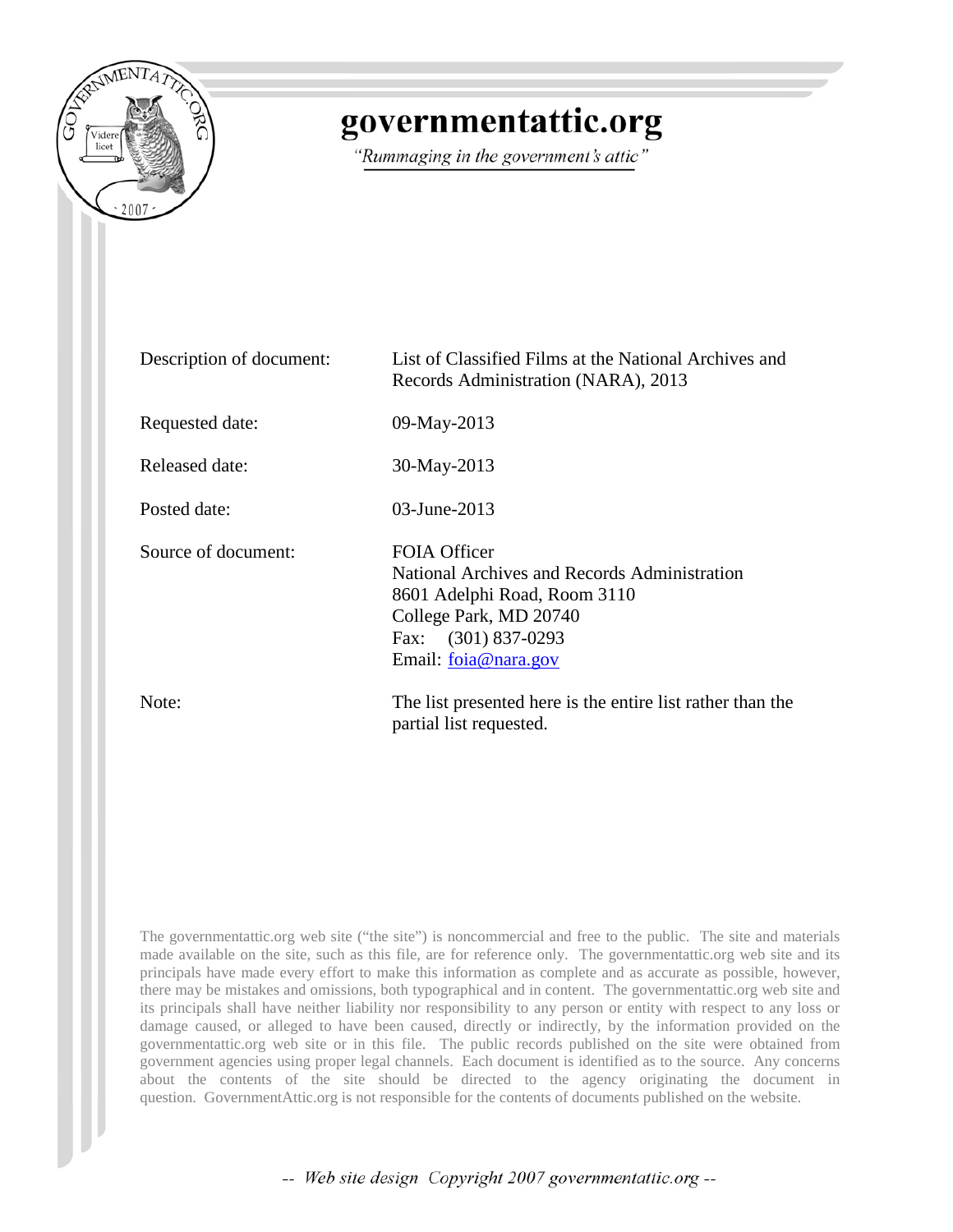From: Jay Olin <jay.olin@nara.gov> Date: Thu, May 30, 2013 at 9:37 AM Subject: Re: FOIA Request

May 30, 2013

Re: Freedom of Information Act Request NGC13-161

This is in response to your Freedom of Information Act (FOIA) request of May 9, 2013. It was received in the Office of General Counsel on that date and assigned NARA tracking number NGC13-161. Your request sought a copy of "the first 100 pages of the Annotated Shipping Lists of Classified Films and their Titles -- Control Numbers for Classified Films."

Attached is an Excel spreadsheet of the data you are requesting. We feel this fully satisfies your request.

If you consider this response a denial, you may appeal by writing to the Deputy Archivist (ND), National Archives and Records Administration, College Park, MD 20740 within 35 calendar days and explain why you think our response does not meet the standards of the FOIA. Both the letter and the envelope should be clearly marked "Freedom of Information Act Appeal." Please include the tracking number NGC13-161 in your appeal letter.

Sincerely, /s/ JAY OLIN NARA Deputy FOIA Officer Office of General Counsel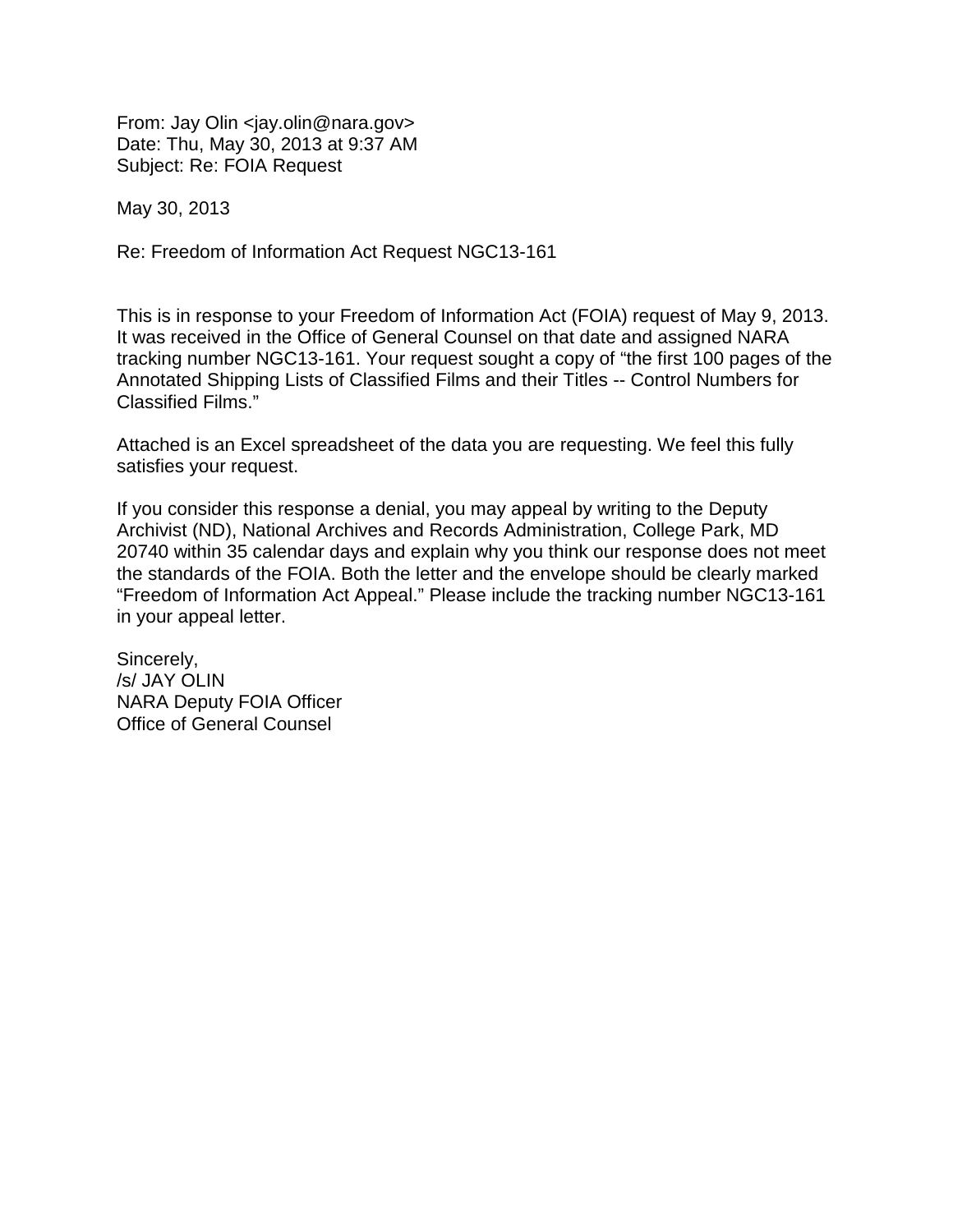| Record_Type          | <b>RG</b> | <b>Series</b> | Item#      | Item_Title                                               | <b>Accession #</b> |
|----------------------|-----------|---------------|------------|----------------------------------------------------------|--------------------|
| <b>Moving Images</b> | 19        |               | S-10700    | 1962 NUCLEAR SEA TESTS                                   | NC3-19-85-002      |
| <b>Moving Images</b> | 38        | 787075        | $155 - 1$  | No Title                                                 |                    |
| <b>Moving Images</b> | 72        | 67920         | $152 - 1$  | <b>Bullpup, NAMTC</b>                                    | NN3-072-86-12      |
| <b>Moving Images</b> | 72        | 67920         | $205 - 1$  | <b>Operation Redwing</b>                                 | NN3-072-86-12      |
| <b>Moving Images</b> | 72        | 67921         | 1240-26    | [No Title]                                               |                    |
| Moving Images        | 72        | 148784        | 91-1115    | [No Title]                                               | NN3-072-86-12      |
| <b>Moving Images</b> | 72        | 148788        | 248-5612   | [No Title]                                               | NN3-072-86-12      |
| <b>Moving Images</b> | 72        | 148788        | $252 - 1$  | Flight Test Gorgon V                                     | NN3-072-86-12      |
| <b>Moving Images</b> | 72        | 148788        | $252 - 2$  | [No title]                                               |                    |
| <b>Moving Images</b> | 72        | 148788        | 261-2381   | [No Title]                                               | NN3-072-86-12      |
| <b>Moving Images</b> | 72        | 148788        | 28-10965   | [No Title]                                               | NN3-072-86-12      |
| <b>Moving Images</b> | 72        | 148788        | 28-6143    | Sparrow I                                                | NN3-072-86-12      |
| <b>Moving Images</b> | 72        | 148788        | 28-9803    | [No Title]                                               | NN3-072-86-12      |
| <b>Moving Images</b> | 72        | 149053        | 114-A10    | Solar Run                                                |                    |
| <b>Moving Images</b> | 72        | 149053        | 273-MN8125 | <b>Operation AESOP</b>                                   |                    |
| <b>Moving Images</b> | 72        | 149053        | 277-MP2707 | <b>Bullpup System</b>                                    |                    |
| Moving Images        | 72        | 149053        | 280-MP2142 | <b>Bullpup Stock Footage</b>                             |                    |
| <b>Moving Images</b> | 72        | 149053        | 51-A7      | Flying Bullpup to Target                                 |                    |
| <b>Moving Images</b> | 72        |               |            | EXPERIMENTS ON UNDERCARRIAGES OF AIRCRAFT 11900 (C-1121) | NN3-072-86-014     |
| <b>Moving Images</b> | 72        |               | 2          | MB-1 FILM REPORT #3 (PRINT #6) K-7258                    | NN3-072-86-012     |
| <b>Moving Images</b> | 72        |               | 3          | HIGH CARD FILM REPORT #2 (PRINT #9) A-2720               | NN3-072-86-012     |
| <b>Moving Images</b> | 72        |               | 4          | S-7806 SPARROW 101 DRONE                                 | NN3-072-86-014     |
| <b>Moving Images</b> | 72        |               | 5          | ANNUAL GUIDED MISSLE PROGRESS REPORT (N-2002)            | NN3-072-86-014     |
| <b>Moving Images</b> | 72        |               | 6          | <b>CORVUS LAUNCH 1954 (N-1930)</b>                       | NN3-072-86-014     |
| <b>Moving Images</b> | 72        |               | 7          | <b>CORVUS LAUNCH 1954 (N-1930)</b>                       | NN3-072-86-014     |
| <b>Moving Images</b> | 72        |               | 8          | OPERATION AESOP/(SPARROW ONE) (MN-8215/A-6159)           | NN3-072-86-012     |
| Moving Images        | 72        |               | 9          | (PN-7184/S-7822)                                         | NN3-072-86-014     |
| <b>Moving Images</b> | 72        |               | 11         | [No Title] (S-2730)                                      | NN3-072-86-014     |
| <b>Moving Images</b> | 72        |               | 12         | S-2340/P-3645 FLIGHT OF THE LARK MISSILE                 | NN3-072-86-014     |
| Moving Images        | 72        |               | 13         | SPARROW ONE (S-7976)                                     | NN3-072-86-014     |
| Moving Images        | 72        |               | 14         | CORVUS (LAW MP77-119, E PRINT) A-7209                    | NN3-072-86-012     |
| <b>Moving Images</b> | 72        |               | 15         | CORVUS (LAW MP BID 113D - 114D) A-7209                   | NN3-072-86-012     |
| <b>Moving Images</b> | 72        |               | 16         | LARK 8581 (R-6544)                                       | NN3-072-86-014     |
| <b>Moving Images</b> | 72        |               | 17         | BRITISH SPRING DECK GLIDER OPERATIONS (C-2627)           | NN3-072-86-014     |
| <b>Moving Images</b> | 72        |               | 18         | Tactical Teams HYDRO ANNUAL REVIEW 1951 (5268)           | NN3-072-86-012     |
| <b>Moving Images</b> | 72        |               | 19         | FLIGHT OF LARK MISSLE (S-2315)                           | NN3-072-86-014     |
| <b>Moving Images</b> | 72        |               | 20         | R-6100/SFR-174                                           | NN3-072-86-014     |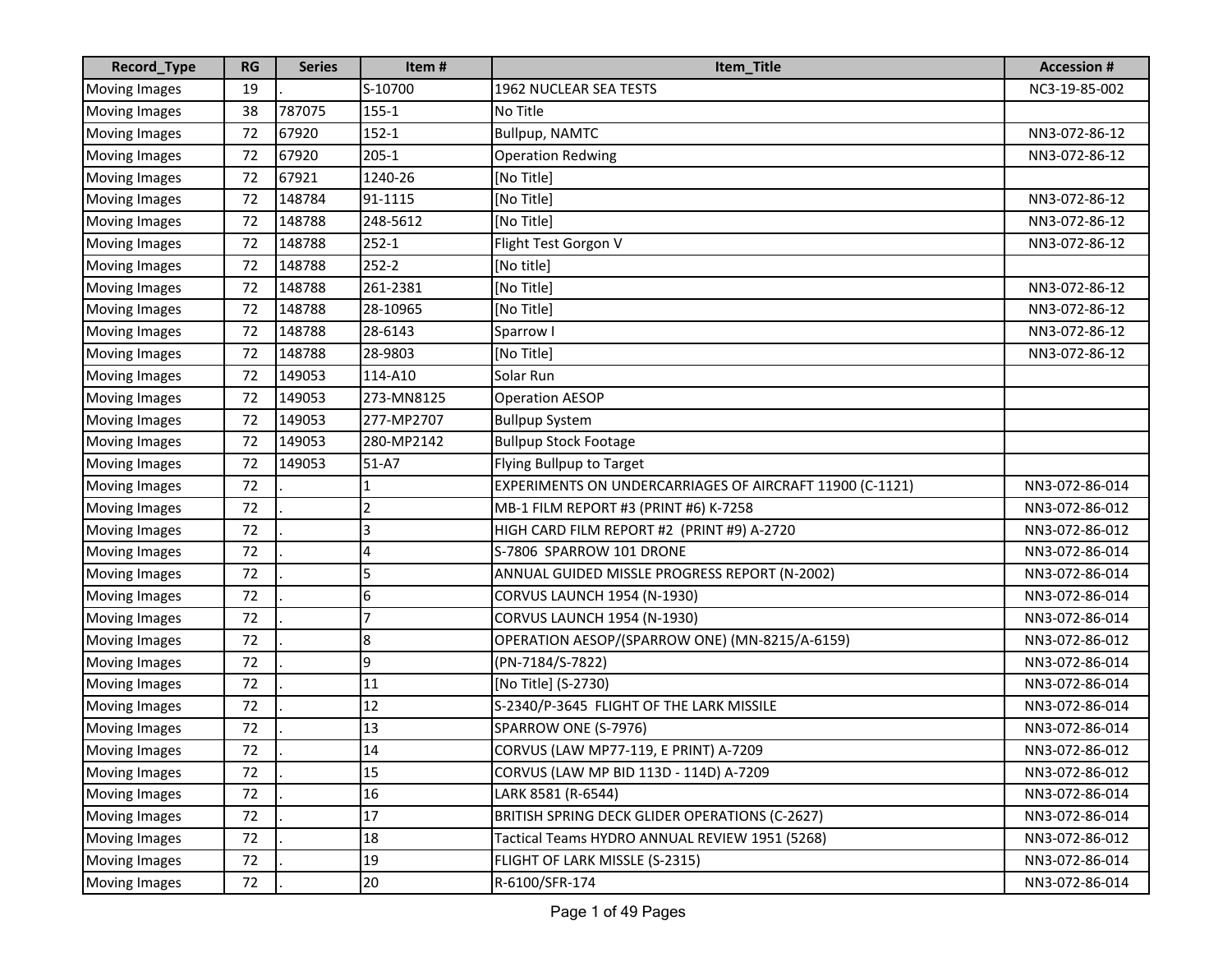| Record_Type          | RG | <b>Series</b> | Item#        | Item_Title                                                         | <b>Accession #</b> |
|----------------------|----|---------------|--------------|--------------------------------------------------------------------|--------------------|
| <b>Moving Images</b> | 72 |               | 21           | R-6544 LARK INTERCEPT                                              | NN3-072-86-014     |
| <b>Moving Images</b> | 72 |               | 22           | S-7284 SPARROW I STAGE #5                                          | NN3-072-86-014     |
| <b>Moving Images</b> | 72 |               | 23           | S-7284 SPARROW I                                                   | NN3-072-86-014     |
| <b>Moving Images</b> | 72 |               | 24           | AESOP #2 (G-3527)                                                  | NN3-072-86-012     |
| <b>Moving Images</b> | 72 |               | 25           | EFFECTIVENESS OF AIRBORNE SPRAY TANK (AERO 14 SERIES, 1956) A-2584 | NN3-072-86-012     |
| <b>Moving Images</b> | 72 |               | 26           | SEAPLANE HANGER (G-905/1684)                                       | NN3-072-86-012     |
| <b>Moving Images</b> | 72 |               | 27           | AIR MATERIAL COMMAND ENG. DIV. FILM REPORT (R-1434)                | NN3-072-86-014     |
| <b>Moving Images</b> | 72 |               | 28           | AIRPLANE RESEARCH (C-3329)                                         | NN3-072-86-014     |
| <b>Moving Images</b> | 72 |               | 29           | S-3329 XAAM-N-2 SPARROW 1                                          | NN3-072-86-014     |
| <b>Moving Images</b> | 72 |               | 30           | EVAL. TEST OF 1-URQ-5 (PRINT #3) (S-4091)                          | NN3-072-86-012     |
| <b>Moving Images</b> | 72 |               | 31           | INCOMING S'S (S-4826)                                              | NN3-072-86-012     |
| <b>Moving Images</b> | 72 |               | 32           | OPERATION AESOP (SPARROW ONE) MN-8213                              | NN3-072-86-014     |
| <b>Moving Images</b> | 72 |               | 33           | <b>EVAL. TEST OF URQ-5 (S-4090)</b>                                | NN3-072-86-012     |
| <b>Moving Images</b> | 72 |               | 34           | SEA SPARROW FILM REPORT (T-4850)                                   | NN3-072-86-012     |
| <b>Moving Images</b> | 72 |               | 35           | OPERATION BULLPUP EVAL. REPORT (CA. 1959) J-33412                  | NN3-072-86-012     |
| <b>Moving Images</b> | 72 |               | 36           | RETURN OF SPARROW III J-1013                                       | NN3-072-86-012     |
| <b>Moving Images</b> | 72 |               | 37           | BULLPUP TECH FILM REPORT (MP-3717-C)                               | NN3-072-86-012     |
| <b>Moving Images</b> | 72 |               | 38           | BULLPUP TECH FILM REPORT (MP-3717-D)                               | NN3-072-86-012     |
| <b>Moving Images</b> | 72 |               | 39           | <b>CORVUS (ENC #3) T-8872</b>                                      | NN3-072-86-012     |
| <b>Moving Images</b> | 72 |               | 40           | CORVUS (ENC #2)                                                    | NN3-072-86-012     |
| <b>Moving Images</b> | 72 |               | 41           | XAAM-N-1064 (S-7512)                                               | NN3-072-86-014     |
| <b>Moving Images</b> | 72 |               | 55           | [RADAR FILM OF TESTS]                                              | NN3-072-86-012     |
| <b>Moving Images</b> | 72 |               | 56           | ATOMIC BOMB AT SEA (MN-7856) 1957                                  | NN3-072-86-012     |
| <b>Moving Images</b> | 72 |               | 57           | AIR TO AIR ROCKET PROGRESS REPORT #4 PRINT 10                      | NN3-072-86-012     |
| <b>Moving Images</b> | 72 |               | 58           | <b>OPERATIONAL MISSION TEAPOT: TARGET APPLE II</b>                 |                    |
| <b>Moving Images</b> | 72 |               | 59           | OPERATIONAL MISSION TEAPOT: TARGET ZUCCHINI                        |                    |
| <b>Moving Images</b> | 72 |               | 58a          | <b>OPERATION MISSION TEAPOT: TARGET APPLE II</b>                   |                    |
| <b>Moving Images</b> | 72 |               | 59a          | <b>OPERATION MISSION TEAPOT: TARGET ZUCCHINI</b>                   |                    |
| <b>Moving Images</b> | 74 | 72913         | $S78-1(6)$   | Wrench for Remote Control Removal of Fuzes                         |                    |
| <b>Moving Images</b> | 74 | 72924         | S94(4)       | Daily                                                              |                    |
| Moving Images        | 74 | 73525         | S78-1(128)   | [No Title]                                                         |                    |
| <b>Moving Images</b> | 74 | G             | $\mathbf{1}$ | Torpedo Mark 34 Mod. 1 Air Drops                                   |                    |
| <b>Moving Images</b> | 74 | G             | 2            | [No Title]                                                         |                    |
| <b>Moving Images</b> | 74 | G             | 3            | Navy Photographic Report (MN-9179)                                 |                    |
| <b>Moving Images</b> | 74 | G             | 4            | [No Title]                                                         |                    |
| <b>Moving Images</b> | 74 | G             | 5            | [No Title]                                                         |                    |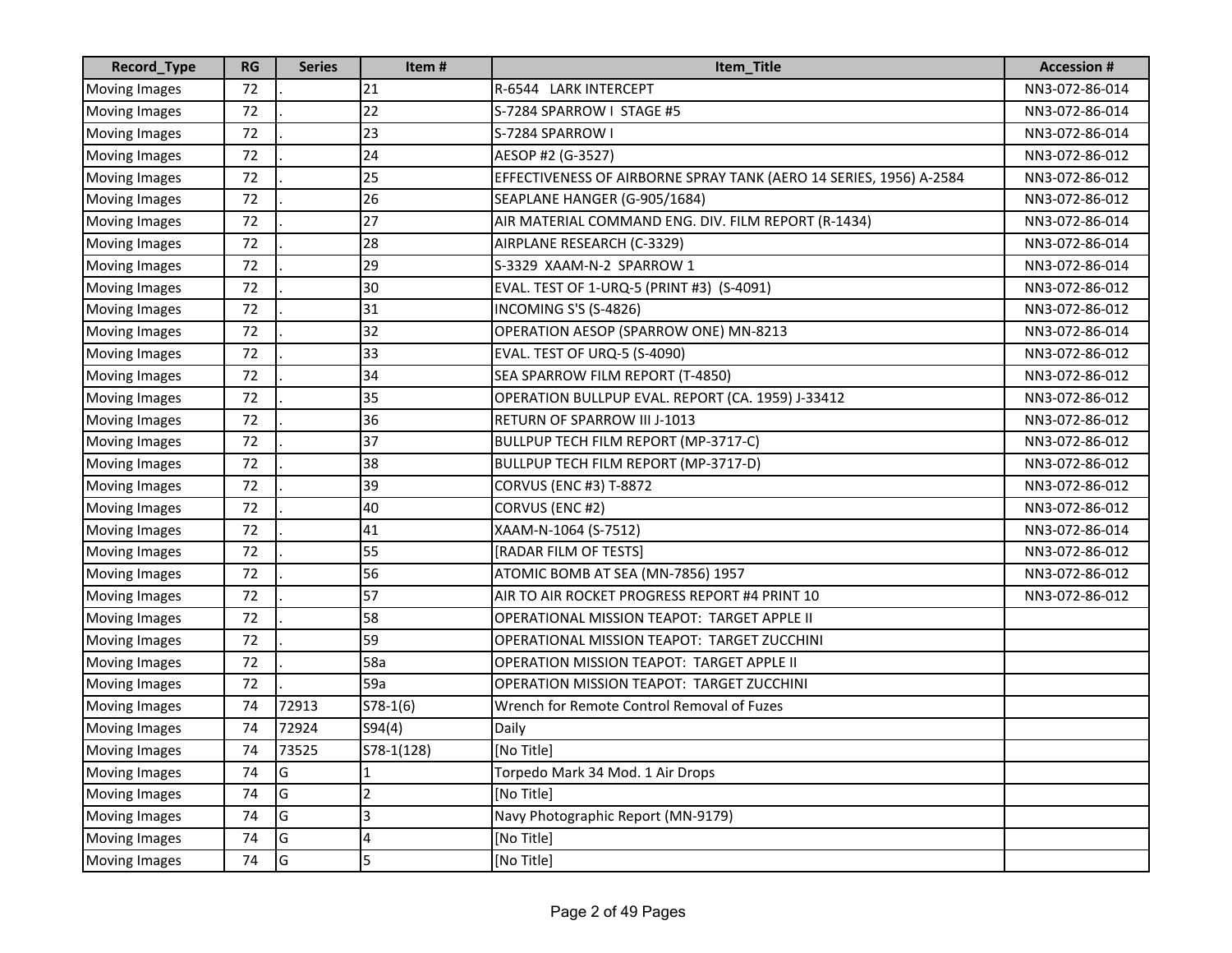| Record_Type          | <b>RG</b> | <b>Series</b> | Item#            | Item_Title                                                                               | <b>Accession#</b> |
|----------------------|-----------|---------------|------------------|------------------------------------------------------------------------------------------|-------------------|
| <b>Moving Images</b> | 74        | G             | 6                | Signal Corps Engineering Laboratories Research and Development Report #25<br>$[S67]$     |                   |
| <b>Moving Images</b> | 74        | G             | 7                | Evaluation Tests of URQ-5                                                                |                   |
| Moving Images        | 74        | G             | $\boldsymbol{8}$ | Cherokee                                                                                 |                   |
| <b>Moving Images</b> | 74        | G             | 9                | Lacrosse                                                                                 |                   |
| <b>Moving Images</b> | 74        | G             | 10               | Lacrosse                                                                                 |                   |
| <b>Moving Images</b> | 74        | G             | 11               | BOAR TECHNICAL FILM REPORT [X23] 11/14/56                                                | 74-89-001         |
| <b>Moving Images</b> | 74        | G             | 12               | BOAR MOTOR DUMMY, US NAVAL ORDNANCE TEST STATION [X23] 11/18/57                          | 74-89-001         |
| <b>Moving Images</b> | 74        | G             | 13               | <b>BOAR [J12]</b>                                                                        | 74-89-001         |
| <b>Moving Images</b> | 74        | G             | 14               | Test of Roll Stabilized Rocket [S78-1 (119)]                                             | 74-89-001         |
| Moving Images        | 74        | G             | 15               | MODERN NAVY WEAPONS [J12] 05/21/59                                                       | 74-89-001         |
| Moving Images        | 74        | G             | 16               | VISUAL INSPECTION OF THE AIR FORCE SPECIAL WEAPONS PROJECT [J12]<br>08/26/59             | 74-89-001         |
| <b>Moving Images</b> | 74        | G             | 17               | ALIAS BETTY ASSEMBLY [X5/2-2] 07/06/59                                                   | 74-89-001         |
| <b>Moving Images</b> | 74        | G             | 18               | THE TRITON MISSLE, 1957 [J12] 07/06/59                                                   | 74-89-001         |
| <b>Moving Images</b> | 74        | G             | 19               | HOTPOINT RELEASE PRINT [X5/2-2] 07/06/59                                                 | 74-89-001         |
| <b>Moving Images</b> | 74        | G             | 20               | SUBROC REPORT #1, NOL [X5/2-3] 04/10/59                                                  | 74-89-001         |
| <b>Moving Images</b> | 74        | G             | 21               | R&D BRIEFING REPORT CNO 1-59 (REPORTS ON 6 WEAPONS SYSTEMS, CNO)<br>[J12] 05/27/59       | 74-89-001         |
| <b>Moving Images</b> | 74        | G             | 22               | WAKE STUDIES, USNOUS, NEWPORT, RI. [S75-1] 05/29/59                                      | 74-89-001         |
| <b>Moving Images</b> | 74        | G             | 23               | HAWK GUIDANCE FLIGHTS [X11/2] 09/16/57                                                   | 74-89-001         |
| <b>Moving Images</b> | 74        | G             | 24               | HAWK [X11/2] 10/02/56                                                                    | 74-89-001         |
| <b>Moving Images</b> | 74        | G             | 25               | LULU PROGRESS FILM NO. 2, NOL TECHNICAL FILM REPORT [X5/2-3] 06/17/59                    | 74-89-001         |
| <b>Moving Images</b> | 74        | G             | 26               | HIGHLIGHTS OF SIDEWINDER TEST PROGRAM 9/53-7/54 [S78-1 (126)-1]<br>11/16/54              | 74-89-001         |
| <b>Moving Images</b> | 74        | G             | 27               | HIGHLIGHTS OF SIDEWINDER TEST PROGRAM 9/53-7/54 [S78-1 (126)-2]                          | 74-89-001         |
| <b>Moving Images</b> | 74        | G             | 28               | SIDEWINDER, HIGHLIGHTS OF TESTS [X11] 11/01/55                                           | 74-89-001         |
| <b>Moving Images</b> | 74        | G             | 29               | PROJECT X-55, SIDEWINDER, US NAVAL ORDNANCE TEST STATION [S78-1 (126)]<br>07/09/54       | 74-89-001         |
| <b>Moving Images</b> | 74        | G             | 30               | MARK 19 ASSEMBLY FOR FIRING, ARMED FORCES SPECIAL WEAPONS PROJECT<br>$[X1-1/9] 06/15/56$ | 74-89-001         |
| <b>Moving Images</b> | 74        | G             | 31               | THE MARK 40 MOD 0 WARHEAD, AFSWP [J12] 08/31/59                                          | 74-89-001         |
| <b>Moving Images</b> | 74        | G             | 32               | THE MARK 49 MOD 0 WARHEAD, AFSWP [J12] 05/11/59                                          | 74-89-001         |
| <b>Moving Images</b> | 74        | G             | 33               | PATROL SQUADRON TWO: MARK 34, MINE DROPS [S75-1 (MK-34)]                                 | 74-89-001         |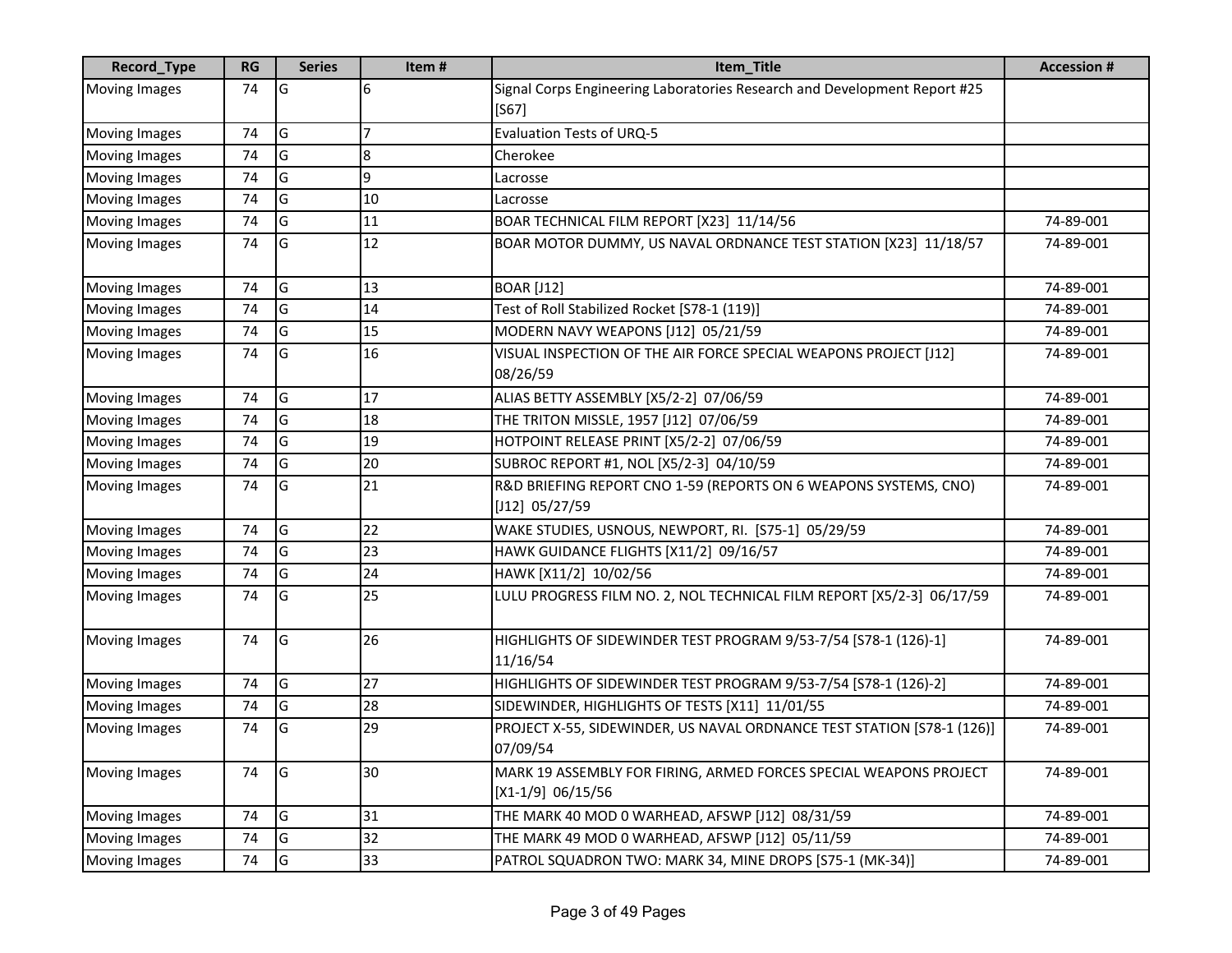| <b>Record_Type</b>   | <b>RG</b> | <b>Series</b> | Item#         | Item_Title                                                                            | <b>Accession #</b> |
|----------------------|-----------|---------------|---------------|---------------------------------------------------------------------------------------|--------------------|
| <b>Moving Images</b> | 74        | G             | 34            | PREPARATION FOR FIRING 8 INCH ATOMIC ARTILLERY SHELLS, AFSWP [X1-1/9]<br>05/21/57     | 74-89-001          |
| <b>Moving Images</b> | 74        | G             | 35            | PRE-LOADING INSPECTION OF GUN TYPE NUCLEAR COMPONENTS, AFSWP [X24]<br>05/21/57        | 74-89-001          |
| <b>Moving Images</b> | 74        | G             | 36            | THE MARK 28 ELECTRICAL SYSTEMS, AFSWP REPORT [X5/2-2] 08/13/59                        | 74-89-001          |
| <b>Moving Images</b> | 74        | G             | ς             | TECHNICAL TRAINING FILM, MARK 28 MOD 1 [X5/2-2] 02/18/59                              | 74-89-001          |
| <b>Moving Images</b> | 74        | G             | ?             | NAVY GUIDED MISSLE PROGRAM, US NAVAL PHOTOGRAPHIC CENTER [S78-1<br>$(126)$ ] 04/23/54 | 74-89-001          |
| Moving Images        | 74        | G             | 5.            | MINE DROPS (HAND WRITTEN TITLES) [X17/MK25] 08/17/56                                  | 74-89-001          |
| <b>Moving Images</b> | 74        | G             | 5.            | FLARES [J12] 06/02/59                                                                 | 74-89-001          |
| Moving Images        | 74        | G             | ŗ             | DECLASSIFICATION OF SPECIAL WEAPONS COMPONENTS, AFSWP [S24]<br>06/27/57               | 74-89-001          |
| <b>Moving Images</b> | 74        | G             | ?             | ATOMIC BOMBS AT SEA, US NAVAL PHOTOGRAPHIC CENTER [F41-6(19)]<br>07/09/53             | 74-89-001          |
| <b>Moving Images</b> | 74        | G             | $\mathcal{P}$ | AN-URG, NAVAL ORDNANCE TEST STATION [S85] 05/26/52                                    | 74-89-001          |
| <b>Moving Images</b> | 77        | 400850        | $10-1$        | High Speed Fastax Pictures of Ground Rise at Dry Clay Site                            | NN3-077-03-002     |
| <b>Moving Images</b> | 77        |               | 15            | [TRINITY TEST (Y-203-6)], July 16, 1945                                               | NC3-434-83-001     |
| <b>Moving Images</b> | 111       | ABM           | 15            | NIKE ZEUS-NIKE-X REPORT OF PROGRESS; 1 JULY 1963                                      | NN3-111-91-006     |
| <b>Moving Images</b> | 111       | ABM           | 19            | NIKE-X PROGRESS REPORT; 1 DECEMBER 1965                                               | NN3-111-91-006     |
| <b>Moving Images</b> | 111       | ABM           | 21            | NIKE-X REPORT OF PROGRESS; 1 OCTOBER 1966                                             | NN3-111-91-006     |
| <b>Moving Images</b> | 111       | ABM           | 22            | NIKE-X REPORT OF PROGRESS; 1 APRIL 1967                                               | NN3-111-91-006     |
| <b>Moving Images</b> | 111       | ABM           | 23            | SENTINEL REPORT OF PROGRESS; 1 OCTOBER 1965                                           | NN3-111-91-006     |
| <b>Moving Images</b> | 111       | ABM           | 24            | SENTINEL REPORT OF PROGRESS; 1 APRIL 1967                                             | NN3-111-91-006     |
| <b>Moving Images</b> | 111       | ABM           | 25            | SENTINEL SYSTEM MOTION PICTURE PROGRESS REPORT; 1 OCT 1968                            | NN3-111-91-006     |
| <b>Moving Images</b> | 111       | ABM           | 26            | SAFEGUARD PROGRESS REPORT; 1 APRIL 1969                                               | NN3-111-91-006     |
| <b>Moving Images</b> | 111       | <b>ABM</b>    | 27            | SAFEGUARD Missile Defense System, 1 OCTOBER 1969                                      | NN3-111-91-006     |
| <b>Moving Images</b> | 111       | ABM           | 28            | SAFEGUARD STATUS REPORT; 1 APRIL 1970                                                 | NN3-111-91-006     |
| <b>Moving Images</b> | 111       | ABM           | 29            | SAFEGUARD STATUS REPORT; 1 OCTOBER 1970                                               | NN3-111-91-006     |
| <b>Moving Images</b> | 111       | ABM           | 31            | SAFEGUARD SYSTEM MOTION PICTURE PROGRESS REPORT; 1 APR 1971                           | NN3-111-91-006     |
| <b>Moving Images</b> | 111       | ABM           | 32            | WEPO SAFEGUARD PRODUCTION ORIENTATION FILM REPORT; 30 JUNE 1971                       | NN3-111-91-006     |
| <b>Moving Images</b> | 111       | <b>ABM</b>    | 33            | SAFEGUARD STATUS REPORT; 1 OCTOBER 1971                                               | NN3-111-91-006     |
| <b>Moving Images</b> | 111       | ABM           | 34            | SAFEGUARD STATUS REPORT; 1 MARCH 1972                                                 | NN3-111-91-006     |
| <b>Moving Images</b> | 111       | ABM           | 35            | SAFEGUARD STATUS REPORT; 1 SEPTEMBER 1972                                             | NN3-111-91-006     |
| <b>Moving Images</b> | 111       | ABM           | 36            | SAFEGUARD STATUS REPORT; 31 AUGUST 1973                                               | NN3-111-91-006     |
| <b>Moving Images</b> | 111       | ABM           | 61            | EMPLOYMENT OF THE SAFEGUARD BALLISTIC MISSILE DEFENSE SYSTEM                          | NN3-111-94-001     |
| <b>Moving Images</b> | 111       | ABM           | 33A           | <b>SAFEGUARD STATUS REPORT</b>                                                        |                    |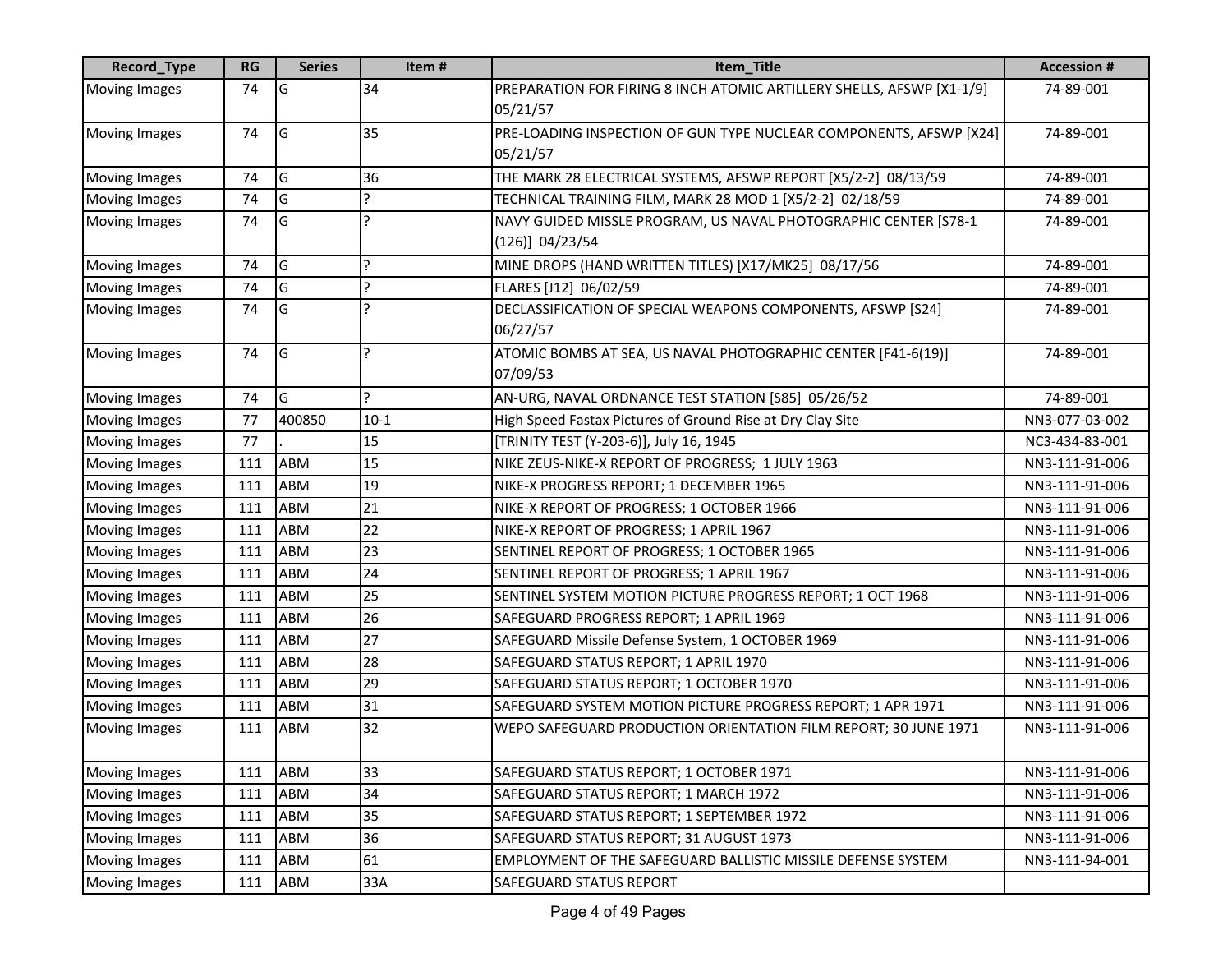| Record_Type          | <b>RG</b> | <b>Series</b> | Item#        | Item_Title                                                     | <b>Accession#</b> |
|----------------------|-----------|---------------|--------------|----------------------------------------------------------------|-------------------|
| <b>Moving Images</b> | 111       | <b>AFIF</b>   | 334          | Evasion                                                        | NN3-342-94-001    |
| <b>Moving Images</b> | 111       | <b>AVA</b>    | 112          | EMPLOYMENT OF THE ATTACK HELICOPTER TO DEFEAT ARMOR THREAT IN  | NN3-111-94-001    |
|                      |           |               |              | <b>EUROPE  1970</b>                                            |                   |
| <b>Moving Images</b> | 111       | <b>CWS</b>    | 3            | ARMOR FOR THE INNER MAN (CRDL-460)                             | NN3-111-94-001    |
| <b>Moving Images</b> | 111       | <b>DTCF</b>   | $\mathbf{1}$ | PENTANA COMBAT SURVEILLANCE [1960]                             | NN3-111-94-001    |
| <b>Moving Images</b> | 111       | <b>DTCF</b>   | 65-11/66-3   | <b>SUN DOWN AND SWAMP OAK</b>                                  | NN3-111-94-001    |
| <b>Moving Images</b> | 111       | <b>DTCF</b>   | $65 - 2$     | <b>NIGHT TRAIN</b>                                             |                   |
| <b>Moving Images</b> | 111       | <b>DTCF</b>   | $65-3$       | WEST SIDE I                                                    |                   |
| <b>Moving Images</b> | 111       | <b>DTCF</b>   | 66-8         | <b>WEST SIDE II</b>                                            | NN3-111-94-001    |
| Moving Images        | 111       | <b>FB</b>     | 26           | MK 23 Preparation for Firing                                   |                   |
| <b>Moving Images</b> | 111       | <b>FB</b>     | 53           | Visual Inspection of the 993P-Y                                |                   |
| <b>Moving Images</b> | 111       | <b>FB</b>     | 80           | The Mark 47 MOD 0 Warhead                                      |                   |
| <b>Moving Images</b> | 111       | <b>FB</b>     | 116          | Mark 45 MOD 3 Warhead                                          |                   |
| <b>Moving Images</b> | 111       | <b>FB</b>     | 163          | MUSTARD SPRAY TESTS WITH MULTIPLE PLANES 1944                  | NN3-111-91-006    |
| <b>Moving Images</b> | 111       | <b>FB</b>     | 121B         | Mark 61 Bomb Maintenance                                       |                   |
| <b>Moving Images</b> | 111       | <b>FB</b>     | 121C         | The Mark 61 EOD Bomb                                           |                   |
| <b>Moving Images</b> | 111       | <b>FB</b>     | 28C          | Preparation for Assembly of an XM29 Warhead System             |                   |
| <b>Moving Images</b> | 111       | <b>FFM</b>    | 352          | OPERATION HOLE CARD 03/16/63                                   | NN3-111-94-001    |
| <b>Moving Images</b> | 111       | <b>FFM</b>    | 353          | LANCE PROGRESS REPT #1, APR 63                                 | NN3-111-94-001    |
| <b>Moving Images</b> | 111       | <b>FFM</b>    | 368          | WHITE SANDS MISSLE RANGE                                       | NN3-111-94-001    |
| Moving Images        | 111       | <b>FFM</b>    | 369          | HAWK DEVELOPMENT HISTORY NO. 6, 1 JAN 59 - 30 JUN 59           | NN3-111-94-001    |
| <b>Moving Images</b> | 111       | <b>FFM</b>    | 370          | HAWK DEVELOPMENT HISTORY #7, JUL-DEC 59                        | NN3-111-94-001    |
| <b>Moving Images</b> | 111       | <b>FFM</b>    | 371          | HAWK DEVELOPMENT HISTORY #4, JUN 54 - JUN 58                   | NN3-111-94-001    |
| <b>Moving Images</b> | 111       | <b>FFM</b>    | 372          | HAWK RPT #2, JUN 54 - JAN 57                                   | NN3-111-94-001    |
| <b>Moving Images</b> | 111       | <b>FFM</b>    | 374          | HAWK DEVELOPMENT HISTORY #10, JAN-JUN 61                       | NN3-111-94-001    |
| <b>Moving Images</b> | 111       | <b>FFM</b>    | 375          | HAWK DEVELOPMENT HISTORY #5, JUN 54 - DEC 58                   | NN3-111-94-001    |
| <b>Moving Images</b> | 111       | <b>FFM</b>    | 376          | HAWK DEVELOPMENT HISTORY, #8, JAN-JUN 60                       | NN3-111-94-001    |
| <b>Moving Images</b> | 111       | <b>FFM</b>    | 377          | HAWK RPT FILM #1, JUN 54-56                                    | NN3-111-94-001    |
| <b>Moving Images</b> | 111       | <b>FFM</b>    | 378          | HAWK DEVELOPMENT HISTORY #2, JUN 54 - DEC 57                   | NN3-111-94-001    |
| <b>Moving Images</b> | 111       | <b>FFM</b>    | 379          | HAWK DEVELOPMENT HISTORY #9, JUL-DEC 60                        | NN3-111-94-001    |
| <b>Moving Images</b> | 111       | FFM           | 522          | <b>LANCE OPN #2</b>                                            | NN3-111-94-001    |
| <b>Moving Images</b> | 111       | <b>FFM</b>    | 534          | NIKE X REPORT OF PROGRESS FOR 1 OCT 1964                       | NN3-111-94-001    |
| <b>Moving Images</b> | 111       | <b>FFM</b>    | 593          | PROJECT DANCING DOLL                                           | NN3-111-94-001    |
| <b>Moving Images</b> | 111       | <b>FFM</b>    | 682          | SENTINEL BALLISTIC MISSILE DEF SYS RPT OF PROGRESS, APRIL 1968 | NN3-111-94-001    |
| <b>Moving Images</b> | 111       | IF.           | 6            | INTRODUCTION TO HONEST JOHN ROCKET                             | NN3-111-94-001    |
| <b>Moving Images</b> | 111       | IF.           | 9            | Rail Car Loading of the MK 27/28/30/31                         |                   |
| <b>Moving Images</b> | 111       | IF.           | 12           | Rail Car Loading of MK 15/39                                   |                   |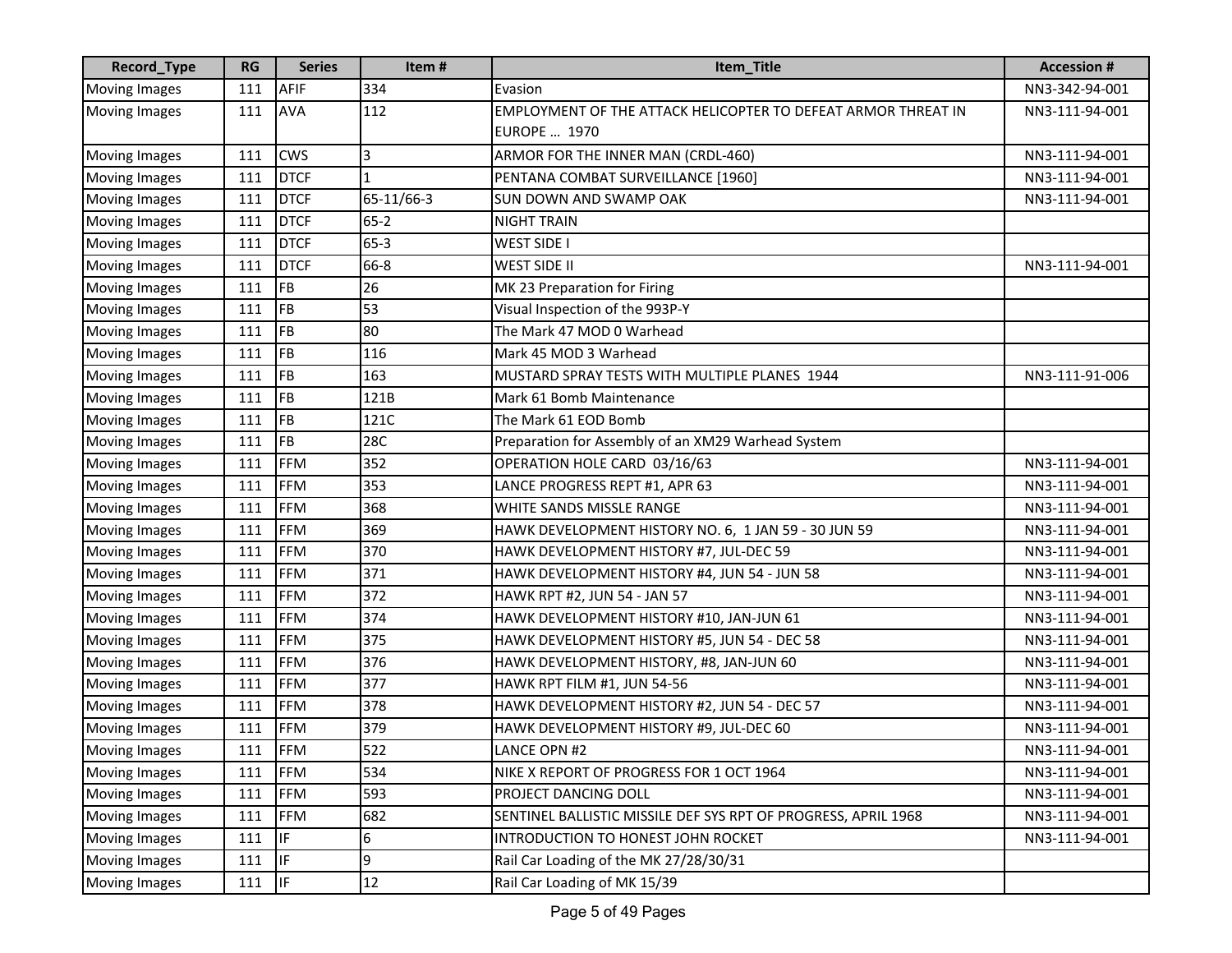| <b>Record_Type</b>   | <b>RG</b> | <b>Series</b> | Item#   | Item_Title                                                          | <b>Accession #</b> |
|----------------------|-----------|---------------|---------|---------------------------------------------------------------------|--------------------|
| <b>Moving Images</b> | 111       | <b>LC</b>     | 56265   | US TROOP WITHDRAWLS-KOREANS TAKE OVER SECURITY FUNCTIONSDMZ,        | NN3-111-91-004     |
|                      |           |               |         | KOREA 21-23 APRIL 1971 (NO CAPTIONS)                                |                    |
| <b>Moving Images</b> | 111       | <b>LC</b>     | 56266   | US TROOP WITHDRAWLS-KOREANS TAKE OVER SECURITY FUNCTIONSDMZ,        | NN3-111-91-004     |
|                      |           |               |         | KOREA 21-23 APRIL 1971 (NO CAPTIONS)                                |                    |
| <b>Moving Images</b> | 111       | LC            | 56267   | US TROOP WITHDRAWLS-KOREANS TAKE OVER SECURITY FUNCTIONSDMZ,        | NN3-111-91-004     |
|                      |           |               |         | KOREA 21-23 APRIL 1971 (NO CAPTIONS)                                |                    |
| <b>Moving Images</b> | 111       | LC            | 56268   | US TROOP WITHDRAWLS-KOREANS TAKE OVER SECURITY FUNCTIONSDMZ,        | NN3-111-91-004     |
|                      |           |               |         | KOREA 21-23 APRIL 1971 (NO CAPTIONS)                                |                    |
| <b>Moving Images</b> | 111       | MF            | 8125    | THE ATOMIC BOMB AT SEA                                              | NN3-111-91-006     |
| <b>Moving Images</b> | 111       | MF            | 8141    | THE ATOMIC BOMB GENERAL DESCRIPTION                                 | NN3-111-94-001     |
| <b>Moving Images</b> | 111       | MF            | 11-8912 | <b>ELECTRONIC WARFARE</b>                                           | NN3-111-91-006     |
| <b>Moving Images</b> | 111       | MF            | 3-8937  | ANTIPERSONNEL BIOLOGICAL WARFARE                                    | NN3-111-91-006     |
| <b>Moving Images</b> | 111       | MF            | 9-9315  | DAVY CROCKETT: WEAPONS SYSTEM                                       | NN3-111-94-001     |
| <b>Moving Images</b> | 111       | MF            | 11-9623 | THE OCSIGO REPORTS-COMBAT SURVEILLANCE, 7TH ARMY                    | NN3-111-91-006     |
| <b>Moving Images</b> | 111       | MF            | 11-9630 | OCSIGO REPORTS-CMBT SURVEILLANCE                                    | NN3-111-91-006     |
| <b>Moving Images</b> | 111       | MF            | 7-9669  | KEEPING THE PEACE, PART I                                           | NN3-111-94-001     |
| <b>Moving Images</b> | 111       | MF            | 7-9670  | <b>KEEPING THE PEACE, PART 2</b>                                    | NN3-111-94-001     |
| <b>Moving Images</b> | 111       | MF            | 7-9726  | <b>ELECTRONIC WARFARE</b>                                           | NN3-111-94-001     |
| <b>Moving Images</b> | 111       | MF            | 20-8927 | EFFECTS OF NUCLEAR WEAPONS PT II THE AIR BURST 1958                 | NN3-111-94-001     |
| <b>Moving Images</b> | 111       | MF            | 20-911  | RPT OF THE JNT US ARM/NAV MISS TO UK FOR STUDY OF BRITISH SONIC WAR | NN3-111-94-001     |
|                      |           |               |         | IN 1943                                                             |                    |
| <b>Moving Images</b> | 111       | MF            | 3-1277  | <b>BIOLOGICAL WARFARE 1947</b>                                      | NN3-111-94-001     |
| <b>Moving Images</b> | 111       | MF            | 32-9361 | COMMUNICATIONS COUNTERMEASURES EQUIPMENT                            | NN3-111-94-001     |
| <b>Moving Images</b> | 111       | <b>MPF</b>    | 200     | <b>ASSORTED WEAPONS (RUSSIAN)</b>                                   | NN3-111-94-001     |
| <b>Moving Images</b> | 111       | <b>MPF</b>    | 201     | [Russian Title]                                                     | NN3-111-94-001     |
| <b>Moving Images</b> | 111       | <b>MPF</b>    | 202     | 1967-1972 WILL POWER (Egyptian Armed Forces)                        | NN3-111-94-001     |
| <b>Moving Images</b> | 111       | <b>MPF</b>    | 203     | <b>WILL POWER</b>                                                   | NN3-111-94-001     |
| <b>Moving Images</b> | 111       | <b>MPF</b>    | 204     | <b>WILL POWER</b>                                                   | NN3-111-94-001     |
| <b>Moving Images</b> | 111       | <b>MPF</b>    | 205     | 4TH ANNIVERSARY CUBAN REVOLUTION PARADE                             | NN3-111-94-001     |
| Moving Images        | 111       | PA            | 207     | THE DEFEAT OF NONCONVENTIONAL ARMOR                                 | NN3-111-94-001     |
| <b>Moving Images</b> | 111       | PA            | 32009X  | <b>GRAVEL ANTI-PERSONNEL MINE</b>                                   | NN3-111-94-001     |
| <b>Moving Images</b> | 111       | <b>SBF</b>    | 73-43   | WARSAW PACT: A CONVERSATION WITH GEN SENJA                          | NN3-111-94-001     |
| <b>Moving Images</b> | 111       | <b>SBF</b>    | 76-16   | The Mobile Test Unit Story                                          | NN3-111-94-001     |
| <b>Moving Images</b> | 111       | <b>SF</b>     | 32-284  | CRAZY CAT TEST                                                      | NN3-111-94-001     |
| Moving Images        | 111       | SF            | 44-158  | THE SERGEANT SYSTEM                                                 | NN3-111-94-001     |
| <b>Moving Images</b> | 111       | <b>SF</b>     | 44-161  | THE REDEYE STORY                                                    | NN3-111-94-001     |
| <b>Moving Images</b> | 111       | <b>SF</b>     | 44-162  | SAFEGUARD ANTI-BALLASTIC MISSLE SYSTEM                              | NN3-111-94-001     |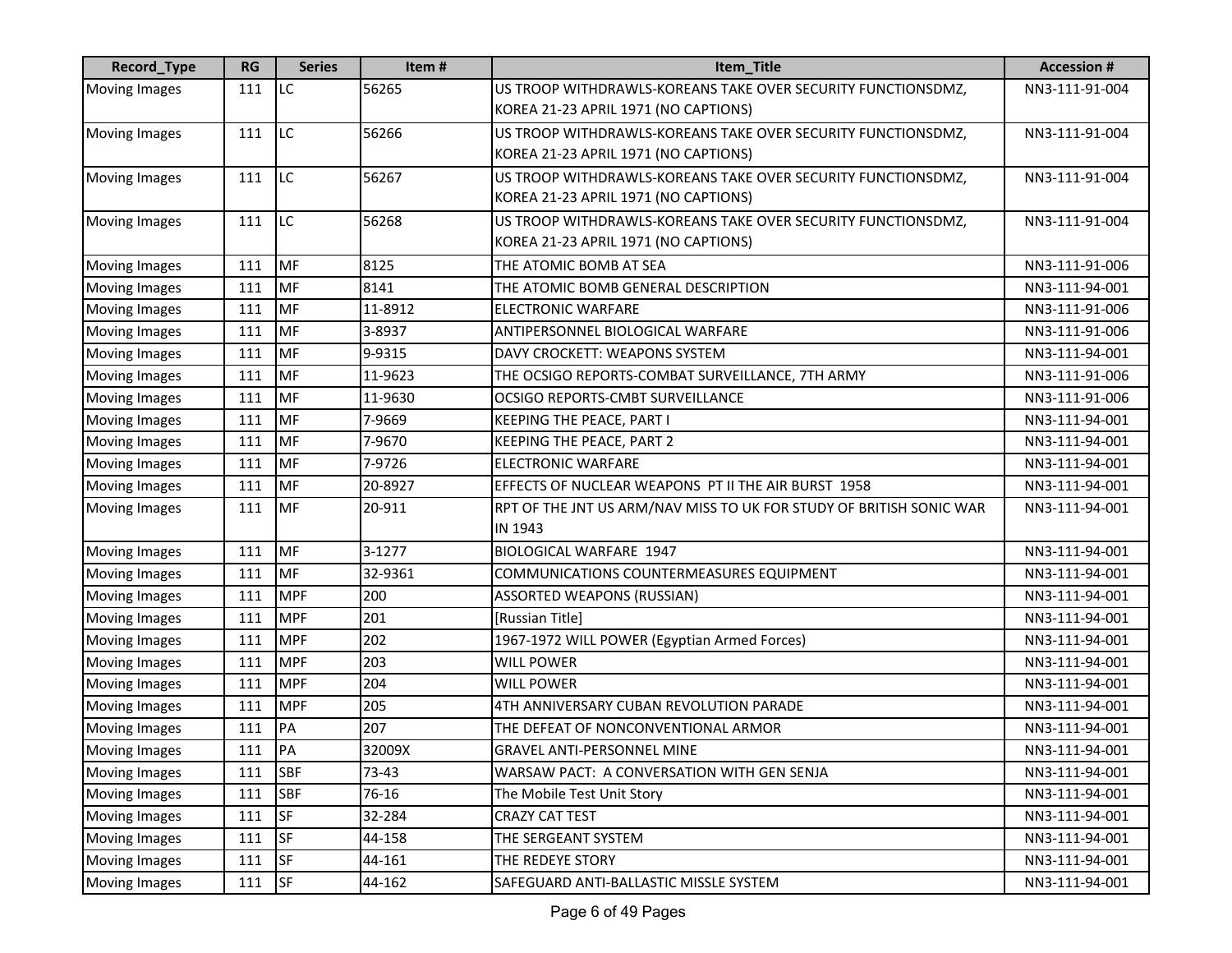| Record_Type          | RG  | <b>Series</b> | Item#     | Item_Title                                                                   | <b>Accession #</b> |
|----------------------|-----|---------------|-----------|------------------------------------------------------------------------------|--------------------|
| <b>Moving Images</b> | 111 | SF            | 44-191    | EMPLOYMENT OF THE SAFEGUARD BALLISTIC MISSLE DEFENSE SYSTEM                  | NN3-111-94-001     |
| <b>Moving Images</b> | 111 | SF            | $6 - 104$ | ROCKET ASSISTED PROJECTILES                                                  | NN3-111-94-001     |
| <b>Moving Images</b> | 111 | <b>SF</b>     | 9-339     | MK-70 TANK                                                                   | NN3-111-94-001     |
| <b>Moving Images</b> | 111 | <b>SF</b>     | 9-351     | SOVIET 57MM AA GUN S-60                                                      | NN3-111-94-001     |
| <b>Moving Images</b> | 111 | <b>SFR</b>    | 26        | <b>BURMA ROAD BARRIER WWII</b>                                               | NN3-111-91-002     |
| <b>Moving Images</b> | 111 | <b>SFR</b>    | 32        | ETO - EUROPEAN THEATRE OF OPERATIONS                                         | NN3-111-94-001     |
| <b>Moving Images</b> | 111 | TF            | 5-2677    | ATOMIC DEMOLITIONS P. 1-T-46EZ DEMOLITION FIRING DEVICE                      | NN3-111-94-001     |
| <b>Moving Images</b> | 111 | TF            | 5-2678    | ATOMIC DEMOLITIONS PT. 2-W-7 ATOMIC DEMOLITION MUNITION                      | NN3-111-94-001     |
| <b>Moving Images</b> | 111 | TF            | 5-2679    | <b>ATOMIC DEMOLITIONS</b>                                                    | NN3-111-94-001     |
| <b>Moving Images</b> | 111 | TF            | 5-2680    | <b>ATOMIC DEMOLITIONS</b>                                                    | NN3-111-94-001     |
| <b>Moving Images</b> | 111 | <b>TF</b>     | 5-2681    | <b>ATOMIC DEMOLITIONS</b>                                                    | NN3-111-94-001     |
| <b>Moving Images</b> | 111 | TF            | 6-2798    | <b>LACROSSE BATTALION PT II</b>                                              | NN3-111-94-001     |
| <b>Moving Images</b> | 111 | TF            | 11-2856   | CIPHER UNIT: KWK-9/TSEC                                                      | NN3-111-94-001     |
| <b>Moving Images</b> | 111 | TF            | 11-2878   | CIPHER MACHINE TSEC/KW-9 PT. II-ASSEMBLE OF KEYING ELEMENTS                  | NN3-111-94-001     |
| <b>Moving Images</b> | 111 | TF            | 11-2879   | CIPHER MACHINE TSEC/KW-9 PT. III ORGANIZATIONAL MAINTENANCE                  | NN3-111-94-001     |
| <b>Moving Images</b> | 111 | <b>TF</b>     | 11-3493   | CIPHER MACHINE TSEC/KY-8--PART I--INTRODUCTION                               | NN3-111-91-005     |
| <b>Moving Images</b> | 111 | TF            | 11-3494   | CIPHER MACHINE TSEC/KY-8 - PART II - INSTALLATION AND                        | NN3-111-91-005     |
| <b>Moving Images</b> | 111 | TF            | 11-3495   | CIPHER MACHINE TSEC/KY-8 - PART III - MAINTENANCE                            | NN3-111-91-005     |
| <b>Moving Images</b> | 111 | TF            | 11-3575   | <b>CIPHER MACHINE</b>                                                        | NN3-111-94-001     |
| <b>Moving Images</b> | 111 | TF            | 11-3576   | <b>CIPHER MACHINE</b>                                                        | NN3-111-94-001     |
| <b>Moving Images</b> | 111 | TF            | 11-3577   | CIPHER MACHINE PT. III-MAINTENANCE                                           | NN3-111-94-001     |
| <b>Moving Images</b> | 111 | <b>TF</b>     | 5-3803    | [No Title]                                                                   | NN3-111-06-003     |
| <b>Moving Images</b> | 111 | <b>TF</b>     | 20-1937   | TACTICAL EMPLOYMENT OF ATOMIC WEAPONS IN SUPPORT OF GROUND                   | NN3-111-91-006     |
|                      |     |               |           | <b>TROOPS</b>                                                                |                    |
| <b>Moving Images</b> | 111 | <b>TF</b>     | 30-1747   | RADIO INTELLIGENCE IN ACTION USA AVA BULLETIN 298, JAN 1974                  | NN3-111-94-001     |
| <b>Moving Images</b> | 111 | TF            | 30-1923   | COUNTER INTELLIGENCE CORPS IN COMBAT                                         | NN3-111-94-001     |
| <b>Moving Images</b> | 111 | TF            | 30-3514   | INTELLIGENCE OPERATIONS-AIR, SEA, LAND, INFILTRATION EXFILTRATION            | NN3-111-94-001     |
| <b>Moving Images</b> | 111 | <b>TF</b>     | 30-949    | [No Title]                                                                   | NN3-077-03-002     |
| <b>Moving Images</b> | 111 | <b>TF</b>     | 32-3395   | ELECTRONIC INTELLIGENCE SEARCH TECHNIQUES                                    |                    |
| <b>Moving Images</b> | 111 | TF            | 38-1842   | 280MM ATOMIC ARTILLERY SHELL                                                 | NN3-111-94-001     |
| Moving Images        | 111 | TF            | 44-2545   | NIKE AJAX BATTERY DEFENSE AGAINST ELECTRONIC COUNTERMEASURES                 | NN3-111-94-001     |
| <b>Moving Images</b> | 111 | <b>TF</b>     | 44-2789   | INTRODUCTION TO THE HAWK SYSTEM                                              | NN3-111-94-001     |
| <b>Moving Images</b> | 111 | TF            | 44-2898   | NIKE HERCULES (TAMA FILM BULLETIN 303 JUNE 1974)                             | NN3-111-94-001     |
| <b>Moving Images</b> | 111 | <b>TF</b>     | 44-2900   | NIKE HERCULES (TAMA FILM BULLETIN 303 JUNE 1974)                             | NN3-111-94-001     |
| <b>Moving Images</b> | 111 | <b>TF</b>     | 44-2902   | NIKE HERCULES (BTY DEFENSE AGAINST ELECTRONIC COUNTERMEASURES<br>[ECM] PT I) | NN3-111-94-001     |
| <b>Moving Images</b> | 111 | <b>TF</b>     | 44-2948   | NIKE HERCULES (RADAR TEST SET)                                               | NN3-111-94-001     |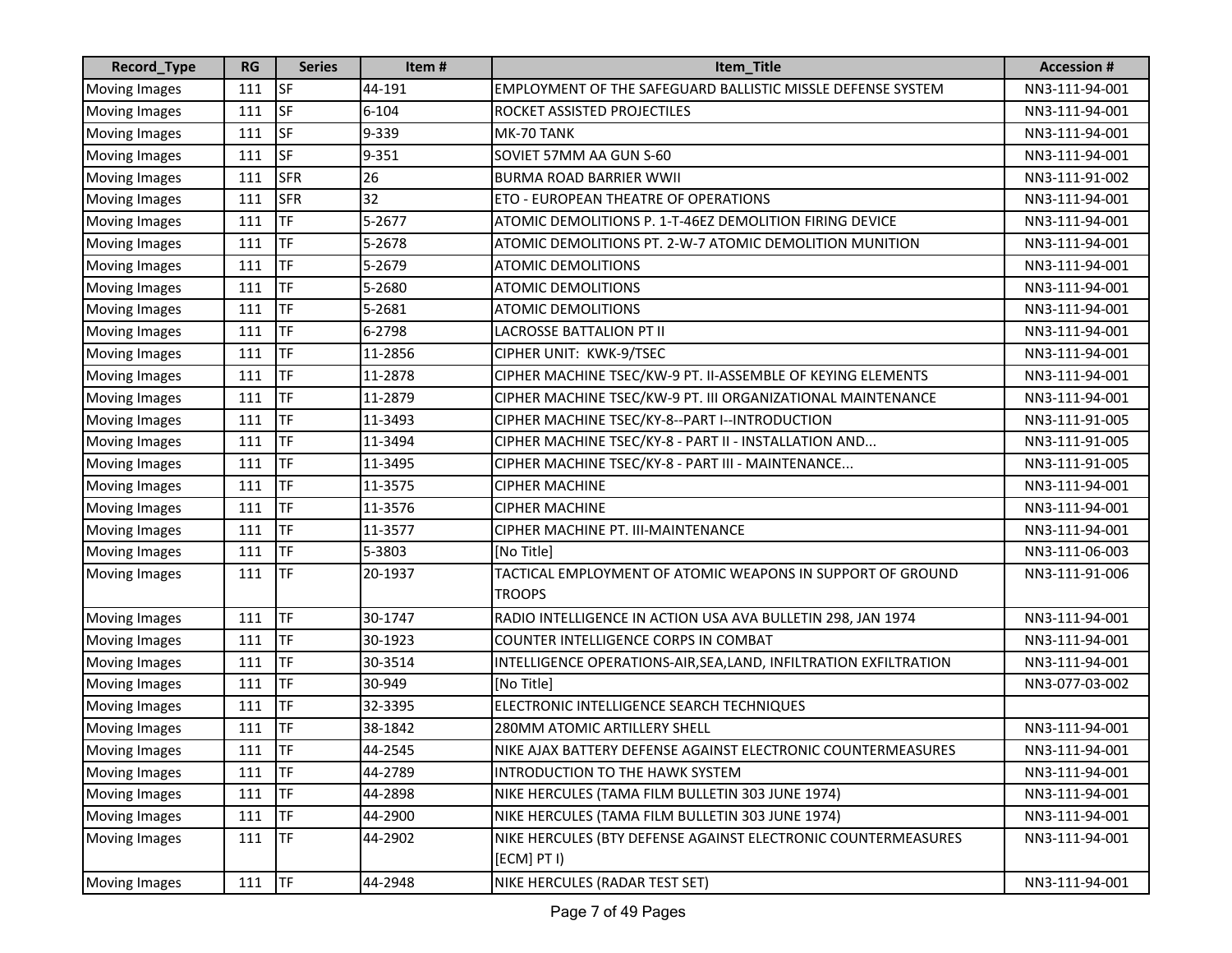| <b>Record_Type</b>   | <b>RG</b> | <b>Series</b> | Item#          | Item_Title                                                                                                            | <b>Accession #</b> |
|----------------------|-----------|---------------|----------------|-----------------------------------------------------------------------------------------------------------------------|--------------------|
| <b>Moving Images</b> | 111       | <b>TF</b>     | 44-3395        | SPACE TECHNOLOGY FOR THE U.S. ARMY PT. II                                                                             | NN3-111-94-001     |
| <b>Moving Images</b> | 111       | <b>TF</b>     | 44-3528        | AN INTRODUCTION TO AN ARMY AIR DEFENSE COMPLEX OPERATING IN AN<br>ELECTRONIC COUNTERMEASURE (ECM) ENVIRONMENT, PT. II | NN3-111-94-001     |
| <b>Moving Images</b> | 111       | <b>TF</b>     | 44-4138        | ELECTRONIC COUNTERMEASURES (ECM) AGAINST AIR DEFENSE ARTILLERY<br>RADAR - PART I - INTR                               | NN3-111-91-005     |
| <b>Moving Images</b> | 111       | <b>TF</b>     | 44-4139        | ELECTRONIC COUNTERMEASURES (ECM) AGAINST AIR DEFENSE ARTILLERY<br>RADAR - PART II - JAM                               | NN3-111-91-005     |
| <b>Moving Images</b> | 111       | <b>TF</b>     | 44-4140        | ELECTRONIC COUNTERMEASURES (ECM) AGAINST AIR DEFENSE ARTILLERY<br>RADAR - PART III - DE                               | NN3-111-91-005     |
| <b>Moving Images</b> | 111       | <b>TF</b>     | 44-4141        | ELECTRONIC COUNTERMEASURES (ECM) AGAINST AIR DEFENSE ARTILLERY<br>RADAR - PART IV - ECM                               | NN3-111-91-005     |
| <b>Moving Images</b> | 111       | <b>TF</b>     | 44-4542        | IMPROVED NIKE HERCULES-OPERATION IN AN ELECTRONIC COUNTERMEASURE<br>(ECM) ENVIRONMENT                                 | NN3-111-94-001     |
| Moving Images        | 111       | <b>TF</b>     | 46-3840        | AVIATION AERIAL SURVEILLANCE COMPANY                                                                                  | NN3-111-94-001     |
| <b>Moving Images</b> | 111       | WF            | 49             | <b>CASUALTIES OF WAR</b>                                                                                              | NN3-111-91-006     |
| <b>Moving Images</b> | 127       | 72548         | 166672         | [No Title]                                                                                                            | NN3-127-000-002    |
| <b>Moving Images</b> | 127       | 72548         | 178102         | [No Title]                                                                                                            | NN3-127-000-002    |
| <b>Moving Images</b> | 127       | 72548         | 179351         | Hawk Report #1, August 28, 1957                                                                                       | NN3-127-000-002    |
| <b>Moving Images</b> | 127       | 72548         | 182337-1       | U.S. Army Training Film                                                                                               | NN3-127-000-002    |
| <b>Moving Images</b> | 127       | 72548         | 182337-2       | [No Title]                                                                                                            | NN3-127-000-002    |
| Moving Images        | 127       | 72600         | TFR-4-63       | The Redeye Guided Missile System                                                                                      | 67-A-6045          |
| <b>Moving Images</b> | 156       |               |                | ROCKET POWDER TESTS, JEFFERSON PROVING GROUND, MADISON, IN 3/1/45                                                     | 60-A-1252          |
| <b>Moving Images</b> | 156       |               | $\overline{2}$ | Debris from the Burnt Shed of Ammunition                                                                              |                    |
| <b>Moving Images</b> | 156       |               | 3              | CHRONOGRAPH RECORD SHEETS SSDTD/NDG 45                                                                                | 60-A-1252          |
| <b>Moving Images</b> | 156       |               | 4              | R70-2-43 ESSEX SPECIALITY CO., FOR INCIDENT SEE R73,2-43                                                              | 60-A-1252          |
| <b>Moving Images</b> | 156       |               | 5              | [Ordnance Test]                                                                                                       |                    |
| <b>Moving Images</b> | 156       |               | 6              | [Ordnance Test]                                                                                                       |                    |
| <b>Moving Images</b> | 156       |               | 7              | [No Title]                                                                                                            |                    |
| <b>Moving Images</b> | 156       |               | 8              | <b>CLOUD OF SMOKE</b>                                                                                                 |                    |
| Moving Images        | 156       |               | $\overline{9}$ | SUBSTANTIAL WALL (3 WALL) TEST                                                                                        | 60-A-1252          |
| <b>Moving Images</b> | 156       |               | 10             | <b>EXPERIMENT NO. 2</b>                                                                                               | 60-A-1252          |
| <b>Moving Images</b> | 156       |               | 11             | M-103 FUSE IN 24 (REEL 3 A46-427)                                                                                     |                    |
| <b>Moving Images</b> | 156       |               | 12             | M-103 FUSE IN 24 (REEL 4 A46-427)                                                                                     |                    |
| <b>Moving Images</b> | 156       |               | 13             | AN-M103 BOMB FUSES (REEL #2)                                                                                          |                    |
| <b>Moving Images</b> | 263       |               | 2243           | Pueblo Crew in North Korea, 1968                                                                                      | NN3-263-04-006     |
| <b>Moving Images</b> | 263       |               | 2527           | SAM Firings and POW Parade, 1972                                                                                      | NN3-263-04-006     |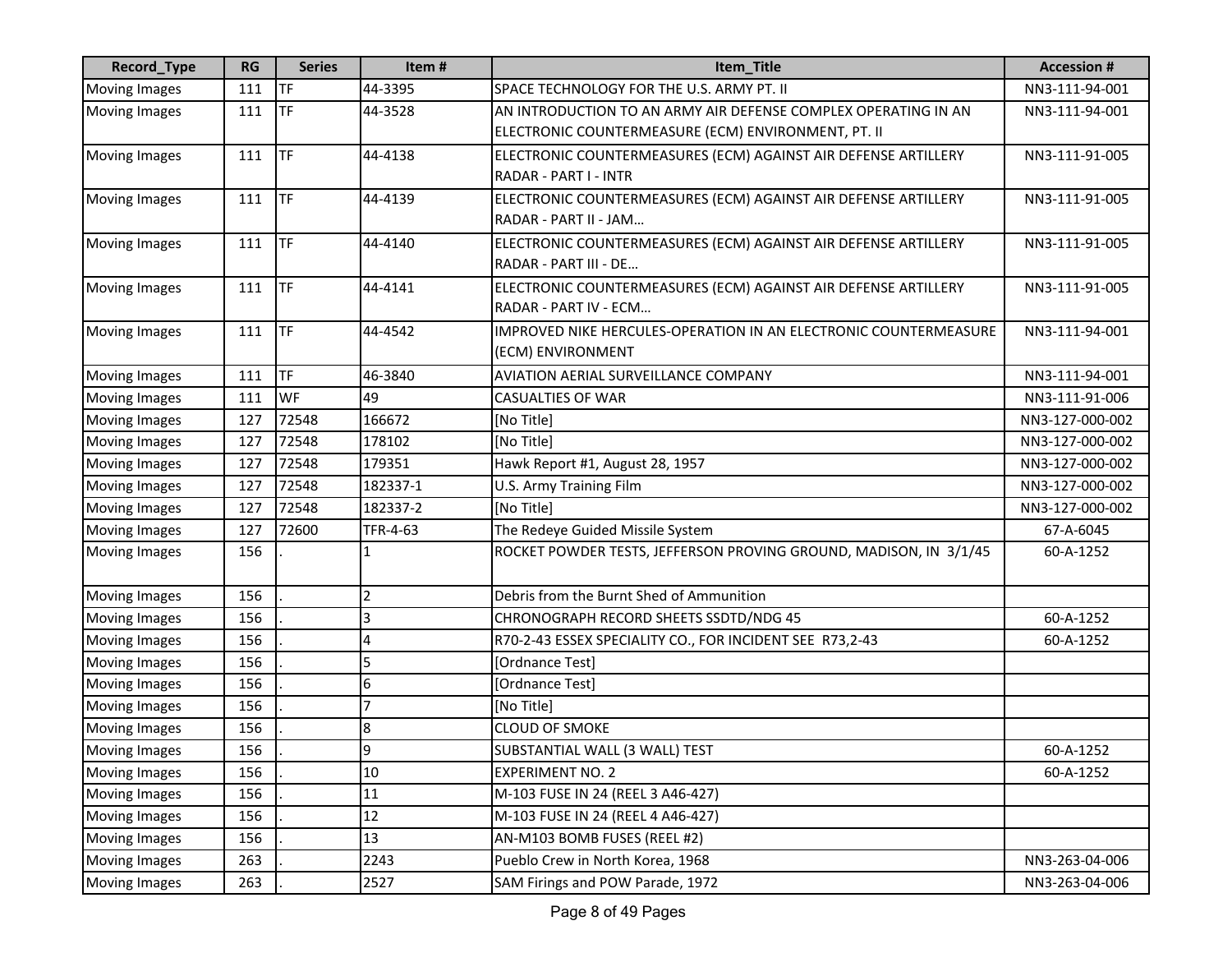| Record_Type          | <b>RG</b> | <b>Series</b> | Item#   | Item_Title                                                                 | <b>Accession #</b> |
|----------------------|-----------|---------------|---------|----------------------------------------------------------------------------|--------------------|
| <b>Moving Images</b> | 263       |               | 2530    | Brainwash Victims, Bersohn POW, 1955                                       | NN3-263-04-006     |
| <b>Moving Images</b> | 263       |               | 2584    | US POW USAF Major J. H. Kasler, 1966                                       | NN3-263-04-006     |
| <b>Moving Images</b> | 263       |               | 3217    | US POW Ensign David Rehmann, 1966                                          | NN3-263-04-006     |
| <b>Moving Images</b> | 263       |               | 3219    | US POW Major David Everson - Interview, 1967                               | NN3-263-04-006     |
| <b>Moving Images</b> | 263       |               | 3220    | US POW Major David Everson - Interview, 1967                               | NN3-263-04-006     |
| <b>Moving Images</b> | 263       |               | 3221    | Three US Pilots Paraded at Hanoi, 1967                                     | NN3-263-04-006     |
| <b>Moving Images</b> | 263       |               | 3223    | <b>US POWs, 1968</b>                                                       | NN3-263-04-006     |
| <b>Moving Images</b> | 263       |               | 3224    | US Vietnam War POWs, 1970                                                  | NN3-263-04-006     |
| <b>Moving Images</b> | 263       |               | 3225    | <b>US POWs, 1968</b>                                                       | NN3-263-04-006     |
| <b>Moving Images</b> | 263       |               | 3228    | US POWs in Hanoi, Christmas 1968                                           | NN3-263-04-006     |
| <b>Moving Images</b> | 263       |               | 3232    | US POW Capt. M. N. Jones in Hanoi, 1966                                    | NN3-263-04-006     |
| <b>Moving Images</b> | 306       |               | 3061    | STANLEYVILLE RESCUE MISSION CONGO REEL 3/5                                 | NN376-52           |
| <b>Moving Images</b> | 306       |               | 3079    | STANLEYVILLE RESCUE MISSION CONGO REEL 4/6                                 | NN376-52           |
| <b>Moving Images</b> | 319       | 305389        | $8 - 1$ | Main Battle Tank                                                           |                    |
| <b>Moving Images</b> | 319       | 305389        | $8 - 2$ | Main Battle Tank                                                           |                    |
| <b>Moving Images</b> | 319       | 305389        | $8 - 3$ | Main Battle Tank 70/M60A1E2 Moving Tanks                                   |                    |
| <b>Moving Images</b> | 319       | 305389        | $8 - 4$ | R&D Results of MBT Field Demonstrations at Aberdeen Proving Grounds        |                    |
| <b>Moving Images</b> | 319       | 305389        | $8 - 5$ | Main Battle Tank 70                                                        |                    |
| <b>Moving Images</b> | 319       | 305389        | $8 - 6$ | Main Battle Tank 70 Testing                                                |                    |
| <b>Moving Images</b> | 319       |               |         | DIE ERSTEN SCHNITTE, THE FIRST STEPS, WEST GERMAN ARMED FORCES             |                    |
|                      |           |               |         | BUILDUP, R-100-56, (ID # 2023150)                                          |                    |
| <b>Moving Images</b> | 319       |               | 2       | NETHERLANDS, IJSSEL I & II, (ID # 2030703), ENCL. 4 TO R-173-56 OARMA, THE |                    |
|                      |           |               |         | <b>HAGUE</b>                                                               |                    |
| <b>Moving Images</b> | 319       |               | 3       | POLAND (1956) (ID # 2032036), LR5837                                       |                    |
| <b>Moving Images</b> | 319       |               | 5       | CHINA IN 1950's (ID # 2025943)                                             |                    |
| <b>Moving Images</b> | 319       | <b>IDF</b>    | 4       | Hydrocentral, January 1959                                                 | NN-319-5619        |
| <b>Moving Images</b> | 319       | <b>IDF</b>    | 5       | Overhead Tramway Line, January 1959                                        | NN-319-5619        |
| <b>Moving Images</b> | 319       | <b>IDF</b>    | 6       | Moon Rocket, January 1959                                                  | NN-319-5619        |
| <b>Moving Images</b> | 319       | <b>IDF</b>    | 7       | Romanian Newsreel, January 1959                                            | NN-319-5619        |
| <b>Moving Images</b> | 319       | <b>IDF</b>    | 8       | Cotton Mill, January 1959                                                  | NN-319-5619        |
| Moving Images        | 319       | <b>I</b> IDF  | I۹      | Transmission Lines, January 1959                                           | NN-319-5619        |
| <b>Moving Images</b> | 319       | <b>IDF</b>    | 10      | Piston Fabrication, January 1959                                           | NN-319-5619        |
| <b>Moving Images</b> | 319       | <b>IDF</b>    | 11      | Romanian Newsreel, January 1959                                            | NN-319-5619        |
| <b>Moving Images</b> | 319       | <b>IDF</b>    | 12      | Romanian Newsreel, January 1959                                            | NN-319-5619        |
| <b>Moving Images</b> | 319       | <b>IDF</b>    | 13      | China, January 1959                                                        | NN-319-5619        |
| <b>Moving Images</b> | 319       | <b>IDF</b>    | 14      | PILA, January 1959                                                         | NN-319-5619        |
| <b>Moving Images</b> | 319       | <b>IDF</b>    | 17      | Bulgarian Newsreel, February 1959                                          | NN-319-5619        |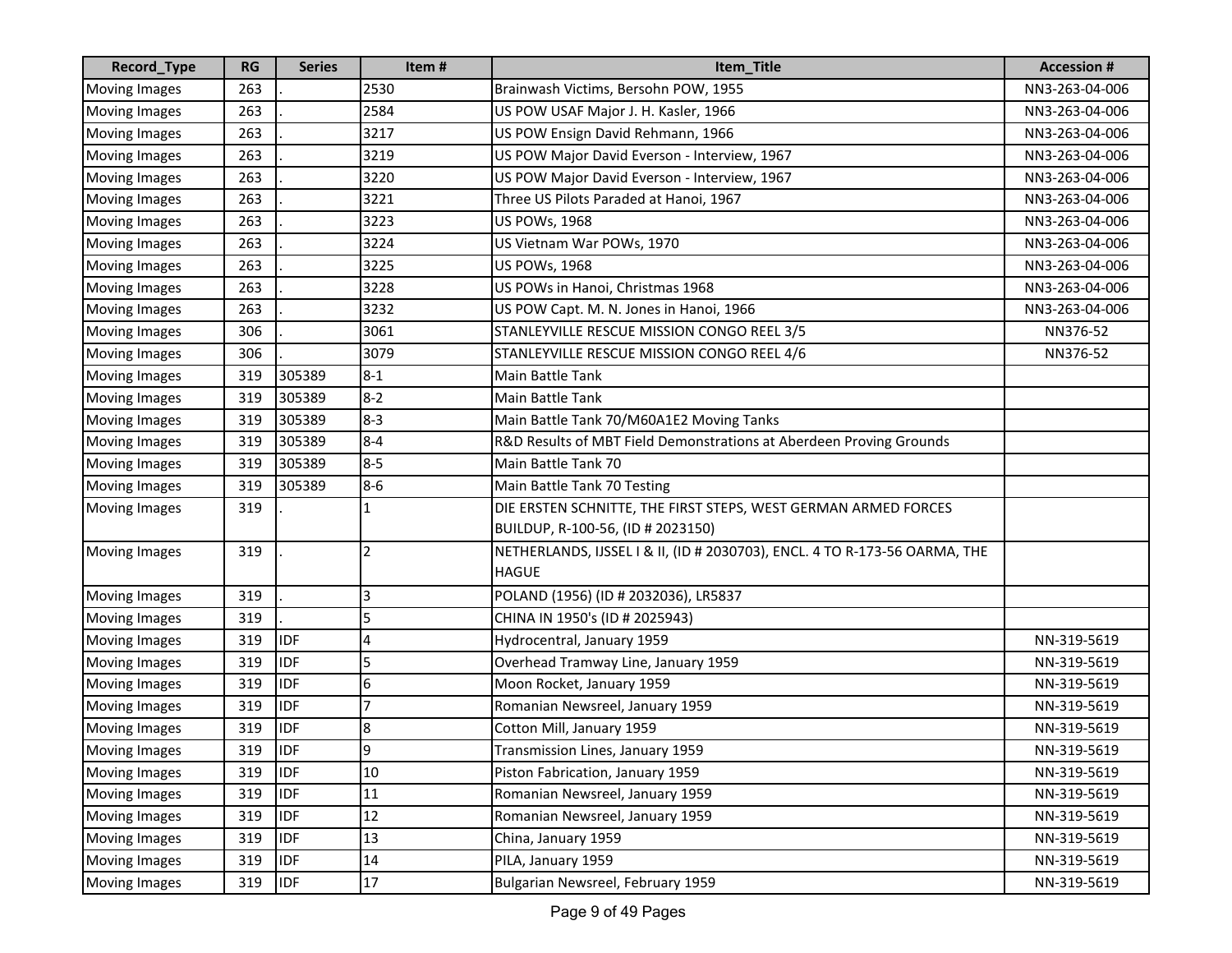| Record_Type          | <b>RG</b> | <b>Series</b> | Item# | Item_Title                                            | <b>Accession #</b> |
|----------------------|-----------|---------------|-------|-------------------------------------------------------|--------------------|
| <b>Moving Images</b> | 319       | <b>IDF</b>    | 18    | Bulgarian Newsreel Story, February 1959               | NN-319-5619        |
| <b>Moving Images</b> | 319       | <b>IDF</b>    | 19    | Czechoslovakian Newsreel, February 1959               | NN-319-5619        |
| <b>Moving Images</b> | 319       | <b>IDF</b>    | 20    | Romanian Newsreel, February 1959                      | NN-319-5619        |
| <b>Moving Images</b> | 319       | <b>IDF</b>    | 21    | Polish Newsreel, February 1959                        | NN-319-5619        |
| <b>Moving Images</b> | 319       | <b>IDF</b>    | 22    | Mining, February 1959                                 | NN-319-5619        |
| <b>Moving Images</b> | 319       | <b>IDF</b>    | 23    | Poland: Warsaw Foundry, February 1959                 | NN-319-5619        |
| <b>Moving Images</b> | 319       | <b>IDF</b>    | 24    | Glider, February 1959                                 | NN-319-5619        |
| <b>Moving Images</b> | 319       | <b>IDF</b>    | 25    | Romanian Newsreel, January 1959                       | NN-319-5619        |
| <b>Moving Images</b> | 319       | <b>IDF</b>    | 26    | Romanian Newsreel, February 1959                      | NN-319-5619        |
| <b>Moving Images</b> | 319       | <b>IDF</b>    | 27    | Romanian Newsreel, February 1959                      | NN-319-5619        |
| <b>Moving Images</b> | 319       | <b>IDF</b>    | 28    | Construction Projects, February 1959                  | NN-319-5619        |
| <b>Moving Images</b> | 319       | <b>IDF</b>    | 29    | People's Army, February 1959                          | NN-319-5619        |
| <b>Moving Images</b> | 319       | <b>IDF</b>    | 30    | Ball Bearing Plant, March 1959                        | NN-319-5619        |
| <b>Moving Images</b> | 319       | <b>IDF</b>    | 31    | Diesel Locomotive, March 1959                         | NN-319-5612        |
| <b>Moving Images</b> | 319       | <b>IDF</b>    | 32    | Welding Machines, March 1959                          | NN-319-5619        |
| <b>Moving Images</b> | 319       | <b>IDF</b>    | 33    | Poldina Steel Plant in Kladno District, July 10, 1958 | NN-319-5619        |
| <b>Moving Images</b> | 319       | <b>IDF</b>    | 34    | Romanian Newsreel, April 1959                         | NN-319-5619        |
| <b>Moving Images</b> | 319       | <b>IDF</b>    | 36    | Romanian Newsreel, April 1959                         | NN-319-5619        |
| <b>Moving Images</b> | 319       | <b>IDF</b>    | 37    | Operations in the Ostrava Region, April 1959          | NN-319-5619        |
| <b>Moving Images</b> | 319       | <b>IDF</b>    | 38    | Newsreel, July 1959                                   | NN-319-5619        |
| <b>Moving Images</b> | 319       | <b>IDF</b>    | 39    | Czechoslovakian News, July 1959                       | NN-319-5619        |
| <b>Moving Images</b> | 319       | <b>IDF</b>    | 40    | Czechoslovakian Newsreel, April 1959                  | NN-319-5619        |
| <b>Moving Images</b> | 319       | <b>IDF</b>    | 44    | Mining, May 1959                                      | NN-319-5619        |
| <b>Moving Images</b> | 319       | <b>IDF</b>    | 46    | Romanian Newsreel, May 1959                           | NN-319-5619        |
| <b>Moving Images</b> | 319       | <b>IDF</b>    | 47    | Romanian Newsreel, May 1959                           | NN-319-5619        |
| <b>Moving Images</b> | 319       | <b>IDF</b>    | 48    | Hunedoara Iron Works, May 1959                        | NN-319-5619        |
| <b>Moving Images</b> | 319       | <b>IDF</b>    | 49    | Germany, June 1959                                    | NN-319-5619        |
| <b>Moving Images</b> | 319       | <b>IDF</b>    | 50    | Polish Newsreel Story, May 1959                       | NN-319-5619        |
| <b>Moving Images</b> | 319       | <b>IDF</b>    | 51    | Czechoslovakian Newsreel, July 1959                   | NN-319-5619        |
| <b>Moving Images</b> | 319       | <b>IDF</b>    | 52    | City of Borzesti, July 1959                           | NN-319-5619        |
| Moving Images        | 319       | <b>IDF</b>    | 53    | Excavating Combine, July 1959                         | NN-319-5619        |
| <b>Moving Images</b> | 319       | <b>IDF</b>    | 54    | Electric Station, July 1959                           | NN-319-5619        |
| <b>Moving Images</b> | 319       | <b>IDF</b>    | 55    | Advanced Experience Day, July 1959                    | NN-319-5619        |
| <b>Moving Images</b> | 319       | <b>IDF</b>    | 56    | Thermocentral, July 1959                              | NN-319-5619        |
| <b>Moving Images</b> | 319       | <b>IDF</b>    | 57    | Czechoslovakian Newsreel, August 1959                 | NN-319-5619        |
| <b>Moving Images</b> | 319       | <b>IDF</b>    | 58    | Shipyard, August 1959                                 | NN-319-5619        |
| <b>Moving Images</b> | 319       | <b>IDF</b>    | 59    | Czechoslovakia News, August 1959                      | NN-319-5619        |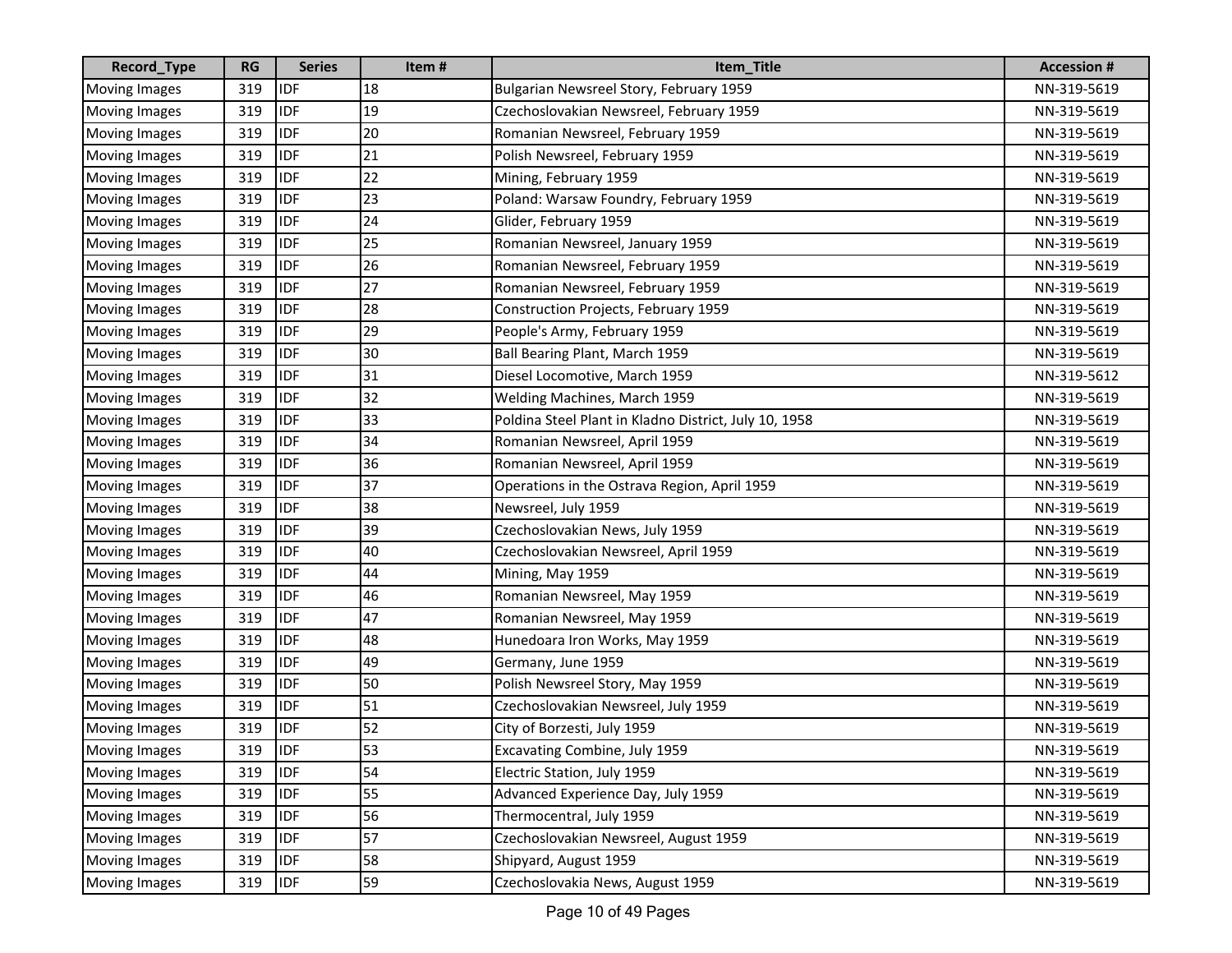| Record_Type          | <b>RG</b> | <b>Series</b> | Item# | Item_Title                                                             | <b>Accession #</b> |
|----------------------|-----------|---------------|-------|------------------------------------------------------------------------|--------------------|
| <b>Moving Images</b> | 319       | <b>IDF</b>    | 60    | Romanian Newsreel, August 1959                                         | NN-319-5619        |
| <b>Moving Images</b> | 319       | <b>IDF</b>    | 61    | Romanian Newsreel, August 1959                                         | NN-319-5619        |
| <b>Moving Images</b> | 319       | <b>IDF</b>    | 62    | Romanian Newsreel, August 1959                                         | NN-319-5619        |
| <b>Moving Images</b> | 319       | <b>IDF</b>    | 63    | Romanian Newsreel, August 1959                                         | NN-319-5619        |
| <b>Moving Images</b> | 319       | <b>IDF</b>    | 64    | Czechoslovakian Newsreel, August 1959                                  | NN-319-5619        |
| <b>Moving Images</b> | 319       | <b>IDF</b>    | 65    | Bulgarian Newsreel, August 1959                                        | NN-319-5619        |
| <b>Moving Images</b> | 319       | <b>IDF</b>    | 66    | Romanian Newsreel, August 1959                                         | NN-319-5619        |
| <b>Moving Images</b> | 319       | <b>IDF</b>    | 67    | Romanian Newsreel, August 1959                                         | NN-319-5619        |
| <b>Moving Images</b> | 319       | <b>IDF</b>    | 68    | Romanian Newsreel, August 1959                                         | NN-319-5619        |
| <b>Moving Images</b> | 319       | <b>IDF</b>    | 69    | Rumanian People's Republic, August, 1959                               | NN-319-5619        |
| <b>Moving Images</b> | 319       | <b>IDF</b>    | 71    | Soviet Heavy Bridging, June 1956                                       | NN-319-5617        |
| <b>Moving Images</b> | 319       | <b>IDF</b>    | 74    | Ball Bearing Research Institute in BRNO, July 1959                     | NN-319-5619        |
| <b>Moving Images</b> | 319       | <b>IDF</b>    | 75    | Czechoslovak Newsreel, August 1959                                     | NN-319-5619        |
| <b>Moving Images</b> | 319       | <b>IDF</b>    | 76    | Military Parade, May 9, 1956                                           | NN-319-5611        |
| <b>Moving Images</b> | 319       | <b>IDF</b>    | 77    | <b>Camoflauge Training</b>                                             | NN-319-5611        |
| <b>Moving Images</b> | 319       | <b>IDF</b>    | 78    | Grain Harvest, August 1958                                             | NN-319-5611        |
| <b>Moving Images</b> | 319       | <b>IDF</b>    | 79    | Hydro Electric Power, August 1958                                      | NN-319-5611        |
| <b>Moving Images</b> | 319       | <b>IDF</b>    | 80    | Heavy Machinery, April 1959                                            | NN-319-5619        |
| <b>Moving Images</b> | 319       | <b>IDF</b>    | 81    | Czechoslovakia: Klement Gottwald Works [Romanian Newsreel], April 1959 | NN-319-5619        |
| <b>Moving Images</b> | 319       | <b>IDF</b>    | 82    | Imagini Din Regiunea Tinisoara [Czechoslovakian Newsreel], April 1959  | NN-319-5619        |
| <b>Moving Images</b> | 319       | <b>IDF</b>    | 83    | Romanian Newsreel, May 1959                                            | NN-319-5619        |
| <b>Moving Images</b> | 319       | <b>IDF</b>    | 84    | Czechoslovakian Newsreel, June 1959                                    | NN-319-5619        |
| <b>Moving Images</b> | 319       | <b>IDF</b>    | 85    | Romanian Newsreel, June 1959                                           | NN-319-5619        |
| <b>Moving Images</b> | 319       | <b>IDF</b>    | 87    | Road Conditions, Laos, January 1956                                    | NN-319-5610        |
| <b>Moving Images</b> | 319       | <b>IDF</b>    | 89    | Polish Parade, July 1957                                               | NN-319-5614        |
| <b>Moving Images</b> | 319       | <b>IDF</b>    | 91    | Transmittal of Film, November 1957                                     | NN-319-5614        |
| <b>Moving Images</b> | 319       | <b>IDF</b>    | 92    | Poland Air Show, November 29, 1957                                     | NN-319-5614        |
| <b>Moving Images</b> | 319       | <b>IDF</b>    | 93    | Oil Drilling, July 1958                                                | NN-319-5611        |
| <b>Moving Images</b> | 319       | <b>IDF</b>    | 94    | Topolnitza Dam, August 1958                                            | NN-319-5611        |
| <b>Moving Images</b> | 319       | <b>IDF</b>    | 95    | Bulgaria Thermo Hydraulic Plant, August 1958                           | NN-319-5611        |
| Moving Images        | 319       | <b>IDF</b>    | 96    | China, October 1958                                                    | NN-319-5611        |
| <b>Moving Images</b> | 319       | <b>IDF</b>    | 97    | Leipzig Military Meet, September 1958                                  | NN-319-5611        |
| <b>Moving Images</b> | 319       | <b>IDF</b>    | 98    | Poland, December 1958                                                  | NN-319-5611        |
| <b>Moving Images</b> | 319       | <b>IDF</b>    | 99    | Ship Instructions, December 1958                                       | NN-319-5611        |
| <b>Moving Images</b> | 319       | <b>IDF</b>    | 100   | Iron Work (Czech), November 1958                                       | NN-319-5611        |
| <b>Moving Images</b> | 319       | <b>IDF</b>    | 101   | Czech Electric, November 1958                                          | NN-319-5611        |
| <b>Moving Images</b> | 319       | <b>IDF</b>    | 102   | Czech Chems, November 1958                                             | NN-319-5611        |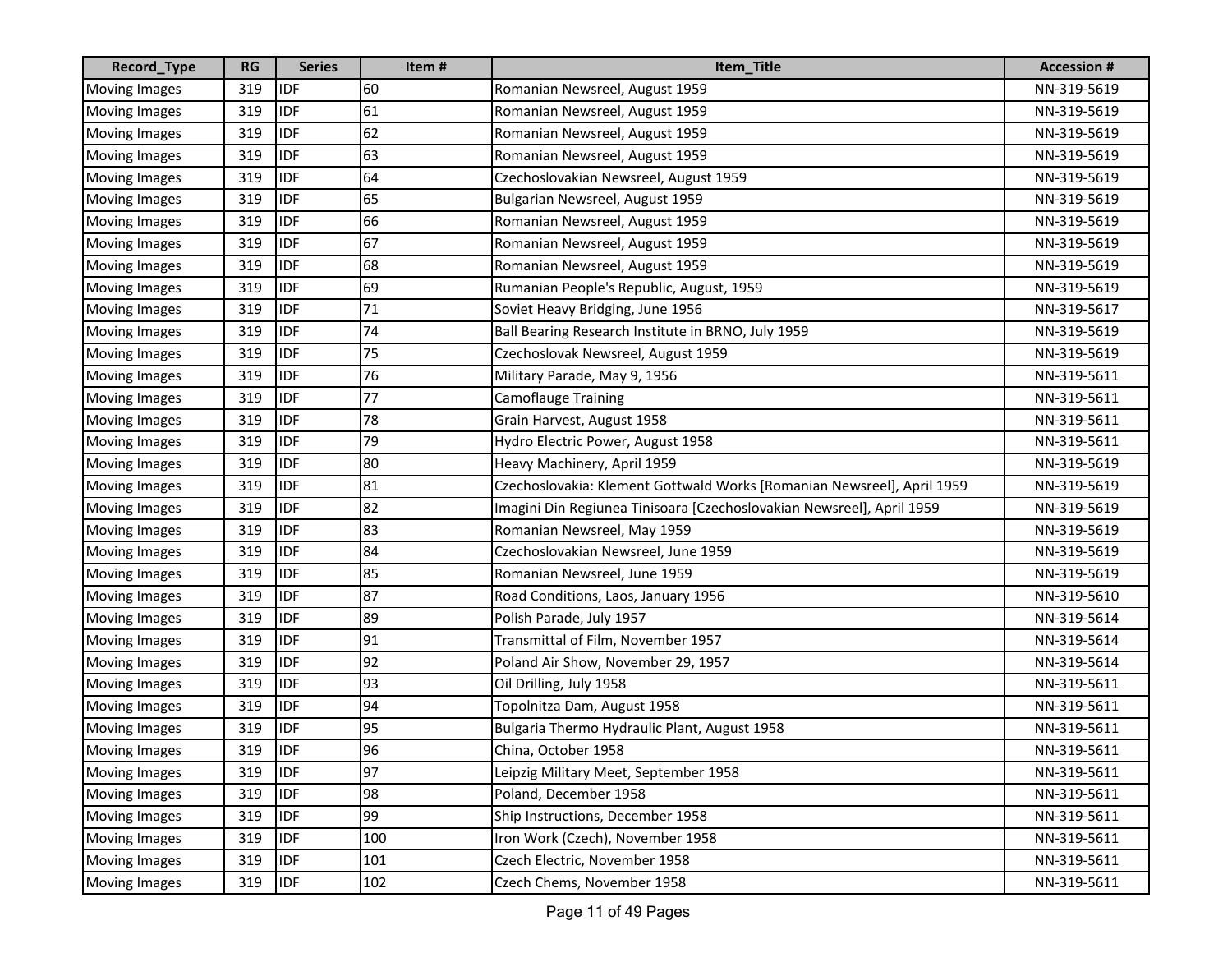| Record_Type          | <b>RG</b> | <b>Series</b> | Item# | Item_Title                                                                      | <b>Accession #</b> |
|----------------------|-----------|---------------|-------|---------------------------------------------------------------------------------|--------------------|
| <b>Moving Images</b> | 319       | <b>IDF</b>    | 103   | Textile Plant, December 1958                                                    | NN-319-5611        |
| <b>Moving Images</b> | 319       | <b>IDF</b>    | 104   | Czech Medicine, December 1958                                                   | NN-319-5611        |
| <b>Moving Images</b> | 319       | <b>IDF</b>    | 105   | Chalk, November 1958                                                            | NN-319-5611        |
| <b>Moving Images</b> | 319       | <b>IDF</b>    | 106   | Czechoslovakian, December 1958                                                  | NN-319-5611        |
| <b>Moving Images</b> | 319       | <b>IDF</b>    | 107   | USSR Mining, December 1958                                                      | NN-319-5611        |
| <b>Moving Images</b> | 319       | <b>IDF</b>    | 108   | Steel Works, December 1958                                                      | NN-319-5611        |
| <b>Moving Images</b> | 319       | <b>IDF</b>    | 110   | Telephone Central, December 1958                                                | NN-319-5611        |
| <b>Moving Images</b> | 319       | <b>IDF</b>    | 111   | Hungarian Delegation, December 1958                                             | NN-319-5611        |
| <b>Moving Images</b> | 319       | <b>IDF</b>    | 112   | Beach No. 333, Puntarenas, Costa Rica, October 1957                             | NN-319-5612        |
| <b>Moving Images</b> | 319       | <b>IDF</b>    | 113   | Classified Title, 1957                                                          | NN-319-5612        |
| <b>Moving Images</b> | 319       | <b>IDF</b>    | 114   | United States Army Europe, 1958                                                 | NN-319-5612        |
| <b>Moving Images</b> | 319       | <b>IDF</b>    | 115   | United States Army Europe, 1957                                                 | NN-319-5612        |
| <b>Moving Images</b> | 319       | <b>IDF</b>    | 118   | Atomic Reactor Plant, October 1957                                              | NN-319-5612        |
| <b>Moving Images</b> | 319       | <b>IDF</b>    | 119   | Ice Breaker, December 1957                                                      | NN-319-5612        |
| <b>Moving Images</b> | 319       | <b>IDF</b>    | 120   | Atomic Reactor, August 1957                                                     | NN-319-5612        |
| <b>Moving Images</b> | 319       | <b>IDF</b>    | 121   | Equipment, December 1957                                                        | NN-319-5612        |
| <b>Moving Images</b> | 319       | <b>IDF</b>    | 122   | Romanian News Reels, February 1958                                              | NN-319-5612        |
| <b>Moving Images</b> | 319       | <b>IDF</b>    | 123   | News Reels, 1957                                                                | NN-319-5612        |
| <b>Moving Images</b> | 319       | <b>IDF</b>    | 125   | Rocket Experiment, January 1958                                                 | NN-319-5612        |
| <b>Moving Images</b> | 319       | <b>IDF</b>    | 126   | Waterworks and Dam, April 1958                                                  | NN-319-5612        |
| <b>Moving Images</b> | 319       | <b>IDF</b>    | 127   | Construction of Oil Works, March 1958                                           | NN-319-5612        |
| <b>Moving Images</b> | 319       | <b>IDF</b>    | 128   | Reactor, February 1958                                                          | NN-319-5612        |
| <b>Moving Images</b> | 319       | <b>IDF</b>    | 129   | Surgical Instrument, February 1958                                              | NN-319-5612        |
| <b>Moving Images</b> | 319       | <b>IDF</b>    | 130   | Steel Works/ Leather Works, April 1958                                          | NN-319-5612        |
| <b>Moving Images</b> | 319       | <b>IDF</b>    | 131   | New Crane / New Method of Stiffening Foundry Sand, March 1958                   | NN-319-5612        |
| <b>Moving Images</b> | 319       | <b>IDF</b>    | 132   | Klement Gottwald Foundry, April 1958                                            | NN-319-5612        |
| Moving Images        | 319       | <b>IDF</b>    | 133   | Welding Automation, May 1958                                                    | NN-319-5612        |
| <b>Moving Images</b> | 319       | <b>IDF</b>    | 134   | Factory Construction / Soda Works / Bicycle Factory / Metallurgical Works, 1958 | NN-319-5612        |
| <b>Moving Images</b> | 319       | <b>IDF</b>    | 135   | Transmittal of Film, 1958                                                       | NN-319-5612        |
| Moving Images        | 319       | <b>IDF</b>    | 136   | Bridge Construction CSR, January 1958                                           | NN-319-5612        |
| <b>Moving Images</b> | 319       | <b>IDF</b>    | 137   | Rectifiers (Solenium), April 1958                                               | NN-319-5612        |
| <b>Moving Images</b> | 319       | <b>IDF</b>    | 138   | Railyards at Clerna, CSR, 1958                                                  | NN-319-5612        |
| <b>Moving Images</b> | 319       | <b>IDF</b>    | 139   | Aluminum Production / Iron Works / Red Steel Works, April 1958                  | NN-319-5612        |
| <b>Moving Images</b> | 319       | <b>IDF</b>    | 140   | Transmittal of Film, June 1958                                                  | NN-319-5612        |
| <b>Moving Images</b> | 319       | <b>IDF</b>    | 142   | Nuclear Research, March 1958                                                    | NN-319-5612        |
| <b>Moving Images</b> | 319       | <b>IDF</b>    | 143   | Hydro-Electric Station, April 1958                                              | NN-319-5612        |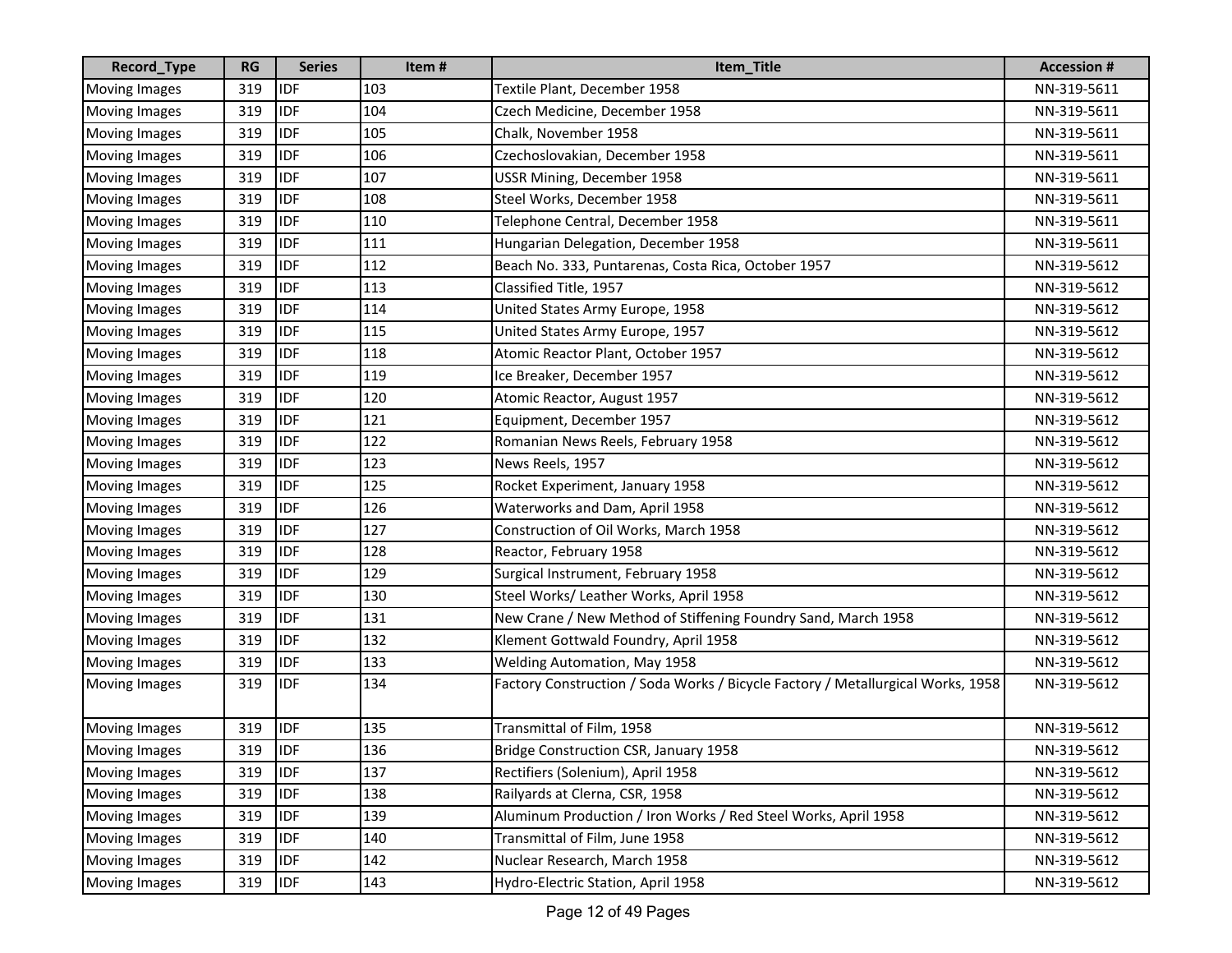| Record_Type          | <b>RG</b> | <b>Series</b> | Item# | Item_Title                                                                     | <b>Accession#</b> |
|----------------------|-----------|---------------|-------|--------------------------------------------------------------------------------|-------------------|
| <b>Moving Images</b> | 319       | <b>IDF</b>    | 144   | Electro Porcelaine, May 1958                                                   | NN-319-5612       |
| <b>Moving Images</b> | 319       | <b>IDF</b>    | 145   | Polish Expedition in Vietnam, 1958                                             | NN-319-5612       |
| <b>Moving Images</b> | 319       | <b>IDF</b>    | 146   | May Day Parade, 1958                                                           | NN-319-5612       |
| <b>Moving Images</b> | 319       | <b>IDF</b>    | 147   | Czech Army Corps Engineer, November 1957                                       | NN-319-5612       |
| <b>Moving Images</b> | 319       | <b>IDF</b>    | 148   | Material Handling, March 1958                                                  | NN-319-5612       |
| <b>Moving Images</b> | 319       | <b>IDF</b>    | 149   | High Tension Electric, April 1958                                              | NN-319-5612       |
| <b>Moving Images</b> | 319       | <b>IDF</b>    | 150   | Hydro-Electric Station, April 1958                                             | NN-319-5612       |
| <b>Moving Images</b> | 319       | <b>IDF</b>    | 151   | Tracking Calculator, February 1958                                             | NN-319-5612       |
| <b>Moving Images</b> | 319       | <b>IDF</b>    | 152   | Lab Apparatus                                                                  | NN-319-5612       |
| <b>Moving Images</b> | 319       | <b>IDF</b>    | 153   | BLOL Parades, May 1958                                                         | NN-319-5612       |
| <b>Moving Images</b> | 319       | <b>IDF</b>    | 154   | Photography, May 1958                                                          | NN-319-5612       |
| <b>Moving Images</b> | 319       | <b>IDF</b>    | 155   | Production of Natural Gas, 1958                                                | NN-319-5612       |
| <b>Moving Images</b> | 319       | <b>IDF</b>    | 156   | Bulgarian Newsreel, March 1958                                                 | NN-319-5612       |
| <b>Moving Images</b> | 319       | <b>IDF</b>    | 157   | Hungarian TV, April 1958                                                       | NN-319-5612       |
| <b>Moving Images</b> | 319       | <b>IDF</b>    | 158   | Interview with Director on Nuclear Physics Institute (Bucharest, Romania),     | NN-319-5612       |
|                      |           |               |       | <b>March 1958</b>                                                              |                   |
| Moving Images        | 319       | <b>IDF</b>    | 159   | Explosives, March 1958                                                         | NN-319-5612       |
| <b>Moving Images</b> | 319       | <b>IDF</b>    | 160   | L.R. 5310, July 1958                                                           | NN-319-5612       |
| <b>Moving Images</b> | 319       | <b>IDF</b>    | 161   | Parade/Transmittal Film Publication, June 1958                                 | NN-319-5612       |
| <b>Moving Images</b> | 319       | <b>IDF</b>    | 162   | 07481, 07482, 07483, June 15-29, 1958                                          | NN-319-5612       |
| <b>Moving Images</b> | 319       | <b>IDF</b>    | 163   | Steel Works Factory / Textile Mill / Pump Station / Cement Factory / Synthetic | NN-319-5612       |
|                      |           |               |       | Materials / Hydro-electric Construction / Production of Trucks / Trolley Bus / |                   |
|                      |           |               |       | Mao Works, May-June 1958                                                       |                   |
| <b>Moving Images</b> | 319       | <b>IDF</b>    | 164   | Atomic Reactor, June 1958                                                      | NN-319-5612       |
| <b>Moving Images</b> | 319       | <b>IDF</b>    | 165   | Regulators, May 1958                                                           | NN-319-5612       |
| <b>Moving Images</b> | 319       | <b>IDF</b>    | 166   | Helicopters, July 1958                                                         | NN-319-5612       |
| <b>Moving Images</b> | 319       | <b>IDF</b>    | 167   | Transmittal of Movie Film, Feb.-April 1958                                     | NN-319-5612       |
| <b>Moving Images</b> | 319       | <b>IDF</b>    | 168   | Limestone, September 1959                                                      | NN-319-5620       |
| <b>Moving Images</b> | 319       | <b>IDF</b>    | 169   | News Reel, September 1959                                                      | NN-319-5620       |
| <b>Moving Images</b> | 319       | <b>IDF</b>    | 170   | Ammo Factory, October 1959                                                     | NN-319-5620       |
| Moving Images        | 319       | <b>IDF</b>    | 171   | News Reel, September 1959                                                      | NN-319-5620       |
| <b>Moving Images</b> | 319       | <b>IDF</b>    | 172   | Steel Works, September 1959                                                    | NN-319-5620       |
| <b>Moving Images</b> | 319       | <b>IDF</b>    | 173   | Parade, October 1959                                                           | NN-319-5620       |
| <b>Moving Images</b> | 319       | <b>IDF</b>    | 174   | Chemicals, October 1959                                                        | NN-319-5620       |
| <b>Moving Images</b> | 319       | <b>IDF</b>    | 175   | Czech News Reel, October 1959                                                  | NN-319-5620       |
| <b>Moving Images</b> | 319       | <b>IDF</b>    | 176   | News Reel, October 1959                                                        | NN-319-5620       |
| <b>Moving Images</b> | 319       | <b>IDF</b>    | 177   | Bulgarian News Reel, October 1959                                              | NN-319-5620       |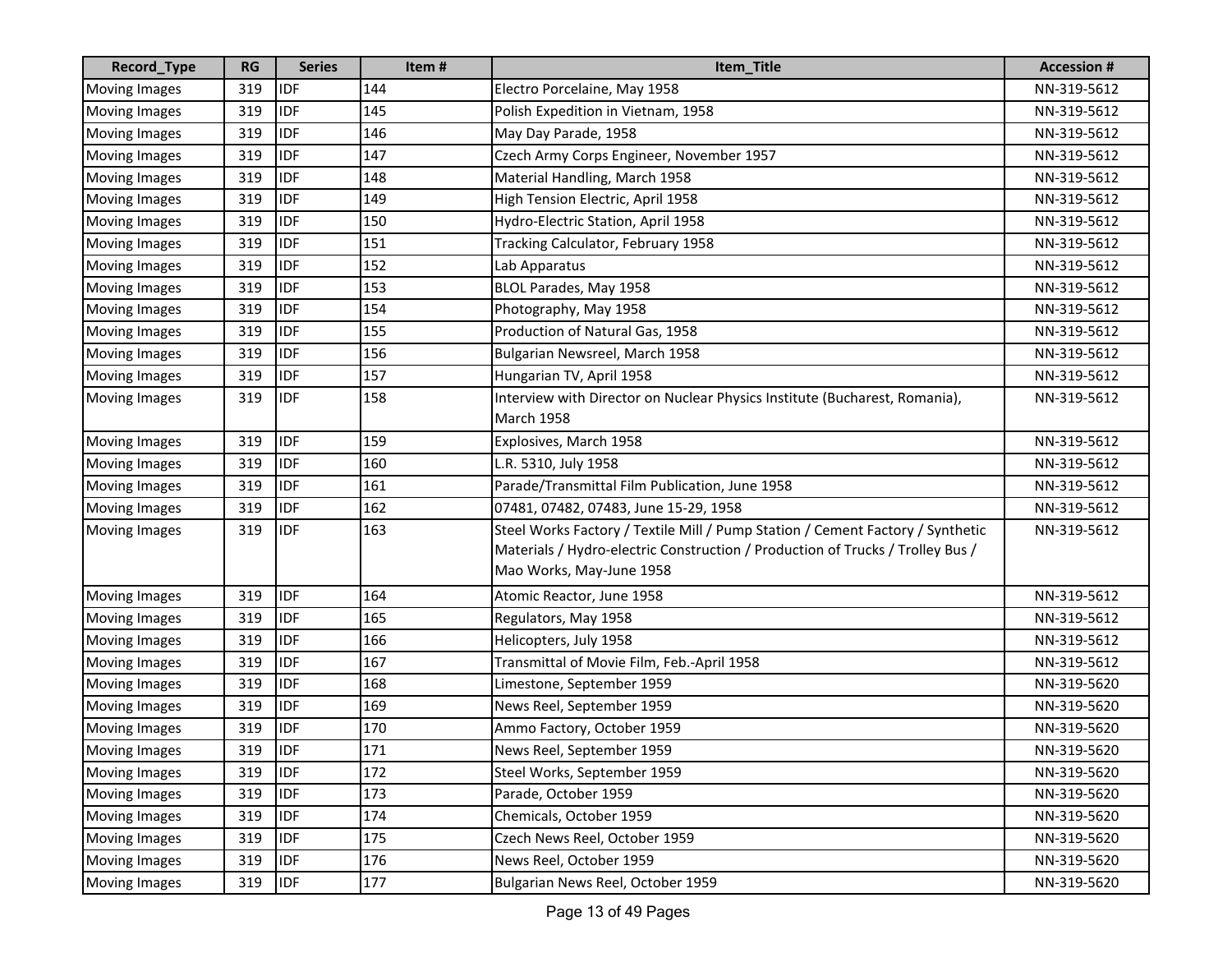| Record_Type          | <b>RG</b> | <b>Series</b> | Item# | Item_Title                                                    | <b>Accession #</b> |
|----------------------|-----------|---------------|-------|---------------------------------------------------------------|--------------------|
| <b>Moving Images</b> | 319       | <b>IDF</b>    | 178   | Construction, October 1959                                    | NN-319-5620        |
| <b>Moving Images</b> | 319       | <b>IDF</b>    | 179   | Industry, October 1959                                        | NN-319-5620        |
| <b>Moving Images</b> | 319       | <b>IDF</b>    | 180   | News Reel, October 1959                                       | NN-319-5620        |
| <b>Moving Images</b> | 319       | <b>IDF</b>    | 181   | Laboratory, October 1959                                      | NN-319-5620        |
| <b>Moving Images</b> | 319       | <b>IDF</b>    | 182   | News Reel, October 1959                                       | NN-319-5620        |
| <b>Moving Images</b> | 319       | <b>IDF</b>    | 183   | Steel Industry, October 1959                                  | NN-319-5620        |
| <b>Moving Images</b> | 319       | <b>IDF</b>    | 184   | News Reel, October 1959                                       | NN-319-5620        |
| <b>Moving Images</b> | 319       | <b>IDF</b>    | 185   | Newsreel, October 1959                                        | NN-319-5620        |
| <b>Moving Images</b> | 319       | <b>IDF</b>    | 186   | News Reel, October 1959                                       | NN-319-5620        |
| <b>Moving Images</b> | 319       | <b>IDF</b>    | 187   | Atomil Power Station, October 1959                            | NN-319-5620        |
| <b>Moving Images</b> | 319       | <b>IDF</b>    | 188   | Navy Yard, October 1959                                       | NN-319-5620        |
| <b>Moving Images</b> | 319       | <b>IDF</b>    | 189   | Industry, November 1959                                       | NN-319-5620        |
| <b>Moving Images</b> | 319       | <b>IDF</b>    | 190   | Czechoslovakian Newsreel, November 1959                       | NN-319-5620        |
| <b>Moving Images</b> | 319       | <b>IDF</b>    | 191   | Machinery, November 1959                                      | NN-319-5620        |
| <b>Moving Images</b> | 319       | <b>IDF</b>    | 194   | A Report on the Disturbances in Tulcan, December 3-5, 1959    | NN-319-5620        |
| <b>Moving Images</b> | 319       | <b>IDF</b>    | 197   | GAZ 62, December 1959                                         | NN-319-5620        |
| <b>Moving Images</b> | 319       | <b>IDF</b>    | 198   | Film Extract from a Russian Newsreel, December 1959           | NN-319-5620        |
| <b>Moving Images</b> | 319       | <b>IDF</b>    | 199   | Car Trip Report: Moscow-Minsk-Brest and Return, December 1959 | NN-319-5620        |
| <b>Moving Images</b> | 319       | <b>IDF</b>    | 200   | Machinery, January 1960                                       | NN-319-5620        |
| <b>Moving Images</b> | 319       | <b>IDF</b>    | 201   | Polish Newsreel Film Story, January 1960                      | NN-319-5620        |
| <b>Moving Images</b> | 319       | <b>IDF</b>    | 202   | Czechoslovakian Newsreel, January 1960                        | NN-319-5620        |
| <b>Moving Images</b> | 319       | <b>IDF</b>    | 203   | Czechoslovakian Newsreel, January 1960                        | NN-319-5620        |
| <b>Moving Images</b> | 319       | <b>IDF</b>    | 204   | Czechoslovakian Newsreel, January 1960                        | NN-319-5620        |
| <b>Moving Images</b> | 319       | <b>IDF</b>    | 205   | Czechoslovakian Newsreel, January 1960                        | NN-319-5620        |
| <b>Moving Images</b> | 319       | <b>IDF</b>    | 206   | Semanatoarea, January 1960                                    | NN-319-5620        |
| <b>Moving Images</b> | 319       | <b>IDF</b>    | 207   | Romanian Newsreel, January 1960                               | NN-319-5620        |
| <b>Moving Images</b> | 319       | <b>IDF</b>    | 208   | USSR: Ship Industry, January 1960                             | NN-319-5620        |
| <b>Moving Images</b> | 319       | <b>IDF</b>    | 209   | Bulgaria (Ivan Dimitrov Shipyard), January 1960               | NN-319-5620        |
| <b>Moving Images</b> | 319       | <b>IDF</b>    | 210   | Czechoslovakian Newsreel, January 1960                        | NN-319-5620        |
| <b>Moving Images</b> | 319       | <b>IDF</b>    | 211   | Hungarian Newsreel, January 1960                              | NN-319-5620        |
| Moving Images        | 319       | <b>IDF</b>    | 212   | Czech Newsreel, January 1960                                  | NN-319-5620        |
| <b>Moving Images</b> | 319       | <b>IDF</b>    | 213   | Martin Furnaces Installed at Cerepovet, Russia, January 1960  | NN-319-5620        |
| <b>Moving Images</b> | 319       | <b>IDF</b>    | 214   | Romanian Newsreel, February 1960                              | NN-319-5620        |
| <b>Moving Images</b> | 319       | <b>IDF</b>    | 216   | Czech Newsreel, December 1959                                 | NN-319-5611        |
| <b>Moving Images</b> | 319       | <b>IDF</b>    | 217   | Czech Newsreel, December 1959                                 | NN-319-5608        |
| <b>Moving Images</b> | 319       | <b>IDF</b>    | 218   | Czech Newsreel, December 1959                                 | NN-319-5608        |
| <b>Moving Images</b> | 319       | <b>IDF</b>    | 219   | Building Material, March 28, 1960                             | NN-319-5608        |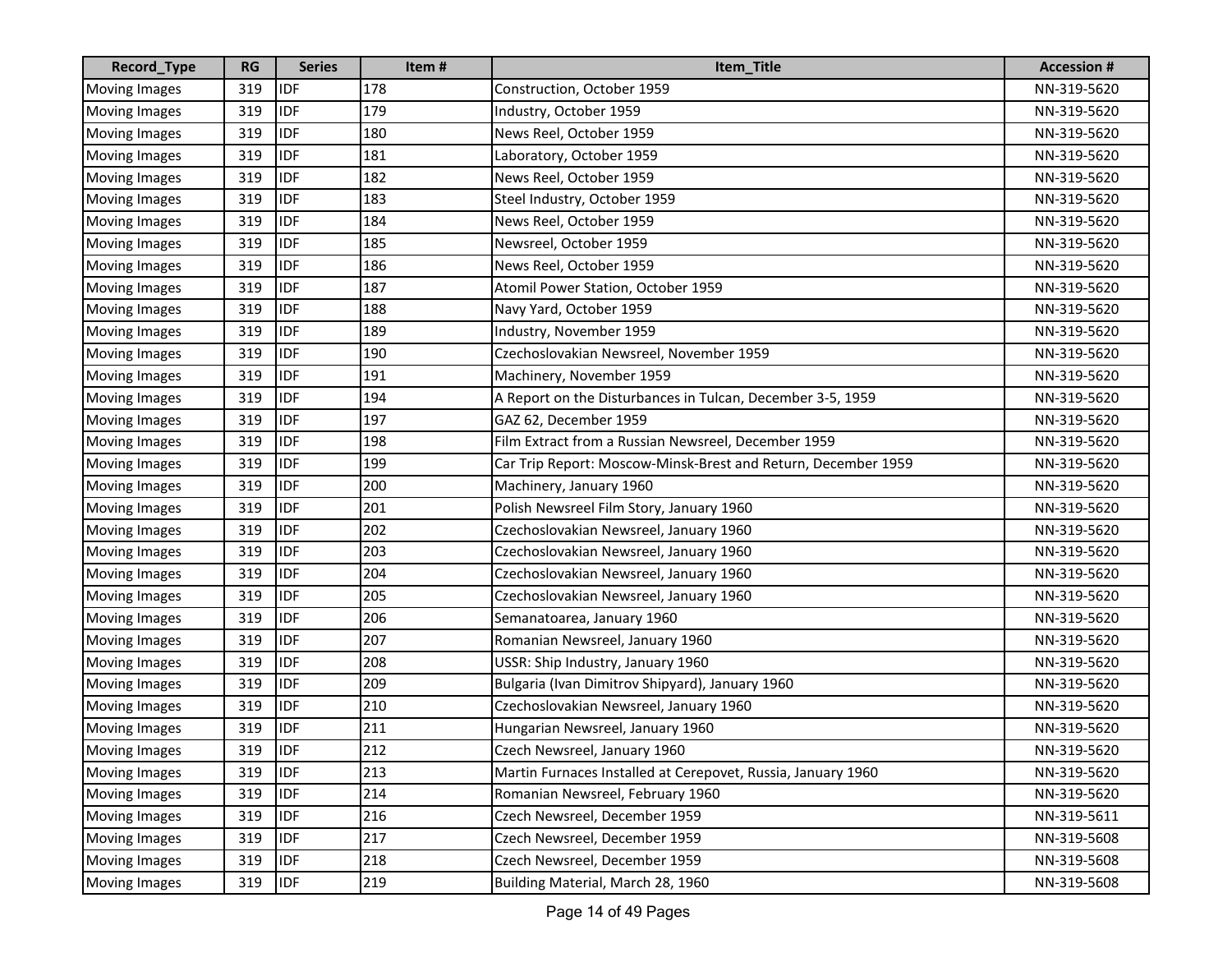| Record_Type          | <b>RG</b> | <b>Series</b> | Item#          | Item_Title                                                  | <b>Accession#</b> |
|----------------------|-----------|---------------|----------------|-------------------------------------------------------------|-------------------|
| <b>Moving Images</b> | 319       | <b>IDF</b>    | 220            | Steel Works, May 1960                                       | NN-319-5608       |
| <b>Moving Images</b> | 319       | <b>IDF</b>    | 221            | Desert, May 1960                                            | NN-319-5608       |
| <b>Moving Images</b> | 319       | <b>IDF</b>    | 222            | Romanian Newsreel, May 1960                                 | NN-319-5608       |
| <b>Moving Images</b> | 319       | <b>IDF</b>    | 223            | Czechoslovakian Newsreel, May 1960                          | NN-319-5608       |
| <b>Moving Images</b> | 319       | <b>IDF</b>    | 224            | Radotin Valley, May 1960                                    | NN-319-5608       |
| <b>Moving Images</b> | 319       | <b>IDF</b>    | 225            | Cement Works, May 1960                                      | NN-319-5611       |
| <b>Moving Images</b> | 319       | <b>IDF</b>    | 226            | Rumania Combinate, May 1960                                 | NN-319-5608       |
| <b>Moving Images</b> | 319       | <b>IDF</b>    | 227            | Steel Plant, May 1960                                       | NN-319-5611       |
| <b>Moving Images</b> | 319       | <b>IDF</b>    | 228            | Czechoslovakian Newsreel, May 1960                          | NN-319-5608       |
| <b>Moving Images</b> | 319       | <b>IDF</b>    | 229            | Research Institute, May 1960                                | NN-319-5608       |
| <b>Moving Images</b> | 319       | <b>IDF</b>    | 230            | Czech Newsreel, May 1960                                    | NN-319-5608       |
| <b>Moving Images</b> | 319       | <b>IDF</b>    | 231            | Research Institute of Communications, May 1960              | NN-319-5608       |
| <b>Moving Images</b> | 319       | <b>IDF</b>    | 233            | Clement Gottwald Plant, June 1960                           | NN-319-5608       |
| <b>Moving Images</b> | 319       | <b>IDF</b>    | 234            | Various Operations, June 1960                               | NN-319-5608       |
| <b>Moving Images</b> | 319       | <b>IDF</b>    | 235            | Romanian, June 1960                                         | NN-319-5608       |
| <b>Moving Images</b> | 319       | <b>IDF</b>    | 237            | Czechoslovakian Parachute Jumping Exhibition, June 29, 1956 | NN-319-5616       |
| <b>Moving Images</b> | 319       | <b>IDF</b>    | 241            | Air Activities, September 1, 1960                           | NN-319-5607       |
| <b>Moving Images</b> | 319       | <b>IDF</b>    | 243            | Nepalese Festival, October 1960                             | NN-319-5616       |
| <b>Moving Images</b> | 319       | <b>IDF</b>    | 244            | Bucharest (MK 2030), Romania, November 1960                 | NN-319-5607       |
| <b>Moving Images</b> | 319       | <b>IDF</b>    | 246            | Motor Production, January 27, 1961                          | NN-319-5607       |
| <b>Moving Images</b> | 319       | <b>IDF</b>    | 247            | Tractor Production, January 21, 1961                        | NN-319-5607       |
| <b>Moving Images</b> | 319       | <b>IDF</b>    | 249            | Soviet Rocket (Ice Breaker)                                 | NN-319-5607       |
| <b>Moving Images</b> | 319       | <b>IDF</b>    | 250            | Cuban Propaganda, July 21, 1961                             | NN-319-5605       |
| <b>Moving Images</b> | 319       | <b>IDF</b>    | 252            | Weapon, August 1960                                         | NN-319-5605       |
| <b>Moving Images</b> | 319       | <b>IDF</b>    | 253            | Inauguration of the "Third Congress", July 1960             | NN-319-5608       |
| Moving Images        | 319       | <b>IDF</b>    | 254            | Construction, July 1960                                     | NN-319-5608       |
| <b>Moving Images</b> | 319       | <b>IDF</b>    | 255            | Construction Site, August 1960                              | NN-319-5608       |
| <b>Moving Images</b> | 319       | <b>IDF</b>    | 256            | Czech Newsreel, August 1960                                 | NN-319-5608       |
| <b>Moving Images</b> | 319       | <b>IDF</b>    | 257            | Romanian Newsreel, August 1960                              | NN-319-5608       |
| <b>Moving Images</b> | 319       | <b>IDF</b>    | 258            | Romanian Newsreel, August 1960                              | NN-319-5608       |
| Moving Images        | 319       | <b>IDF</b>    | 259            | Rolling Mill, September 1960                                | NN-319-5608       |
| <b>Moving Images</b> | 319       | <b>IDF</b>    | 260            | Bulgarian Newsreel, September 1960                          | NN-319-5608       |
| <b>Moving Images</b> | 319       | <b>IDF</b>    | 261            | Czech Newsreel, September 1960                              | NN-319-5608       |
| <b>Moving Images</b> | 319       | <b>IDF</b>    | 265            | May Day Parade, 5/1/51                                      | NN-319-5603       |
| <b>Moving Images</b> | 319       | IDF           | 266            | Trans. Equipment                                            | NN-319-5601       |
| <b>Moving Images</b> | 326       | 1375          | 1              | 1963 ROVER REPORT, LASL GA-Y120, PRINT #6                   | NN3-326-92-012    |
| <b>Moving Images</b> | 326       | 1375          | $\overline{2}$ | 1963 ROVER REPORT, LASL GA-Y120, PRINT #7                   | NN3-326-92-012    |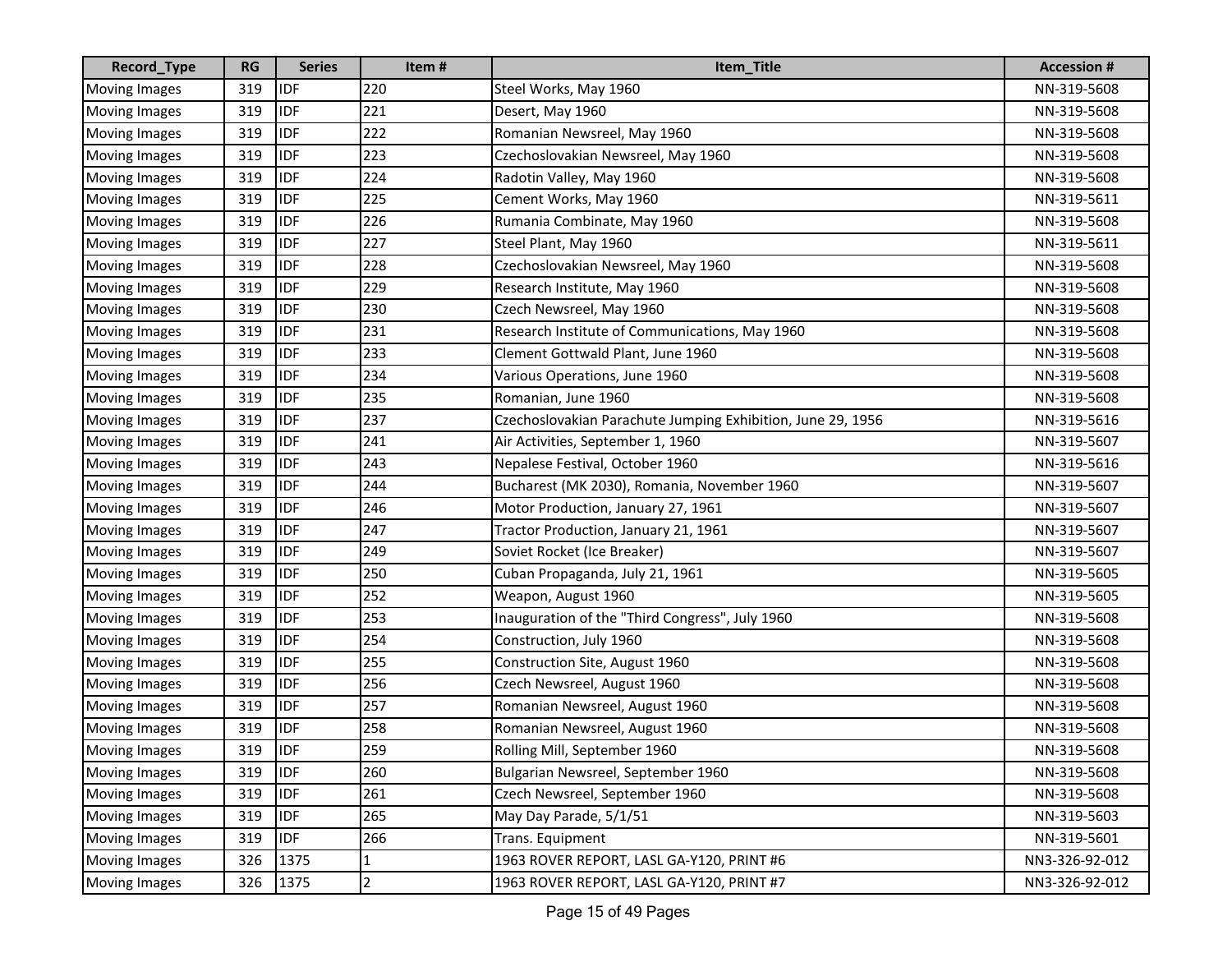| Record_Type          | <b>RG</b> | <b>Series</b> | Item#          | Item_Title                                                                       | <b>Accession #</b> |
|----------------------|-----------|---------------|----------------|----------------------------------------------------------------------------------|--------------------|
| <b>Moving Images</b> | 326       | 1375          | 3              | KIWI B4D COLD FLOW, LASL GA-Y121, PRINT #5 NOV 1964                              | NN3-326-92-012     |
| <b>Moving Images</b> | 326       | 1375          | 4              | KIWI B4D COLD FLOW, LASL GA-Y121, PRINT #6 NOV 1964                              | NN3-326-92-012     |
| <b>Moving Images</b> | 326       | 1375          | 5              | KIWI B4D COLD FLOW, LASL GA-Y121, PRINT #7 NOV 1964                              | NN3-326-92-012     |
| <b>Moving Images</b> | 326       | 1375          | 6              | KIWI B4D-202, LASL GA-12Y, PRINT #5 NOV 1964                                     | NN3-326-92-012     |
| <b>Moving Images</b> | 326       | 1375          |                | KIWI B4D-202, LASL GA-12Y, PRINT #6 NOV 1964                                     | NN3-326-92-012     |
| <b>Moving Images</b> | 326       | 1375          | 8              | KIWI B4D-202, LASL GA-12Y, PRINT #7 NOV 1964                                     | NN3-326-92-012     |
| <b>Moving Images</b> | 326       | 1375          | $\overline{9}$ | 1963 ROVER REPORT, LASL GA-120, PRINT #5                                         | NN3-326-92-012     |
| <b>Moving Images</b> | 326       | 1375          | 10             | TEST 1360 AERL #61-492, 2B                                                       | NN3-326-92-012     |
| <b>Moving Images</b> | 326       | 1375          | 11             | KIWI B4E, EP 5 & 6, GAY-137, PRINT #3 OCT 1964                                   | NN3-326-92-012     |
| <b>Moving Images</b> | 326       | 1375          | 12             | KIWI B4E, EP 5 & 6, GAY-137, PRINT #4 OCT 1964                                   | NN3-326-92-012     |
| <b>Moving Images</b> | 326       | 1375          | 13             | KIWI B4E, EP 5 & 6, GAY-137, PRINT #4 OCT 1964                                   | NN3-326-92-012     |
| <b>Moving Images</b> | 326       | 1375          | 14             | KIWI B4E, EP 5 & 6, GAY-137, PRINT #5 OCT 1964                                   | NN3-326-92-012     |
| <b>Moving Images</b> | 326       | 1375          | 15             | KIWI B4E, EP 5 & 6, GAY-137, PRINT #10 OCT 1964                                  | NN3-326-92-012     |
| Moving Images        | 326       | 1375          | 16             | SFP 342 B, 1ST ANSWER                                                            | NN3-326-92-012     |
| <b>Moving Images</b> | 326       | 1375          | 17             | SFP 342 A, 1ST ANSWER                                                            | NN3-326-92-012     |
| <b>Moving Images</b> | 326       | 1375          | 17             | 90-2C, #3                                                                        | NN3-326-92-012     |
| <b>Moving Images</b> | 326       | 1375          | 18             | <b>SAVANNAH RIVER STORY</b>                                                      | NN3-326-92-012     |
| <b>Moving Images</b> | 326       | <b>CRB</b>    | 8              | Atomic Safety and Licensing Board (ASLB) Hearings                                | NN3-326-99-003     |
| <b>Moving Images</b> | 326       | <b>CRB</b>    | $\overline{9}$ | <b>Fuel Handling</b>                                                             | NN3-326-99-003     |
| <b>Moving Images</b> | 326       | <b>CRB</b>    | 10             | Sodium Safety: Action and Reaction, 5/15/79                                      | NN3-326-99-003     |
| <b>Moving Images</b> | 326       | <b>CRB</b>    | 11             | Inert Gas: Coping with Oxygen Deficient Environments in 400 Area (1979)          | NN3-326-99-003     |
| <b>Moving Images</b> | 326       | <b>CRB</b>    | 12             | Sodium Spill on Protective Suit (1976)                                           | NN3-326-99-003     |
| <b>Moving Images</b> | 326       | <b>CRB</b>    | 13             | NA Fires Cleanup, 1982                                                           | NN3-326-99-003     |
| <b>Moving Images</b> | 326       | <b>CRB</b>    | 14             | Under Sodium Viewing (includes French and Ranging) with Revised Ending<br>(1975) | NN3-326-99-003     |
| <b>Moving Images</b> | 326       | <b>CRB</b>    | 15             | 24" Pipe Test                                                                    | NN3-326-99-003     |
| <b>Moving Images</b> | 326       | <b>CRB</b>    | 16             | Components Unloading at Combustion Engineering, Chattanooga, TN                  | NN3-326-99-003     |
| <b>Moving Images</b> | 326       | <b>CRB</b>    | 17             | Six Foot Vessel Test (Seismic), 2/2/79                                           | NN3-326-99-003     |
| <b>Moving Images</b> | 326       | <b>CRB</b>    | 18             | Large Scale Fire Suppression Test #1                                             | NN3-326-99-003     |
| <b>Moving Images</b> | 326       | <b>CRB</b>    | 19             | Large Scale Fire Suppression Test, 5/11/83                                       | NN3-326-99-003     |
| Moving Images        | 326       | <b>CRB</b>    | 20             | Large Scale Sodium Fire Suppression Test Post Test Conditions, 5/24/83           | NN3-326-99-003     |
| <b>Moving Images</b> | 326       | <b>CRB</b>    | 21             | Clinch River Story Update, 7/82                                                  | NN3-326-99-003     |
| <b>Moving Images</b> | 326       | <b>CRB</b>    | 22             | Progress Report '82                                                              | NN3-326-99-003     |
| <b>Moving Images</b> | 326       | <b>CRB</b>    | 23             | Progress Report '83                                                              | NN3-326-99-003     |
| <b>Moving Images</b> | 326       | <b>CRB</b>    | 24             | Progress Report 1983 Part II                                                     | NN3-326-99-003     |
| <b>Moving Images</b> | 326       | <b>CRB</b>    | 25             | Site Activities 9/22/82 - 5/1/83                                                 | NN3-326-99-003     |
| <b>Moving Images</b> | 326       | <b>CRB</b>    | 26             | The Next Step: Progress Report (1980)                                            | NN3-326-99-003     |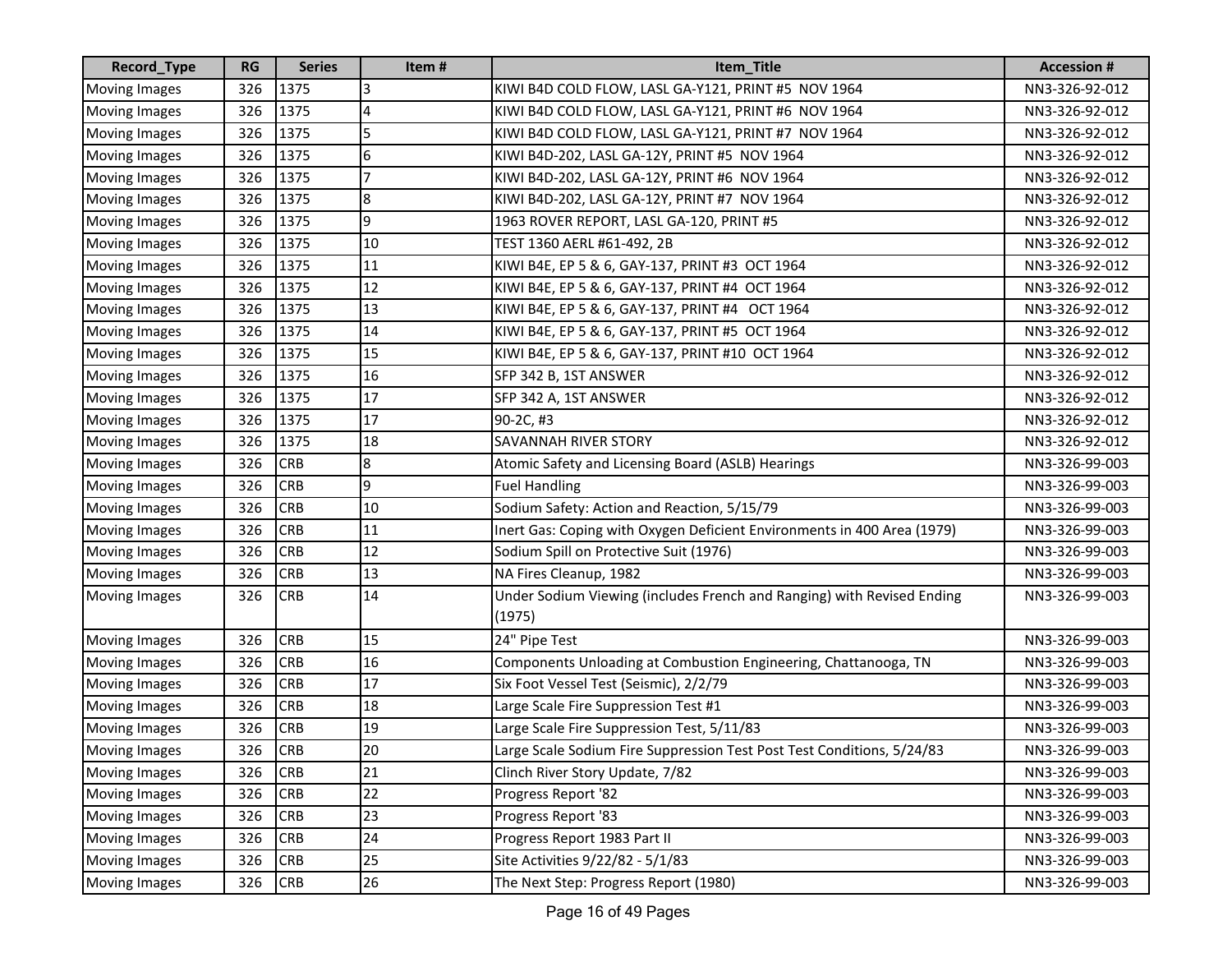| Record_Type          | <b>RG</b> | <b>Series</b> | Item#    | Item_Title                                                                                                                                                                                                 | <b>Accession#</b> |
|----------------------|-----------|---------------|----------|------------------------------------------------------------------------------------------------------------------------------------------------------------------------------------------------------------|-------------------|
| <b>Moving Images</b> | 326       | <b>CRB</b>    | 27       | Closure Head Testing, April 1982                                                                                                                                                                           | NN3-326-99-003    |
| <b>Moving Images</b> | 326       | OR            | 4        | International Radioactive Waste Technical Committee (WATEC) '82: ANS Session                                                                                                                               | NN3-326-99-003    |
| <b>Moving Images</b> | 326       | OR            | 5        | <b>Metallic Fuel Fabrication</b>                                                                                                                                                                           | NN3-326-99-003    |
| <b>Moving Images</b> | 326       | OR            | 7        | Lime Test                                                                                                                                                                                                  | NN3-326-99-003    |
| <b>Moving Images</b> | 326       | OR            | 8        | Aerial Views - Y-12 Area, Y-12 Exclusion Area, Oak Ridge National Laboratory<br>(ORNL), Homogeneous Reactor Experiment (HRE), Aircraft Reactor Experiment<br>(ARE), Tower Shielding Facility (TSF), 9/3/55 | NN3-326-99-003    |
| <b>Moving Images</b> | 326       | OR            | 9        | The Story of Gaseous Diffusion at Portsmouth, Ohio                                                                                                                                                         | NN3-326-99-003    |
| <b>Moving Images</b> | 326       | OR            | 10       | Old Control Room K-25 Upstairs                                                                                                                                                                             | NN3-326-99-003    |
| <b>Moving Images</b> | 326       | OR            | 11       | Control Room Paduca Gaseous Diffusion Plant                                                                                                                                                                | NN3-326-99-003    |
| <b>Moving Images</b> | 326       | OR            | 12       | Oak Ridge Gaseous Diffusion Plant (ORGDP) Panel Board                                                                                                                                                      | NN3-326-99-003    |
| <b>Moving Images</b> | 330       | 57869         | $22 - 1$ | <b>Big Ear</b>                                                                                                                                                                                             | NN3-330-04-002    |
| <b>Moving Images</b> | 330       | 57869         | $22 - 2$ | <b>Big Ear</b>                                                                                                                                                                                             | NN3-330-04-002    |
| <b>Moving Images</b> | 330       | 57869         | $27-1$   | 2.75 Warhead Test, 1-30-69                                                                                                                                                                                 | NN3-330-04-002    |
| Moving Images        | 330       | 57869         | $27-2$   | Saws Gun, C.T.S. Runs # 15 thru 18 and 20, March 2, 1968                                                                                                                                                   | NN3-330-04-002    |
| <b>Moving Images</b> | 330       | 57869         | $27-3$   | Performance Test, May 15, 1969                                                                                                                                                                             | NN3-330-04-002    |
| <b>Moving Images</b> | 330       | 58213         | $1 - 1$  | [No Title]                                                                                                                                                                                                 | NN3-330-05-001    |
| <b>Moving Images</b> | 330       | 58213         | $31 - 1$ | Hyperclivicity Gun, January 12, 1970                                                                                                                                                                       | NN3-330-05-001    |
| <b>Moving Images</b> | 330       | 58213         | $31-2$   | Red Aircraft Downey, 10-20-71                                                                                                                                                                              | NN3-330-05-001    |
| <b>Moving Images</b> | 330       | 58213         | $31 - 3$ | Moving and Static Tank                                                                                                                                                                                     | NN3-330-05-001    |
| <b>Moving Images</b> | 330       | 58213         | AIRTV-1  | Test 952 Air TV 1-25-72                                                                                                                                                                                    |                   |
| <b>Moving Images</b> | 330       | 59363         | 123      | Cost Reduction Awards '65, Number 10                                                                                                                                                                       |                   |
| <b>Moving Images</b> | 330       | 306074        | $2 - 1$  | AM3 Matting Tests at W.E.S., Vicksburg, Mississippi                                                                                                                                                        |                   |
| <b>Moving Images</b> | 330       | 413071        | $2 - 1$  | <b>Egyptian Goose</b>                                                                                                                                                                                      |                   |
| <b>Moving Images</b> | 330       | 413071        | $2 - 1$  | <b>Egyptian Goose</b>                                                                                                                                                                                      |                   |
| Moving Images        | 330       | 413071        | $7 - 1$  | [No Title]                                                                                                                                                                                                 |                   |
| <b>Moving Images</b> | 330       | 413071        | $13 - 1$ | TAC Test: Test Day, 70-A-Data (4/22/70)                                                                                                                                                                    |                   |
| <b>Moving Images</b> | 330       |               | 80       | Corporal: Round No. 20, 5/16/1952                                                                                                                                                                          | NN3-330-95-003    |
| <b>Moving Images</b> | 330       |               | 81       | [Korean Title] 1956                                                                                                                                                                                        | NN3-330-95-003    |
| Moving Images        | 330       | <b>DPMO</b>   | 17       | Pilots in Pajamas                                                                                                                                                                                          |                   |
| <b>Moving Images</b> | 330       | <b>DPMO</b>   | 18       | M. N. Jones, USAF 1967                                                                                                                                                                                     |                   |
| <b>Moving Images</b> | 330       | <b>DPMO</b>   | 19       | Travelogue                                                                                                                                                                                                 |                   |
| <b>Moving Images</b> | 330       | <b>DPMO</b>   | 20       | Returnees                                                                                                                                                                                                  |                   |
| <b>Moving Images</b> | 330       | <b>DPMO</b>   | 22       | M. J. Neuens, 2/13/67                                                                                                                                                                                      |                   |
| <b>Moving Images</b> | 330       | <b>DPMO</b>   | 23       | Christmas 1968                                                                                                                                                                                             |                   |
| <b>Moving Images</b> | 330       | <b>DPMO</b>   | 24       | R. E. Smith, USAF November 20, 1967                                                                                                                                                                        |                   |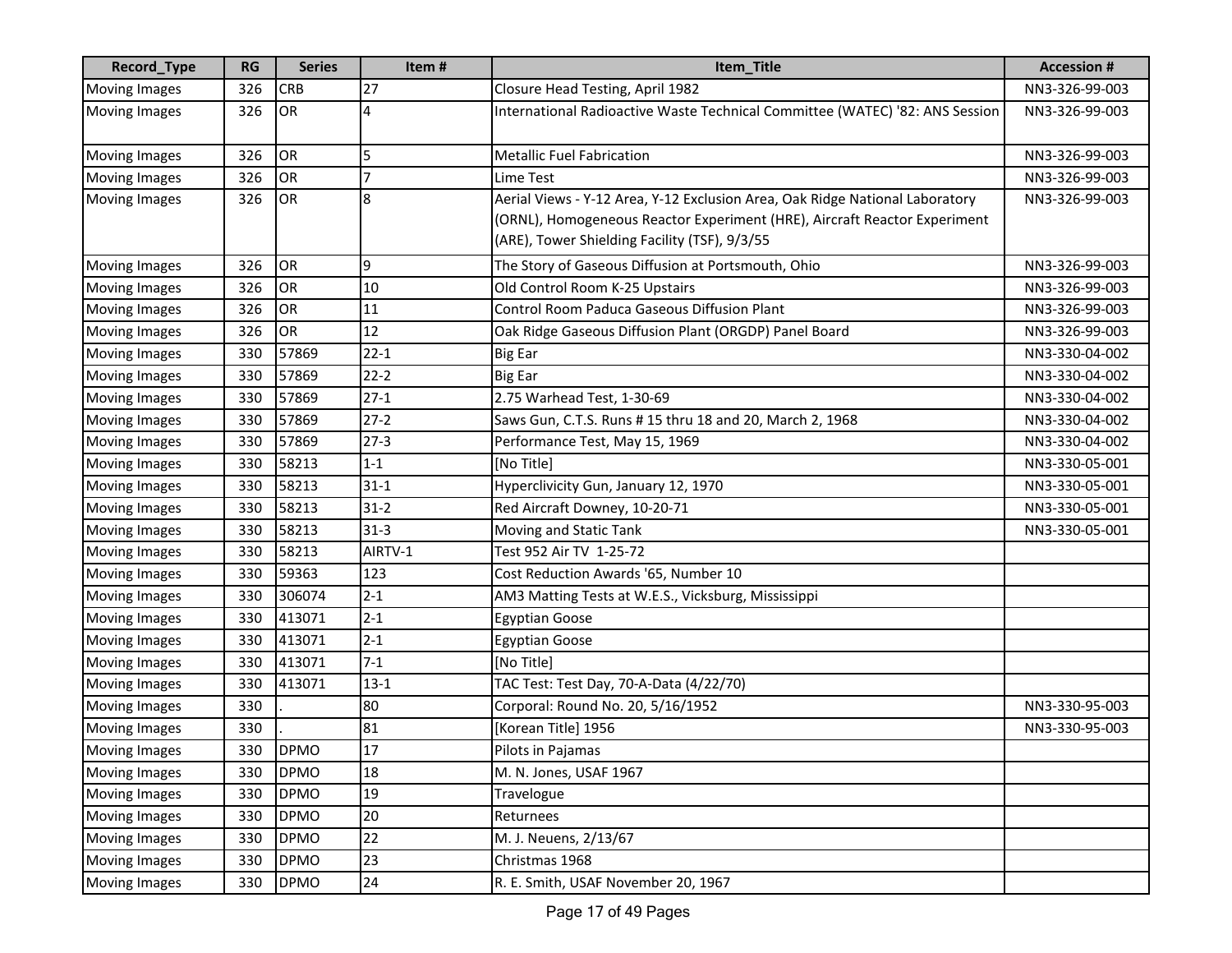| Record_Type          | <b>RG</b> | <b>Series</b> | Item# | Item_Title                                                                     | <b>Accession#</b> |
|----------------------|-----------|---------------|-------|--------------------------------------------------------------------------------|-------------------|
| <b>Moving Images</b> | 330       | <b>DPMO</b>   | 25    | Liberation Motion Picture Section Newsreel                                     |                   |
| <b>Moving Images</b> | 330       | <b>DPMO</b>   | 25    | [No Title] 1967                                                                |                   |
| <b>Moving Images</b> | 330       | <b>DPMO</b>   | 26    | VC Attending Lecture                                                           |                   |
| <b>Moving Images</b> | 330       | <b>DPMO</b>   | 28    | Phim Tuyen Truen Cua Ca Nhut                                                   |                   |
| <b>Moving Images</b> | 330       | <b>DPMO</b>   | 29    | Wilfred Burchet Visit to Viet Cong Units, 1967                                 |                   |
| <b>Moving Images</b> | 330       | <b>DPMO</b>   | 30    | D. B. Hatcher, USAF and D. E. Rehmann, USN                                     |                   |
| <b>Moving Images</b> | 330       | <b>DPMO</b>   | 31    | Cambodia Temple Ruins, 1969                                                    |                   |
| <b>Moving Images</b> | 330       | <b>DPMO</b>   | 32    | [No Title]                                                                     |                   |
| <b>Moving Images</b> | 330       | <b>DPMO</b>   | 34    | Con Thien                                                                      |                   |
| <b>Moving Images</b> | 330       | <b>DPMO</b>   | 35    | J. H. Kasler, USAF                                                             |                   |
| <b>Moving Images</b> | 330       | <b>DPMO</b>   | 36    | C. N. Tanner, USN                                                              |                   |
| <b>Moving Images</b> | 330       | <b>DPMO</b>   | 37    | P. E. Smith                                                                    |                   |
| <b>Moving Images</b> | 330       | <b>DPMO</b>   | 38    | Hanoi Parade, July 6, 1966                                                     |                   |
| <b>Moving Images</b> | 330       | <b>DPMO</b>   | 39    | E. Alvarez, USN, 1966                                                          |                   |
| <b>Moving Images</b> | 330       | <b>DPMO</b>   | 40    | A. R. Carpenter, USN, 1967                                                     |                   |
| <b>Moving Images</b> | 330       | <b>DPMO</b>   | 41    | [No Title]                                                                     |                   |
| <b>Moving Images</b> | 330       | <b>DPMO</b>   | 42    | [No Title] 8/25/69                                                             |                   |
| <b>Moving Images</b> | 330       | <b>DPMO</b>   | 43    | <b>Extracts from Film of Dead Pilots</b>                                       |                   |
| <b>Moving Images</b> | 330       | <b>DVIC</b>   | 22885 | Ivy Flats Film Report                                                          | NN3-111-06-003    |
| <b>Moving Images</b> | 330       | <b>DVIC</b>   | 22927 | Our Secret Weapon in Vietnam                                                   | NN3-111-06-003    |
| <b>Moving Images</b> | 330       | <b>DVIC</b>   | 26007 | Army Research and Development - Film Report #10                                | NN3-111-06-003    |
| <b>Moving Images</b> | 330       | <b>DVIC</b>   | 26012 | Army Research and Development - Film Report #15                                | NN3-111-06-003    |
| <b>Moving Images</b> | 330       | <b>DVIC</b>   | 26013 | Army Research and Development - Film Report #16                                | NN3-111-06-003    |
| <b>Moving Images</b> | 330       | <b>DVIC</b>   | 26014 | Army Research and Development - Film Report #17                                | NN3-111-06-003    |
| <b>Moving Images</b> | 330       | <b>DVIC</b>   | 26016 | Army Research and Development - Film Report #19                                | NN3-111-06-003    |
| <b>Moving Images</b> | 330       | <b>DVIC</b>   | 26018 | Army Research and Development - Film Report #20                                | NN3-111-06-003    |
| <b>Moving Images</b> | 330       | <b>DVIC</b>   | 26019 | Army Research and Development - Film Report #21                                | NN3-111-06-003    |
| <b>Moving Images</b> | 330       | <b>DVIC</b>   | 26020 | Army Research and Development - Film Report #22                                | NN3-111-06-003    |
| <b>Moving Images</b> | 330       | <b>DVIC</b>   | 26024 | Army Research and Development Film Report #26: New Concepts in Mine<br>Warfare | NN3-111-06-003    |
| Moving Images        | 330       | <b>DVIC</b>   | 26026 | Army Research and Development - Film Report #28                                | NN3-111-06-003    |
| <b>Moving Images</b> | 330       | <b>DVIC</b>   | 26027 | Army Research and Development - Film Report #29                                | NN3-111-06-003    |
| <b>Moving Images</b> | 330       | <b>DVIC</b>   | 26054 | Army Research and Development - Film Report #7                                 | NN3-111-06-003    |
| <b>Moving Images</b> | 330       | <b>DVIC</b>   | 26056 | Army Research and Development - Film Report #9                                 | NN3-111-06-003    |
| <b>Moving Images</b> | 330       | <b>DVIC</b>   | 26109 | US Army Special Bulletin #4- US Army Communications in Southeast Asia, 1962    | NN3-111-06-003    |
| <b>Moving Images</b> | 330       | <b>DVIC</b>   | 27408 | The Thermonuclear Weapon                                                       | NN3-342-06-042    |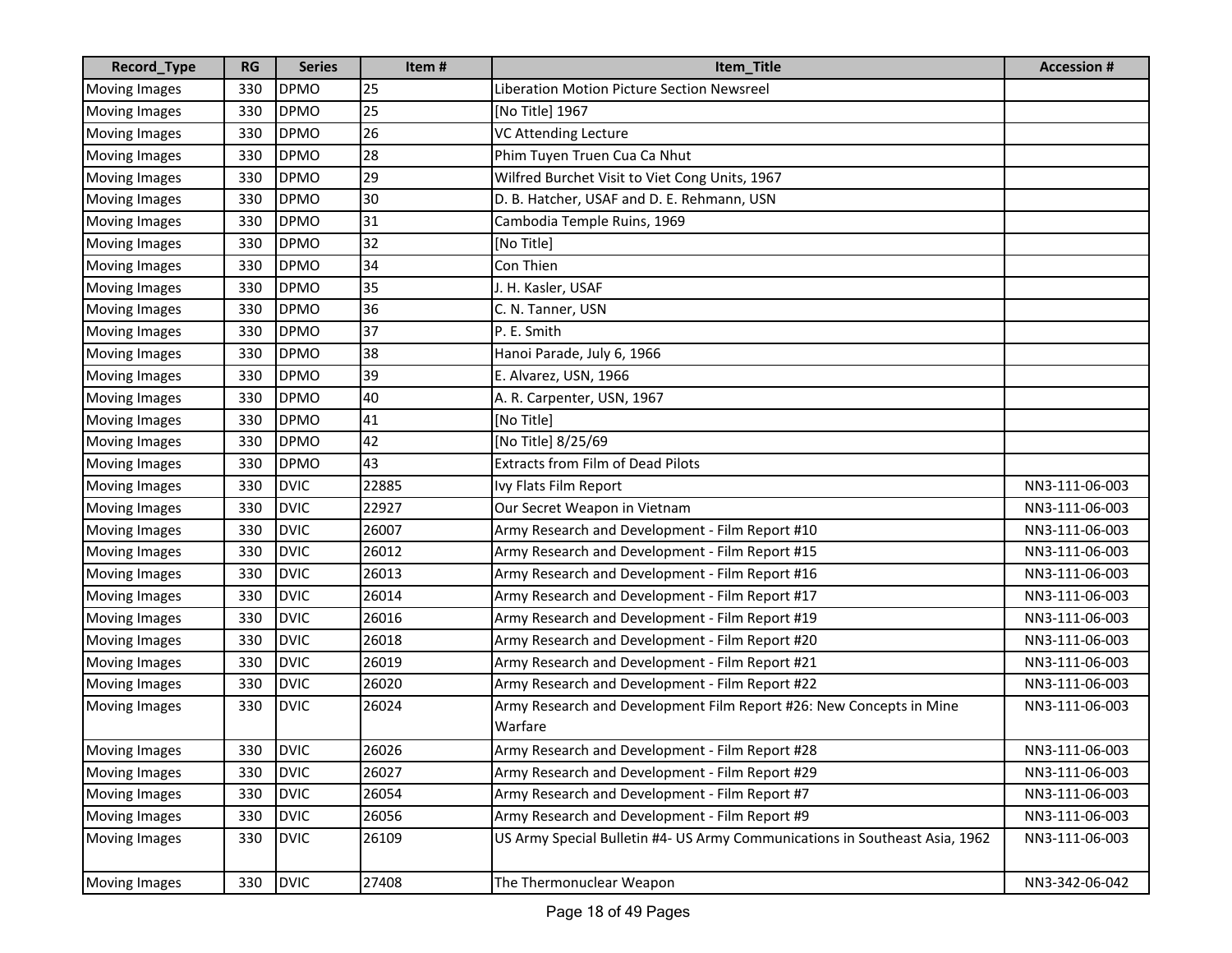| Record_Type          | <b>RG</b> | <b>Series</b> | Item#    | Item_Title                                                     | <b>Accession #</b> |
|----------------------|-----------|---------------|----------|----------------------------------------------------------------|--------------------|
| <b>Moving Images</b> | 330       | <b>DVIC</b>   | 28480    | <b>Aviation Aerial Surveillance Company</b>                    | NN3-111-06-003     |
| <b>Moving Images</b> | 330       | <b>DVIC</b>   | 28903    | Informants                                                     | NN3-111-06-003     |
| <b>Moving Images</b> | 330       | <b>DVIC</b>   | 28910    | Undercover                                                     | NN3-111-06-003     |
| <b>Moving Images</b> | 330       | <b>DVIC</b>   | 28911    | Counter Intelligence Technical Support                         | NN3-111-06-003     |
| <b>Moving Images</b> | 330       | <b>DVIC</b>   | 28927    | Special Forces Destructive Techniques                          | NN3-111-06-003     |
| <b>Moving Images</b> | 330       | <b>DVIC</b>   | 28936    | Army Security Agency Operation Company in Action               | NN3-111-06-003     |
| <b>Moving Images</b> | 330       | <b>DVIC</b>   | 28937    | US Army Security Agency Divisional Support Company             | NN3-111-06-003     |
| <b>Moving Images</b> | 330       | <b>DVIC</b>   | 28942    | <b>Electronic Warfare Environment</b>                          | NN3-111-06-003     |
| <b>Moving Images</b> | 330       | <b>DVIC</b>   | 28947    | So You Think You Are Secure                                    | NN3-111-06-003     |
| Moving Images        | 330       | <b>DVIC</b>   | 29414    | INTRODUCTION TO ATOMIC DEMOLITION MUNITIONS                    | NN3-111-06-003     |
| <b>Moving Images</b> | 330       | <b>DVIC</b>   | 48153    | Operational Aspects of the 1973 Mideast War, Parts 1 and 2     | NN3-342-06-042     |
| <b>Moving Images</b> | 330       | <b>DVIC</b>   | 51106    | Electronic Warfare in the Middle East                          | NN3-342-06-042     |
| <b>Moving Images</b> | 330       | <b>DVIC</b>   | 51179    | Global Shield '79                                              | NN3-342-06-042     |
| <b>Moving Images</b> | 330       | <b>DVIC</b>   | 850374   | C-130, September1, 1970                                        | NN3-342-03-001     |
| <b>Moving Images</b> | 330       | <b>DVIC</b>   | 26054A   | Research and Development Progress Report #7                    | NN3-111-06-003     |
| <b>Moving Images</b> | 338       |               | 55       | Vietnam Songkra Festival                                       |                    |
| <b>Moving Images</b> | 338       |               | 56       | PARADE (Passive Active RAnge DEtermination) 1958               | NN3-544-00-066     |
| <b>Moving Images</b> | 338       |               | 57       | <b>Operation Snoopy</b>                                        | NN3-544-00-154     |
| <b>Moving Images</b> | 338       |               | 58       | Snoopy (7th Fleet Briefing)                                    |                    |
| <b>Moving Images</b> | 338       |               | 59       | PARADE (Passive Active RAnge DEtermination)                    |                    |
| Moving Images        | 340       | 57029         | $1 - 1$  | World's First Missileport: Control Tower                       | NN3-340-06-002     |
| <b>Moving Images</b> | 341       | G             | 1        | Strategic Employment of Biological and Chemical Weapons (1952) |                    |
| <b>Moving Images</b> | 341       | G             | 3        | [No Title]                                                     |                    |
| <b>Moving Images</b> | 341       | G             | 4        | [No Title]                                                     |                    |
| <b>Moving Images</b> | 341       | G             | 5        | Cuban Army Cadet Graduation 21 JUL 49                          |                    |
| <b>Moving Images</b> | 341       | G             | 6        | Intelligence Report: Poland [Aug. 22, 1950]                    |                    |
| Moving Images        | 341       | IR.           | $6 - 50$ | Air Review at Habbaniyah [1/30/50]                             |                    |
| <b>Moving Images</b> | 341       | IR.           | $1 - 51$ | Thirty Years of Military Aviation [Dec. 9-10, 1950]            |                    |
| <b>Moving Images</b> | 341       | IR.           | $6 - 52$ | CAF Rehearsals for Liberation Day, April 25, 1952              |                    |
| <b>Moving Images</b> | 341       | IR            | $3 - 56$ | [CLASSIFIED TITLE] Feb. 22-March 3, 1955                       |                    |
| Moving Images        | 341       | <b>IR</b>     | $4 - 56$ | [CLASSIFIED TITLE] April 23, 1955 - May 11, 1955               |                    |
| <b>Moving Images</b> | 341       | IR.           | 102-51   | May Day Parade, Warsaw [May 1, 1951]                           |                    |
| <b>Moving Images</b> | 341       | IR.           | 106-50   | Venezuelan Military Academy Dedication Ceremonies [March 1950] |                    |
| <b>Moving Images</b> | 341       | IR            | 110A-50  | Combined Forces Loading Operation, November 17, 1950           |                    |
| <b>Moving Images</b> | 341       | IR            | 114-51   | Report of IL-12 in Iran [July 17, 1951]                        |                    |
| <b>Moving Images</b> | 341       | IR            | 117-50   | Gorzow Wielkopolski-Tczw Highway, August 7-13, 1950            | NN-319-5604        |
| <b>Moving Images</b> | 341       | IR.           | 121-54   | [No Title]                                                     |                    |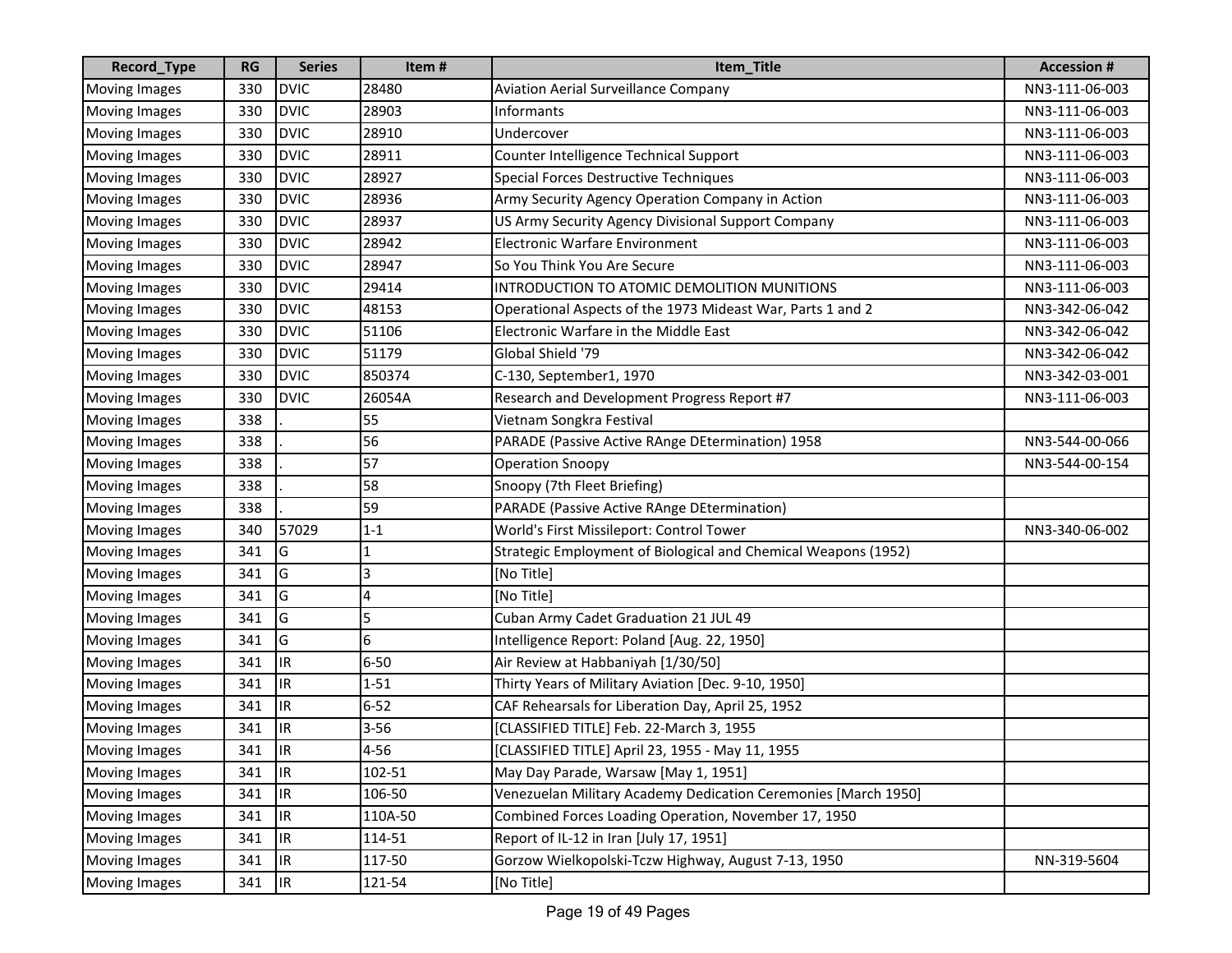| Record_Type          | <b>RG</b> | <b>Series</b> | Item#     | Item_Title                                                            | <b>Accession #</b> |
|----------------------|-----------|---------------|-----------|-----------------------------------------------------------------------|--------------------|
| <b>Moving Images</b> | 341       | IR.           | 1385-57   | [CLASSIFIED TITLE] 11/7/57-12/1/57                                    |                    |
| <b>Moving Images</b> | 341       | IR.           | 171-51    | Army Road Shots [July 10-12, 1951]                                    |                    |
| <b>Moving Images</b> | 341       | IR.           | 179-51    | Renaissance Day, Warsaw, Poland [July 16-22, 1951]                    |                    |
| <b>Moving Images</b> | 341       | IR.           | 179-52    | Macau Seadrome, April 23, 1952                                        |                    |
| <b>Moving Images</b> | 341       | IR.           | 196-50    | Soviet Aircraft, November 5, 1950                                     |                    |
| <b>Moving Images</b> | 341       | IR.           | 198-53    | India, July 10, 1953                                                  |                    |
| <b>Moving Images</b> | 341       | IR.           | 201-51    | La Guaira, 9/28/51                                                    | NN-319-5601        |
| <b>Moving Images</b> | 341       | IR.           | $21 - 53$ | Yugoslav May Day Parade, May 1, 1952                                  |                    |
| <b>Moving Images</b> | 341       | IR.           | $22 - 52$ | Red Army Celebration [February 23, 1952]                              |                    |
| <b>Moving Images</b> | 341       | IR.           | 24-52     | Possible Radar Installation, Feb. 12, 1952 - March 16, 1952           |                    |
| <b>Moving Images</b> | 341       | IR.           | 24-58     | TU-104A Movie Photography, April 12-13, 1958                          |                    |
| <b>Moving Images</b> | 341       | IR.           | 252-55    | [CLASSIFIED TITLE] April 21, 1955                                     |                    |
| <b>Moving Images</b> | 341       | IR.           | 259-55    | [CLASSIFIED TITLE] April 23 and 25, 1955                              |                    |
| <b>Moving Images</b> | 341       | IR            | 262-55    | [CLASSIFIED TITLE] April 27, 1955                                     |                    |
| <b>Moving Images</b> | 341       | IR.           | 264-55    | [CLASSIFIED TITLE] April 27-28, 1955                                  |                    |
| <b>Moving Images</b> | 341       | IR.           | 270-51    | Polish Air Day, August 26, 1951                                       |                    |
| <b>Moving Images</b> | 341       | IR.           | 27-50     | Inauguration of the Military School, Caracas [3/26/50]                |                    |
| <b>Moving Images</b> | 341       | IR.           | 275-51    | Arrival of Soviet Aircraft at Orly Field, 3/3/51                      | NN-319-5603        |
| <b>Moving Images</b> | 341       | IR.           | 28-58     | Soviet Military Parade: Missile Exhibit, October 1957                 |                    |
| <b>Moving Images</b> | 341       | IR.           | 318-51    | Russia, 1951                                                          |                    |
| <b>Moving Images</b> | 341       | IR.           | 340-55    | [CLASSIFIED TITLE] April 23, 1955 - May 11, 1955                      |                    |
| Moving Images        | 341       | IR.           | $35 - 57$ | [CLASSIFIED TITLE in Cyrillic] 10/24/57                               |                    |
| <b>Moving Images</b> | 341       | IR.           | 39-50     | Belgrade, Yugoslavia [c. 1950]                                        |                    |
| <b>Moving Images</b> | 341       | IR.           | 47-50     | Victory Day Parade, Madrid, Spain [4/1/50]                            |                    |
| <b>Moving Images</b> | 341       | IR.           | 56-53     | Royal Thai Air Force, March 29, 1953                                  |                    |
| <b>Moving Images</b> | 341       | IR.           | 644-56    | Soviet TU-104 at Zurich (Kloten), Switzerland [May 28, 1956]          |                    |
| <b>Moving Images</b> | 341       | IR.           | 660-51    | 19th Aeronautical Flying Display, July 1, 1951                        |                    |
| <b>Moving Images</b> | 341       | IR.           | 70-50     | Venezuelan Independence Day Parade, Caracas [7/5/50]                  |                    |
| <b>Moving Images</b> | 341       | IR.           | 82-50     | Pruszcz and Wrzeszcs (Gdansk) Airfields: Modane Wind Tunnel [6/25/50] |                    |
| <b>Moving Images</b> | 341       | IR.           | 858-58    | [CLASSIFIED TITLE] May 23, 1958                                       |                    |
| Moving Images        | 341       | <b>IR</b>     | 87-50     | Moscow, May 5, 1950                                                   | NN-319-5602        |
| <b>Moving Images</b> | 341       | ls.           | 101       | [Japanese Title]                                                      |                    |
| <b>Moving Images</b> | 341       | lS.           | 102       | [Japanese Title]                                                      |                    |
| <b>Moving Images</b> | 341       | S             | 103       | [Japanese Title]                                                      |                    |
| <b>Moving Images</b> | 342       | <b>AAFCFS</b> | 3396      | <b>BERLIN</b>                                                         | NN3-342-91-009     |
| <b>Moving Images</b> | 342       | <b>AVA</b>    | 342       | <b>COMMUNICATIONS IN CAPTIVITY</b>                                    | NN3-342-94-001     |
| <b>Moving Images</b> | 342       | <b>AVA</b>    | 369       | B-52 ELECTRO-OPTICAL VIEWING SYSTEM                                   | NN3-342-91-007     |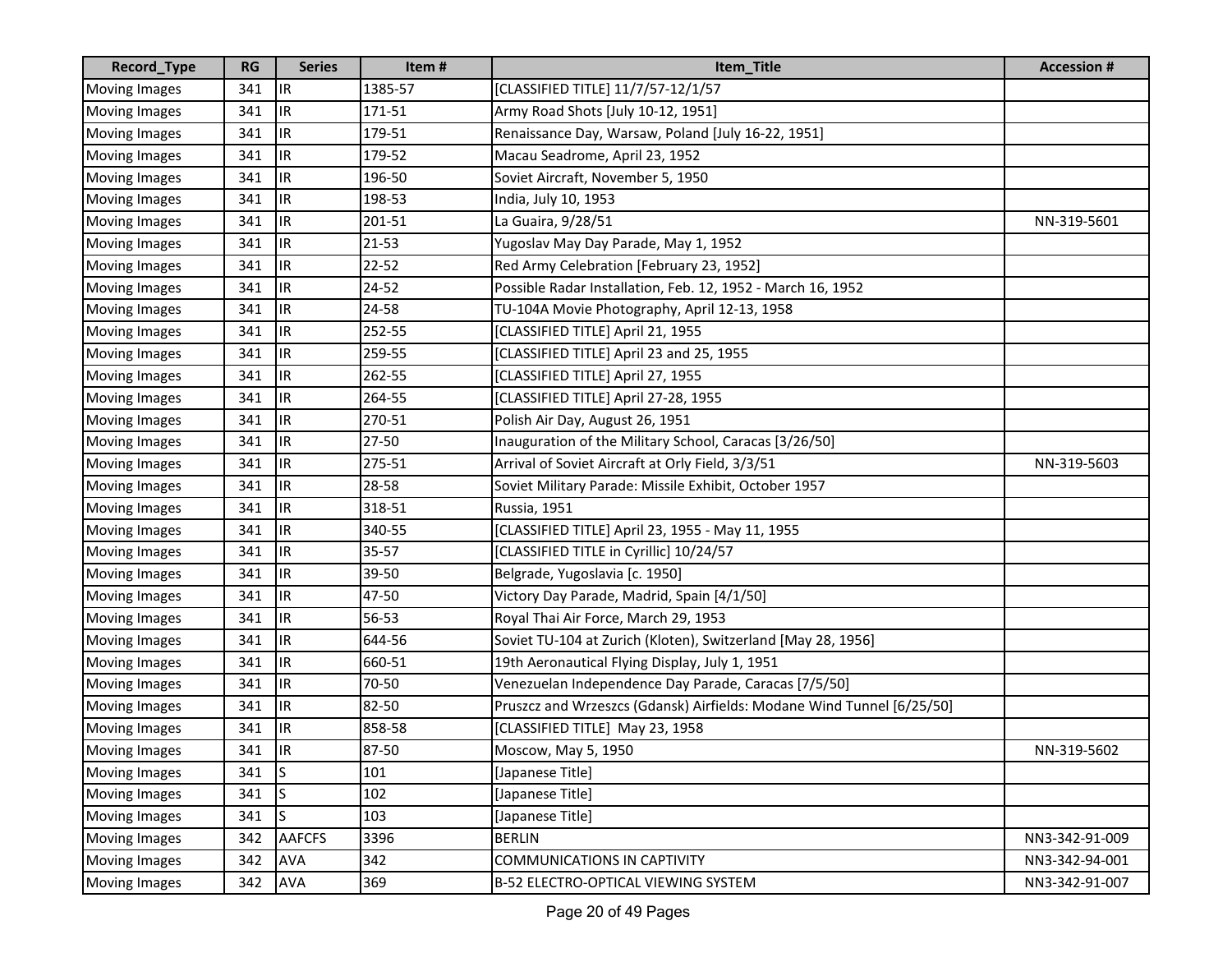| Record_Type          | <b>RG</b> | <b>Series</b> | Item#          | Item_Title                                                                                 | <b>Accession#</b> |
|----------------------|-----------|---------------|----------------|--------------------------------------------------------------------------------------------|-------------------|
| <b>Moving Images</b> | 342       | <b>AVA</b>    | 817            | E-3A (AWACS) ORIENTATION                                                                   | NN3-342-92-004    |
| <b>Moving Images</b> | 342       | <b>AVR</b>    | 76             | NEW VISION-E-3A                                                                            | NN3-342-91-007    |
| <b>Moving Images</b> | 342       | <b>AVR</b>    | 131            | Recovery of the Mayaguez (3 films)                                                         | NN3-342-91-007    |
| <b>Moving Images</b> | 342       | <b>AVS</b>    | 1365           | Eagle Look 1984                                                                            |                   |
| <b>Moving Images</b> | 342       | <b>AVS</b>    | $0 - 146$      | MC-130E COMBAT TALON CAPABILITIES                                                          | NN3-342-91-002    |
| <b>Moving Images</b> | 342       | <b>AVS</b>    | 3-305          | DEMO II 82                                                                                 | NN3-342-91-002    |
| <b>Moving Images</b> | 342       | <b>AVS</b>    | 8-021          | 52nd TFW Bomb Commanders School: NUCLEAR WEAPONS                                           | NN3-342-91-002    |
| <b>Moving Images</b> | 342       | <b>AVS</b>    | 8-022          | <b>ELECTRONIC COUNTERMEASURES</b>                                                          | NN3-342-91-002    |
| <b>Moving Images</b> | 342       | <b>AVS</b>    | 8-024          | <b>Conventional Weapons</b>                                                                | NN3-342-91-002    |
| <b>Moving Images</b> | 342       | B             | 1785           | THE MINUTEMAN III                                                                          | NN3-342-91-002    |
| <b>Moving Images</b> | 342       | B             | 1857           | MINUTEMAN III, MARK XII ANIMATION                                                          | NN3-342-91-002    |
| <b>Moving Images</b> | 342       | <b>CP</b>     | 176-P-105      | MINUTEMAN III RE-ENTRY SYSTEM: MISSION                                                     | NN3-342-94-001    |
| <b>Moving Images</b> | 342       | DF            | 52394          | F-15 TACTICAL ELECTRONIC WARFARE SYSTEM [August 1980] (342-TS-1568)                        | NN3-342-91-007    |
| <b>Moving Images</b> | 342       | DF            | 52573          | SOVIET LAND BASED AAA                                                                      |                   |
| <b>Moving Images</b> | 342       | DF            | 52730          | SOVIET NAVAL AAA                                                                           | NN3-342-91-007    |
| <b>Moving Images</b> | 342       | DF            | 52732          | SOVIET ZSU-23-4 AAA 11/18/81                                                               |                   |
| <b>Moving Images</b> | 342       | DF            | 52738          | SAMS OF THE WORLD: SOVIET SA4, SA5, AND SA6                                                | NN3-342-92-004    |
| <b>Moving Images</b> | 342       | DF            | 52739          | SAMS OF THE WORLD: Soviet SA-7, SA-8, SA-9 (U) 10/21/80                                    | NN3-342-92-004    |
| <b>Moving Images</b> | 342       | DF            | 604311         | SOVIET SAMS: SA-1, 2 & 3 4/23/85                                                           | NN3-342-91-007    |
| <b>Moving Images</b> | 342       | DF            | 604312         | SOVIET SAMS: SA-4, 5 & 6 1985                                                              | NN3-342-91-007    |
| <b>Moving Images</b> | 342       | DF            | 604313         | SOVIET SAMS: SA-7, 8 & 9 11/20/85                                                          | NN3-342-91-007    |
| <b>Moving Images</b> | 342       | DF            | 604365         | SOVIET SAMS: SA-10 through SA-15 03/11/86                                                  | NN3-342-91-007    |
| <b>Moving Images</b> | 342       | EC            | $5 - 65$       | PROGRAM 665-A PHASE I MULTIPLE SENSOR RECONNAISSANCE STRIKE<br><b>SUBSYSTEM MARCH 1967</b> | NN3-342-91-002    |
| <b>Moving Images</b> | 342       | EC            | 11-68          | GUNSHIP II (NIGHT ATTACK CAPABILITY IN SEA)                                                | NN3-342-91-002    |
| <b>Moving Images</b> | 342       | <b>EC</b>     | $20 - 65$      | SOVIET MANNED SPACE FLIGHT; VOSTOK I-VI (FOREIGN TECH DIVISION)                            | NN3-342-91-002    |
| Moving Images        | 342       | ER            | 9              | PROJECT ALPHA                                                                              | NN3-342-91-002    |
| <b>Moving Images</b> | 342       | ER            | 60             | EXISTING NUCLEAR DEVELOPMENT SITES AND CURRENT TECHNICAL<br><b>HIGHLIGHTS</b>              | NN3-342-91-002    |
| Moving Images        | 342       | ER            | 72             | FLIGHT TEST RESULTS OF AN/ALQ-10 (RADIO SET) (WPAFB, OHIO 1956)                            | NN3-342-91-002    |
| <b>Moving Images</b> | 342       | ER            | 80             | ICBM-IRBM SPECIAL REPORT NOSE CONE; 10 JULY 1956                                           | NN3-342-91-002    |
| <b>Moving Images</b> | 342       | ER            | 85             | <b>AGENCIES OF AIR POWER</b>                                                               | NN3-342-91-002    |
| <b>Moving Images</b> | 342       | FB            | 101            | ATOMIC WEAPONS VULNERABILITY PROGRAM: Effects of Impact and Fire                           | NN3-342-94-001    |
| <b>Moving Images</b> | 342       | FR            | $\overline{2}$ | ARDC STAFF FILM REPORT NO. 49                                                              | NN3-342-94-001    |
| <b>Moving Images</b> | 342       | FR            | 10             | ARDC STAFF FILM REPORT NO. 51                                                              | NN3-342-94-001    |
| <b>Moving Images</b> | 342       | FR            | 27             | MB-1 AIR-TO-AIR ROCKET                                                                     | NN3-342-91-007    |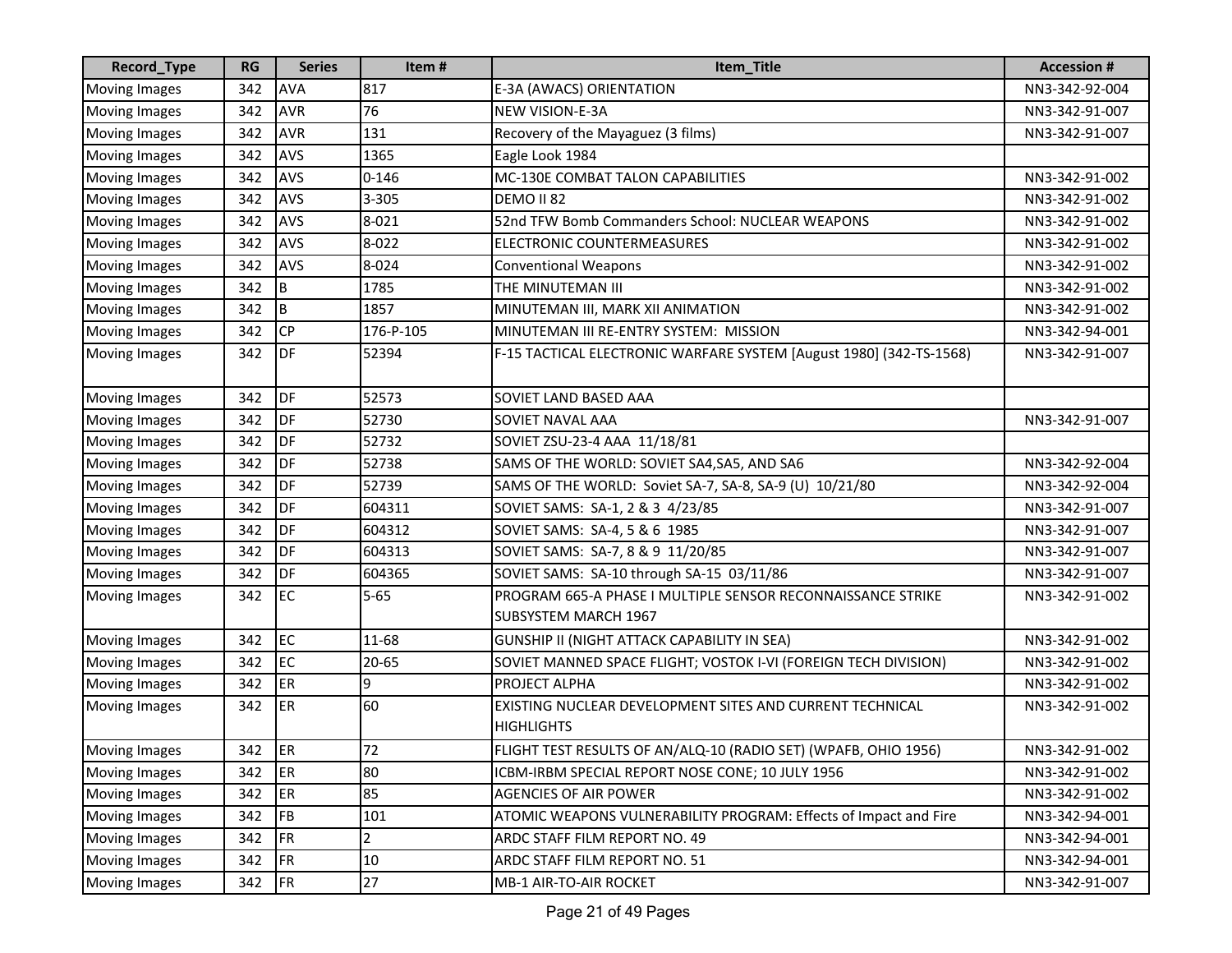| Record_Type          | RG  | <b>Series</b> | Item# | Item_Title                                                                                | <b>Accession#</b> |
|----------------------|-----|---------------|-------|-------------------------------------------------------------------------------------------|-------------------|
| <b>Moving Images</b> | 342 | <b>FR</b>     | 34    | ANNUAL GUIDED MISSILE REVIEW                                                              | NN3-342-91-007    |
| <b>Moving Images</b> | 342 | <b>FR</b>     | 41    | ARDC STAFF FILM REPORT NO. 58                                                             | NN3-342-94-001    |
| <b>Moving Images</b> | 342 | <b>FR</b>     | 44    | OPERATION WEX-VAL ELECTRONIC COUNTERMEASURES (ECM) AND ECCM<br><b>TECHNIQUES</b>          | NN3-342-92-004    |
| <b>Moving Images</b> | 342 | <b>FR</b>     | 54    | ARDC STAFF FILM REPORT NO. 60, MAY 1959                                                   | NN3-342-94-001    |
| <b>Moving Images</b> | 342 | <b>FR</b>     | 74    | ARDC STAFF FILM REPORT NO. 64, SEPTEMBER 1959                                             | NN3-342-94-001    |
| <b>Moving Images</b> | 342 | <b>FR</b>     | 80    | ARDC STAFF FILM REPORT, NO. 65, 1959                                                      | NN3-342-94-001    |
| <b>Moving Images</b> | 342 | <b>FR</b>     | 96    | ARDC STAFF FILM REPORT NO. 69, FEBRUARY 1960                                              | NN3-342-94-001    |
| <b>Moving Images</b> | 342 | <b>FR</b>     | 110   | BALLISTIC MISSILE & SPACE PROGRAMS JAN, FEB, MAR '60                                      | NN3-342-94-001    |
| <b>Moving Images</b> | 342 | FR            | 119   | BALLISTIC MISSILE & SPACE PROGRAMS APR, MAY, JUNE 1960, SECOND<br><b>QUARTER</b>          | NN3-342-94-001    |
| <b>Moving Images</b> | 342 | <b>FR</b>     | 123   | ARDC, STAFF FILM REPORT #74                                                               | NN3-342-94-001    |
| <b>Moving Images</b> | 342 | <b>FR</b>     | 131   | ARDC STAFF FILM REPORT #75                                                                | NN3-342-94-001    |
| <b>Moving Images</b> | 342 | <b>FR</b>     | 141   | ARDC STAFF FILM REPORT #78, NOV 60                                                        | NN3-342-94-001    |
| <b>Moving Images</b> | 342 | <b>FR</b>     | 158   | ARDC STAFF FILM REPORT #81, FEB 1961                                                      | NN3-342-94-001    |
| <b>Moving Images</b> | 342 | <b>FR</b>     | 189   | AIR FORCE SWORD & SHIELD 1961-1970                                                        | NN3-342-94-001    |
| <b>Moving Images</b> | 342 | <b>FR</b>     | 198   | STRATEGIC AIR COMMAND FILM REPORT NO. 4 -- YOUR COMBAT MISSION<br><b>FOLDER MATERIALS</b> | NN3-342-92-004    |
| <b>Moving Images</b> | 342 | <b>FR</b>     | 202   | AFSC STAFF FILM REPORT #86 - 1961                                                         | NN3-342-94-001    |
| <b>Moving Images</b> | 342 | <b>FR</b>     | 210   | AFSC STAFF FILM REPORT NO. 87 SEPTEMBER 1961                                              | NN3-342-94-001    |
| <b>Moving Images</b> | 342 | <b>FR</b>     | 211   | <b>BOMARC SAFETY</b>                                                                      | NN3-342-91-007    |
| <b>Moving Images</b> | 342 | <b>FR</b>     | 217   | MISSILE AND SPACE (FILM REPORT #1 AUG - 31 OCT 61)                                        | NN3-342-94-001    |
| <b>Moving Images</b> | 342 | <b>FR</b>     | 218   | AFSC STAFF FILM REPORT 388, OCT 61                                                        | NN3-342-94-001    |
| <b>Moving Images</b> | 342 | <b>FR</b>     | 236   | AFSC FILM REPORT #90                                                                      | NN3-342-94-001    |
| <b>Moving Images</b> | 342 | <b>FR</b>     | 237   | QUARTER 1961                                                                              | NN3-342-94-001    |
| Moving Images        | 342 | <b>FR</b>     | 250   | USAF MISSILE & SPACE FILM REPORT 1 NOV 61-31 JAN 62                                       | NN3-342-94-001    |
| <b>Moving Images</b> | 342 | <b>FR</b>     | 255   | AFSC STAFF FILM REPORT #93, MARCH 1962                                                    | NN3-342-94-001    |
| <b>Moving Images</b> | 342 | <b>FR</b>     | 258   | THE NUCLEAR RAMJET PROGRAM PLUTO 1963                                                     | NN3-342-94-001    |
| <b>Moving Images</b> | 342 | <b>FR</b>     | 280   | AFSC STAFF FILM REPORT #95, MAY 62                                                        | NN3-342-94-001    |
| <b>Moving Images</b> | 342 | <b>FR</b>     | 281   | AFSC SFR #96, JUNE 62                                                                     | NN3-342-94-001    |
| <b>Moving Images</b> | 342 | FR            | 294   | USAF MISSILE AND SPACE FILM REPORT #4; AIR FORCE SYSTEMS COMMAND                          | NN3-342-94-001    |
| <b>Moving Images</b> | 342 | <b>FR</b>     | 297   | AFSC SFR #97                                                                              | NN3-342-94-001    |
| <b>Moving Images</b> | 342 | <b>FR</b>     | 304   | AFSC STAFF FILM REPORT #98                                                                | NN3-342-94-001    |
| <b>Moving Images</b> | 342 | <b>FR</b>     | 309   | FORGING MILITARY SPACE POWER 1962                                                         | NN3-342-94-001    |
| <b>Moving Images</b> | 342 | <b>FR</b>     | 327   | AFSC STAFF FILM REPORT #100                                                               | NN3-342-94-001    |
| <b>Moving Images</b> | 342 | FR            | 344   | USAF MISSILE AND SPACE FILM REPORT #7, 1963                                               | NN3-342-94-001    |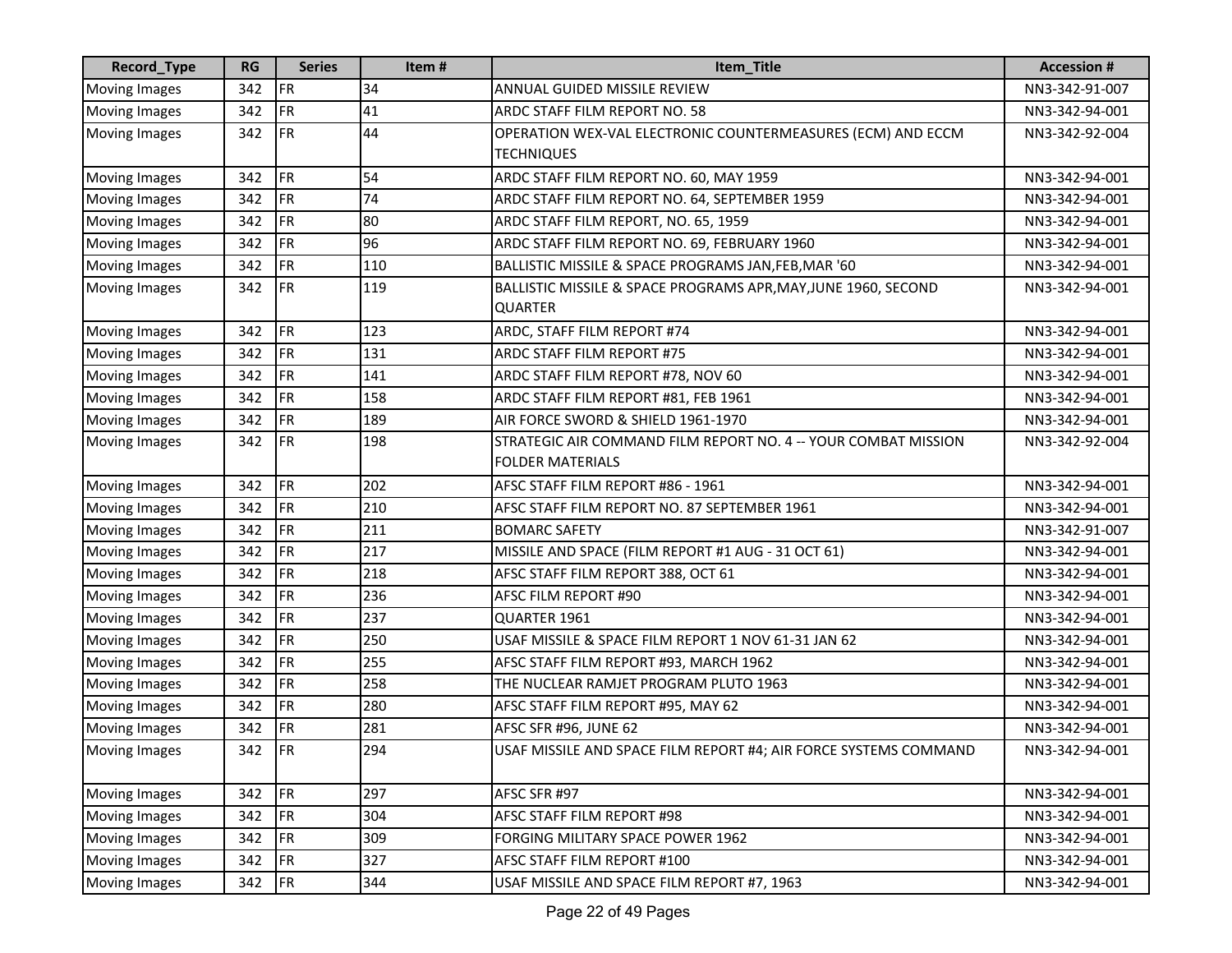| Record_Type          | <b>RG</b> | <b>Series</b> | Item# | Item_Title                                                         | <b>Accession #</b> |
|----------------------|-----------|---------------|-------|--------------------------------------------------------------------|--------------------|
| <b>Moving Images</b> | 342       | <b>FR</b>     | 360   | AFSC-STAFF FILM REPORT #105, MAR 1963                              | NN3-342-94-001     |
| <b>Moving Images</b> | 342       | FR            | 386   | USAF MISSILE AND SPACE FILM REPORT #8                              | NN3-342-94-001     |
| <b>Moving Images</b> | 342       | FR            | 435   | AFSC STAFF FILM REPORT #121                                        | NN3-342-94-001     |
| <b>Moving Images</b> | 342       | FR            | 438   | USAF MISSILE AND SPACE FILM REPORT #9 NOV 63-JAN64                 | NN3-342-94-001     |
| <b>Moving Images</b> | 342       | <b>FR</b>     | 460   | AFSC STAFF FILM REPORT #127, JAN 65                                | NN3-342-94-001     |
| <b>Moving Images</b> | 342       | FR            | 483   | USAF MISSILE & SPACE FILM REPORT #11 MAY, JUN, JUL 64              | NN3-342-94-001     |
| <b>Moving Images</b> | 342       | <b>FR</b>     | 499   | THE AIR FORCE REPORTS TO CONGRESS                                  | NN3-342-94-001     |
| <b>Moving Images</b> | 342       | <b>FR</b>     | 524   | USAF MISSILE AND SPACE FILM REPORT #2 AUG-OCT 1964                 | NN3-342-94-001     |
| <b>Moving Images</b> | 342       | <b>FR</b>     | 575   | <b>SAC SEMIANNUAL REPORT</b>                                       | NN3-342-91-007     |
| <b>Moving Images</b> | 342       | FR            | 587   | AFSC STAFF FILM REPORT NO. 144                                     | NN3-342-91-007     |
| <b>Moving Images</b> | 342       | FR            | 604   | A REPORT TO THE 89TH CONGRESS-1966 (2 REEL SUBJECT)                | NN3-342-94-001     |
| <b>Moving Images</b> | 342       | FR            | 609   | SURVIVABILITY OF A HARDEND WEAPON SYSTEM                           | NN3-342-91-007     |
| <b>Moving Images</b> | 342       | FR            | 646   | STATEGIC AIR COMMAND SEMIANNUAL REPORT                             | NN3-342-91-007     |
| <b>Moving Images</b> | 342       | FR            | 673   | A REPORT TO THE 90TH CONGRESS                                      | NN3-342-94-001     |
| <b>Moving Images</b> | 342       | <b>FR</b>     | 676   | AFSC STAFF FILM REPORT #148 FORGING MILITARY SPACEPOWER, OCT. 1966 | NN3-342-94-001     |
| Moving Images        | 342       | FR            | 685   | AIR FORCE SYSTEMS COMMAND STAFF FILM REPORT #157, July 1966        | NN3-342-94-001     |
| <b>Moving Images</b> | 342       | FR            | 735   | <b>SAC SEMIANNUAL REPORT</b>                                       | NN3-342-91-007     |
| <b>Moving Images</b> | 342       | FR            | 736   | THE THREAT-SOVIET SA-2 (SAM)                                       | NN3-342-91-007     |
| <b>Moving Images</b> | 342       | <b>FR</b>     | 758   | <b>SAC SEMIANNUAL FILM REPORT</b>                                  | NN3-342-91-007     |
| <b>Moving Images</b> | 342       | FR            | 775   | NEXT STEP IN USAF ICBM PROGRAM (Combat Lady)                       | NN3-342-94-001     |
| <b>Moving Images</b> | 342       | FR            | 787   | AFSC STAFF FILM REPORT NO. 158; AUGUST 1967                        | NN3-342-94-001     |
| <b>Moving Images</b> | 342       | FR            | 790   | AFSC-STAFF FILM REPORT #161                                        | NN3-342-94-001     |
| <b>Moving Images</b> | 342       | FR            | 796   | AFSC STAFF FILM REPORT NO. 167                                     | NN3-342-91-007     |
| <b>Moving Images</b> | 342       | FR            | 797   | AIR FORCE SYSTEMS COMMAND STAFF FILM REPORT #168                   | NN3-342-94-001     |
| <b>Moving Images</b> | 342       | <b>FR</b>     | 798   | AFSC STAFF FILM REPORT NO. 169                                     | NN3-342-91-007     |
| <b>Moving Images</b> | 342       | FR            | 817   | STRATEGIC AIR COMMAND SEMIANNUAL FILM REPORT                       | NN3-342-91-007     |
| <b>Moving Images</b> | 342       | FR            | 823   | ER-142 AZ-EL SYSTEM                                                | NN3-342-91-007     |
| <b>Moving Images</b> | 342       | FR            | 840   | WORLD WIDE AIRBORNE POSTS COMMAND                                  | NN3-342-91-007     |
| <b>Moving Images</b> | 342       | FR            | 876   | A REPORT TO THE 90TH CONGRESS SECOND SESSION                       | NN3-342-94-001     |
| Moving Images        | 342       | FR            | 893   | AFSC STAFF FILM REPORT NO. 170                                     | NN3-342-91-007     |
| <b>Moving Images</b> | 342       | FR            | 895   | AFSC STAFF FILM REPORT NO. 172                                     | NN3-342-91-007     |
| <b>Moving Images</b> | 342       | FR            | 902   | AFSC STAFF FILM REPORT NO. 179                                     | NN3-342-91-007     |
| <b>Moving Images</b> | 342       | <b>FR</b>     | 903   | AFSC STAFF FILM REPORT NO. 180                                     | NN3-342-91-007     |
| <b>Moving Images</b> | 342       | FR            | 949   | HALF A LOAF: EVALUATION OF AN ANTICROP WEAPON                      | NN3-342-91-007     |
| <b>Moving Images</b> | 342       | FR            | 1030  | POSTURE FILM                                                       | NN3-342-94-001     |
| <b>Moving Images</b> | 342       | FR            | 1032  | AF SYSTEM COMMAND LABS                                             | NN3-342-91-007     |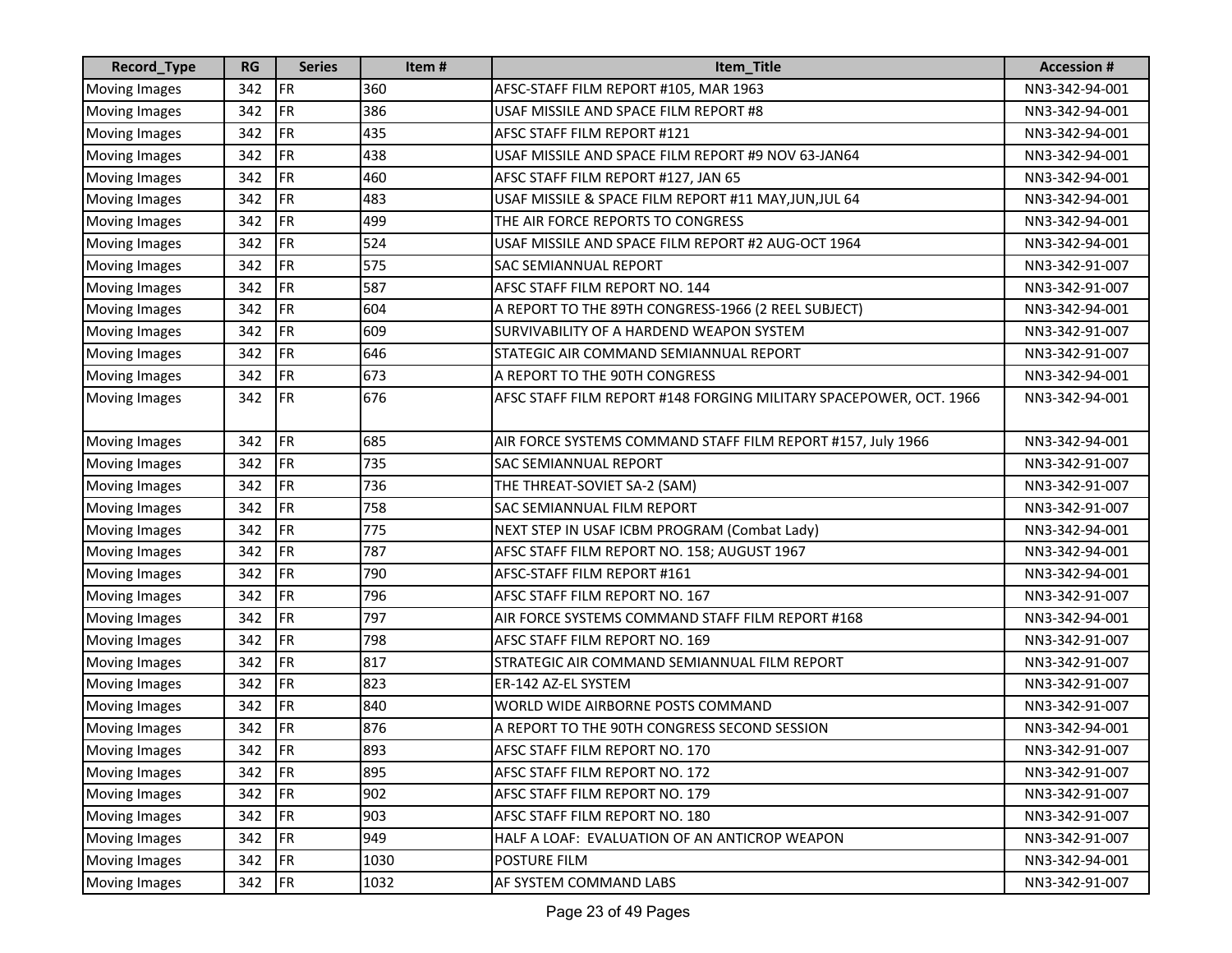| Record_Type          | RG  | <b>Series</b> | Item# | Item_Title                                                                                        | <b>Accession #</b> |
|----------------------|-----|---------------|-------|---------------------------------------------------------------------------------------------------|--------------------|
| <b>Moving Images</b> | 342 | <b>FR</b>     | 1034  | AFSC ANNUAL ACTIVITIES REPORT 1968                                                                | NN3-342-91-007     |
| <b>Moving Images</b> | 342 | <b>FR</b>     | 1038  | AFSC ANNUAL ACTIVITIES REPORT 1968                                                                | NN3-342-91-007     |
| <b>Moving Images</b> | 342 | FR            | 1060  | <b>COMBAT ANGEL</b>                                                                               | NN3-342-91-007     |
| <b>Moving Images</b> | 342 | FR            | 1063  | AFSC STAFF FILM REPORT NO. 183                                                                    | NN3-342-91-007     |
| <b>Moving Images</b> | 342 | <b>FR</b>     | 1064  | AFSC STAFF FILM REPORT 184                                                                        | NN3-342-91-007     |
| <b>Moving Images</b> | 342 | <b>FR</b>     | 1071  | AFSC STAFF FILM REPORT 191                                                                        | NN3-342-91-007     |
| <b>Moving Images</b> | 342 | <b>FR</b>     | 1072  | <b>AFSC STAFF FILM REPORT 192</b>                                                                 | NN3-342-91-007     |
| <b>Moving Images</b> | 342 | <b>FR</b>     | 1133  | A REPORT TO THE 91ST CONGRESS - FIRST SESSION 1969                                                | NN3-342-94-001     |
| <b>Moving Images</b> | 342 | <b>FR</b>     | 1155  | STRATEGIC SYSTEM SURVIVAL IN A NUCLEAR WAR                                                        | NN3-342-92-004     |
| <b>Moving Images</b> | 342 | <b>FR</b>     | 1167  | AFSC STAFF FILM REPORT NO. 194                                                                    | NN3-342-91-007     |
| <b>Moving Images</b> | 342 | <b>FR</b>     | 1170  | AFSC STAFF FILM REPORT NO. 197                                                                    | NN3-342-91-007     |
| <b>Moving Images</b> | 342 | <b>FR</b>     | 1171  | AFSC STAFF FILM REPORT 198                                                                        | NN3-342-91-007     |
| <b>Moving Images</b> | 342 | <b>FR</b>     | 1172  | AFSC STAFF FILM REPORT 199                                                                        | NN3-342-91-007     |
| <b>Moving Images</b> | 342 | FR            | 1175  | AFSC STAFF FILM REPORT 202                                                                        | NN3-342-91-007     |
| <b>Moving Images</b> | 342 | <b>FR</b>     | 1176  | <b>AFSC STAFF FILM REPORT 203</b>                                                                 | NN3-342-91-007     |
| <b>Moving Images</b> | 342 | <b>FR</b>     | 1251  | AFSC STAFF FILM REPORT NO. 206                                                                    | NN3-342-91-007     |
| <b>Moving Images</b> | 342 | <b>FR</b>     | 1252  | AFSC STAFF FILM REPORT NO. 207                                                                    | NN3-342-91-007     |
| <b>Moving Images</b> | 342 | <b>FR</b>     | 1257  | AFSC STAFF FILM REPORT NO. 212                                                                    | NN3-342-91-007     |
| <b>Moving Images</b> | 342 | <b>FR</b>     | 1299  | ELECTROMAGNETIC PULSATION                                                                         | NN3-342-91-007     |
| <b>Moving Images</b> | 342 | <b>FR</b>     | 1503  | CAPTIVITY IN SOUTH EAST ASIA 1964-1973                                                            | NN3-342-94-001     |
| <b>Moving Images</b> | 342 | <b>FR</b>     | 1504  | Return With Honor                                                                                 |                    |
| <b>Moving Images</b> | 342 | FR            | 145A  | AFBMD QUARTERLY REPORT OCT-DEC 60, BALLISTIC MISSILE PROGRAMS -<br>ARLAS, TITAN & MINUTEMEN       | NN3-342-94-001     |
| <b>Moving Images</b> | 342 | FR            | 235A  | AIR FORCE SYSTEMS COMMAND - ANNUAL ACTIVITIES 1961 BALLASTIC MISSILES<br><b>AND SPACE SYSTEMS</b> | NN3-342-94-001     |
| <b>Moving Images</b> | 342 | <b>FR</b>     | 336D  | AFSC ANNUAL ACTIVITIES REPORT, CY-62, ELECTRONIC SYSTEMS, 1962                                    | NN3-342-94-001     |
| <b>Moving Images</b> | 342 | <b>FR</b>     | 514B  | F-101/MG-13 VOODOO VISUAL SCRAM RAMP                                                              | NN3-342-92-004     |
| <b>Moving Images</b> | 342 | <b>FR</b>     | 53A   | ARDC ACTIVITIES, CALENDAR YEAR 1959-RESEARCH                                                      | NN3-342-94-001     |
| <b>Moving Images</b> | 342 | <b>FR</b>     | 53C   | ARDC ACTIVITIES, CALENDAR YEAR 1959-ADVANCED SYSTEMS DEVELOPMENT                                  | NN3-342-94-001     |
| Moving Images        | 342 | FR            | 53D   | ARDC ACTIVITIES, CALENDAR YEAR 1959-BALLISTIC MISSILES AND MILITARY<br><b>SPACE SYSTEMS</b>       | NN3-342-94-001     |
| <b>Moving Images</b> | 342 | <b>FRV</b>    | 1240  | <b>IGLOO WHITE</b>                                                                                | NN3-342-92-004     |
| <b>Moving Images</b> | 342 | <b>FT</b>     | 2     | ARMAMENT DELIVERY RECORDING 1/17/91                                                               | NN3-342-92-002     |
| <b>Moving Images</b> | 342 | <b>FT</b>     | 3     | ARMAMENT DELIVERY RECORDING 1/17/91                                                               | NN3-342-92-002     |
| <b>Moving Images</b> | 342 | FT            | 4     | ARMAMENT DELIVERY RECORDING 1/17/91                                                               | NN3-342-92-002     |
| <b>Moving Images</b> | 342 | <b>FT</b>     | 5     | ARMAMENT DELIVERY RECORDING 1/17/91                                                               | NN3-342-92-002     |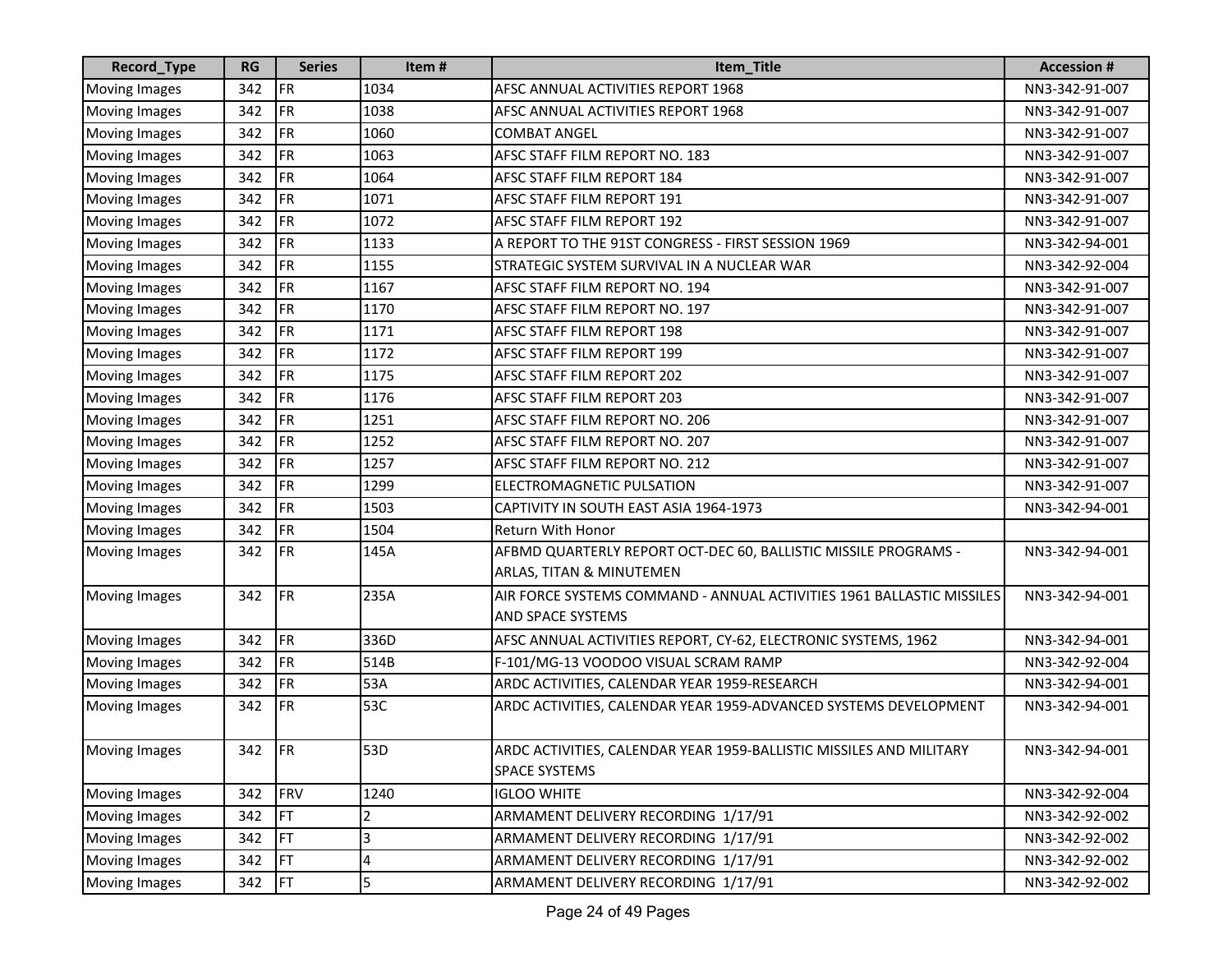| Record_Type          | <b>RG</b> | <b>Series</b> | Item# | Item_Title                          | <b>Accession #</b> |
|----------------------|-----------|---------------|-------|-------------------------------------|--------------------|
| <b>Moving Images</b> | 342       | FT            | 6     | ARMAMENT DELIVERY RECORDING 1/17/91 | NN3-342-92-002     |
| <b>Moving Images</b> | 342       | FT            | 7     | ARMAMENT DELIVERY RECORDING 1/17/91 | NN3-342-92-002     |
| <b>Moving Images</b> | 342       | FT            | 8     | ARMAMENT DELIVERY RECORDING 1/17/91 | NN3-342-92-002     |
| <b>Moving Images</b> | 342       | FT            | 9     | ARMAMENT DELIVERY RECORDING 1/17/91 | NN3-342-92-002     |
| <b>Moving Images</b> | 342       | FT            | 10    | ARMAMENT DELIVERY RECORDING 1/17/91 | NN3-342-92-002     |
| Moving Images        | 342       | <b>FT</b>     | 11    | ARMAMENT DELIVERY RECORDING 1/18/91 | NN3-342-92-002     |
| <b>Moving Images</b> | 342       | <b>FT</b>     | 12    | ARMAMENT DELIVERY RECORDING 1/18/91 | NN3-342-92-002     |
| <b>Moving Images</b> | 342       | FT            | 13    | ARMAMENT DELIVERY RECORDING 1/17/91 | NN3-342-92-002     |
| Moving Images        | 342       | FT            | 17    | ARMAMENT DELIVERY RECORDING 1/20/91 | NN3-342-92-002     |
| <b>Moving Images</b> | 342       | FT            | 24    | ARMAMENT DELIVERY RECORDING 1/23/91 | NN3-342-92-002     |
| <b>Moving Images</b> | 342       | FT            | 25    | ARMAMENT DELIVERY RECORDING 1991    | NN3-342-92-002     |
| <b>Moving Images</b> | 342       | FT            | 26    | ARMAMENT DELIVERY RECORDING 1/21/91 | NN3-342-92-002     |
| <b>Moving Images</b> | 342       | FT            | 27    | ARMAMENT DELIVERY RECORDING 1/30/91 | NN3-342-92-002     |
| <b>Moving Images</b> | 342       | FT            | 28    | ARMAMENT DELIVERY RECORDING 1/20/91 | NN3-342-92-002     |
| <b>Moving Images</b> | 342       | FT            | 29    | ARMAMENT DELIVERY RECORDING 1/22/91 | NN3-342-92-002     |
| <b>Moving Images</b> | 342       | FT            | 30    | ARMAMENT DELIVERY RECORDING 1/23/91 | NN3-342-92-002     |
| Moving Images        | 342       | FT            | 31    | ARMAMENT DELIVERY RECORDING 1/21/91 | NN3-342-92-002     |
| <b>Moving Images</b> | 342       | FT            | 32    | ARMAMENT DELIVERY RECORDING 1991    | NN3-342-92-002     |
| <b>Moving Images</b> | 342       | FT            | 33    | ARMAMENT DELIVERY RECORDING 1/17/91 | NN3-342-92-002     |
| Moving Images        | 342       | FT            | 34    | ARMAMENT DELIVERY RECORDING 1/18/91 | NN3-342-92-002     |
| <b>Moving Images</b> | 342       | <b>FT</b>     | 35    | ARMAMENT DELIVERY RECORDING 1/18/91 | NN3-342-92-002     |
| <b>Moving Images</b> | 342       | FT            | 36    | ARMAMENT DELIVERY RECORDING 1/23/91 | NN3-342-92-002     |
| <b>Moving Images</b> | 342       | FT            | 37    | ARMAMENT DELIVERY RECORDING 1/23/91 | NN3-342-92-002     |
| Moving Images        | 342       | FT            | 38    | ARMAMENT DELIVERY RECORDING 1/23/91 | NN3-342-92-002     |
| <b>Moving Images</b> | 342       | <b>FT</b>     | 41    | ARMAMENT DELIVERY RECORDING 2/24/91 | NN3-342-92-002     |
| <b>Moving Images</b> | 342       | FT            | 42    | ARMAMENT DELIVERY RECORDING 1/24/91 | NN3-342-92-002     |
| <b>Moving Images</b> | 342       | FT            | 43    | ARMAMENT DELIVERY RECORDING 1/21/91 | NN3-342-92-002     |
| <b>Moving Images</b> | 342       | FT            | 44    | ARMAMENT DELIVERY RECORDING 1/22/91 | NN3-342-92-002     |
| Moving Images        | 342       | <b>FT</b>     | 45    | ARMAMENT DELIVERY RECORDING 1/23/91 | NN3-342-92-002     |
| <b>Moving Images</b> | 342       | FT            | 46    | ARMAMENT DELIVERY RECORDING 1/24/91 | NN3-342-92-002     |
| Moving Images        | 342       | FT            | 47    | ARMAMENT DELIVERY RECORDING 1/24/91 | NN3-342-92-002     |
| <b>Moving Images</b> | 342       | <b>FT</b>     | 49    | ARMAMENT DELIVERY RECORDING 1/25/91 | NN3-342-92-002     |
| <b>Moving Images</b> | 342       | FT            | 50    | ARMAMENT DELIVERY RECORDING 1/25/91 | NN3-342-92-002     |
| <b>Moving Images</b> | 342       | <b>FT</b>     | 51    | ARMAMENT DELIVERY RECORDING 1/19/91 | NN3-342-92-002     |
| <b>Moving Images</b> | 342       | FT            | 52    | ARMAMENT DELIVERY RECORDING 1/25/91 | NN3-342-92-002     |
| <b>Moving Images</b> | 342       | FT            | 53    | ARMAMENT DELIVERY RECORDING 1/25/91 | NN3-342-92-002     |
| <b>Moving Images</b> | 342       | FT            | 54    | ARMAMENT DELIVERY RECORDING 1/26/91 | NN3-342-92-002     |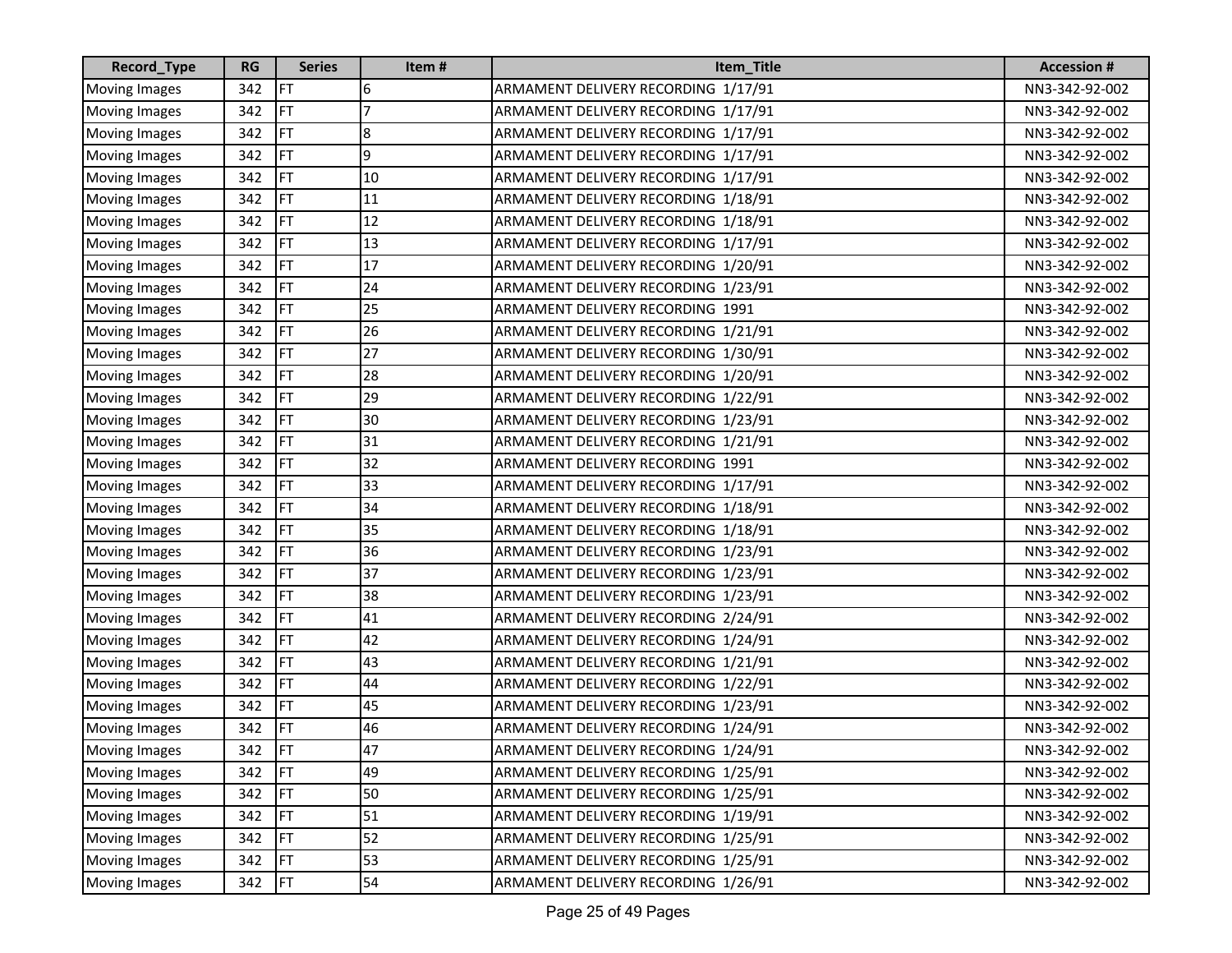| Record_Type          | <b>RG</b> | <b>Series</b> | Item# | Item_Title                          | <b>Accession #</b> |
|----------------------|-----------|---------------|-------|-------------------------------------|--------------------|
| <b>Moving Images</b> | 342       | FT            | 55    | ARMAMENT DELIVERY RECORDING 1/26/91 | NN3-342-92-002     |
| <b>Moving Images</b> | 342       | FT            | 56    | ARMAMENT DELIVERY RECORDING 1/23/91 | NN3-342-92-002     |
| <b>Moving Images</b> | 342       | FT            | 57    | ARMAMENT DELIVERY RECORDING 1/24/91 | NN3-342-92-002     |
| <b>Moving Images</b> | 342       | FT            | 58    | ARMAMENT DELIVERY RECORDING 1/25/91 | NN3-342-92-002     |
| Moving Images        | 342       | FT            | 59    | ARMAMENT DELIVERY RECORDING 1/26/91 | NN3-342-92-002     |
| <b>Moving Images</b> | 342       | FT            | 63    | ARMAMENT DELIVERY RECORDING 1/17/91 | NN3-342-92-002     |
| <b>Moving Images</b> | 342       | FT            | 64    | ARMAMENT DELIVERY RECORDING 1/17/91 | NN3-342-92-002     |
| <b>Moving Images</b> | 342       | FT            | 65    | ARMAMENT DELIVERY RECORDING 1/17/91 | NN3-342-92-002     |
| <b>Moving Images</b> | 342       | FT            | 66    | ARMAMENT DELIVERY RECORDING 1/17/91 | NN3-342-92-002     |
| <b>Moving Images</b> | 342       | FT            | 67    | ARMAMENT DELIVERY RECORDING 1/17/91 | NN3-342-92-002     |
| Moving Images        | 342       | FT            | 68    | ARMAMENT DELIVERY RECORDING 1/17/91 | NN3-342-92-002     |
| <b>Moving Images</b> | 342       | FT            | 74    | ARMAMENT DELIVERY RECORDING 1/24/91 | NN3-342-92-002     |
| <b>Moving Images</b> | 342       | FT            | 77    | ARMAMENT DELIVERY RECORDING 1/22/91 | NN3-342-92-002     |
| <b>Moving Images</b> | 342       | FT            | 81    | ARMAMENT DELIVERY RECORDING 1/17/91 | NN3-342-92-002     |
| <b>Moving Images</b> | 342       | FT            | 82    | ARMAMENT DELIVERY RECORDING 1/27/91 | NN3-342-92-002     |
| Moving Images        | 342       | FT            | 83    | ARMAMENT DELIVERY RECORDING 1/26/91 | NN3-342-92-002     |
| <b>Moving Images</b> | 342       | FT            | 84    | ARMAMENT DELIVERY RECORDING 1/26/91 | NN3-342-92-002     |
| Moving Images        | 342       | FT            | 85    | ARMAMENT DELIVERY RECORDING 1/28/91 | NN3-342-92-002     |
| Moving Images        | 342       | FT            | 89    | ARMAMENT DELIVERY RECORDING 1/28/91 | NN3-342-92-002     |
| Moving Images        | 342       | FT            | 90    | ARMAMENT DELIVERY RECORDING 1/28/91 | NN3-342-92-002     |
| <b>Moving Images</b> | 342       | FT            | 91    | ARMAMENT DELIVERY RECORDING 1/28/91 | NN3-342-92-002     |
| <b>Moving Images</b> | 342       | FT            | 92    | ARMAMENT DELIVERY RECORDING 1/29/91 | NN3-342-92-002     |
| Moving Images        | 342       | FT            | 93    | ARMAMENT DELIVERY RECORDING 1/28/91 | NN3-342-92-002     |
| <b>Moving Images</b> | 342       | FT            | 94    | ARMAMENT DELIVERY RECORDING 1/28/91 | NN3-342-92-002     |
| <b>Moving Images</b> | 342       | FT            | 95    | ARMAMENT DELIVERY RECORDING 1/29/91 | NN3-342-92-002     |
| <b>Moving Images</b> | 342       | FT            | 96    | ARMAMENT DELIVERY RECORDING 1991    | NN3-342-92-002     |
| <b>Moving Images</b> | 342       | FT            | 97    | ARMAMENT DELIVERY RECORDING 1/25/91 | NN3-342-92-002     |
| <b>Moving Images</b> | 342       | FT            | 98    | ARMAMENT DELIVERY RECORDING 1/26/91 | NN3-342-92-002     |
| Moving Images        | 342       | FT            | 99    | ARMAMENT DELIVERY RECORDING 1/27/91 | NN3-342-92-002     |
| <b>Moving Images</b> | 342       | FT            | 101   | ARMAMENT DELIVERY RECORDING 1/29/91 | NN3-342-92-002     |
| Moving Images        | 342       | FT            | 102   | ARMAMENT DELIVERY RECORDING 1/29/91 | NN3-342-92-002     |
| <b>Moving Images</b> | 342       | <b>FT</b>     | 103   | ARMAMENT DELIVERY RECORDING 1/17/91 | NN3-342-92-002     |
| <b>Moving Images</b> | 342       | FT            | 104   | ARMAMENT DELIVERY RECORDING 1/26/91 | NN3-342-92-002     |
| <b>Moving Images</b> | 342       | FT            | 107   | ARMAMENT DELIVERY RECORDING 1/30/91 | NN3-342-92-002     |
| <b>Moving Images</b> | 342       | <b>FT</b>     | 108   | ARMAMENT DELIVERY RECORDING 1/30/91 | NN3-342-92-002     |
| <b>Moving Images</b> | 342       | FT            | 110   | ARMAMENT DELIVERY RECORDING 1/28/91 | NN3-342-92-002     |
| <b>Moving Images</b> | 342       | FT            | 111   | ARMAMENT DELIVERY RECORDING 1/30/91 | NN3-342-92-002     |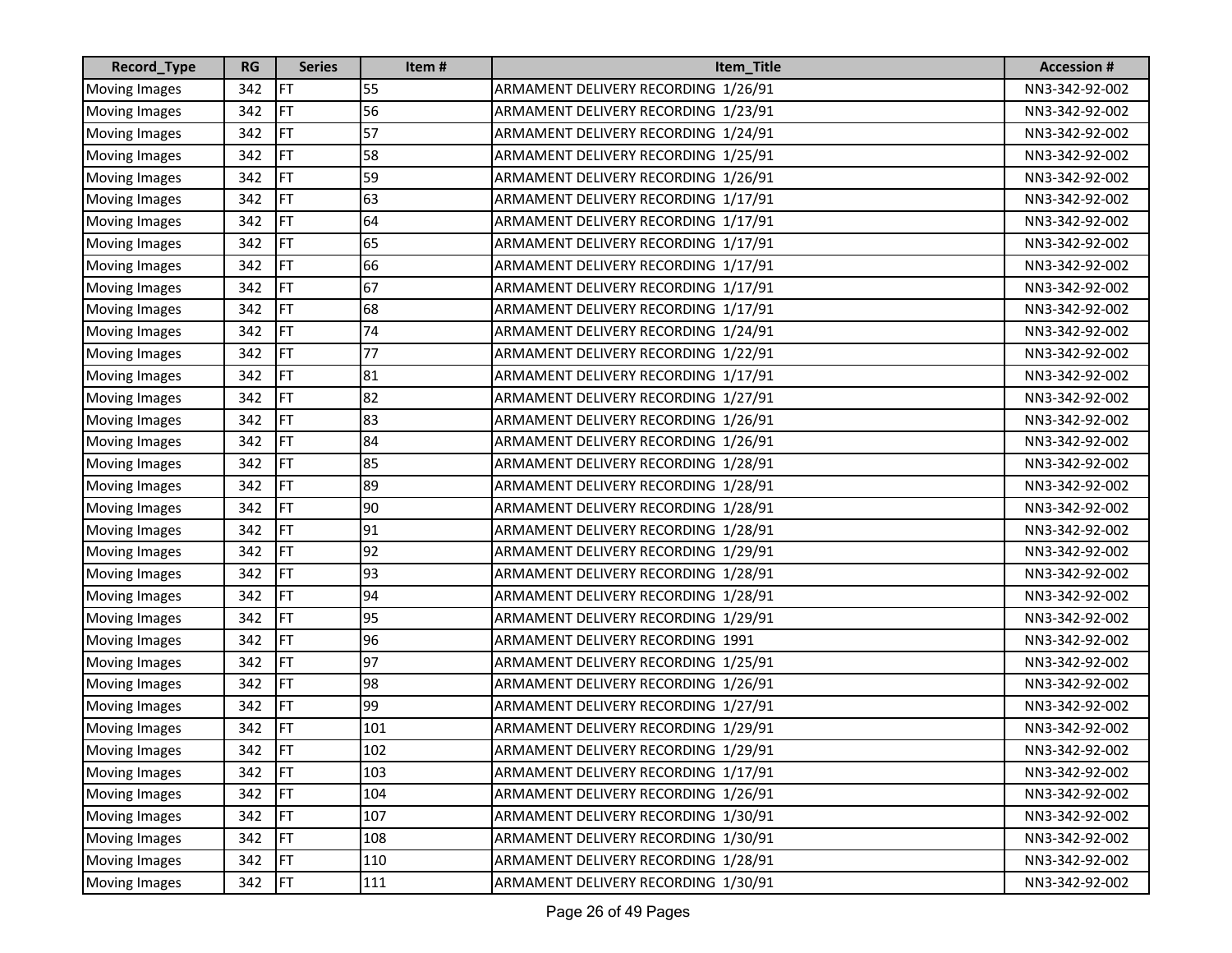| Record_Type          | <b>RG</b> | <b>Series</b> | Item# | Item_Title                          | <b>Accession #</b> |
|----------------------|-----------|---------------|-------|-------------------------------------|--------------------|
| <b>Moving Images</b> | 342       | FT            | 113   | ARMAMENT DELIVERY RECORDING 1/28/91 | NN3-342-92-002     |
| <b>Moving Images</b> | 342       | FT            | 114   | ARMAMENT DELIVERY RECORDING 1/29/91 | NN3-342-92-002     |
| Moving Images        | 342       | FT            | 115   | ARMAMENT DELIVERY RECORDING 3/8/91  | NN3-342-92-002     |
| <b>Moving Images</b> | 342       | FT            | 116   | ARMAMENT DELIVERY RECORDING 1/31/91 | NN3-342-92-002     |
| <b>Moving Images</b> | 342       | FT            | 117   | ARMAMENT DELIVERY RECORDING 1/31/91 | NN3-342-92-002     |
| <b>Moving Images</b> | 342       | FT            | 118   | ARMAMENT DELIVERY RECORDING 2/1/91  | NN3-342-92-002     |
| <b>Moving Images</b> | 342       | FT            | 119   | ARMAMENT DELIVERY RECORDING 1/30/91 | NN3-342-92-002     |
| <b>Moving Images</b> | 342       | FT            | 120   | ARMAMENT DELIVERY RECORDING 1/30/91 | NN3-342-92-002     |
| Moving Images        | 342       | FT            | 121   | ARMAMENT DELIVERY RECORDING 1/31/91 | NN3-342-92-002     |
| <b>Moving Images</b> | 342       | FT            | 122   | ARMAMENT DELIVERY RECORDING 1/30/91 | NN3-342-92-002     |
| <b>Moving Images</b> | 342       | FT            | 123   | ARMAMENT DELIVERY RECORDING 1/31/91 | NN3-342-92-002     |
| <b>Moving Images</b> | 342       | FT            | 124   | ARMAMENT DELIVERY RECORDING 1/31/91 | NN3-342-92-002     |
| <b>Moving Images</b> | 342       | FT            | 130   | ARMAMENT DELIVERY RECORDING 1/31/91 | NN3-342-92-002     |
| Moving Images        | 342       | FT            | 131   | ARMAMENT DELIVERY RECORDING 1/31/91 | NN3-342-92-002     |
| <b>Moving Images</b> | 342       | FT            | 132   | ARMAMENT DELIVERY RECORDING 2/2/91  | NN3-342-92-002     |
| <b>Moving Images</b> | 342       | FT            | 133   | ARMAMENT DELIVERY RECORDING 2/1/91  | NN3-342-92-002     |
| <b>Moving Images</b> | 342       | FT            | 135   | ARMAMENT DELIVERY RECORDING 2/1/91  | NN3-342-92-002     |
| <b>Moving Images</b> | 342       | FT            | 137   | ARMAMENT DELIVERY RECORDING 2/1/91  | NN3-342-92-002     |
| <b>Moving Images</b> | 342       | FT            | 138   | ARMAMENT DELIVERY RECORDING 2/1/91  | NN3-342-92-002     |
| <b>Moving Images</b> | 342       | FT            | 139   | ARMAMENT DELIVERY RECORDING 1991    | NN3-342-92-002     |
| <b>Moving Images</b> | 342       | FT            | 140   | ARMAMENT DELIVERY RECORDING 3/8/91  | NN3-342-92-002     |
| Moving Images        | 342       | FT            | 141   | ARMAMENT DELIVERY RECORDING 2/1/91  | NN3-342-92-002     |
| Moving Images        | 342       | FT            | 143   | ARMAMENT DELIVERY RECORDING 2/2/91  | NN3-342-92-002     |
| <b>Moving Images</b> | 342       | FT            | 145   | ARMAMENT DELIVERY RECORDING 2/2/91  | NN3-342-92-002     |
| Moving Images        | 342       | FT            | 146   | ARMAMENT DELIVERY RECORDING 2/2/91  | NN3-342-92-002     |
| <b>Moving Images</b> | 342       | FT            | 147   | ARMAMENT DELIVERY RECORDING 2/2/91  | NN3-342-92-002     |
| <b>Moving Images</b> | 342       | FT            | 148   | ARMAMENT DELIVERY RECORDING 1/28/91 | NN3-342-92-002     |
| <b>Moving Images</b> | 342       | FT            | 149   | ARMAMENT DELIVERY RECORDING 1/17/91 | NN3-342-92-002     |
| Moving Images        | 342       | FT            | 150   | ARMAMENT DELIVERY RECORDING 2/2/91  | NN3-342-92-002     |
| <b>Moving Images</b> | 342       | FT            | 151   | ARMAMENT DELIVERY RECORDING 2/3/91  | NN3-342-92-002     |
| Moving Images        | 342       | FT            | 152   | ARMAMENT DELIVERY RECORDING 2/2/91  | NN3-342-92-002     |
| <b>Moving Images</b> | 342       | FT            | 153   | ARMAMENT DELIVERY RECORDING 1/17/91 | NN3-342-92-002     |
| <b>Moving Images</b> | 342       | <b>IFT</b>    | 154   | ARMAMENT DELIVERY RECORDING 2/3/91  | NN3-342-92-002     |
| <b>Moving Images</b> | 342       | <b>FT</b>     | 156   | ARMAMENT DELIVERY RECORDING 2/2/91  | NN3-342-92-002     |
| <b>Moving Images</b> | 342       | <b>FT</b>     | 157   | ARMAMENT DELIVERY RECORDING 2/3/91  | NN3-342-92-002     |
| <b>Moving Images</b> | 342       | <b>IFT</b>    | 158   | ARMAMENT DELIVERY RECORDING 2/3/91  | NN3-342-92-002     |
| <b>Moving Images</b> | 342       | <b>FT</b>     | 159   | ARMAMENT DELIVERY RECORDING 2/3/91  | NN3-342-92-002     |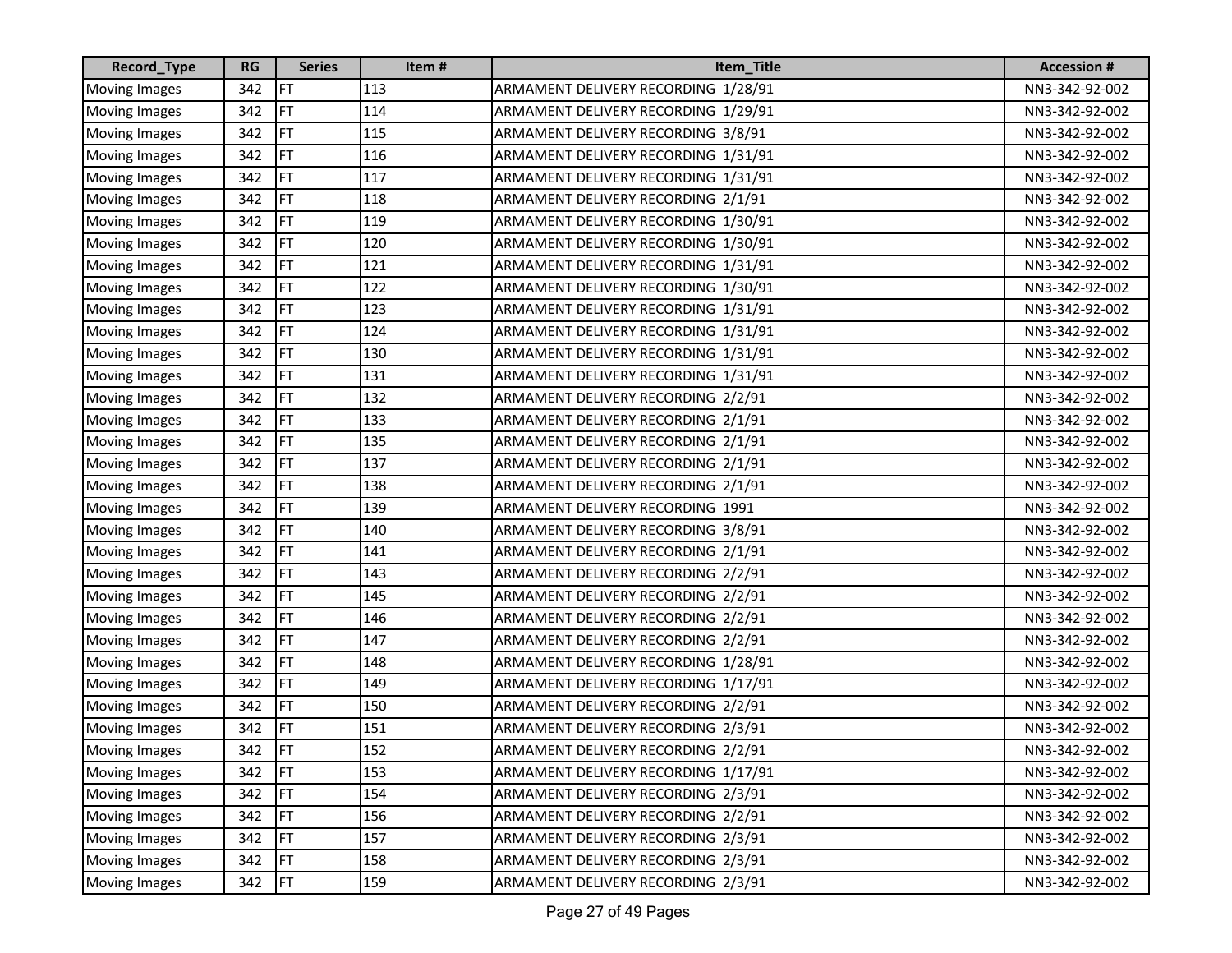| Record_Type          | <b>RG</b> | <b>Series</b> | Item# | Item_Title                          | <b>Accession #</b> |
|----------------------|-----------|---------------|-------|-------------------------------------|--------------------|
| <b>Moving Images</b> | 342       | FT            | 161   | ARMAMENT DELIVERY RECORDING 2/4/91  | NN3-342-92-002     |
| <b>Moving Images</b> | 342       | FT            | 162   | ARMAMENT DELIVERY RECORDING 2/4/91  | NN3-342-92-002     |
| <b>Moving Images</b> | 342       | FT            | 164   | ARMAMENT DELIVERY RECORDING 2/4/91  | NN3-342-92-002     |
| <b>Moving Images</b> | 342       | FT            | 165   | ARMAMENT DELIVERY RECORDING 2/4/91  | NN3-342-92-002     |
| <b>Moving Images</b> | 342       | FT            | 166   | ARMAMENT DELIVERY RECORDING 2/5/91  | NN3-342-92-002     |
| <b>Moving Images</b> | 342       | FT            | 169   | ARMAMENT DELIVERY RECORDING 2/5/91  | NN3-342-92-002     |
| <b>Moving Images</b> | 342       | FT            | 170   | ARMAMENT DELIVERY RECORDING 2/5/91  | NN3-342-92-002     |
| <b>Moving Images</b> | 342       | FT            | 171   | ARMAMENT DELIVERY RECORDING 2/4/91  | NN3-342-92-002     |
| <b>Moving Images</b> | 342       | FT            | 172   | ARMAMENT DELIVERY RECORDING 2/5/91  | NN3-342-92-002     |
| <b>Moving Images</b> | 342       | FT            | 173   | ARMAMENT DELIVERY RECORDING 2/4/91  | NN3-342-92-002     |
| <b>Moving Images</b> | 342       | FT            | 175   | ARMAMENT DELIVERY RECORDING 2/6/91  | NN3-342-92-002     |
| <b>Moving Images</b> | 342       | FT            | 176   | ARMAMENT DELIVERY RECORDING 2/6/91  | NN3-342-92-002     |
| <b>Moving Images</b> | 342       | FT            | 177   | ARMAMENT DELIVERY RECORDING 2/6/91  | NN3-342-92-002     |
| <b>Moving Images</b> | 342       | <b>FT</b>     | 178   | ARMAMENT DELIVERY RECORDING 2/6/91  | NN3-342-92-002     |
| <b>Moving Images</b> | 342       | FT            | 179   | ARMAMENT DELIVERY RECORDING 2/6/91  | NN3-342-92-002     |
| <b>Moving Images</b> | 342       | FT            | 180   | ARMAMENT DELIVERY RECORDING 2/7/91  | NN3-342-92-002     |
| <b>Moving Images</b> | 342       | FT            | 181   | ARMAMENT DELIVERY RECORDING 2/7/91  | NN3-342-92-002     |
| <b>Moving Images</b> | 342       | FT            | 182   | ARMAMENT DELIVERY RECORDING 2/7/91  | NN3-342-92-002     |
| <b>Moving Images</b> | 342       | FT            | 185   | ARMAMENT DELIVERY RECORDING 2/6/91  | NN3-342-92-002     |
| <b>Moving Images</b> | 342       | FT            | 186   | ARMAMENT DELIVERY RECORDING 2/7/91  | NN3-342-92-002     |
| <b>Moving Images</b> | 342       | FT            | 187   | ARMAMENT DELIVERY RECORDING 2/8/91  | NN3-342-92-002     |
| Moving Images        | 342       | FT            | 188   | ARMAMENT DELIVERY RECORDING 2/8/91  | NN3-342-92-002     |
| <b>Moving Images</b> | 342       | FT            | 189   | ARMAMENT DELIVERY RECORDING 2/6/91  | NN3-342-92-002     |
| <b>Moving Images</b> | 342       | FT            | 190   | ARMAMENT DELIVERY RECORDING 2/1/91  | NN3-342-92-002     |
| Moving Images        | 342       | FT            | 191   | ARMAMENT DELIVERY RECORDING 2/8/91  | NN3-342-92-002     |
| <b>Moving Images</b> | 342       | FT            | 194   | ARMAMENT DELIVERY RECORDING 2/1/91  | NN3-342-92-002     |
| <b>Moving Images</b> | 342       | FT            | 195   | ARMAMENT DELIVERY RECORDING 2/1/91  | NN3-342-92-002     |
| <b>Moving Images</b> | 342       | FT            | 196   | ARMAMENT DELIVERY RECORDING 2/4/91  | NN3-342-92-002     |
| <b>Moving Images</b> | 342       | FT            | 197   | ARMAMENT DELIVERY RECORDING 2/8/91  | NN3-342-92-002     |
| <b>Moving Images</b> | 342       | FT            | 198   | ARMAMENT DELIVERY RECORDING 2/8/91  | NN3-342-92-002     |
| Moving Images        | 342       | FT            | 199   | ARMAMENT DELIVERY RECORDING 2/8/91  | NN3-342-92-002     |
| <b>Moving Images</b> | 342       | FT            | 203   | ARMAMENT DELIVERY RECORDING 3/5/91  | NN3-342-92-002     |
| <b>Moving Images</b> | 342       | <b>IFT</b>    | 204   | ARMAMENT DELIVERY RECORDING 2/7/91  | NN3-342-92-002     |
| <b>Moving Images</b> | 342       | FT            | 205   | ARMAMENT DELIVERY RECORDING 2/10/91 | NN3-342-92-002     |
| <b>Moving Images</b> | 342       | <b>FT</b>     | 206   | ARMAMENT DELIVERY RECORDING 2/10/91 | NN3-342-92-002     |
| <b>Moving Images</b> | 342       | <b>IFT</b>    | 207   | ARMAMENT DELIVERY RECORDING 2/10/91 | NN3-342-92-002     |
| <b>Moving Images</b> | 342       | FT            | 208   | ARMAMENT DELIVERY RECORDING 2/10/91 | NN3-342-92-002     |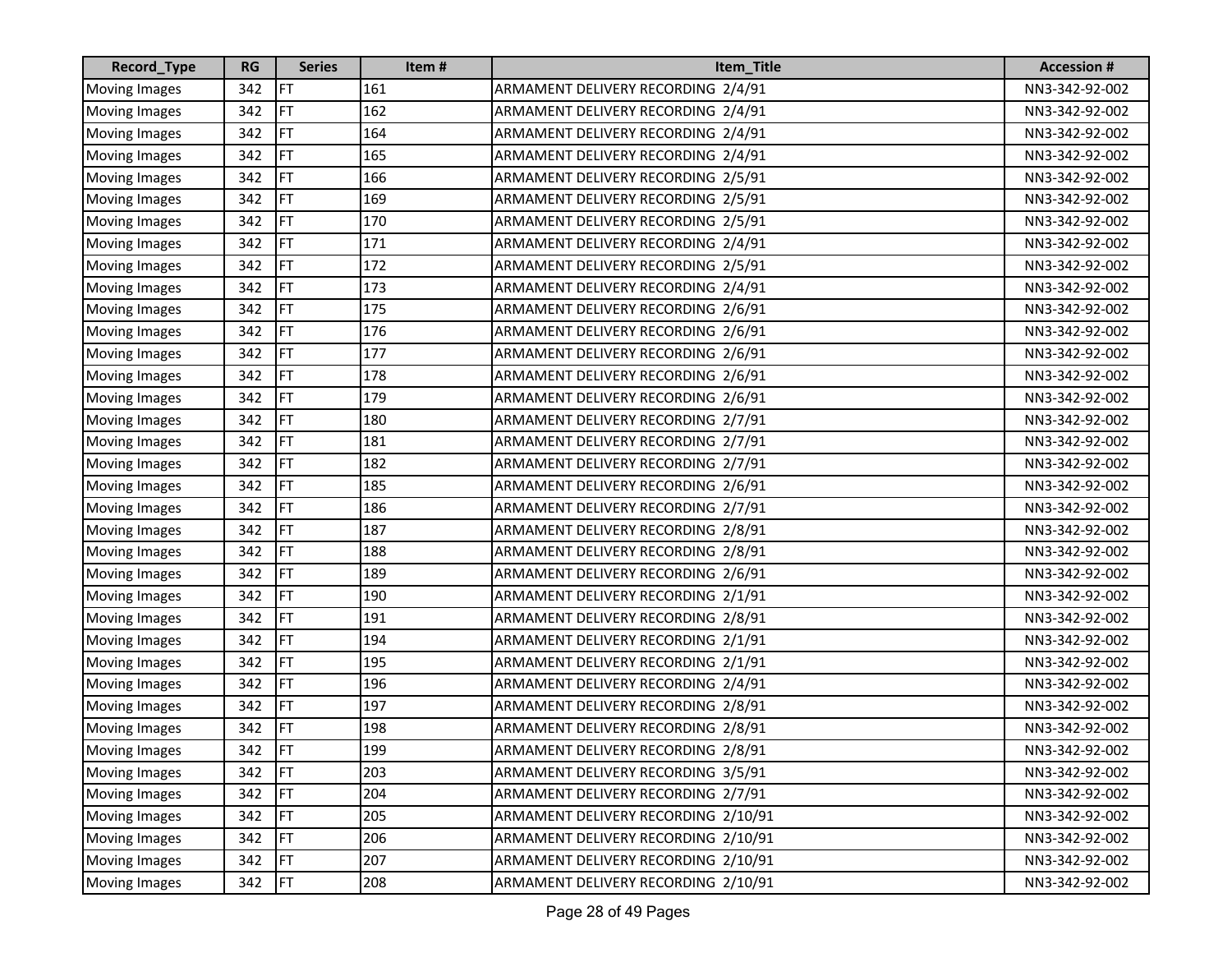| Record_Type          | <b>RG</b> | <b>Series</b> | Item# | Item_Title                          | <b>Accession #</b> |
|----------------------|-----------|---------------|-------|-------------------------------------|--------------------|
| <b>Moving Images</b> | 342       | FT            | 212   | ARMAMENT DELIVERY RECORDING 1991    | NN3-342-92-002     |
| <b>Moving Images</b> | 342       | FT            | 213   | ARMAMENT DELIVERY RECORDING 2/4/91  | NN3-342-92-002     |
| Moving Images        | 342       | FT            | 214   | ARMAMENT DELIVERY RECORDING 2/11/91 | NN3-342-92-002     |
| <b>Moving Images</b> | 342       | FT            | 215   | ARMAMENT DELIVERY RECORDING 2/11/91 | NN3-342-92-002     |
| <b>Moving Images</b> | 342       | FT            | 216   | ARMAMENT DELIVERY RECORDING 2/10/91 | NN3-342-92-002     |
| <b>Moving Images</b> | 342       | FT            | 217   | ARMAMENT DELIVERY RECORDING 2/7/91  | NN3-342-92-002     |
| <b>Moving Images</b> | 342       | FT            | 218   | ARMAMENT DELIVERY RECORDING 2/9/91  | NN3-342-92-002     |
| <b>Moving Images</b> | 342       | FT            | 219   | ARMAMENT DELIVERY RECORDING 2/9/91  | NN3-342-92-002     |
| <b>Moving Images</b> | 342       | FT            | 220   | ARMAMENT DELIVERY RECORDING 2/10/91 | NN3-342-92-002     |
| <b>Moving Images</b> | 342       | FT            | 224   | ARMAMENT DELIVERY RECORDING 2/11/91 | NN3-342-92-002     |
| <b>Moving Images</b> | 342       | FT            | 225   | ARMAMENT DELIVERY RECORDING 2/11/91 | NN3-342-92-002     |
| <b>Moving Images</b> | 342       | FT            | 226   | ARMAMENT DELIVERY RECORDING 1/27/91 | NN3-342-92-002     |
| <b>Moving Images</b> | 342       | FT            | 227   | ARMAMENT DELIVERY RECORDING 2/12/91 | NN3-342-92-002     |
| Moving Images        | 342       | FT            | 231   | ARMAMENT DELIVERY RECORDING 2/12/91 | NN3-342-92-002     |
| Moving Images        | 342       | FT            | 232   | ARMAMENT DELIVERY RECORDING 2/12/91 | NN3-342-92-002     |
| <b>Moving Images</b> | 342       | FT            | 233   | ARMAMENT DELIVERY RECORDING 2/12/91 | NN3-342-92-002     |
| <b>Moving Images</b> | 342       | FT            | 234   | ARMAMENT DELIVERY RECORDING 2/7/91  | NN3-342-92-002     |
| <b>Moving Images</b> | 342       | FT            | 235   | ARMAMENT DELIVERY RECORDING 2/10/91 | NN3-342-92-002     |
| <b>Moving Images</b> | 342       | FT            | 236   | ARMAMENT DELIVERY RECORDING 2/12/91 | NN3-342-92-002     |
| Moving Images        | 342       | FT            | 237   | ARMAMENT DELIVERY RECORDING 2/13/91 | NN3-342-92-002     |
| <b>Moving Images</b> | 342       | FT            | 241   | ARMAMENT DELIVERY RECORDING 2/13/91 | NN3-342-92-002     |
| <b>Moving Images</b> | 342       | FT            | 242   | ARMAMENT DELIVERY RECORDING 2/13/91 | NN3-342-92-002     |
| Moving Images        | 342       | FT            | 243   | ARMAMENT DELIVERY RECORDING 2/13/91 | NN3-342-92-002     |
| <b>Moving Images</b> | 342       | FT            | 244   | ARMAMENT DELIVERY RECORDING 2/11/91 | NN3-342-92-002     |
| <b>Moving Images</b> | 342       | FT            | 245   | ARMAMENT DELIVERY RECORDING 2/13/91 | NN3-342-92-002     |
| <b>Moving Images</b> | 342       | FT            | 247   | ARMAMENT DELIVERY RECORDING 2/14/91 | NN3-342-92-002     |
| <b>Moving Images</b> | 342       | FT            | 248   | ARMAMENT DELIVERY RECORDING 2/14/91 | NN3-342-92-002     |
| <b>Moving Images</b> | 342       | FT            | 249   | ARMAMENT DELIVERY RECORDING 2/14/91 | NN3-342-92-002     |
| Moving Images        | 342       | FT            | 250   | ARMAMENT DELIVERY RECORDING 2/14/91 | NN3-342-92-002     |
| <b>Moving Images</b> | 342       | <b>FT</b>     | 251   | ARMAMENT DELIVERY RECORDING 2/14/91 | NN3-342-92-002     |
| Moving Images        | 342       | FT            | 252   | ARMAMENT DELIVERY RECORDING 2/15/91 | NN3-342-92-002     |
| <b>Moving Images</b> | 342       | FT            | 253   | ARMAMENT DELIVERY RECORDING 2/10/91 | NN3-342-92-002     |
| <b>Moving Images</b> | 342       | <b>FT</b>     | 254   | ARMAMENT DELIVERY RECORDING 2/15/91 | NN3-342-92-002     |
| Moving Images        | 342       | FT            | 255   | ARMAMENT DELIVERY RECORDING 2/15/91 | NN3-342-92-002     |
| <b>Moving Images</b> | 342       | <b>FT</b>     | 256   | ARMAMENT DELIVERY RECORDING 2/15/91 | NN3-342-92-002     |
| <b>Moving Images</b> | 342       | <b>IFT</b>    | 257   | ARMAMENT DELIVERY RECORDING 2/12/91 | NN3-342-92-002     |
| <b>Moving Images</b> | 342       | <b>IFT</b>    | 258   | ARMAMENT DELIVERY RECORDING 2/15/91 | NN3-342-92-002     |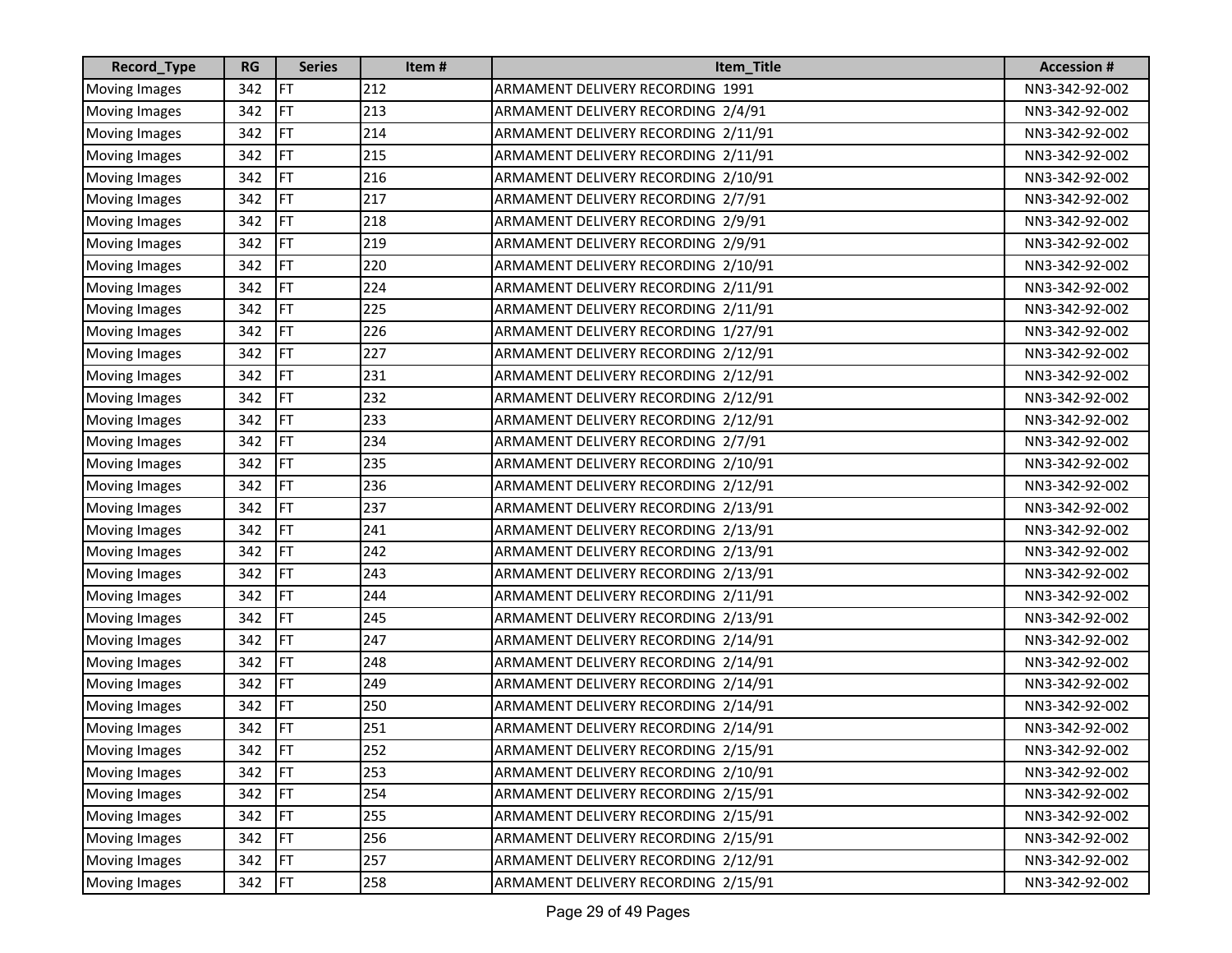| <b>Record_Type</b>   | <b>RG</b> | <b>Series</b> | Item# | Item_Title                          | <b>Accession #</b> |
|----------------------|-----------|---------------|-------|-------------------------------------|--------------------|
| <b>Moving Images</b> | 342       | FT            | 259   | ARMAMENT DELIVERY RECORDING 2/13/91 | NN3-342-92-002     |
| <b>Moving Images</b> | 342       | <b>FT</b>     | 260   | ARMAMENT DELIVERY RECORDING 2/11/91 | NN3-342-92-002     |
| Moving Images        | 342       | FT            | 261   | ARMAMENT DELIVERY RECORDING 2/11/91 | NN3-342-92-002     |
| <b>Moving Images</b> | 342       | FT            | 264   | ARMAMENT DELIVERY RECORDING 2/16/91 | NN3-342-92-002     |
| <b>Moving Images</b> | 342       | FT            | 265   | ARMAMENT DELIVERY RECORDING 2/16/91 | NN3-342-92-002     |
| <b>Moving Images</b> | 342       | FT            | 266   | ARMAMENT DELIVERY RECORDING 2/15/91 | NN3-342-92-002     |
| <b>Moving Images</b> | 342       | FT            | 267   | ARMAMENT DELIVERY RECORDING 1991    | NN3-342-92-002     |
| <b>Moving Images</b> | 342       | FT            | 268   | ARMAMENT DELIVERY RECORDING 2/14/91 | NN3-342-92-002     |
| Moving Images        | 342       | FT            | 269   | ARMAMENT DELIVERY RECORDING 2/15/91 | NN3-342-92-002     |
| <b>Moving Images</b> | 342       | FT            | 270   | ARMAMENT DELIVERY RECORDING 2/16/91 | NN3-342-92-002     |
| Moving Images        | 342       | FT            | 271   | ARMAMENT DELIVERY RECORDING 2/15/91 | NN3-342-92-002     |
| <b>Moving Images</b> | 342       | FT            | 272   | ARMAMENT DELIVERY RECORDING 2/16/91 | NN3-342-92-002     |
| <b>Moving Images</b> | 342       | FT            | 273   | ARMAMENT DELIVERY RECORDING 2/17/91 | NN3-342-92-002     |
| <b>Moving Images</b> | 342       | FT            | 275   | ARMAMENT DELIVERY RECORDING 2/8/91  | NN3-342-92-002     |
| Moving Images        | 342       | FT            | 276   | ARMAMENT DELIVERY RECORDING 2/15/91 | NN3-342-92-002     |
| Moving Images        | 342       | FT            | 277   | ARMAMENT DELIVERY RECORDING 2/14/91 | NN3-342-92-002     |
| Moving Images        | 342       | FT            | 279   | ARMAMENT DELIVERY RECORDING 2/16/91 | NN3-342-92-002     |
| <b>Moving Images</b> | 342       | FT            | 280   | ARMAMENT DELIVERY RECORDING 2/17/91 | NN3-342-92-002     |
| <b>Moving Images</b> | 342       | FT            | 281   | ARMAMENT DELIVERY RECORDING 2/13/91 | NN3-342-92-002     |
| Moving Images        | 342       | FT            | 282   | ARMAMENT DELIVERY RECORDING 2/14/91 | NN3-342-92-002     |
| <b>Moving Images</b> | 342       | FT            | 283   | ARMAMENT DELIVERY RECORDING 2/15/91 | NN3-342-92-002     |
| Moving Images        | 342       | FT            | 288   | ARMAMENT DELIVERY RECORDING 2/17/91 | NN3-342-92-002     |
| Moving Images        | 342       | FT            | 289   | ARMAMENT DELIVERY RECORDING 2/18/91 | NN3-342-92-002     |
| <b>Moving Images</b> | 342       | FT            | 290   | ARMAMENT DELIVERY RECORDING 2/17/91 | NN3-342-92-002     |
| Moving Images        | 342       | FT            | 291   | ARMAMENT DELIVERY RECORDING 2/18/91 | NN3-342-92-002     |
| <b>Moving Images</b> | 342       | FT            | 292   | ARMAMENT DELIVERY RECORDING 2/18/91 | NN3-342-92-002     |
| <b>Moving Images</b> | 342       | FT            | 293   | ARMAMENT DELIVERY RECORDING 2/18/91 | NN3-342-92-002     |
| <b>Moving Images</b> | 342       | FT            | 295   | ARMAMENT DELIVERY RECORDING 2/18/91 | NN3-342-92-002     |
| Moving Images        | 342       | FT            | 296   | ARMAMENT DELIVERY RECORDING 2/18/91 | NN3-342-92-002     |
| <b>Moving Images</b> | 342       | FT            | 297   | ARMAMENT DELIVERY RECORDING 2/19/91 | NN3-342-92-002     |
| Moving Images        | 342       | FT            | 298   | ARMAMENT DELIVERY RECORDING 2/19/91 | NN3-342-92-002     |
| <b>Moving Images</b> | 342       | <b>FT</b>     | 299   | ARMAMENT DELIVERY RECORDING 2/17/91 | NN3-342-92-002     |
| <b>Moving Images</b> | 342       | FT            | 300   | ARMAMENT DELIVERY RECORDING 2/18/91 | NN3-342-92-002     |
| <b>Moving Images</b> | 342       | FT            | 301   | ARMAMENT DELIVERY RECORDING 2/19/91 | NN3-342-92-002     |
| <b>Moving Images</b> | 342       | <b>FT</b>     | 302   | ARMAMENT DELIVERY RECORDING 2/18/91 | NN3-342-92-002     |
| <b>Moving Images</b> | 342       | FT            | 303   | ARMAMENT DELIVERY RECORDING 2/20/91 | NN3-342-92-002     |
| <b>Moving Images</b> | 342       | FT            | 304   | ARMAMENT DELIVERY RECORDING 2/19/91 | NN3-342-92-002     |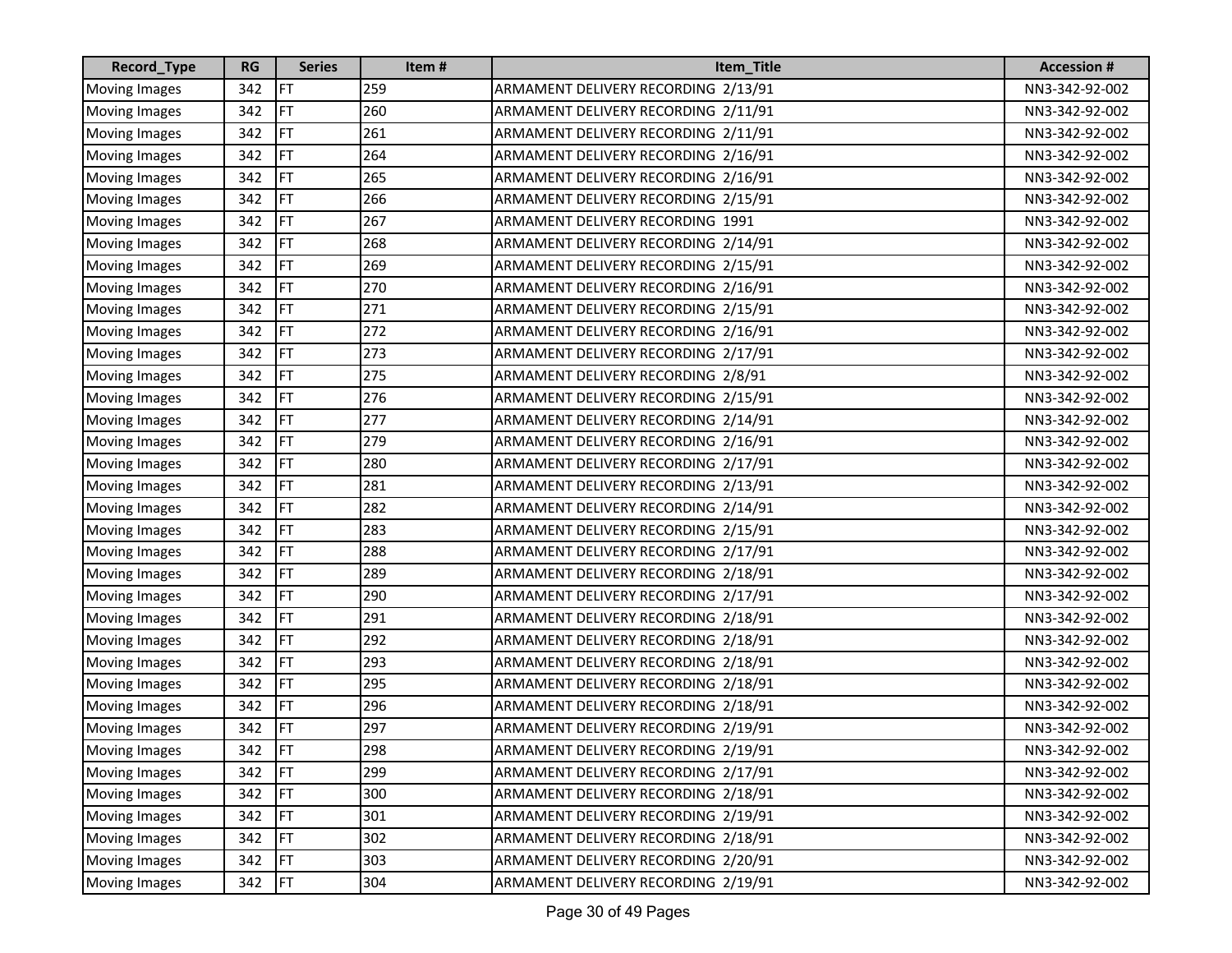| <b>Record_Type</b>   | <b>RG</b> | <b>Series</b> | Item# | Item_Title                          | <b>Accession #</b> |
|----------------------|-----------|---------------|-------|-------------------------------------|--------------------|
| <b>Moving Images</b> | 342       | FT            | 305   | ARMAMENT DELIVERY RECORDING 2/20/91 | NN3-342-92-002     |
| <b>Moving Images</b> | 342       | FT            | 307   | ARMAMENT DELIVERY RECORDING 2/19/91 | NN3-342-92-002     |
| <b>Moving Images</b> | 342       | FT            | 308   | ARMAMENT DELIVERY RECORDING 3/9/91  | NN3-342-92-002     |
| <b>Moving Images</b> | 342       | FT            | 309   | ARMAMENT DELIVERY RECORDING 2/18/91 | NN3-342-92-002     |
| <b>Moving Images</b> | 342       | FT            | 310   | ARMAMENT DELIVERY RECORDING 2/20/91 | NN3-342-92-002     |
| <b>Moving Images</b> | 342       | FT            | 311   | ARMAMENT DELIVERY RECORDING 2/12/91 | NN3-342-92-002     |
| <b>Moving Images</b> | 342       | FT            | 312   | ARMAMENT DELIVERY RECORDING 2/19/91 | NN3-342-92-002     |
| <b>Moving Images</b> | 342       | FT            | 313   | ARMAMENT DELIVERY RECORDING 1991    | NN3-342-92-002     |
| Moving Images        | 342       | FT            | 314   | ARMAMENT DELIVERY RECORDING 2/13/91 | NN3-342-92-002     |
| <b>Moving Images</b> | 342       | FT            | 316   | ARMAMENT DELIVERY RECORDING 2/21/91 | NN3-342-92-002     |
| Moving Images        | 342       | FT            | 317   | ARMAMENT DELIVERY RECORDING 2/20/91 | NN3-342-92-002     |
| <b>Moving Images</b> | 342       | FT            | 318   | ARMAMENT DELIVERY RECORDING 2/19/91 | NN3-342-92-002     |
| <b>Moving Images</b> | 342       | FT            | 319   | ARMAMENT DELIVERY RECORDING 2/18/91 | NN3-342-92-002     |
| Moving Images        | 342       | FT            | 320   | ARMAMENT DELIVERY RECORDING 2/20/91 | NN3-342-92-002     |
| Moving Images        | 342       | FT            | 321   | ARMAMENT DELIVERY RECORDING 2/20/91 | NN3-342-92-002     |
| Moving Images        | 342       | FT            | 322   | ARMAMENT DELIVERY RECORDING 2/21/91 | NN3-342-92-002     |
| Moving Images        | 342       | FT            | 323   | ARMAMENT DELIVERY RECORDING 2/21/91 | NN3-342-92-002     |
| <b>Moving Images</b> | 342       | FT            | 324   | ARMAMENT DELIVERY RECORDING 2/21/91 | NN3-342-92-002     |
| <b>Moving Images</b> | 342       | FT            | 325   | ARMAMENT DELIVERY RECORDING 2/22/91 | NN3-342-92-002     |
| Moving Images        | 342       | FT            | 326   | ARMAMENT DELIVERY RECORDING 2/21/91 | NN3-342-92-002     |
| <b>Moving Images</b> | 342       | FT            | 327   | ARMAMENT DELIVERY RECORDING 2/21/91 | NN3-342-92-002     |
| Moving Images        | 342       | FT            | 328   | ARMAMENT DELIVERY RECORDING 2/18/91 | NN3-342-92-002     |
| Moving Images        | 342       | FT            | 329   | ARMAMENT DELIVERY RECORDING 2/8/91  | NN3-342-92-002     |
| <b>Moving Images</b> | 342       | FT            | 330   | ARMAMENT DELIVERY RECORDING 2/8/91  | NN3-342-92-002     |
| Moving Images        | 342       | FT            | 335   | ARMAMENT DELIVERY RECORDING 2/15/91 | NN3-342-92-002     |
| <b>Moving Images</b> | 342       | FT            | 336   | ARMAMENT DELIVERY RECORDING 2/22/91 | NN3-342-92-002     |
| <b>Moving Images</b> | 342       | FT            | 337   | ARMAMENT DELIVERY RECORDING 2/20/91 | NN3-342-92-002     |
| <b>Moving Images</b> | 342       | FT            | 338   | ARMAMENT DELIVERY RECORDING 2/21/91 | NN3-342-92-002     |
| Moving Images        | 342       | FT            | 339   | ARMAMENT DELIVERY RECORDING 2/23/91 | NN3-342-92-002     |
| <b>Moving Images</b> | 342       | FT            | 340   | ARMAMENT DELIVERY RECORDING 2/21/91 | NN3-342-92-002     |
| Moving Images        | 342       | FT            | 344   | ARMAMENT DELIVERY RECORDING 2/19/91 | NN3-342-92-002     |
| <b>Moving Images</b> | 342       | <b>FT</b>     | 345   | ARMAMENT DELIVERY RECORDING 2/23/91 | NN3-342-92-002     |
| <b>Moving Images</b> | 342       | FT            | 346   | ARMAMENT DELIVERY RECORDING 2/22/91 | NN3-342-92-002     |
| <b>Moving Images</b> | 342       | FT            | 347   | ARMAMENT DELIVERY RECORDING 2/22/91 | NN3-342-92-002     |
| <b>Moving Images</b> | 342       | <b>FT</b>     | 348   | ARMAMENT DELIVERY RECORDING 2/23/91 | NN3-342-92-002     |
| <b>Moving Images</b> | 342       | FT            | 349   | ARMAMENT DELIVERY RECORDING 2/23/91 | NN3-342-92-002     |
| <b>Moving Images</b> | 342       | FT            | 350   | ARMAMENT DELIVERY RECORDING 2/23/91 | NN3-342-92-002     |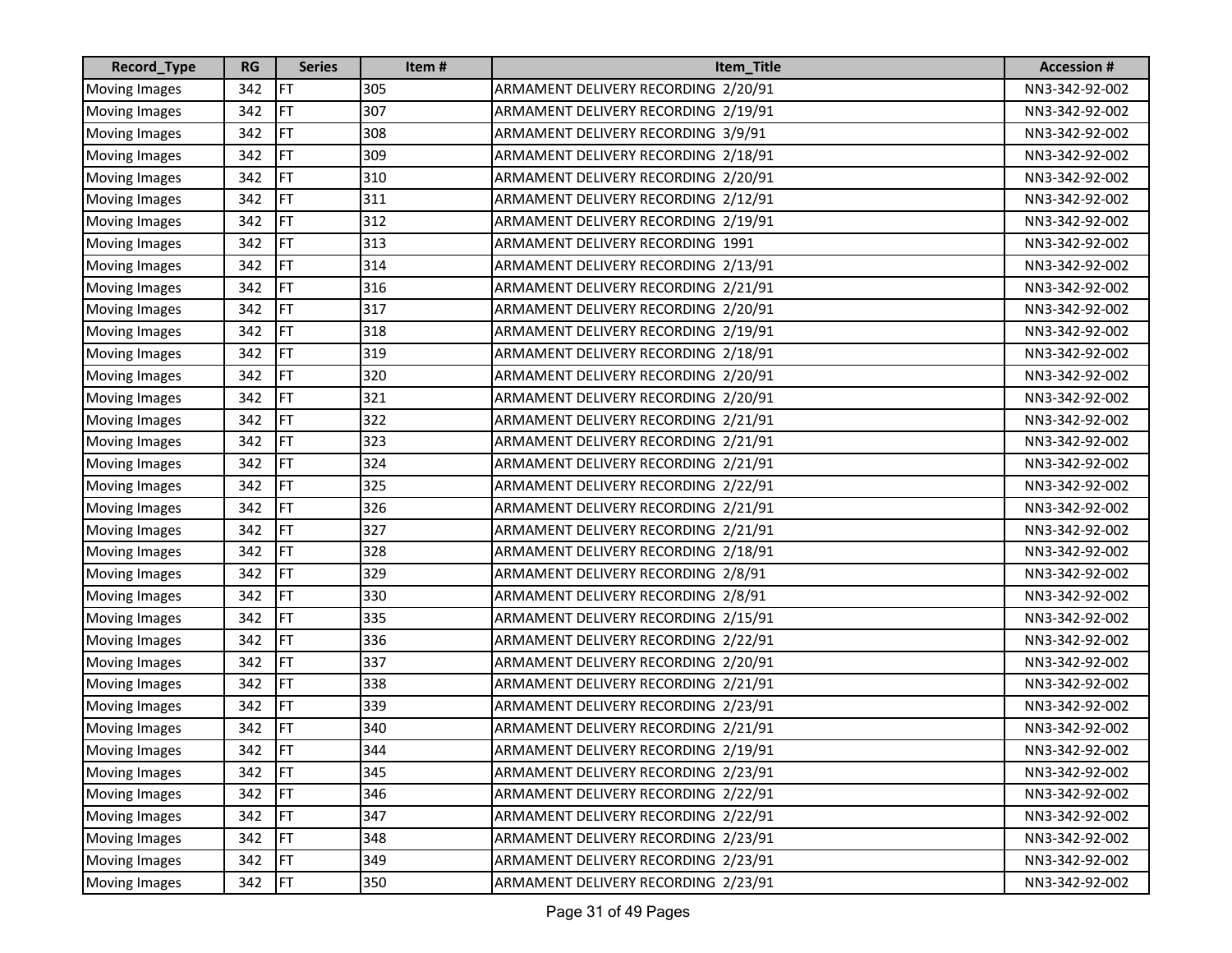| Record_Type          | <b>RG</b> | <b>Series</b> | Item# | Item_Title                          | <b>Accession #</b> |
|----------------------|-----------|---------------|-------|-------------------------------------|--------------------|
| <b>Moving Images</b> | 342       | FT            | 351   | ARMAMENT DELIVERY RECORDING 2/21/91 | NN3-342-92-002     |
| <b>Moving Images</b> | 342       | FT            | 352   | ARMAMENT DELIVERY RECORDING 2/21/91 | NN3-342-92-002     |
| Moving Images        | 342       | FT            | 353   | ARMAMENT DELIVERY RECORDING 2/22/91 | NN3-342-92-002     |
| <b>Moving Images</b> | 342       | FT            | 354   | ARMAMENT DELIVERY RECORDING 2/22/91 | NN3-342-92-002     |
| <b>Moving Images</b> | 342       | FT            | 355   | ARMAMENT DELIVERY RECORDING 2/22/91 | NN3-342-92-002     |
| <b>Moving Images</b> | 342       | FT            | 356   | ARMAMENT DELIVERY RECORDING 2/21/91 | NN3-342-92-002     |
| <b>Moving Images</b> | 342       | FT            | 359   | ARMAMENT DELIVERY RECORDING 2/23/91 | NN3-342-92-002     |
| <b>Moving Images</b> | 342       | FT            | 360   | ARMAMENT DELIVERY RECORDING 2/21/91 | NN3-342-92-002     |
| Moving Images        | 342       | FT            | 361   | ARMAMENT DELIVERY RECORDING 2/23/91 | NN3-342-92-002     |
| <b>Moving Images</b> | 342       | FT            | 362   | ARMAMENT DELIVERY RECORDING 2/23/91 | NN3-342-92-002     |
| <b>Moving Images</b> | 342       | FT            | 364   | ARMAMENT DELIVERY RECORDING 2/23/91 | NN3-342-92-002     |
| Moving Images        | 342       | FT            | 365   | ARMAMENT DELIVERY RECORDING 2/23/91 | NN3-342-92-002     |
| <b>Moving Images</b> | 342       | FT            | 366   | ARMAMENT DELIVERY RECORDING 2/24/91 | NN3-342-92-002     |
| Moving Images        | 342       | FT            | 370   | ARMAMENT DELIVERY RECORDING 2/24/91 | NN3-342-92-002     |
| <b>Moving Images</b> | 342       | FT            | 371   | ARMAMENT DELIVERY RECORDING 2/23/91 | NN3-342-92-002     |
| Moving Images        | 342       | FT            | 372   | ARMAMENT DELIVERY RECORDING 2/23/91 | NN3-342-92-002     |
| <b>Moving Images</b> | 342       | FT            | 373   | ARMAMENT DELIVERY RECORDING 2/24/91 | NN3-342-92-002     |
| <b>Moving Images</b> | 342       | FT            | 374   | ARMAMENT DELIVERY RECORDING 2/23/91 | NN3-342-92-002     |
| <b>Moving Images</b> | 342       | FT            | 375   | ARMAMENT DELIVERY RECORDING 2/25/91 | NN3-342-92-002     |
| Moving Images        | 342       | FT            | 376   | ARMAMENT DELIVERY RECORDING 2/24/91 | NN3-342-92-002     |
| <b>Moving Images</b> | 342       | FT            | 377   | ARMAMENT DELIVERY RECORDING 2/22/91 | NN3-342-92-002     |
| <b>Moving Images</b> | 342       | FT            | 378   | ARMAMENT DELIVERY RECORDING 2/25/91 | NN3-342-92-002     |
| Moving Images        | 342       | FT            | 379   | ARMAMENT DELIVERY RECORDING 2/25/91 | NN3-342-92-002     |
| <b>Moving Images</b> | 342       | FT            | 380   | ARMAMENT DELIVERY RECORDING 2/24/91 | NN3-342-92-002     |
| <b>Moving Images</b> | 342       | FT            | 382   | ARMAMENT DELIVERY RECORDING 2/26/91 | NN3-342-92-002     |
| <b>Moving Images</b> | 342       | FT            | 384   | ARMAMENT DELIVERY RECORDING 2/26/91 | NN3-342-92-002     |
| <b>Moving Images</b> | 342       | FT            | 385   | ARMAMENT DELIVERY RECORDING 2/25/91 | NN3-342-92-002     |
| <b>Moving Images</b> | 342       | FT            | 388   | ARMAMENT DELIVERY RECORDING 1991    | NN3-342-92-002     |
| <b>Moving Images</b> | 342       | FT            | 389   | ARMAMENT DELIVERY RECORDING 1991    | NN3-342-92-002     |
| <b>Moving Images</b> | 342       | FT            | 390   | ARMAMENT DELIVERY RECORDING 2/26/91 | NN3-342-92-002     |
| Moving Images        | 342       | FT            | 391   | ARMAMENT DELIVERY RECORDING 2/25/91 | NN3-342-92-002     |
| <b>Moving Images</b> | 342       | FT            | 392   | ARMAMENT DELIVERY RECORDING 2/26/91 | NN3-342-92-002     |
| <b>Moving Images</b> | 342       | <b>IFT</b>    | 393   | ARMAMENT DELIVERY RECORDING 2/27/91 | NN3-342-92-002     |
| <b>Moving Images</b> | 342       | FT            | 394   | ARMAMENT DELIVERY RECORDING 2/28/91 | NN3-342-92-002     |
| <b>Moving Images</b> | 342       | <b>FT</b>     | 395   | ARMAMENT DELIVERY RECORDING 2/27/91 | NN3-342-92-002     |
| <b>Moving Images</b> | 342       | FT            | 396   | ARMAMENT DELIVERY RECORDING 2/26/91 | NN3-342-92-002     |
| <b>Moving Images</b> | 342       | FT            | 398   | ARMAMENT DELIVERY RECORDING 1991    | NN3-342-92-002     |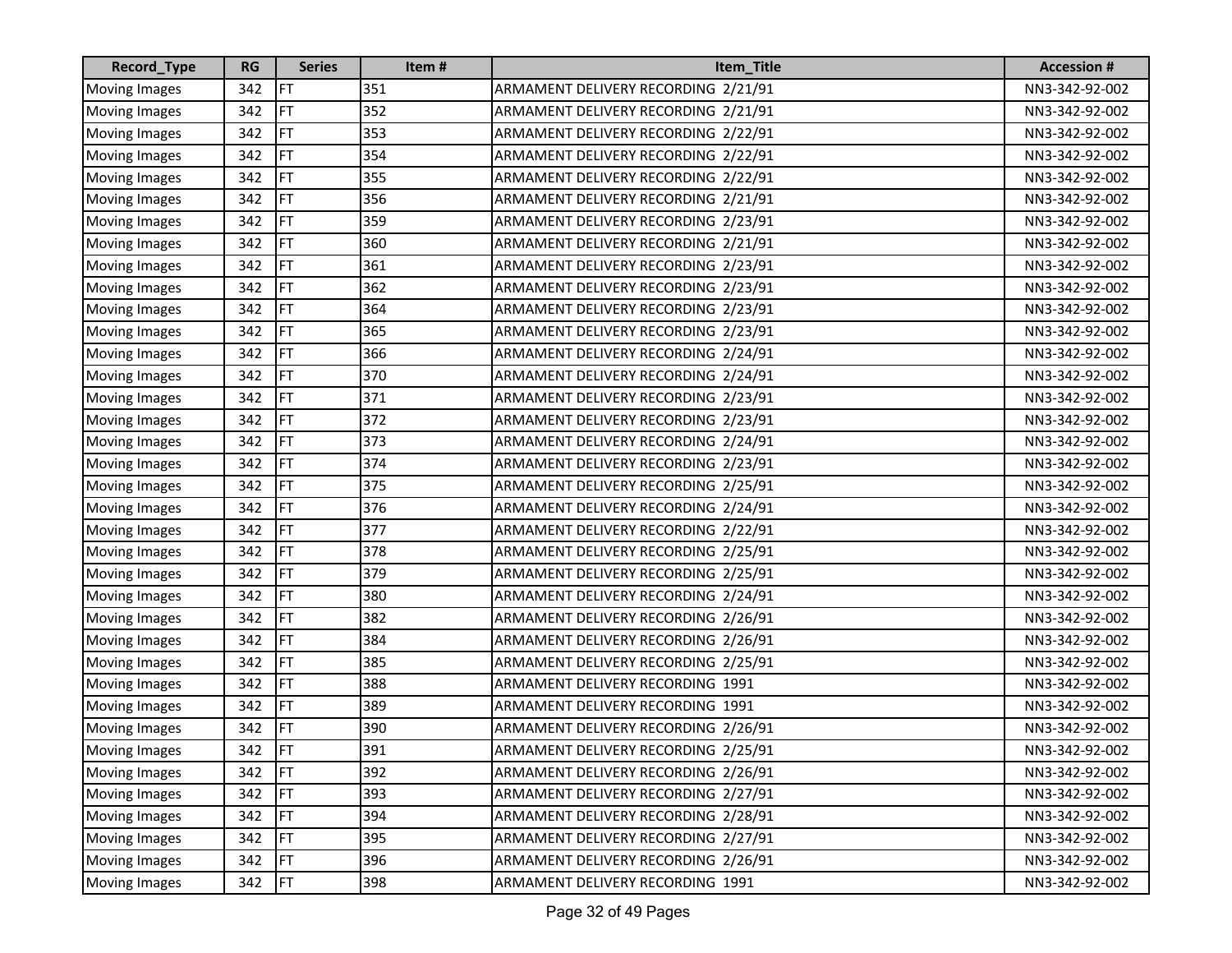| Record_Type          | <b>RG</b> | <b>Series</b> | Item#           | Item_Title                                                                   | <b>Accession#</b> |
|----------------------|-----------|---------------|-----------------|------------------------------------------------------------------------------|-------------------|
| <b>Moving Images</b> | 342       | FT            | 400             | ARMAMENT DELIVERY RECORDING 3/1/91                                           | NN3-342-92-002    |
| <b>Moving Images</b> | 342       | FT            | 401             | ARMAMENT DELIVERY RECORDING 1/20/91                                          | NN3-342-92-002    |
| <b>Moving Images</b> | 342       | FT            | 403             | ARMAMENT DELIVERY RECORDING 1/20/91                                          | NN3-342-92-002    |
| <b>Moving Images</b> | 342       | FT            | 404             | ARMAMENT DELIVERY RECORDING 1/20/91                                          | NN3-342-92-002    |
| <b>Moving Images</b> | 342       | FT            | 405             | ARMAMENT DELIVERY RECORDING 2/28/91                                          | NN3-342-92-002    |
| <b>Moving Images</b> | 342       | FT            | 406             | ARMAMENT DELIVERY RECORDING 2/25/91                                          | NN3-342-92-002    |
| <b>Moving Images</b> | 342       | FT            | 407             | ARMAMENT DELIVERY RECORDING 2/24/91                                          | NN3-342-92-002    |
| <b>Moving Images</b> | 342       | FT            | 408             | ARMAMENT DELIVERY RECORDING 2/27/91                                          | NN3-342-92-002    |
| <b>Moving Images</b> | 342       | FT            | 409             | ARMAMENT DELIVERY RECORDING 2/26/91                                          | NN3-342-92-002    |
| <b>Moving Images</b> | 342       | FT            | 410             | ARMAMENT DELIVERY RECORDING 2/27/91                                          | NN3-342-92-002    |
| <b>Moving Images</b> | 342       | FT            | 412             | ARMAMENT DELIVERY RECORDING 2/28/91                                          | NN3-342-92-002    |
| <b>Moving Images</b> | 342       | FT            | 413             | ARMAMENT DELIVERY RECORDING 2/27/91                                          | NN3-342-92-002    |
| <b>Moving Images</b> | 342       | FT            | 420             | ARMAMENT DELIVERY RECORDING 2/28/91                                          | NN3-342-92-002    |
| <b>Moving Images</b> | 342       | FT            | 204A            | ARMAMENT DELIVERY RECORDING 1991                                             | NN3-342-92-002    |
| <b>Moving Images</b> | 342       | <b>FTA</b>    | 257A            | HANDLING OF NUCLEAR COMPONENTS - PIT INSPECTION                              | NN3-342-91-007    |
| <b>Moving Images</b> | 342       | <b>FTA</b>    | 257B            | HANDLING OF NUCLEAR COMPONENTS - CAPSULE INSERTION                           | NN3-342-91-007    |
| Moving Images        | 342       | <b>FTA</b>    | 257C            | HANDLING OF NUCLEAR COMPONENTS - CAPSULE INSERTION                           | NN3-342-91-007    |
| <b>Moving Images</b> | 342       | G             | 1               | Joint Warrior 85-2                                                           |                   |
| <b>Moving Images</b> | 342       | G             | 2               | United Kingdom "Air Exercise": Joint Warrior 84-2, Joint Warrior 84-1 [1984] |                   |
| <b>Moving Images</b> | 342       | G             | 3               | Minuteman Operational Environment                                            |                   |
| <b>Moving Images</b> | 342       | G             | 4               | LANTIRN Action Officer Briefing [3/22/85]                                    |                   |
| <b>Moving Images</b> | 342       | G             | 5               | [No Title]                                                                   |                   |
| <b>Moving Images</b> | 342       | HO            | 8               | <b>OPERATION NIAGRA (1972)</b>                                               | NN3-342-94-001    |
| <b>Moving Images</b> | 342       | HO            | 16              | FR72-42                                                                      |                   |
| <b>Moving Images</b> | 342       | IR.           | 60500002-74     | ARAB-ISRALEI WAR 1967                                                        | NN3-342-94-001    |
| <b>Moving Images</b> | 342       | <b>ISD</b>    | QT-842          | AIRPORT QUALIFICATION PROGRAM                                                | NN3-342-91-007    |
| <b>Moving Images</b> | 342       | PS            | $103 - 3/C$     | THE MAVERICK MISSILE SYSTEM                                                  | NN3-342-94-001    |
| <b>Moving Images</b> | 342       | PS            | 130-AS-3/C      | [VIETNAM HOMECOMING]                                                         | NN3-342-91-005    |
| <b>Moving Images</b> | 342       | PS            | 132-5/52        | USAF MISSILE AND SPACE REPORT 3 JAN 63 - 13 MAY 64                           | NN3-342-94-001    |
| <b>Moving Images</b> | 342       | PS            | $181 - 1/C - a$ | USAF GUNSHIP OPERATIONS (REVISED)                                            |                   |
| <b>Moving Images</b> | 342       | <b>PS</b>     | $260 - 1/C$     | <b>PAVE KNIFE</b>                                                            | NN3-342-94-001    |
| <b>Moving Images</b> | 342       | PS            | $66 - 4/C$      | <b>MAVERICK DOCUMENTATION AT SEA</b>                                         | NN3-342-94-001    |
| <b>Moving Images</b> | 342       | <b>SBD</b>    | $\overline{2}$  | SAC SUPPORT U-2 AERIALS, DAVIS-MONTHAN AFB, ARIZ.; 25 JUNE 1971              | NN3-342-91-009    |
| <b>Moving Images</b> | 342       | <b>SFP</b>    | 387             | <b>OPERATION OF SYSTEM 119-L</b>                                             | NN3-342-94-001    |
| <b>Moving Images</b> | 342       | <b>SFP</b>    | 448             | FIRE AND ATOMIC WEAPONS                                                      | NN3-342-94-001    |
| <b>Moving Images</b> | 342       | <b>SFP</b>    | 464             | ARDC STAFF FILM REPORT NO. 31                                                | NN3-342-94-001    |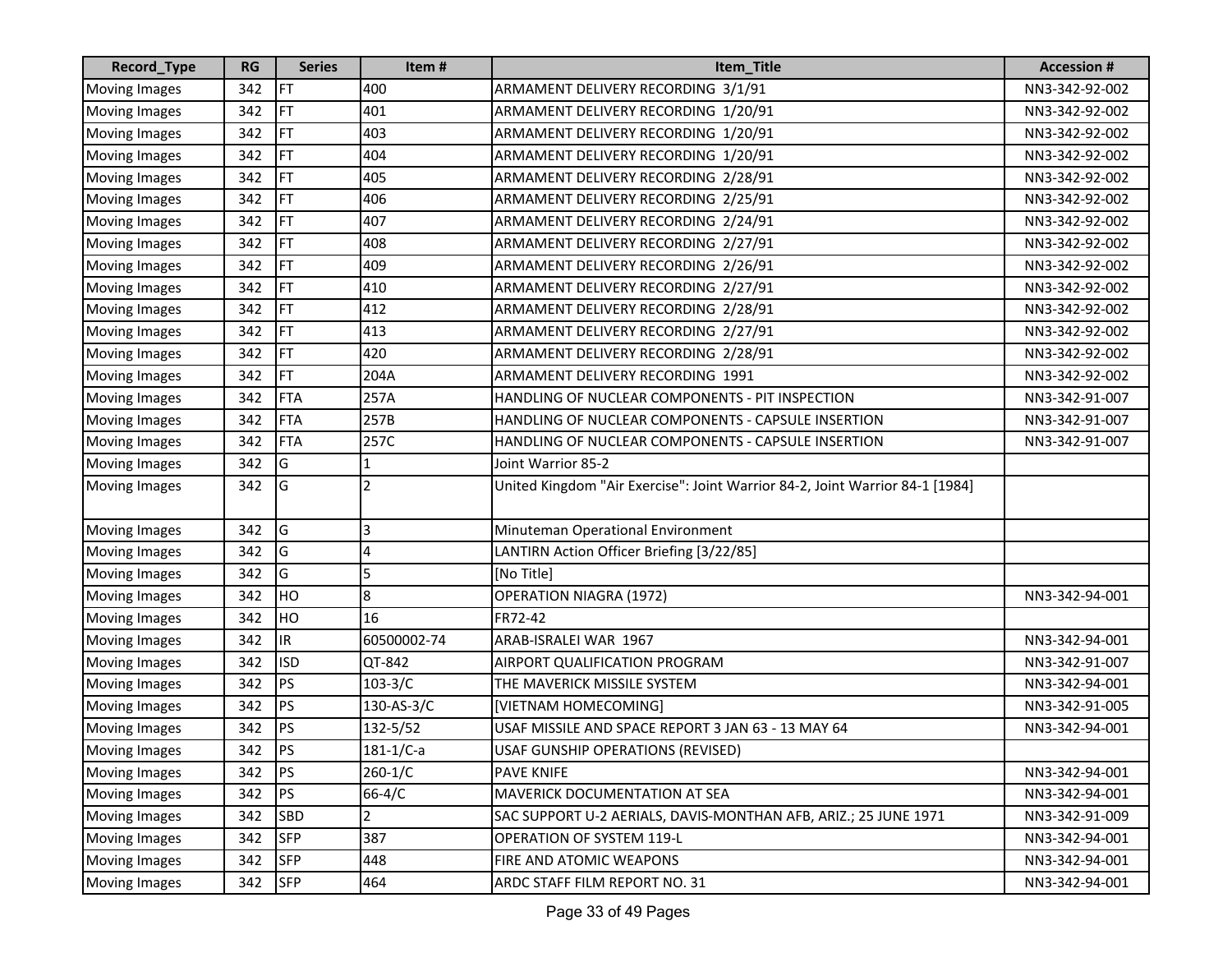| Record_Type          | <b>RG</b> | <b>Series</b> | Item# | Item_Title                                      | <b>Accession #</b> |
|----------------------|-----------|---------------|-------|-------------------------------------------------|--------------------|
| <b>Moving Images</b> | 342       | <b>SFP</b>    | 465   | ARDC STAFF FILM REPORT NO. 32                   | NN3-342-94-001     |
| <b>Moving Images</b> | 342       | <b>SFP</b>    | 470   | ARDC STAFF FILM REPORT NO. 33                   | NN3-342-94-001     |
| <b>Moving Images</b> | 342       | <b>SFP</b>    | 472   | ANNUAL REPORT ON GUIDED MISSILES 1957           | NN3-342-91-007     |
| <b>Moving Images</b> | 342       | <b>SFP</b>    | 479   | ARDC STAFF FILM REPORT NOT. 34                  | NN3-342-94-001     |
| <b>Moving Images</b> | 342       | <b>SFP</b>    | 487   | ARDC STAFF FILM REPORT NO. 35                   | NN3-342-94-001     |
| <b>Moving Images</b> | 342       | <b>SFP</b>    | 489   | ARDC STAFF FILM REPORT NO. 36                   | NN3-342-94-001     |
| <b>Moving Images</b> | 342       | <b>SFP</b>    | 494   | ARDC STAFF FILM REPORT NO. 37                   | NN3-342-94-001     |
| <b>Moving Images</b> | 342       | <b>SFP</b>    | 499   | ARDC STAFF FILM REPORT NO. 38                   | NN3-342-94-001     |
| <b>Moving Images</b> | 342       | <b>SFP</b>    | 533   | ARDC STAFF FILM REPORT NO. 39                   | NN3-342-94-001     |
| <b>Moving Images</b> | 342       | <b>SFP</b>    | 557   | ARDC STAFF FILM REPORT NO. 42 (NOVEMBER 1957)   | NN3-342-94-001     |
| <b>Moving Images</b> | 342       | <b>SFP</b>    | 558   | ARDC STAFF FILM REPORT NO. 43                   | NN3-342-94-001     |
| <b>Moving Images</b> | 342       | <b>SFP</b>    | 567   | ARDC STAFF FILM REPORT NO. 45                   | NN3-342-94-001     |
| Moving Images        | 342       | <b>SFP</b>    | 586   | ARDC STAFF FILM REPORT NO. 47                   | NN3-342-94-001     |
| <b>Moving Images</b> | 342       | <b>SFP</b>    | 591   | ARDC STAFF FILM REPORT NO. 48                   | NN3-342-94-001     |
| <b>Moving Images</b> | 342       | <b>SFP</b>    | 661   | TARGET INTELLIGENCE IN ACTION                   | NN3-342-92-004     |
| <b>Moving Images</b> | 342       | <b>SFP</b>    | 1247  | AIR FORCE IN UNCOVENTIONAL WARFARE              | NN3-342-91-007     |
| <b>Moving Images</b> | 342       | <b>SFP</b>    | 1705  | <b>MISSION NORTH</b>                            | NN3-342-94-001     |
| <b>Moving Images</b> | 342       | <b>SFP</b>    | 2083  | MISSION NORTH (SHORT VERSION)                   | NN3-342-94-001     |
| <b>Moving Images</b> | 342       | <b>SFP</b>    | 2144  | THE STORY OF THE 100TH SRW                      | NN3-342-91-007     |
| <b>Moving Images</b> | 342       | <b>SFR</b>    | 26    | [No Title]                                      |                    |
| <b>Moving Images</b> | 342       | <b>SGN</b>    | 1051  | 388TH TFW STORY, SEA; 28 JUNE 1971              | NN3-342-91-009     |
| <b>Moving Images</b> | 342       | <b>SPR</b>    | 20-70 | SOVIET SPACE CREW TRAINING (SOYUS SERIES)       | NN3-342-91-005     |
| <b>Moving Images</b> | 342       | <b>SPR</b>    | 35-69 | <b>SURVIVABILITY TECHNOLOGY</b>                 | NN3-342-91-005     |
| <b>Moving Images</b> | 342       | TF            | 4671  | THE ATOMIC BOMB DESCRIPTION PART I              | NN3-342-94-001     |
| <b>Moving Images</b> | 342       | <b>TF</b>     | 5043  | LOW ALTITUDE FIGHTER DELIVERY                   | NN3-342-94-001     |
| <b>Moving Images</b> | 342       | TF            | 5147  | <b>HYDROGEN</b>                                 | NN3-342-91-007     |
| <b>Moving Images</b> | 342       | TF            | 5148  | <b>CLASSIFIED TITLE</b>                         | NN3-342-94-001     |
| <b>Moving Images</b> | 342       | TF            | 5172  | <b>WATCH DOG</b>                                | NN3-342-94-001     |
| <b>Moving Images</b> | 342       | TF            | 5191  | <b>EMPLOYING THE FALCON</b>                     | NN3-342-94-001     |
| <b>Moving Images</b> | 342       | TF            | 5335  | <b>BIG BUSTER</b>                               | NN3-342-91-007     |
| Moving Images        | 342       | <b>TF</b>     | 5398  | OPFRAG (STICK CANDY)                            | NN3-342-94-001     |
| <b>Moving Images</b> | 342       | <b>TF</b>     | 5454  | USAF FILM REPORT, OCT 60, GAR-11 WEAPON SYSTEM  | NN3-342-94-001     |
| <b>Moving Images</b> | 342       | <b>TF</b>     | 5505  | [No Title]                                      | NN3-342-91-007     |
| <b>Moving Images</b> | 342       | TF            | 5506  | Ferret Intelligence Data Evaluator: FINDER 1963 | NN3-342-91-007     |
| <b>Moving Images</b> | 342       | <b>TF</b>     | 5508  | <b>NUCLEAR SAFETY FEATURES IN B-52</b>          | NN3-342-91-007     |
| <b>Moving Images</b> | 342       | TF            | 5544  | NON US-NATO ADO CUSTODIAN TRAINING              | NN3-342-91-007     |
| <b>Moving Images</b> | 342       | <b>TF</b>     | 5546  | NUCLEAR SAFETY, SM-68B (TITAN II)               | NN3-342-91-007     |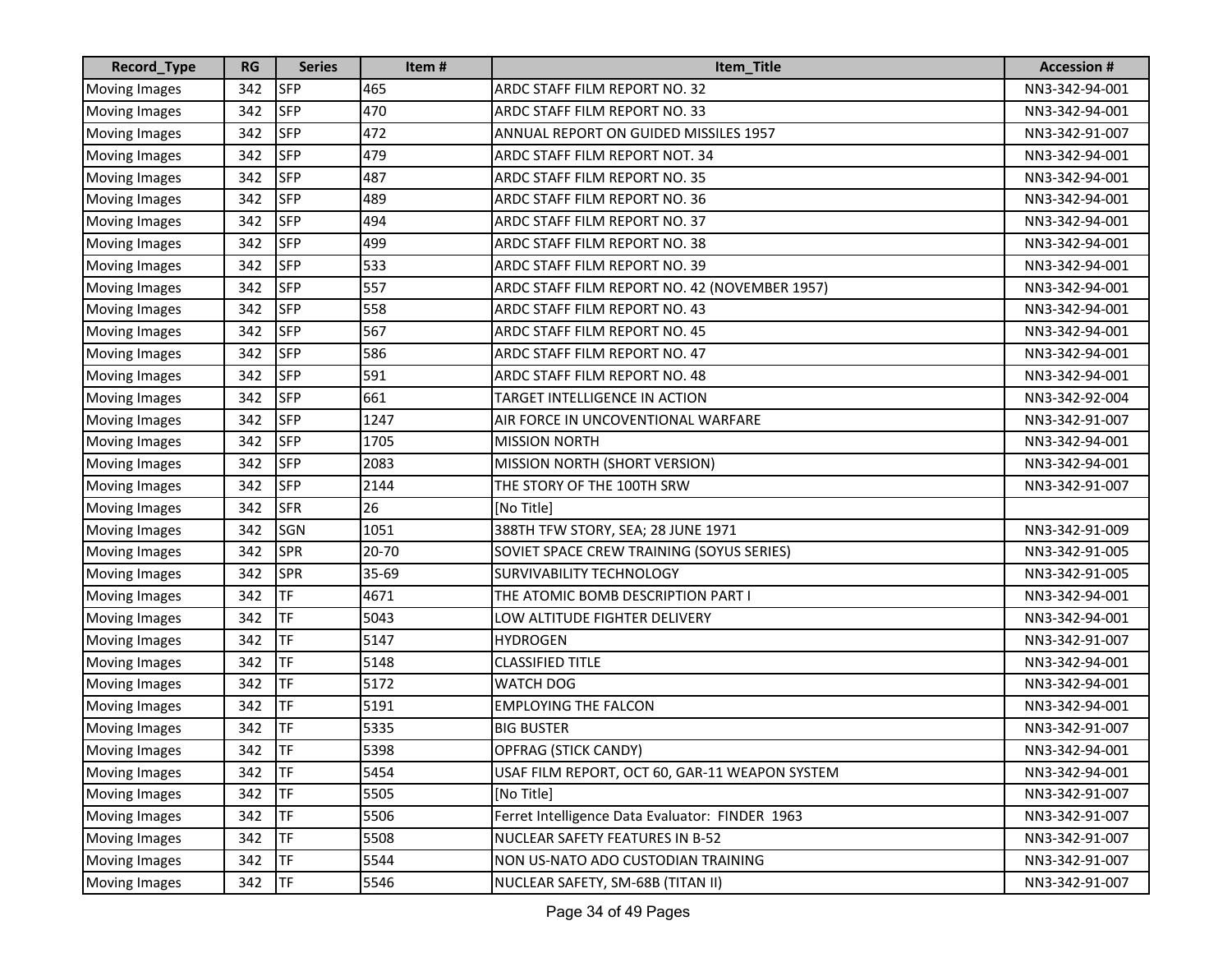| Record_Type          | <b>RG</b> | <b>Series</b> | Item#  | Item_Title                                                                              | <b>Accession #</b> |
|----------------------|-----------|---------------|--------|-----------------------------------------------------------------------------------------|--------------------|
| <b>Moving Images</b> | 342       | TF            | 5575   | NUCLEAR SAFETY-BOMB LOADING B-52 AIRCRAFT                                               | NN3-342-91-007     |
| <b>Moving Images</b> | 342       | TF            | 5578   | <b>NUCLEAR SAFETY F-105</b>                                                             | NN3-342-91-007     |
| <b>Moving Images</b> | 342       | TF            | 5594   | NUCLEAR SAFETY, F-102/GAR-11 WEAPON SYSTEM                                              | NN3-342-92-004     |
| <b>Moving Images</b> | 342       | TF            | 5645   | NUCLEAR SAFETY FOR MINUTE MAN                                                           | NN3-342-91-007     |
| <b>Moving Images</b> | 342       | TF            | 5803   | C-130 NUCLEAR AIRLIFT                                                                   | NN3-342-91-007     |
| <b>Moving Images</b> | 342       | TF            | 5923   | SHRIKE STRIKE--OPERATIONAL EMPLOYMENT AGM 45A MISSILE                                   | NN3-342-92-004     |
| <b>Moving Images</b> | 342       | TF            | 5926   | AIR COMBAT TACTICS F-105 1966                                                           | NN3-342-94-001     |
| <b>Moving Images</b> | 342       | TF            | 6001   | F-4C MULTIPLE CARRIAGE WEAPON SYSTEM                                                    | NN3-342-92-004     |
| <b>Moving Images</b> | 342       | TF            | 6041   | AMERICAN SPACE DEFENSE (1970)                                                           | NN3-342-91-007     |
| <b>Moving Images</b> | 342       | <b>TF</b>     | 6061   | FF AIR COMBAT TACTICS                                                                   | NN3-342-94-001     |
| <b>Moving Images</b> | 342       | <b>TF</b>     | 6072   | CHEMICAL/BIOLOGICAL WEAPONS DEVELOPMENT EQUIPMENT AND<br><b>COMPONENTS</b>              | NN3-342-94-001     |
| <b>Moving Images</b> | 342       | TF            | 6133   | <b>SAC BOMBING PROCEDURES</b>                                                           | NN3-342-94-001     |
| <b>Moving Images</b> | 342       | TF            | 6149   | Electronic Countermeasures (ECM) FOR FIGHTER AIRCRAFT                                   | NN3-342-94-001     |
| <b>Moving Images</b> | 342       | TF            | 6266   | INTERCEPTOR ARMAMENT EMPLOYMENT [1971]                                                  | NN3-342-91-007     |
| <b>Moving Images</b> | 342       | TF            | 6312   | CONTROLLED COUNTER INTELLIGENCE ASSETS                                                  | NN3-342-91-007     |
| <b>Moving Images</b> | 342       | TF            | 6490   | <b>AERIAL COMBAT INSURANCE</b>                                                          | NN3-342-91-007     |
| <b>Moving Images</b> | 342       | TF            | 6502   | SO YOU THINK YOU'RE SECURE                                                              | NN3-342-91-007     |
| <b>Moving Images</b> | 342       | TF            | 6575   | NUCLEAR TRAINING - 463L EMERGENCY EVACUATION                                            | NN3-342-91-007     |
| <b>Moving Images</b> | 342       | TF            | 6578   | NUCLEAR TRAINING - EMERGENCY NUCLEAR WEAPONS EVACUATION                                 | NN3-342-91-007     |
| <b>Moving Images</b> | 342       | <b>TF</b>     | 5441T  | THE DELTA WING BOMBER; MULTIPLE WEAPONS CAPABILITY                                      | NN3-342-94-001     |
| <b>Moving Images</b> | 342       | <b>TF</b>     | 5542-0 | USAF COUNTERINSURGENCY COURSE UNITED COMMAND COIN<br>RESPONSIBILITIES FOR LATIN AMERICA | NN3-342-94-001     |
| <b>Moving Images</b> | 342       | TF            | 6173E  | F-111 WEAPON SYSTEM                                                                     | NN3-342-91-007     |
| <b>Moving Images</b> | 342       | TF            | 6316A  | F-111 WEAPON SYSTEM-RADAR, 1970                                                         | NN3-342-91-007     |
| <b>Moving Images</b> | 342       | TF            | 6854A  | <b>ENEMY AIR DEFENSE FB-111</b>                                                         | NN3-342-91-007     |
| <b>Moving Images</b> | 342       | <b>TFR</b>    | 77     | RB-62 SNARK DEVELOPMENT PROGRAM ACTIVITIES OF THE PERIOD JUL-DEC<br>1954                | NN3-342-91-005     |
| <b>Moving Images</b> | 342       | <b>TS</b>     | 848    | SOVIET AWARENESS-VICTOR GURIEV                                                          | NN3-342-91-007     |
| <b>Moving Images</b> | 342       | <b>TS</b>     | 853    | <b>Combating Exploitation</b>                                                           |                    |
| Moving Images        | 342       | <b>TS</b>     | 951    | RED FLAG 78-2: OVERVIEW                                                                 | NN3-342-91-007     |
| <b>Moving Images</b> | 342       | <b>TS</b>     | 981    | RED FLAG 78-3: OVERVIEW                                                                 | NN3-342-92-004     |
| <b>Moving Images</b> | 342       | <b>TS</b>     | 1345   | SOVIET CONCEPTS AND CAPABILITIES FOR THEATER WAR IN EUROPE                              | NN3-342-94-001     |
| <b>Moving Images</b> | 342       | <b>TS</b>     | 1285A  | NATO COMMAND AND CONTROL                                                                | NN3-342-91-007     |
| <b>Moving Images</b> | 342       | <b>TS</b>     | 1285B  | <b>CENTRAL EUROPE</b>                                                                   | NN3-342-91-007     |
| <b>Moving Images</b> | 342       | <b>TS</b>     | 853A   | CAPTIVITY - FORMAL P.O.W. ORG                                                           |                    |
| <b>Moving Images</b> | 342       | <b>TS</b>     | 853B   | COMMUNICATION IN CAPTIVITY - PART I                                                     |                    |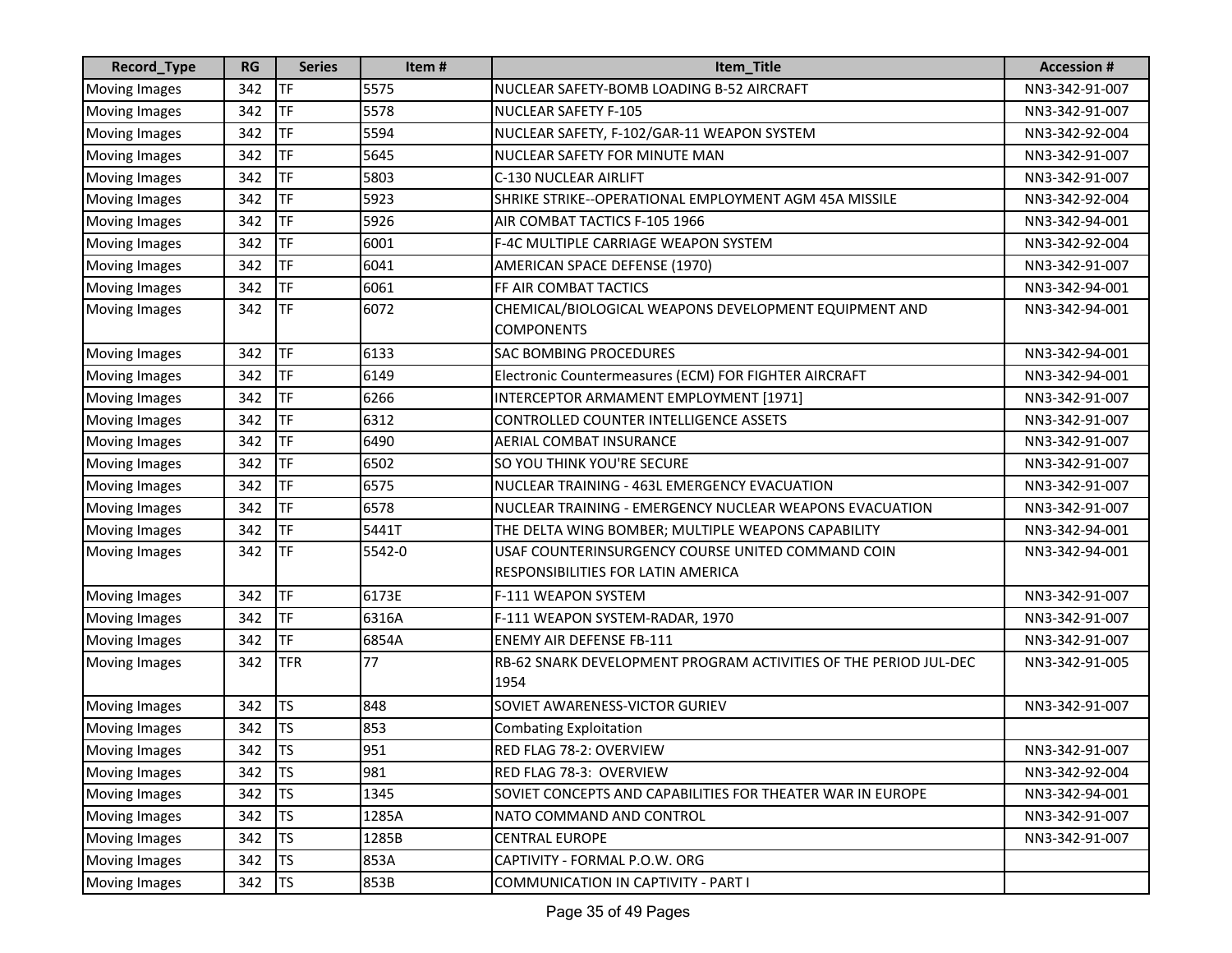| <b>Record_Type</b>   | <b>RG</b> | <b>Series</b> | Item# | Item_Title                                                         | <b>Accession#</b> |
|----------------------|-----------|---------------|-------|--------------------------------------------------------------------|-------------------|
| <b>Moving Images</b> | 342       | <b>TS</b>     | 853C  | COMMUNICATION IN CAPTIVITY - PART II                               |                   |
| <b>Moving Images</b> | 342       | <b>TS</b>     | 853D  | CAPTIVITY - RESISTING INTERROGATION                                |                   |
| <b>Moving Images</b> | 342       | <b>TS</b>     | 853E  | CAPTIVITY - COMBATING EXPLOITATION                                 | NN3-342-91-007    |
| <b>Moving Images</b> | 342       | <b>USAF</b>   | 19577 | OPERATION JANGLE (PROJECT 4.1) NEVADA TEST SITE 19 NOV 51          | NN3-342-91-002    |
| <b>Moving Images</b> | 342       | <b>USAF</b>   | 19735 | OPERATION SNAPPER SPRING 1952 WADC FILM REPORT                     | NN3-342-91-002    |
| <b>Moving Images</b> | 342       | <b>USAF</b>   | 19738 | XC-99 WORLD'S LARGEST LAND PLANE                                   | NN3-342-91-002    |
| <b>Moving Images</b> | 342       | <b>USAF</b>   | 19741 | <b>ENGINEERING ACTIVITIES AT ENIWETOK PROVING GROUND OPERATION</b> | NN3-342-91-002    |
|                      |           |               |       | <b>SANDSTONE 1947-1948</b>                                         |                   |
| <b>Moving Images</b> | 342       | <b>USAF</b>   | 20298 | <b>CCTF</b>                                                        | NN3-342-94-001    |
| <b>Moving Images</b> | 342       | <b>USAF</b>   | 20844 | A DAY IN THE USSR                                                  | NN3-342-91-002    |
| <b>Moving Images</b> | 342       | <b>USAF</b>   | 21220 | NAVAHO NEWS REPORT 13 PROJECT MX-770 JANUARY 1954                  | NN3-342-94-001    |
| <b>Moving Images</b> | 342       | <b>USAF</b>   | 21306 | THE FALCON MISSILE PART I BASIC THEORY                             | NN3-342-91-002    |
| <b>Moving Images</b> | 342       | <b>USAF</b>   | 21307 | DELIVERING THE FALCON TO THE FIELD                                 | NN3-342-91-002    |
| <b>Moving Images</b> | 342       | <b>USAF</b>   | 21308 | FALCON FIELD ASSEMBLY AND CHECKOUT                                 | NN3-342-91-002    |
| <b>Moving Images</b> | 342       | <b>USAF</b>   | 21361 | THE FALCON: A GUIDED MISSILE 4/16/50                               | NN3-342-91-002    |
| <b>Moving Images</b> | 342       | <b>USAF</b>   | 21557 | DANISH WEATHER STATION NORD, JUL-AUG 1953                          | NN3-342-91-002    |
| <b>Moving Images</b> | 342       | <b>USAF</b>   | 21601 | HIGHLIGHTS IN RESEARCH AND DEVELOPMENT 1953 & 1954                 | NN3-342-91-002    |
| <b>Moving Images</b> | 342       | <b>USAF</b>   | 22496 | NAVAHO NEWS REPORT #16 JULY 1955                                   | NN3-342-94-001    |
| Moving Images        | 342       | <b>USAF</b>   | 22706 | PROJECT SNARK - PREPARING THE SNARK FOR FLIGHT                     | NN3-342-91-002    |
| <b>Moving Images</b> | 342       | <b>USAF</b>   | 22902 | THE FALCON STORY                                                   | NN3-342-91-002    |
| <b>Moving Images</b> | 342       | <b>USAF</b>   | 22906 | [No Title]                                                         |                   |
| Moving Images        | 342       | <b>USAF</b>   | 23049 | <b>ENGINEERING INVESTIGATIONS FOR GUIDANCE DEVELOPMENT</b>         | NN3-342-91-002    |
| <b>Moving Images</b> | 342       | <b>USAF</b>   | 23214 | PROJECT ATLAS 1 JUL 54 - 1 JAN 55 "13109-M7 AT 6-0120"             | NN3-342-91-002    |
| <b>Moving Images</b> | 342       | <b>USAF</b>   | 23269 | THE TALOS LAND BASED WEAPON SYSTEM (IM-70) ARDC SYSTEM 218-A       | NN3-342-91-002    |
| <b>Moving Images</b> | 342       | <b>USAF</b>   | 23275 | B-45/MK-15 INSTALLATION                                            | NN3-342-91-002    |
| <b>Moving Images</b> | 342       | <b>USAF</b>   | 23311 | RADIATION HAZARD FROM FLIGHT THROUGH ATOMIC CLOUDS                 | NN3-342-91-002    |
| <b>Moving Images</b> | 342       | <b>USAF</b>   | 23440 | F-106A ARMAMENT CONFIGURATION FROM MOCK-UP                         | NN3-342-91-002    |
| <b>Moving Images</b> | 342       | <b>USAF</b>   | 23582 | BRASS RING PROGRESS REPORT #1 MX 1457                              | NN3-342-91-002    |
| <b>Moving Images</b> | 342       | <b>USAF</b>   | 23680 | FIRE AND ATOMIC WEAPONS                                            | NN3-342-91-002    |
| <b>Moving Images</b> | 342       | <b>USAF</b>   | 23699 | FIRST FLIGHT OF YF-105A, EDWARDS AFB, 22 OCT 55                    | NN3-342-91-002    |
| Moving Images        | 342       | <b>USAF</b>   | 23706 | Fire and Atomic Weapons                                            |                   |
| <b>Moving Images</b> | 342       | <b>USAF</b>   | 23754 | THE FALCON STORY (REV) (MO 33SRS856)                               | NN3-342-91-002    |
| <b>Moving Images</b> | 342       | <b>USAF</b>   | 24012 | INTRODUCTION TO THE F-107A FIGHTER BOMBER                          | NN3-342-91-002    |
| <b>Moving Images</b> | 342       | <b>USAF</b>   | 24020 | AIR FORCE RAIL TRANSFER SYSTEM FOR HANDLING SPECIAL WEAPONS        | NN3-342-91-002    |
| <b>Moving Images</b> | 342       | <b>USAF</b>   | 24055 | THE FALCON STORY (SECOND REVISION)                                 | NN3-342-91-002    |
| <b>Moving Images</b> | 342       | <b>USAF</b>   | 24577 | COYOTE CANYON COOKOFF NO. 1, 9 MAY 57                              | NN3-342-91-002    |
| <b>Moving Images</b> | 342       | <b>USAF</b>   | 24578 | COYOTE CANYON COOKOFF NO. 2, 16 MAY 1957 ARDC PROJECT 5776         | NN3-342-91-002    |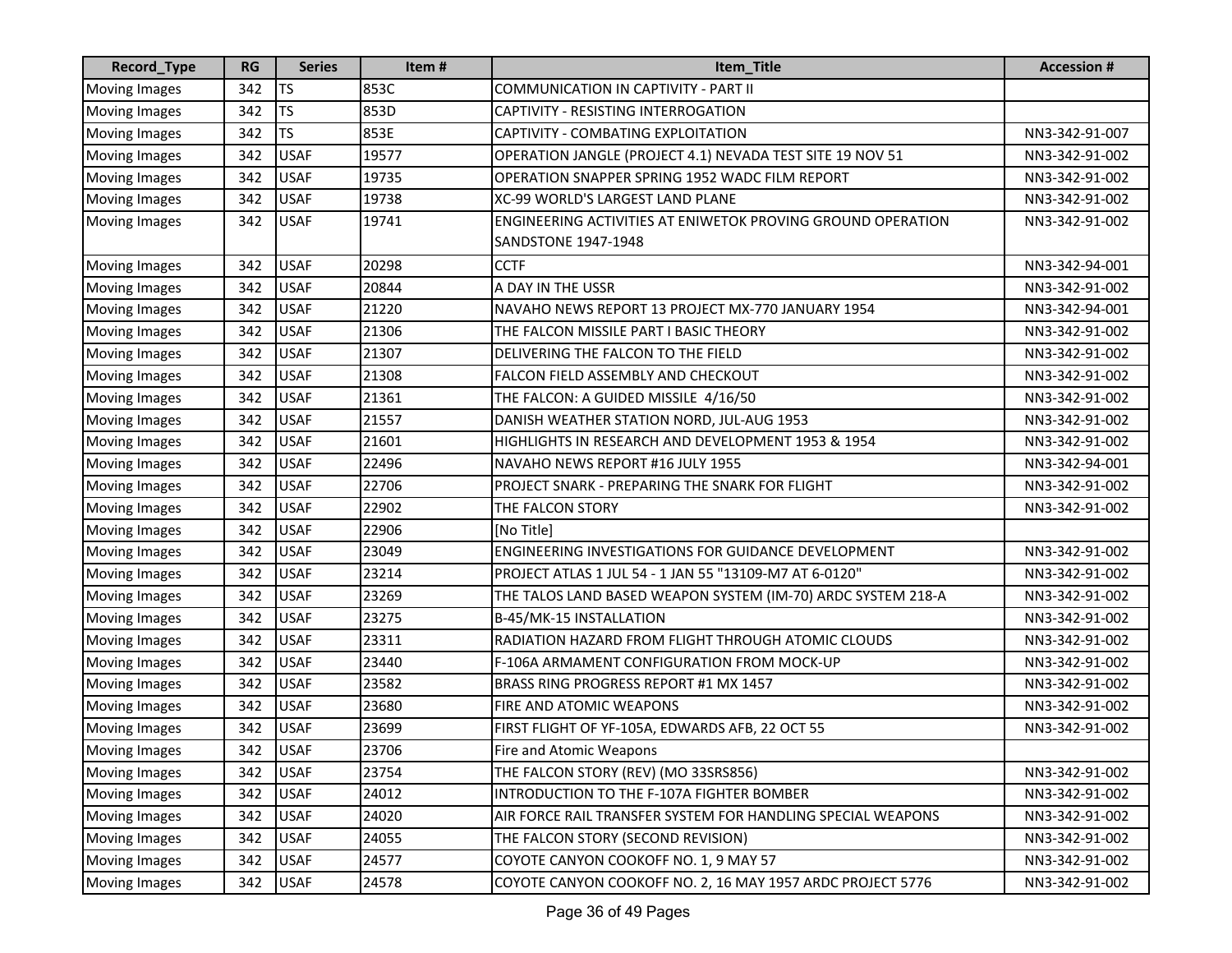| <b>Record_Type</b>   | <b>RG</b> | <b>Series</b> | Item# | Item Title                                                                          | <b>Accession #</b> |
|----------------------|-----------|---------------|-------|-------------------------------------------------------------------------------------|--------------------|
| <b>Moving Images</b> | 342       | <b>USAF</b>   | 24595 | BOMARC NOSE GUIDANCE DEVELOPMENT PROGRAM PART I (1955)                              | NN3-342-91-002     |
| Moving Images        | 342       | <b>USAF</b>   | 24629 | COYOTE CANYON COOKOFF NO. 3, 23 MAY 1957, ARDC PROJECT 5776                         | NN3-342-91-002     |
| <b>Moving Images</b> | 342       | <b>USAF</b>   | 24658 | XQ-5 DRONE PROGRESS REPORT NOV 1956 TO APRIL 1957                                   | NN3-342-94-001     |
| <b>Moving Images</b> | 342       | <b>USAF</b>   | 24871 | <b>SOVIET INDUSTRY</b>                                                              | NN3-342-91-002     |
| <b>Moving Images</b> | 342       | <b>USAF</b>   | 24921 | LONG RANGE DECOY WEAPONS SYSTEM                                                     | NN3-342-94-001     |
| <b>Moving Images</b> | 342       | <b>USAF</b>   | 24982 | F-106B TANDEM INTERCEPTOR [Sept. 1957]                                              | NN3-342-94-001     |
| <b>Moving Images</b> | 342       | <b>USAF</b>   | 25026 | RAIL EXTENSION AIR LAUNCH OF MB-1 ROCKET YF-102C, 12-15 April 1957                  | NN3-342-91-002     |
| Moving Images        | 342       | <b>USAF</b>   | 25084 | X-15 HIGH TEMPERATURE STRUCTURAL TESTING                                            | NN3-342-91-002     |
| <b>Moving Images</b> | 342       | <b>USAF</b>   | 25128 | MX-1589 SOECIAL EQUIPMENT NUCLEAR EXPERIMANT                                        | NN3-342-91-002     |
| <b>Moving Images</b> | 342       | <b>USAF</b>   | 25193 | EFFECTS OF FIRE & FIRE FIGHTING AGENTS ON LITHIUM HYDRIDE                           | NN3-342-91-002     |
| Moving Images        | 342       | <b>USAF</b>   | 25210 | GAM-67 FLIGHT CONTROL SYSTEM (CROSSBOW), January 1958                               | NN3-342-91-002     |
| <b>Moving Images</b> | 342       | <b>USAF</b>   | 25396 | Crossbow: GAM-67, The Radio Homing Set, System 121A (TECHNICAL FILM                 | NN3-342-91-002     |
|                      |           |               |       | REPORT NO. 5), March 1958                                                           |                    |
| <b>Moving Images</b> | 342       | <b>USAF</b>   | 25446 | THE LOG RANGE INTERCEPTOR WEAPON SYSTEM 202A                                        | NN3-342-91-002     |
| <b>Moving Images</b> | 342       | <b>USAF</b>   | 25732 | AIR TO AIR NUCLEAR WEAPONS                                                          | NN3-342-91-002     |
| <b>Moving Images</b> | 342       | <b>USAF</b>   | 25801 | ATOMIC WEAPN COOKOFF TEST NO. 2 ABERDEEN, MD JANUARY 1957                           | NN3-342-91-002     |
| <b>Moving Images</b> | 342       | <b>USAF</b>   | 25867 | XGAR-11 DEMONSTRATION PROGRAM FLIGHTS TEST (FALCON)                                 | NN3-342-94-001     |
| <b>Moving Images</b> | 342       | <b>USAF</b>   | 25934 | FINAL REPORT ON DEVELOPMENT OF TACTICS & TECHNIQUES FOR                             | NN3-342-94-001     |
|                      |           |               |       | <b>EMPLOYMENT OF HI-SPEED BOMBERS</b>                                               |                    |
| <b>Moving Images</b> | 342       | <b>USAF</b>   | 26347 | MB-1 EJECTION & BALLISTICS PT. 1, MOTION PICTURE #136                               | NN3-342-94-001     |
| <b>Moving Images</b> | 342       | <b>USAF</b>   | 26406 | QUARTERLY PROGRESS REPORTNO. 6 APR 1 - JUNE 30, 1957 (ROCKETDYNE)                   | NN3-342-94-001     |
| <b>Moving Images</b> | 342       | <b>USAF</b>   | 26449 | X-7B (GUIDANCE TEST VEHICLE FOR SYSTEM 601A) GENERAL FLIGHT TEST FILM,<br>1955-1957 | NN3-342-94-001     |
| <b>Moving Images</b> | 342       | <b>USAF</b>   | 26541 | PROJECT ABLE, JANUARY 1959, FILM REPORT NO. 2                                       | NN3-342-94-001     |
| <b>Moving Images</b> | 342       | <b>USAF</b>   | 26599 | SM-62-WEAPONS SYSTEMS BROKEN BOW FLT NO.2, 11 DEC 58                                | NN3-342-94-001     |
| <b>Moving Images</b> | 342       | <b>USAF</b>   | 26612 | B-70 1ST QUARTERLY REPORT 1959                                                      | NN3-342-94-001     |
| <b>Moving Images</b> | 342       | <b>USAF</b>   | 26710 | THIS IS ATLAS: ANNUAL PROGRESS REPORT                                               | NN3-342-91-002     |
| <b>Moving Images</b> | 342       | <b>USAF</b>   | 26719 | ANTI RADIATION WEAPON SYSTEM ANALYSIS (CROSSBOW SUPPLEMENTAL FILM                   | NN3-342-91-002     |
|                      |           |               |       | REPORT NO. 3 SYSTEM 121A)                                                           |                    |
| <b>Moving Images</b> | 342       | <b>USAF</b>   | 26805 | F-105 ANNUAL REVIEW                                                                 | NN3-342-94-001     |
| Moving Images        | 342       | <b>USAF</b>   | 26817 | B-70 1ST QUARTER REPORT 1959 (NO. 2)                                                | NN3-342-94-001     |
| <b>Moving Images</b> | 342       | <b>USAF</b>   | 26819 | TAIWAN ALERT, SEPTEMBER 1958                                                        | NN3-342-91-002     |
| <b>Moving Images</b> | 342       | <b>USAF</b>   | 26918 | OPERATION EASTWARD HO KADENA AB, OKINAWA 8-12 DECEMBER 1958                         | NN3-342-91-002     |
| <b>Moving Images</b> | 342       | <b>USAF</b>   | 26997 | THE B-70 WEAPON SYSTEM                                                              | NN3-342-94-001     |
| <b>Moving Images</b> | 342       | <b>USAF</b>   | 27138 | MB-1 AIR TO AIR ROCKET                                                              | NN3-342-94-001     |
| <b>Moving Images</b> | 342       | <b>USAF</b>   | 27143 | B-70 QUARTERLY REPORT NO. 3, SECOND QUATER 1959                                     | NN3-342-94-001     |
| <b>Moving Images</b> | 342       | <b>USAF</b>   | 27188 | 4th Quarter 1956 Report [THOR REPT. #4]                                             |                    |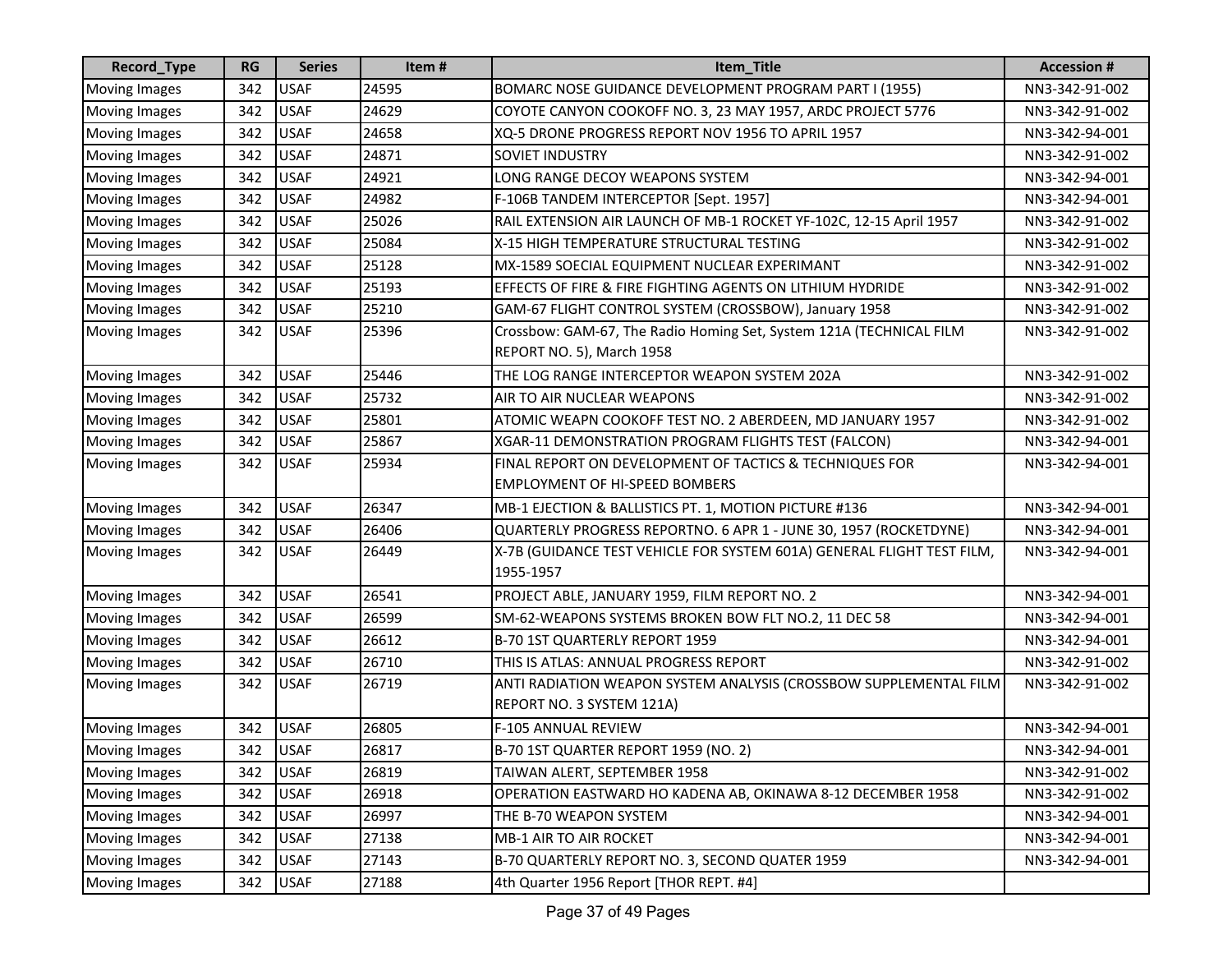| Record_Type          | <b>RG</b> | <b>Series</b> | Item# | Item_Title                                                                                              | <b>Accession #</b> |
|----------------------|-----------|---------------|-------|---------------------------------------------------------------------------------------------------------|--------------------|
| <b>Moving Images</b> | 342       | <b>USAF</b>   | 27190 | THE THOR, DM 18, PROGRESS REPORT NO. 2, JULY 1956, (THE INTERMIDIATE                                    | NN3-342-94-001     |
|                      |           |               |       | RANGE BALLISTIC MISSILE)                                                                                |                    |
| <b>Moving Images</b> | 342       | <b>USAF</b>   | 27232 | SIERRA, THE FORMOSA SERIES (US AIR FORCE PROJECT RAND)                                                  | NN3-342-91-002     |
| <b>Moving Images</b> | 342       | <b>USAF</b>   | 27293 | TAIWAN ALERT, SEPTEMBER 1958                                                                            | NN3-342-91-002     |
| <b>Moving Images</b> | 342       | <b>USAF</b>   | 27314 | MILITARY SPACE SYSTEMS, REPORT OF PROGRESS FOR '59                                                      | NN3-342-94-001     |
| <b>Moving Images</b> | 342       | <b>USAF</b>   | 27495 | FILM REPORT 1958 - ATLAS 13A - FLIGHT TEST REPORT                                                       | NN3-342-94-001     |
| <b>Moving Images</b> | 342       | <b>USAF</b>   | 27597 | PROJECT ORION - FILM REPORT NO. 1                                                                       | NN3-342-91-002     |
| <b>Moving Images</b> | 342       | <b>USAF</b>   | 27719 | DEVELOPMENT TESTING F-107A OVER CANOPY INLET SCHLIEREN STUDIES<br>(1958)                                | NN3-342-91-002     |
| <b>Moving Images</b> | 342       | <b>USAF</b>   | 27815 | B-52 CRACK-UP, YUBA CITY, COLO., 14 MAR 61 (BROKEN ARROW)                                               | NN3-342-94-001     |
| <b>Moving Images</b> | 342       | <b>USAF</b>   | 27939 | AN ADVANCED INTERCEPTOR ARMAMENT & CONTROL SYSTEM (GAR-2), 1959-<br>1960                                | NN3-342-91-002     |
| <b>Moving Images</b> | 342       | <b>USAF</b>   | 28214 | THE AIR FORCE FLIGHT TEST CENTER                                                                        | NN3-342-94-001     |
| <b>Moving Images</b> | 342       | <b>USAF</b>   | 28262 | <b>CHAFF DISPENSING TECHNIQUES</b>                                                                      | NN3-342-91-002     |
| <b>Moving Images</b> | 342       | <b>USAF</b>   | 28326 | MINUTEMAN SILO TEST MISSILE #105, LAUNCHED 27 JAN 1960, EDWARDS AFB<br>(INPUT TO ARDC-SFR, JAN 1960)    | NN3-342-91-002     |
| <b>Moving Images</b> | 342       | <b>USAF</b>   | 28425 | AN ALL WEATHER INTERDICTION CAPABILITY, Feb. 8-10, 1954                                                 | NN3-342-91-002     |
| <b>Moving Images</b> | 342       | <b>USAF</b>   | 28574 | THE MB-1 AIR TO AIR ROCKET (AIR FORCE SPECIAL WEAPONS CENTER ARDC)                                      | NN3-342-94-001     |
| <b>Moving Images</b> | 342       | <b>USAF</b>   | 28614 | PROGRESS FILM REPORT, 4TH QUART 58, WS-107A & WS 315A, R-843-4 PRT 1<br>WS 107A ATLAS PRT 2 WS315A THOR | NN3-342-91-002     |
| <b>Moving Images</b> | 342       | <b>USAF</b>   | 28623 | STANDBY TO LAUNCH: THE THOR INITIAL OPERATIONAL CAPABILITY COUNT<br><b>DOWN</b>                         | NN3-342-91-002     |
| <b>Moving Images</b> | 342       | <b>USAF</b>   | 28626 | WS-315A, DM-18, A SPECIAL FILM REPORT ON THE FLIGHT TEST OF MISSILE #<br>104, TEST#1118                 | NN3-342-91-002     |
| <b>Moving Images</b> | 342       | <b>USAF</b>   | 28653 | OPERATIONAL SYSTEMS TEST FACILITY FOR ICBM TITAN AT VANDENBERG AFB,<br>(INPUT TO ARDC - APR 60)         | NN3-342-91-002     |
| <b>Moving Images</b> | 342       | <b>USAF</b>   | 28687 | AVCO SLED TEST #8 (DOCUMENTARY) 27 MAY 58, SANDIA BASE, z` MEXICO                                       | NN3-342-94-001     |
| <b>Moving Images</b> | 342       | <b>USAF</b>   | 28700 | USAF FILM REPORT 3 FEB - 30 JUN 60, GAM-87A-SKYBOLT, AIR LAUNCHED<br><b>BALLISTIC MISSILE)</b>          | NN3-342-91-002     |
| <b>Moving Images</b> | 342       | <b>USAF</b>   | 28764 | HAWK MISSILE TEST 1959                                                                                  | NN3-342-91-002     |
| Moving Images        | 342       | <b>USAF</b>   | 29011 | THE CODED SWITCH, 13 OCT 60                                                                             | NN3-342-94-001     |
| <b>Moving Images</b> | 342       | <b>USAF</b>   | 29208 | LAUNCH OF DISCOVERER XV, XVI AND XVII, VANDENBERG AFB CA, 1960                                          | NN3-342-91-004     |
| <b>Moving Images</b> | 342       | <b>USAF</b>   | 29263 | B-58 PROGRESS REPORT #18, 30 SEPT 60                                                                    | NN3-342-94-001     |
| <b>Moving Images</b> | 342       | <b>USAF</b>   | 29352 | TITAN NOV 59 (INPUT TO ARDC-SFR)                                                                        | NN3-342-91-004     |
| <b>Moving Images</b> | 342       | <b>USAF</b>   | 29455 | NUCLEAR EFFECTS DURING SAC DELIVERY MISSIONS (1960)                                                     | NN3-342-91-004     |
| <b>Moving Images</b> | 342       | <b>USAF</b>   | 29521 | MB-1 DOCUMENTARY 1955-1956                                                                              | NN3-342-94-001     |
| <b>Moving Images</b> | 342       | <b>USAF</b>   | 29549 | Report on the Mark XII IFF System                                                                       |                    |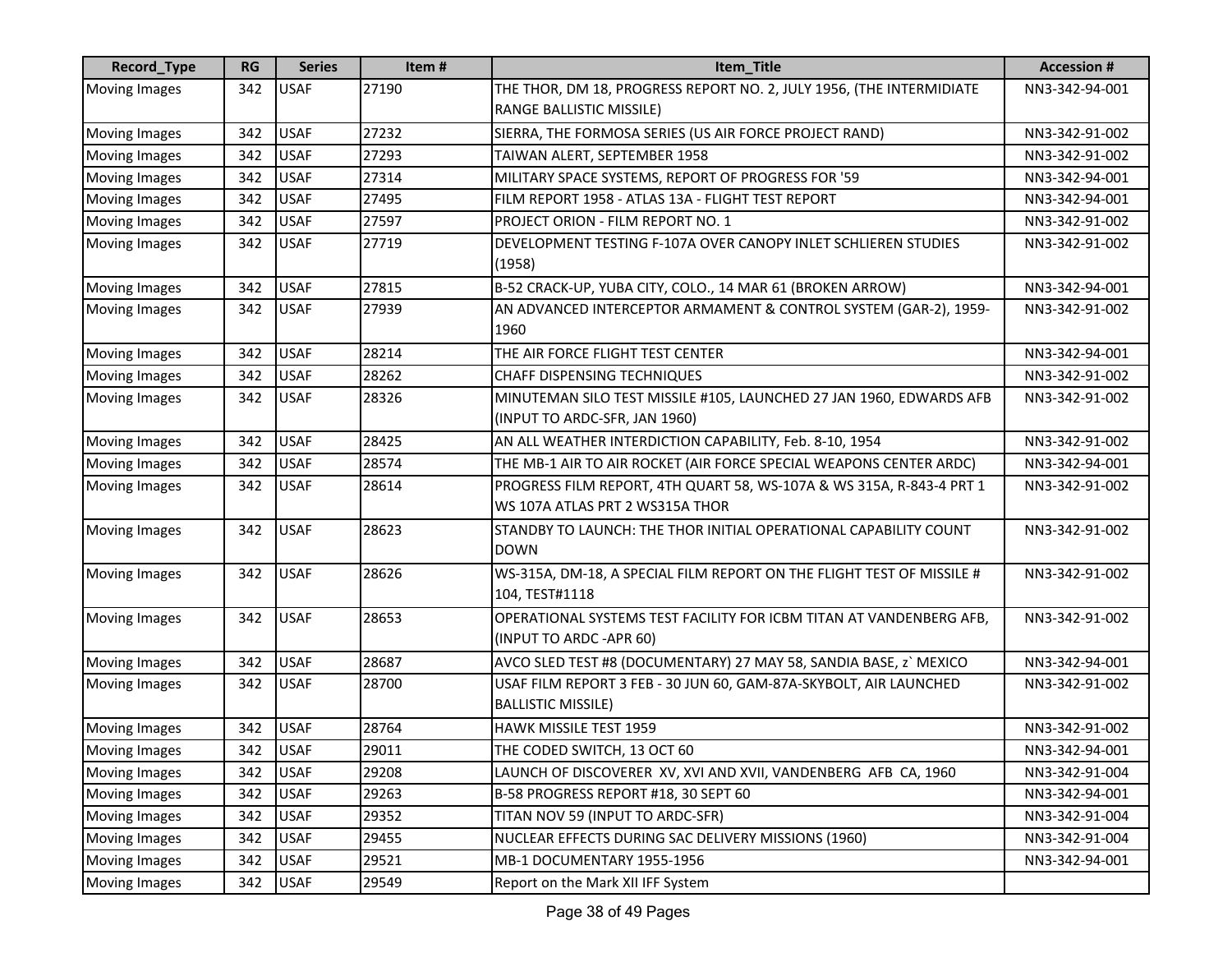| Record_Type          | <b>RG</b> | <b>Series</b> | Item# | Item_Title                                                           | <b>Accession #</b> |
|----------------------|-----------|---------------|-------|----------------------------------------------------------------------|--------------------|
| <b>Moving Images</b> | 342       | <b>USAF</b>   | 29561 | USAF PRESENTS A REPORT ON THE DYNA-SOAR PROGRESS, APRIL 1960 - JUNE  | NN3-342-91-004     |
|                      |           |               |       | 1961                                                                 |                    |
| <b>Moving Images</b> | 342       | <b>USAF</b>   | 29574 | DISCOVER XXIII LAUNCH                                                | NN3-342-91-004     |
| <b>Moving Images</b> | 342       | <b>USAF</b>   | 29649 | <b>MARK III</b>                                                      | NN3-342-91-004     |
| <b>Moving Images</b> | 342       | <b>USAF</b>   | 29669 | GAM-87A SKYBOLT AIR LAUNCHED BALLISTIC MISSILE 1961                  | NN3-342-91-004     |
| <b>Moving Images</b> | 342       | <b>USAF</b>   | 29994 | GAM-87A SKYBOLT (DOCUMENTARY)                                        | NN3-342-91-004     |
| <b>Moving Images</b> | 342       | <b>USAF</b>   | 31246 | THE DYNASOAR PROGRAM AND AN INTRODUCTION TO THE 1959 MOCK-UP (BY     | NN3-342-91-004     |
|                      |           |               |       | GEORGE h. STONER-WEAPON SYS. MNGR)                                   |                    |
| <b>Moving Images</b> | 342       | <b>USAF</b>   | 31280 | THOR TEST #2347 (NOSE CONE CAMERA), 8-27-59                          | NN3-342-91-004     |
| <b>Moving Images</b> | 342       | <b>USAF</b>   | 31306 | X-7A STOCK FOOTAGE, FEB 59 - JUL 60                                  | NN3-342-91-004     |
| <b>Moving Images</b> | 342       | <b>USAF</b>   | 31456 | THE ARMORED SKY A CONCEPT OF THE IM-99B WEAPON SYSTEM                | NN3-342-91-004     |
| <b>Moving Images</b> | 342       | <b>USAF</b>   | 31570 | ICBM-IRBM SPECIAL REPORT WADD HQ ARDC BALLISTIC MISSILES             | NN3-342-91-004     |
|                      |           |               |       | DEVELOPMENT 31 DEC 56                                                |                    |
| <b>Moving Images</b> | 342       | <b>USAF</b>   | 32143 | THE GAM-72 QUAIL MISSILE WEAPON SYSTEM ANNUAL FILM REPORT FOR 1961   | NN3-342-94-001     |
|                      |           |               |       |                                                                      |                    |
| <b>Moving Images</b> | 342       | <b>USAF</b>   | 32815 | MB-1 AIR TO AIR ROCKET PROGRESS REPORT FILM #3 AUG 56                | NN3-342-94-001     |
| <b>Moving Images</b> | 342       | <b>USAF</b>   | 32876 | SPREAD EAGLE, USAF FILM REPORT 30SEP59-31 JUL 61                     | NN3-342-94-001     |
| <b>Moving Images</b> | 342       | <b>USAF</b>   | 33164 | THE POWER OF SKYBOLT                                                 | NN3-342-91-004     |
| <b>Moving Images</b> | 342       | <b>USAF</b>   | 33263 | AERIALS OF DISCOVERER X LAUNCH                                       | NN3-342-91-004     |
| <b>Moving Images</b> | 342       | <b>USAF</b>   | 33527 | INTRO TO THE MINUTMAN (1959)                                         | NN3-342-91-004     |
| <b>Moving Images</b> | 342       | <b>USAF</b>   | 33788 | <b>OPERATION MANTRAC</b>                                             | NN3-342-94-001     |
| <b>Moving Images</b> | 342       | <b>USAF</b>   | 34225 | INTERVIEWS W/ KOREAN WAR POWS (1953)                                 | NN3-342-91-004     |
| <b>Moving Images</b> | 342       | <b>USAF</b>   | 34537 | PROJECT PLUTO 8TH SUMMARY FILM REPORT JULY-DEC 62                    | NN3-342-94-001     |
| <b>Moving Images</b> | 342       | <b>USAF</b>   | 34616 | TAC OPERATIONS, MCCOY AFB, FLA, NOVEMBER 1962                        | NN3-342-91-004     |
| Moving Images        | 342       | <b>USAF</b>   | 34921 | INTERVIEWS WITH THREE USAF PRISONERS OF WAR RETURNEES (1953)         | NN3-342-91-004     |
| <b>Moving Images</b> | 342       | <b>USAF</b>   | 35833 | INTERVIEWS WITH FIVE USAF P.W. RETURNEES, PARKS AFB, 23 SEPTEMBER 53 | NN3-342-91-004     |
|                      |           |               |       |                                                                      |                    |
| <b>Moving Images</b> | 342       | <b>USAF</b>   | 36032 | PROJECT 4.1 DOMINIC                                                  | NN3-342-91-004     |
| <b>Moving Images</b> | 342       | <b>USAF</b>   | 36039 | AEDC FILM REPORT NO. 6; MAY 1963                                     | NN3-342-94-001     |
| <b>Moving Images</b> | 342       | <b>USAF</b>   | 36130 | NUCLEAR AIRCRAFT RESEARCH FACILITY REPORT, 1951-1962                 | NN3-342-91-004     |
| Moving Images        | 342       | <b>USAF</b>   | 36388 | ATLAS 64E WRECKAGE (1962)                                            | NN3-342-91-004     |
| <b>Moving Images</b> | 342       | <b>USAF</b>   | 36932 | OPERATION BOWLING BALL                                               | NN3-342-94-001     |
| <b>Moving Images</b> | 342       | <b>USAF</b>   | 37491 | PROJECT PLUTO 6TH SUMMARY FILM REPORT 1JUL-31 DEC 61                 | NN3-342-94-001     |
| <b>Moving Images</b> | 342       | <b>USAF</b>   | 37492 | PROJECT PLUTO 7TH SUMMARY FILM REPORT 1 JAN -30 JUN 62               | NN3-342-94-001     |
| <b>Moving Images</b> | 342       | <b>USAF</b>   | 38104 | THE B-52 LOW LEVEL PROGRAM CHALLENGE AND PROGRESS                    | NN3-342-91-005     |
| <b>Moving Images</b> | 342       | <b>USAF</b>   | 38282 | LAUNCH, MINUTEMAN BLUE DRESS RE-ENTRY VANDENBERG AFB, CA, 19 MAY     | NN3-342-91-005     |
|                      |           |               |       | 1964                                                                 |                    |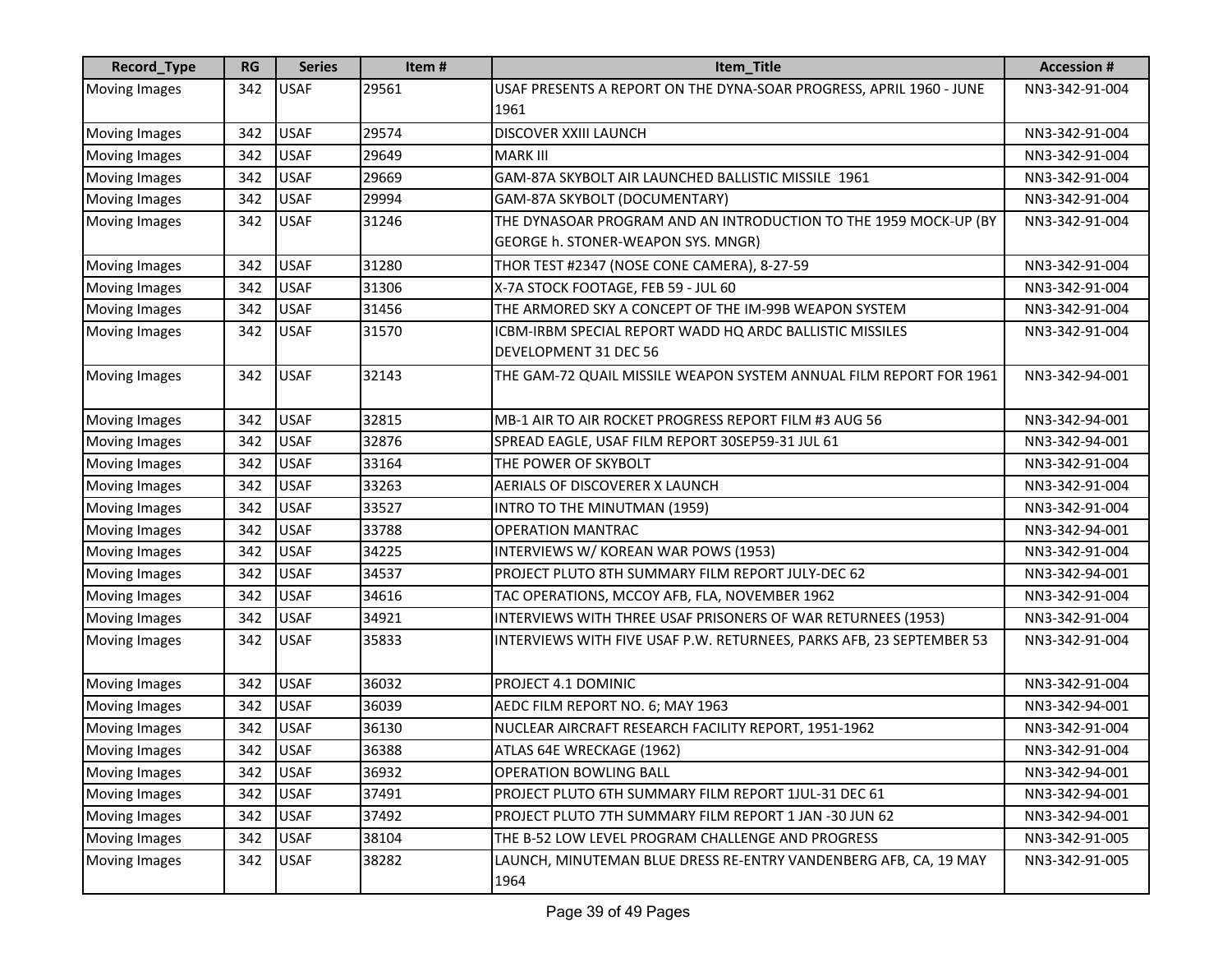| Record_Type          | <b>RG</b> | <b>Series</b> | Item# | Item_Title                                                                                   | <b>Accession #</b> |
|----------------------|-----------|---------------|-------|----------------------------------------------------------------------------------------------|--------------------|
| <b>Moving Images</b> | 342       | <b>USAF</b>   | 38305 | RE-ENTRY AND RECOVERY ON COOL WATER II ENIWETOK, MARSHALL ISLANDS,<br>29 AUGUST 1963         | NN3-342-91-005     |
| <b>Moving Images</b> | 342       | <b>USAF</b>   | 38309 | MINUTEMAN RE-ENTRY, BOX SEAT ENIWETOK, MARSHALL ISLANDS 1 MAR 1961                           | NN3-342-91-005     |
| <b>Moving Images</b> | 342       | <b>USAF</b>   | 38310 | MINUTEMAN RE-ENTRY, BRASS RING, ENIWETOK, MARSHALL ISLANDS, 30 JAN<br>64                     | NN3-342-91-005     |
| <b>Moving Images</b> | 342       | <b>USAF</b>   | 38911 | LASVN2 ANNUAL REPORT 1964 LOW ALTITUDE SUPERSONIC VEHICLE                                    | NN3-342-94-001     |
| <b>Moving Images</b> | 342       | <b>USAF</b>   | 38912 | LASV-N1 PROGRESS REPORT 1963 LOW ALTITUDE SUPERSONIC NUCLEAR<br><b>VEHICLE</b>               | NN3-342-94-001     |
| <b>Moving Images</b> | 342       | <b>USAF</b>   | 38918 | NUCLEAR POWERED MISSILE STUDY                                                                | NN3-342-94-001     |
| Moving Images        | 342       | <b>USAF</b>   | 38922 | NUCLEAR POWERED MISSILE STUDY SUPERSONIC LOW ALT. MISSILE                                    | NN3-342-94-001     |
| <b>Moving Images</b> | 342       | <b>USAF</b>   | 38923 | <b>OPERATION CROSSBOW</b>                                                                    | NN3-342-94-001     |
| Moving Images        | 342       | <b>USAF</b>   | 38925 | LOW ALTITUDE SUPERSONIC VEHICLE NUCLEAR PROGRESS REPORT #2 1 DEC 63                          | NN3-342-94-001     |
| <b>Moving Images</b> | 342       | <b>USAF</b>   | 39208 | PROGRAM 437 JOHNSTON ISLAND MAY 65                                                           | NN3-342-94-001     |
| <b>Moving Images</b> | 342       | <b>USAF</b>   | 39479 | <b>ACTIVE TIGER</b>                                                                          | NN3-342-94-001     |
| <b>Moving Images</b> | 342       | <b>USAF</b>   | 40187 | <b>AIR SHOW RUSSIA</b>                                                                       | NN3-342-94-001     |
| <b>Moving Images</b> | 342       | <b>USAF</b>   | 40669 | UNITED STATES STRIKE COMMAND                                                                 | NN3-342-94-001     |
| <b>Moving Images</b> | 342       | <b>USAF</b>   | 41589 | 477L NUCLEAR DETONATION DETECTION & REPORTING SYSTEM 24 JAN. 1962                            | NN3-342-94-001     |
| Moving Images        | 342       | <b>USAF</b>   | 41673 | WILD WEASEL S.E.A., 22,24 AUGUST, 3 SEPTEMBER 1966                                           | NN3-342-91-005     |
| Moving Images        | 342       | <b>USAF</b>   | 44508 | MINUTEMAN I LAUNCH 7 APRIL 1967                                                              | NN3-342-94-001     |
| <b>Moving Images</b> | 342       | <b>USAF</b>   | 44892 | MINUTEMAN II LAUNCH 6 NOV. 1966                                                              | NN3-342-94-001     |
| <b>Moving Images</b> | 342       | <b>USAF</b>   | 45252 | MINUTEMAN DEI JULY, 1960 - FILM REPORT                                                       | NN3-342-91-006     |
| Moving Images        | 342       | <b>USAF</b>   | 45333 | GUIDANCE COMPUTER WEAPON SYSTEM 107A-1 SEMIANNUAL FILM REPORT 1<br>JULY - 31 DECEMBER 1958   | NN3-342-91-006     |
| <b>Moving Images</b> | 342       | <b>USAF</b>   | 45349 | USAF FILM REPORT #15 117L PROJECT SATELLITE SYSTEM DISCOVERER<br>PROGRAM APR - JUN 60        | NN3-342-94-001     |
| <b>Moving Images</b> | 342       | <b>USAF</b>   | 45361 | USAF FILM REPORT #16 JUL - SEPT 60, 117L PROJECT SATELITTE SYSTEMS MIDAS<br>PROGRAM          | NN3-342-94-001     |
| <b>Moving Images</b> | 342       | <b>USAF</b>   | 45363 | USAF FILM REPORT #17 OCT-DEC 60, 117L PROJECT SATELITTE SYSTEMS -<br><b>SAMOS PROGRAM</b>    | NN3-342-94-001     |
| <b>Moving Images</b> | 342       | <b>USAF</b>   | 45371 | NASA BRIEFING FILM REPORT AGENA RANGER PROGRAM FIRST LAUNCH                                  | NN3-342-94-001     |
| <b>Moving Images</b> | 342       | <b>USAF</b>   | 45387 | B-26 AIR-TO-AIR AND STRIKE FOOTAGE                                                           | NN3-342-91-006     |
| <b>Moving Images</b> | 342       | <b>USAF</b>   | 45414 | DISCOVERER HISTORY, OCTOBER 1956                                                             | NN3-342-94-001     |
| <b>Moving Images</b> | 342       | <b>USAF</b>   | 45424 | USAF FILM REPORT #14, JAN-MAR 60, 117L PROJECT SATELLITE SYSTEM<br><b>DISCOVERER PROGRAM</b> | NN3-342-94-001     |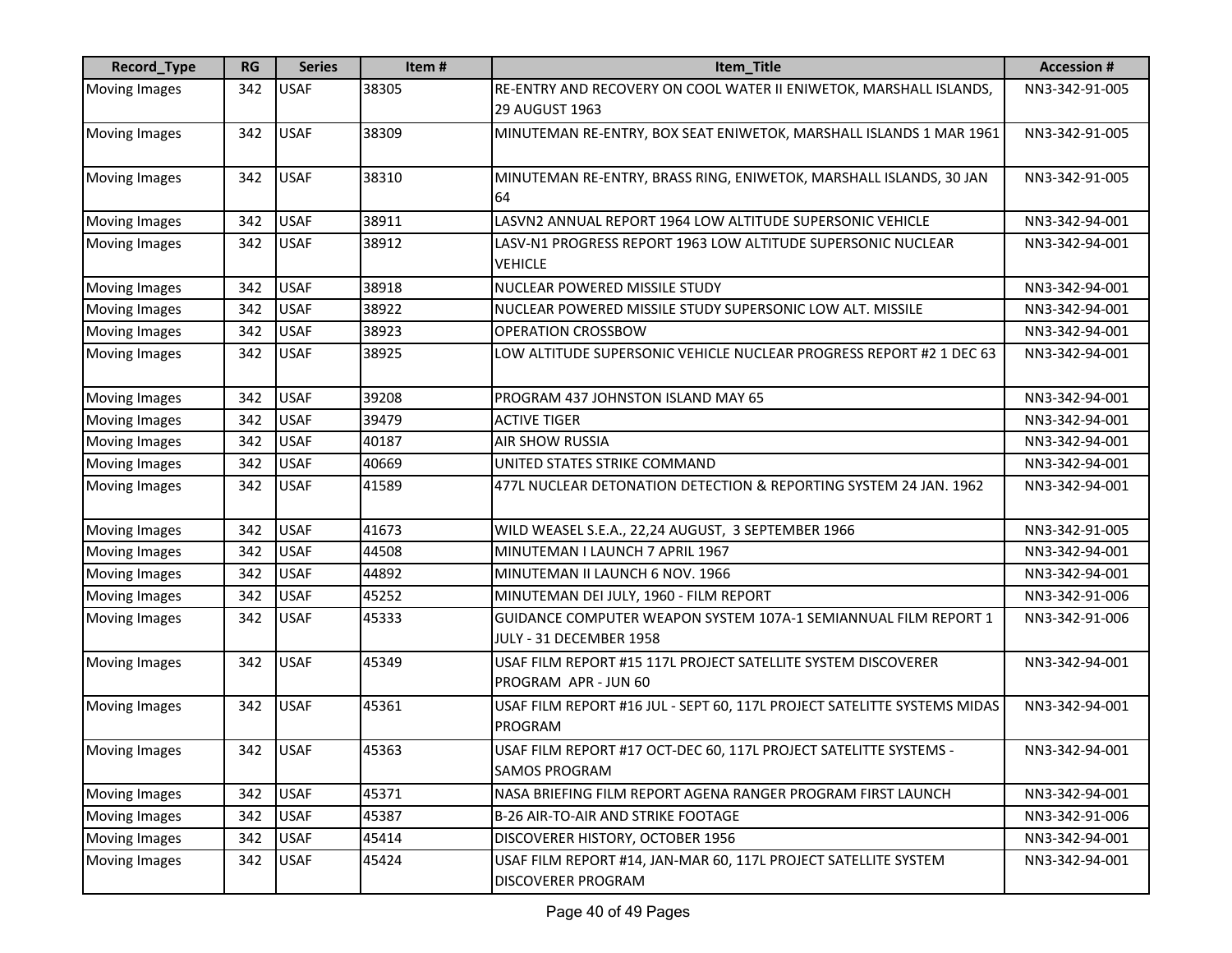| Record_Type          | <b>RG</b> | <b>Series</b> | Item#          | Item_Title                                                       | <b>Accession #</b> |
|----------------------|-----------|---------------|----------------|------------------------------------------------------------------|--------------------|
| <b>Moving Images</b> | 342       | <b>USAF</b>   | 45968          | PAVE EAGLE NAKHON RANOM TRAFB, THAILAND JUNE 69                  | NN3-342-94-001     |
| Moving Images        | 342       | <b>USAF</b>   | 46111          | 437 SRT, PROGRAM JOHNSTON ISLAND 28 MAY 68                       | NN3-342-94-001     |
| <b>Moving Images</b> | 342       | <b>USAF</b>   | 46623          | PAVE PRONTO - BEST OF THE WEEK                                   | NN3-342-91-006     |
| <b>Moving Images</b> | 342       | <b>USAF</b>   | 47172          | ARRIVAL OF AND PRESENTATION OF 40TH ARRS AWARDS, UDORN RTAFB     | NN3-342-94-001     |
|                      |           |               |                | 8/9/72                                                           |                    |
| <b>Moving Images</b> | 342       | <b>USAF</b>   | 49604          | OPERATIONS EAGLE PULL, FREQUENT WIND                             | NN3-342-94-001     |
| <b>Moving Images</b> | 342       | <b>USAF</b>   | 49769          | SOVIET AIR FORCE; USSR AND POLAND (MOS) 1967-1969                | NN3-342-94-001     |
| Moving Images        | 342       | <b>USAF</b>   | 50281          | TRUE SONS OF THE PEOPLE (RUSSIAN VERSION)                        | NN3-342-94-001     |
| <b>Moving Images</b> | 342       | <b>USAF</b>   | 50791          | INTERVIEW WITH SOVIET PILOT                                      | NN3-342-94-001     |
| Moving Images        | 342       | <b>USAF</b>   | 51111          | CAPTIVITY IN SOUTHEAST ASIA 1964-1973                            | NN3-342-94-001     |
| <b>Moving Images</b> | 342       | <b>USAF</b>   | 60407          | DOMONIC PHSAE I, KIRTLAND AFB, NM, CHRISTMAS ISLAND, AND BARBERS | NN3-342-94-001     |
|                      |           |               |                | POINT NAS HAWAII, MAY 1962                                       |                    |
| <b>Moving Images</b> | 342       | <b>USAF</b>   | 76341          | SAC Command and Control 11/16/76                                 |                    |
| <b>Moving Images</b> | 342       | <b>USAF</b>   | 21306A         | THE FALCON MISSILE - PART II - BASIC UNITS                       | NN3-342-91-002     |
| <b>Moving Images</b> | 342       | <b>USAF</b>   | 28566A         | ATLAS-MIDAS LAUNCH #2, TEST 619, 28 MAR 60 & 7 APR 60            | NN3-342-91-002     |
| <b>Moving Images</b> | 342       | <b>USAF</b>   | 28736A         | DISCOVERER (1959 & 1960)                                         | NN3-342-91-002     |
| <b>Moving Images</b> | 342       | <b>USAF</b>   | 34202A         | <b>OPERATION BLUE BANNER</b>                                     | NN3-342-94-001     |
| <b>Moving Images</b> | 342       | <b>USAF</b>   | 39363A         | POLARIS LAUNCH #3594 11 AUGUST 1965                              | NN3-342-94-001     |
| <b>Moving Images</b> | 342       | <b>USAF</b>   | 41643A         | ATTLEBORO II (WRAP UP) TAN SON NHUT AB, RVN, 30 NOV 1966         | NN3-342-91-005     |
| <b>Moving Images</b> | 342       | <b>USAF</b>   | 43565F         | MUSCLE SHOALS UBON, RTAFB - 14 DEC 1967 through 23 FEB, 1968     | NN3-342-94-001     |
| <b>Moving Images</b> | 342       | <b>USAF</b>   | 44183B         | Kwajalein Test Site                                              | NN3-342-94-001     |
| <b>Moving Images</b> | 342       | <b>USAF</b>   | 44508A         | Minuteman I (7 APRIL 1967)                                       | NN3-342-94-001     |
| <b>Moving Images</b> | 342       | <b>USAF</b>   | 44826A         | Gunship C-130                                                    | NN3-342-94-001     |
| <b>Moving Images</b> | 342       | <b>USAF</b>   | 46017A         | <b>DART</b>                                                      | NN3-342-94-001     |
| <b>Moving Images</b> | 342       | <b>USAF</b>   | 49604-106      | OPERATIONS EAGLE PULL, FREQUENT WIND                             | NN3-342-94-001     |
| <b>Moving Images</b> | 342       | <b>USAF</b>   | 49604-12       | <b>OPERATIONS EAGLE PULL, FREQUENT WIND</b>                      | NN3-342-94-001     |
| <b>Moving Images</b> | 342       | <b>USAF</b>   | 49604-164      | OPERATIONS EAGLE PULL, FREQUENT WIND                             | NN3-342-94-001     |
| <b>Moving Images</b> | 342       | <b>USAF</b>   | 49604-49       | OPERATIONS EAGLE PULL, FREQUENT WIND                             | NN3-342-94-001     |
| <b>Moving Images</b> | 342       | <b>USAF</b>   | 49604-5        | Recovery of the Mayaguez                                         | NN3-342-94-001     |
| <b>Moving Images</b> | 342       | <b>USAF</b>   | 49604-69       | OPERATIONS EAGLE PULL, FREQUENT WIND [5/14/75]                   | NN3-342-94-001     |
| Moving Images        | 342 VBP   |               | 112            | [No Title]                                                       | NN3-342-91-009     |
| <b>Moving Images</b> | 342       | <b>VBP</b>    | 1026           | <b>PAVE SPECTRE</b>                                              | NN3-342-91-009     |
| <b>Moving Images</b> | 342       | VT            | D1-HQ/544CH    | <b>STRATEGIC SOVIET FORCES</b>                                   | NN3-342-91-005     |
| Moving Images        | 343       | 62365         | 7602457-01-47B | Flight 580 10/16/75 & 3/10/76                                    |                    |
| <b>Moving Images</b> | 343       | 62365         | 7602457-01-52B | Flight 580 10/16/75                                              |                    |
| <b>Moving Images</b> | 343       | 62378         | 7902873-01-C1  | ALR-45F A7-833 Flt 5 25 Jun 79                                   |                    |
| <b>Moving Images</b> | 343       | 62378         | 7902873-01-C2  | ALR-67-45F A7-833 Flt 6 26 Jun 79                                |                    |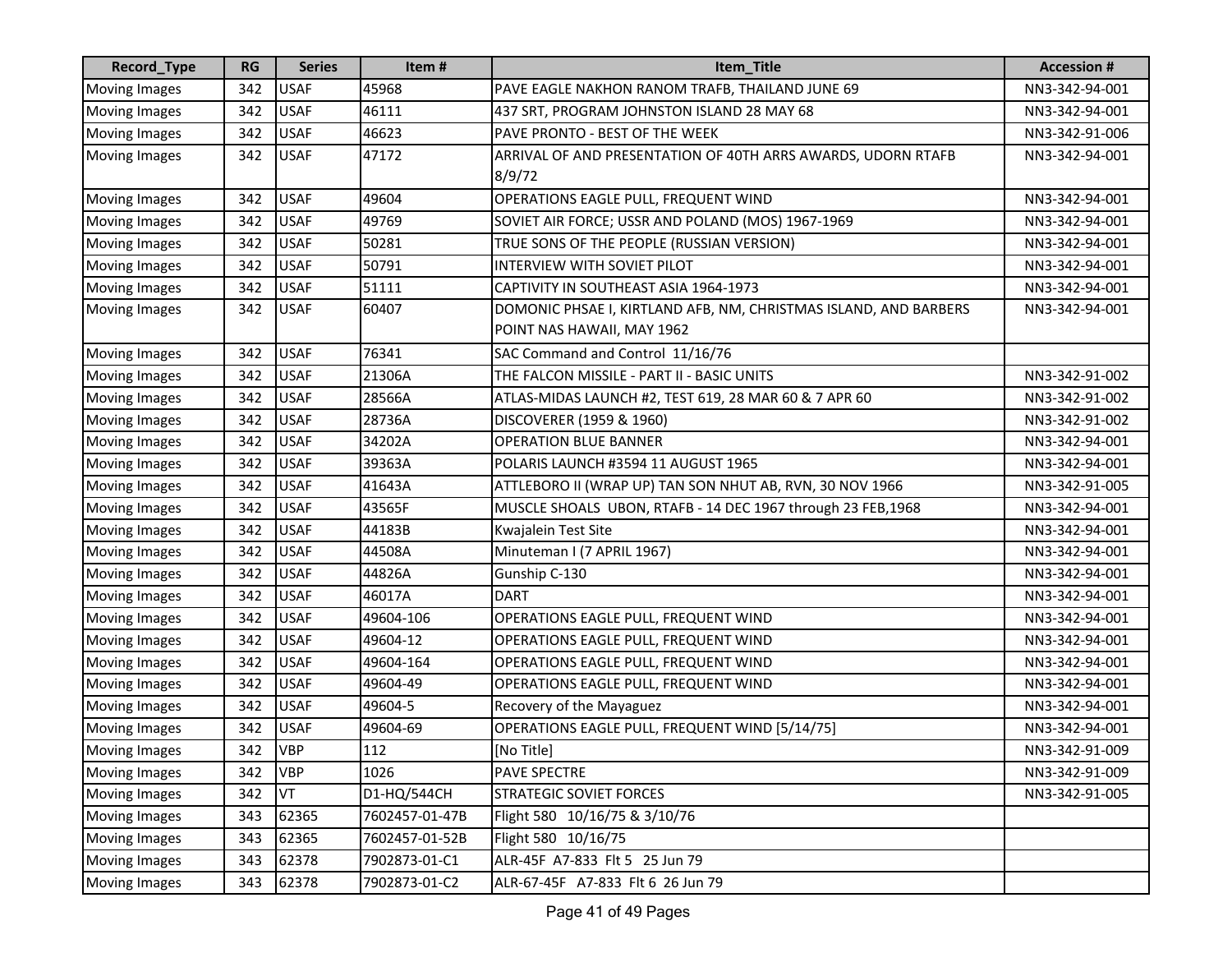| Record_Type          | <b>RG</b> | <b>Series</b> | Item#      | Item_Title                                                       | <b>Accession #</b> |
|----------------------|-----------|---------------|------------|------------------------------------------------------------------|--------------------|
| <b>Moving Images</b> | 343       | 62559         | 7704632-01 | Boresight Error Movie (PACMISTESTCEN Algorithms), Sept. 15, 1977 | NN3-343-00-002     |
| <b>Moving Images</b> | 343       | 62559         | 7704981-01 | Soviet Technology Brief, Oct. 11, 1977                           | NN3-343-00-002     |
| <b>Moving Images</b> | 343       | 62559         | 7704982-01 | AN/ALQ-140 IRCM Test, August 15-16, 1977                         | NN3-343-00-002     |
| <b>Moving Images</b> | 343       | 62559         | 7903747-01 | Aim Point Selection for the 9th Sidewinder Missile               | NN3-343-00-002     |
| <b>Moving Images</b> | 343       | 318906        | $9 - 1$    | <b>EWTES II</b>                                                  |                    |
| <b>Moving Images</b> | 343       | 319049        | $1 - 1$    | F-18a Hornet First Flight, 18, Nov. 1978                         |                    |
| <b>Moving Images</b> | 343       | 319049        | $1 - 27$   | F-18 Hornet - Sea Trials Aboard USS America (10/31/79)           |                    |
| <b>Moving Images</b> | 343       | 319049        | $1 - 28$   | First Flight of AV-8B Harrier (11/9/78)                          |                    |
| <b>Moving Images</b> | 343       | 319049        | $2 - 1$    | CNO Sparrow [May 1970]                                           |                    |
| <b>Moving Images</b> | 343       | 319049        | $2 - 2$    | Sparrow Shots 21, 22, 23 [July 8-9, 1965]                        |                    |
| <b>Moving Images</b> | 343       | 319049        | $2 - 3$    | $F-18$                                                           |                    |
| <b>Moving Images</b> | 343       | 319049        | $12 - 1$   | Martin XPGM-1                                                    |                    |
| <b>Moving Images</b> | 343       | 319049        | $12-2$     | WV 3 Structural Demonstration                                    |                    |
| <b>Moving Images</b> | 343       | 319049        | $12-3$     | Research and Development in Naval Air Systems Command            |                    |
| <b>Moving Images</b> | 343       | 319049        | $12 - 4$   | The E-2A Hawkeye Airborne Tactical Control System                |                    |
| <b>Moving Images</b> | 343       |               |            | AN/ASG AIRBORNE SONAR                                            | NN3-343-90-001     |
| <b>Moving Images</b> | 343       |               | 2          | F-14 FIRST FLIGHT 1966-1980                                      | NN3-343-90-001     |
| <b>Moving Images</b> | 343       |               | 3          | F-14 TV CLIP                                                     | NN3-343-90-001     |
| <b>Moving Images</b> | 343       |               | 4          | C2A CRASH ABOARD CVA-61                                          | NN3-343-90-001     |
| <b>Moving Images</b> | 343       |               | 5          | <b>E2A-1 INGRESS AND EGRESS</b>                                  | NN3-343-90-001     |
| <b>Moving Images</b> | 343       |               | 6          | LAMPS MK III TEST PROGRAM                                        | NN3-343-90-001     |
| <b>Moving Images</b> | 343       |               | 7          | PMTC - FOX ONE                                                   | NN3-343-90-001     |
| <b>Moving Images</b> | 343       |               | 9          | READY ON ARRIVAL (GRUMMAN) 3A                                    | NN3-343-90-001     |
| <b>Moving Images</b> | 343       |               | 10         | RANGE DELAY REMOVAL AT SEVERAL NAVY SHARE SITES                  | NN3-343-90-001     |
| <b>Moving Images</b> | 343       |               | 11         | <b>E2C FIRST FLIGHT</b>                                          | NN3-343-90-001     |
| <b>Moving Images</b> | 343       |               | 12         | <b>E2A REFUELING C-130</b>                                       | NN3-343-90-001     |
| <b>Moving Images</b> | 343       |               | 13         | THE FUTURE IS NOW                                                | NN3-343-90-001     |
| <b>Moving Images</b> | 343       |               | 14         | $C-114$                                                          | NN3-343-90-001     |
| <b>Moving Images</b> | 343       |               | 15         | <b>LAMPS TEST BED REPORT</b>                                     | NN3-343-90-001     |
| <b>Moving Images</b> | 343       |               | 16         | LAMPS TEST BED DEVELOPMENT                                       | NN3-343-90-001     |
| Moving Images        | 343       |               | 17         | LAMPS/MCINERNEY (FFG-8) 1981                                     | NN3-343-90-001     |
| <b>Moving Images</b> | 343       |               | 18         | F-14 YEAR OF PROGRESS 1972-1973                                  | NN3-343-90-001     |
| <b>Moving Images</b> | 343       |               | 19         | TOMCAT PROGRESS REPORT, YEAR OF                                  | NN3-343-90-001     |
| <b>Moving Images</b> | 343       |               | 20         | <b>F-14 FIRE PROTECTION</b>                                      | NN3-343-90-001     |
| <b>Moving Images</b> | 343       |               | 21         | F-14 FIRST FLIGHT                                                | NN3-343-90-001     |
| <b>Moving Images</b> | 343       |               | 22         | USS FORRESTAL GRUMMAN                                            | NN3-343-90-001     |
| <b>Moving Images</b> | 343       |               | 23         | TF30-P412A                                                       | NN3-343-90-001     |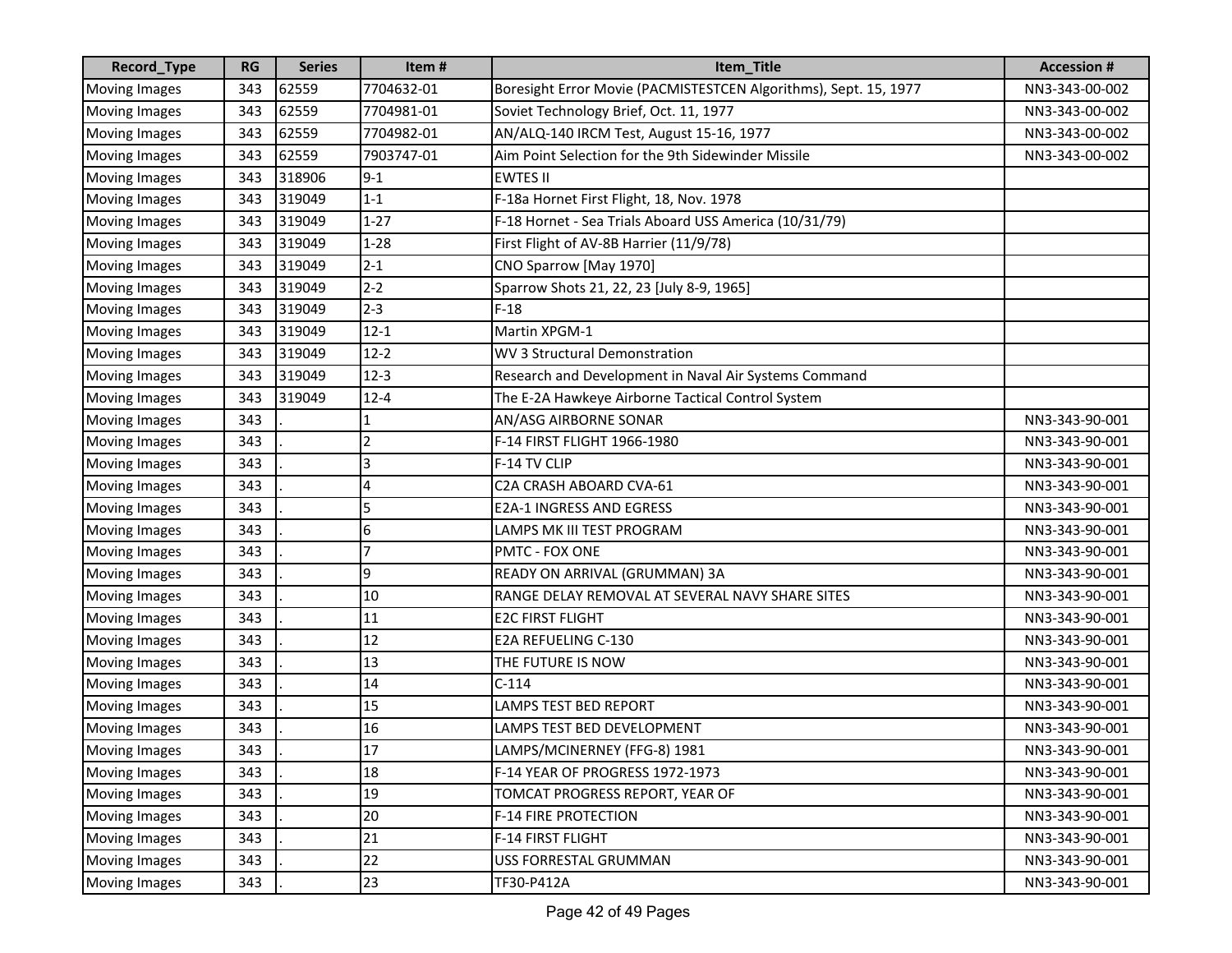| Record_Type          | <b>RG</b> | <b>Series</b> | Item# | Item_Title                                                    | <b>Accession #</b> |
|----------------------|-----------|---------------|-------|---------------------------------------------------------------|--------------------|
| <b>Moving Images</b> | 343       |               | 24    | LAMPS DV98 BELKNAP & FOX                                      | NN3-343-90-001     |
| <b>Moving Images</b> | 343       |               | 25    | <b>LAMPS TEST BED PROJECT</b>                                 | NN3-343-90-001     |
| <b>Moving Images</b> | 343       |               | 26    | LAMPS AL3 TV NADC                                             | NN3-343-90-001     |
| Moving Images        | 343       |               | 27    | LAMPS DV-98 AT SEA                                            | NN3-343-90-001     |
| <b>Moving Images</b> | 343       |               | 28    | BQM-99M                                                       | NN3-343-90-001     |
| <b>Moving Images</b> | 343       |               | 29    | LAMPS AT SEA PROGRESS                                         | NN3-343-90-001     |
| <b>Moving Images</b> | 343       |               | 30    | <b>LAMPS</b>                                                  | NN3-343-90-001     |
| <b>Moving Images</b> | 343       |               | 31    | SH-3H/AE-26                                                   | NN3-343-90-001     |
| <b>Moving Images</b> | 343       |               | 32    | LAMPS DV/98 AT SEA                                            | NN3-343-90-001     |
| <b>Moving Images</b> | 343       |               | 33    | <b>NADC SITREP #2</b>                                         | NN3-343-90-001     |
| <b>Moving Images</b> | 343       |               | 34    | MK-1 LAMPS - USS TRUXTON                                      | NN3-343-90-001     |
| <b>Moving Images</b> | 343       |               | 35    | <b>E2A BKD SUIT</b>                                           | NN3-343-90-001     |
| <b>Moving Images</b> | 343       |               | 36    | <b>E2C PROGRAM STATUS</b>                                     | NN3-343-90-001     |
| <b>Moving Images</b> | 343       |               | 37    | <b>CAPTAIN ROTH PMA-231</b>                                   | NN3-343-90-001     |
| <b>Moving Images</b> | 343       |               | 38    | F-14 PROGRESS REPORT #3                                       | NN3-343-90-001     |
| <b>Moving Images</b> | 343       |               | 39    | F-14 REEL                                                     | NN3-343-90-001     |
| <b>Moving Images</b> | 343       |               | 40    | TF-30 FULL SCALE CONTAINERS                                   | NN3-343-90-001     |
| <b>Moving Images</b> | 343       |               | 41    | <b>FRONT F-14</b>                                             | NN3-343-90-001     |
| <b>Moving Images</b> | 343       |               | 42    | F-14 DROP                                                     | NN3-343-90-001     |
| Moving Images        | 343       |               | 43    | JERRY UNRUH 16 SEPTEMBER                                      | NN3-343-90-001     |
| <b>Moving Images</b> | 343       |               | 44    | F-14 FLIGHT TEST REPORT                                       | NN3-343-90-001     |
| <b>Moving Images</b> | 343       |               | 45    | #23 TF-30 P412 CONTAINMENT                                    | NN3-343-90-001     |
| <b>Moving Images</b> | 343       |               | 46    | F-14 #22 UNTITLED]                                            | NN3-343-90-001     |
| <b>Moving Images</b> | 343       |               | 47    | F-14 PROGRESS REPORT - FALL 1971                              | NN3-343-90-001     |
| <b>Moving Images</b> | 343       |               | 48    | F-14 SHIPBOARD SUITABILITY                                    | NN3-343-90-001     |
| <b>Moving Images</b> | 343       |               | 49    | AIR COMBAT MANEUVERING                                        | NN3-343-90-001     |
| <b>Moving Images</b> | 343       |               | 50    | <b>E2C SOVEREIGNTY OF THE SKY</b>                             | NN3-343-90-001     |
| <b>Moving Images</b> | 343       |               | 51    | <b>S-3A REFUELING</b>                                         | NN3-343-90-001     |
| <b>Moving Images</b> | 343       |               | 52    | F-14 #33 [UNTITLED]                                           | NN3-343-90-001     |
| <b>Moving Images</b> | 343       |               | 53    | F-14 PROGRESS REPORT #5                                       | NN3-343-90-001     |
| Moving Images        | 343       |               | 54    | PROGRESS REPORT - NAVY TOTAL FIGHTER                          | NN3-343-90-001     |
| <b>Moving Images</b> | 343       |               | 55    | TOMCAT BRIEFING AUG 1973 - CARTOONS                           | NN3-343-90-001     |
| <b>Moving Images</b> | 343       |               | 56    | F-14 PROGRESS REPORT - MARCH 1972                             | NN3-343-90-001     |
| <b>Moving Images</b> | 343       |               | 57    | SIKORSKY 2R-J LAMPS/PENTAGON                                  |                    |
| <b>Moving Images</b> | 343       |               | 58    | F-14 FORRESTALL DECK - HANDLING & LAUNCH JUNE, 1972           |                    |
| <b>Moving Images</b> | 343       |               | 59    | F-14 ON-BOARD CAMERAS (?) - "MIKE GUENTHER" MAR 74 SIGHT EVAL |                    |
| <b>Moving Images</b> | 343       |               | 60    | NAVAL UNDERSEA R&D TEST CENTER, SAN DIEGO PART TWO            |                    |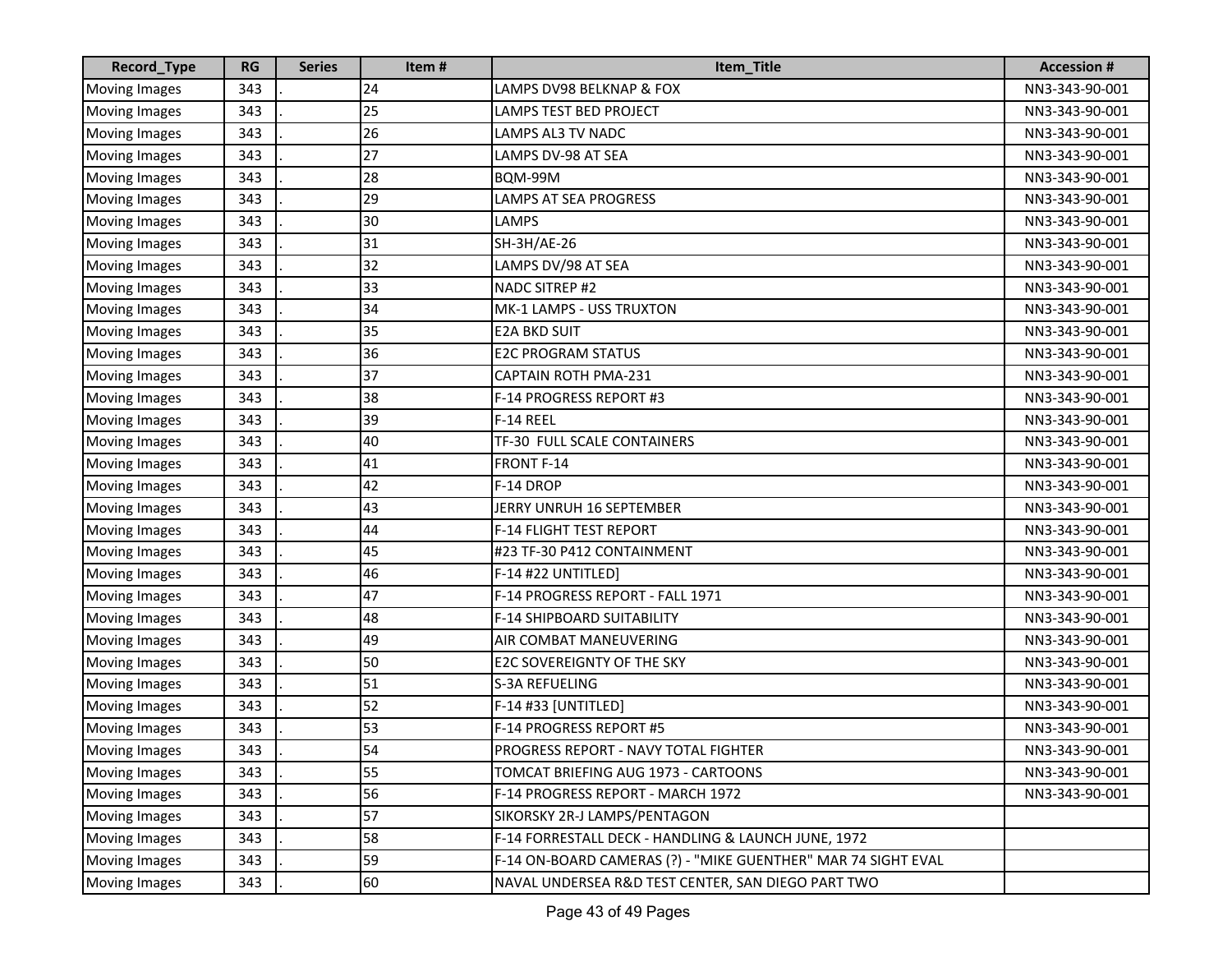| Record_Type          | <b>RG</b> | <b>Series</b> | Item#     | Item_Title                                                               | <b>Accession#</b> |
|----------------------|-----------|---------------|-----------|--------------------------------------------------------------------------|-------------------|
| Moving Images        | 343       |               | 61        | <b>ACTIVE TV FILM FOR PM 15</b>                                          |                   |
| <b>Moving Images</b> | 343       |               | 62        | AN E-2A HAWKEYE MISSION                                                  |                   |
| <b>Moving Images</b> | 343       |               | 63        | Multi-Frequency Hi Range Resolution Radar: Swimmer Detection [4/10/68]   |                   |
| <b>Moving Images</b> | 343       |               | 64        | Walleye [March 1967]                                                     |                   |
| <b>Moving Images</b> | 343       |               | 65        | Seadart Final Report [March 1956]                                        |                   |
| <b>Moving Images</b> | 343       |               | 66        | XV-3 Summary Report                                                      |                   |
| <b>Moving Images</b> | 343       | <b>MTG</b>    |           | Short-Range Air-to-Air Missile (SRAAM) Requirements Meeting 02/25/73     |                   |
| <b>Moving Images</b> | 343       | <b>MTG</b>    | 2         | Harm Briefing 12/10/73                                                   |                   |
| <b>Moving Images</b> | 344       | 311611        | $57-1$    | Trident C4 Missile System [May 28, 1974]                                 |                   |
| <b>Moving Images</b> | 344       | 312076        | $42 - 1$  | Test No. 115 [1/19/59]                                                   |                   |
| <b>Moving Images</b> | 344       | 312076        | $42 - 2$  | FC-5230 Part A                                                           |                   |
| <b>Moving Images</b> | 344       | 312076        | $42 - 3$  | LR5109                                                                   |                   |
| <b>Moving Images</b> | 344       | 312076        | $42 - 4$  | LR5108 / FC-5346                                                         |                   |
| <b>Moving Images</b> | 344       | 312110        | $62 - 1$  | <b>Classified Title</b>                                                  |                   |
| <b>Moving Images</b> | 344       | 312110        | 62-3227   | MK3 Safety Test [10/29/71]                                               |                   |
| <b>Moving Images</b> | 344       | 312157        | $63-1$    | PEM-5 Preflight 10/7/70                                                  | NN3-344-75-0401   |
| <b>Moving Images</b> | 344       | 312157        | $64-1$    | C3X 024 Preflight 12/70                                                  | NN3-344-75-0401   |
| <b>Moving Images</b> | 402       | 71460         | 156-1     | The ASROC Vulnerability Program                                          | NN3-402-095-001   |
| <b>Moving Images</b> | 402       | 71460         | $165 - 1$ | Sidewinder, 1C MK29, Highlights - March 61-Jan 62                        | NN3-402-095-001   |
| <b>Moving Images</b> | 402       | 71460         | 193-2723  | [No Title]                                                               | NN3-402-095-001   |
| <b>Moving Images</b> | 402       | 71460         | 193-2724  | [No Title]                                                               | NN3-402-095-001   |
| <b>Moving Images</b> | 402       | 71460         | 193-2725  | [No Title]                                                               | NN3-402-095-001   |
| <b>Moving Images</b> | 402       | 71460         | 193-2726  | [No Title]                                                               | NN3-402-095-001   |
| <b>Moving Images</b> | 402       | 71460         | 193-2727  | [No Title]                                                               | NN3-402-095-001   |
| <b>Moving Images</b> | 402       | 71460         | 193-2728  | [No Title]                                                               | NN3-402-095-001   |
| Moving Images        | 402       | 71460         | 193-2729  | [No Title]                                                               | NN3-402-095-001   |
| <b>Moving Images</b> | 402       | 71460         | 193-2730  | [No Title]                                                               | NN3-402-095-001   |
| <b>Moving Images</b> | 402       | 71460         | 193-2779  | Bad Weather 11/20/61                                                     | NN3-402-095-001   |
| <b>Moving Images</b> | 402       | 71460         | 193-2780  | <b>Bad Weather 11/20/61</b>                                              | NN3-402-095-001   |
| Moving Images        | 402       | 71460         | 194-1     | Timber Assembly and Test, Key West, FL, 11/28/61                         | NN3-402-095-001   |
| Moving Images        | 402       | 71460         | 195-1     | Nuclear Weapons Handling Carrier Installation                            | NN3-402-095-001   |
| <b>Moving Images</b> | 402       | 71460         | 195-2     | TALOS Missile Handling Cruiser Installation                              | NN3-402-095-001   |
| <b>Moving Images</b> | 402       | 71460         | 195-3     | Low Level Test D-13, 8-30-61                                             | NN3-402-095-001   |
| <b>Moving Images</b> | 402       | 71460         | 195-4     | Boar                                                                     | NN3-402-095-001   |
| <b>Moving Images</b> | 402       | 71460         | 198-1     | The TFX: A Program Review                                                | NN3-402-095-001   |
| <b>Moving Images</b> | 402       | 71460         | 198-2     | Dividing Wall Program: Phase C, Tests 1 through 7 (Jan 1960 - July 1961) | NN3-402-095-001   |
| <b>Moving Images</b> | 402       | 71460         | $322 - 1$ | TFX Radar Reflectivity 1962                                              | NN3-402-095-001   |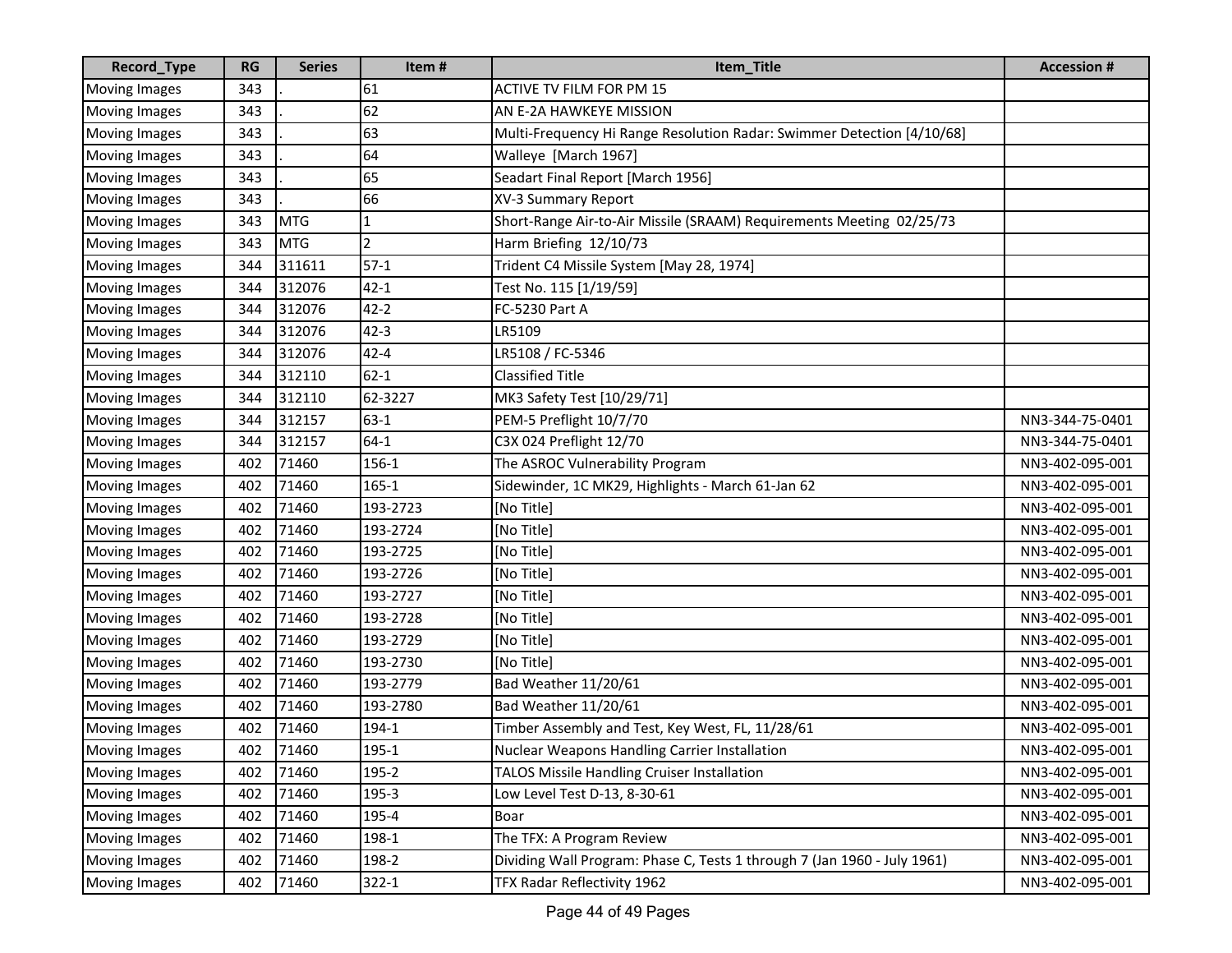| Record_Type          | <b>RG</b> | <b>Series</b> | Item#    | Item_Title                                                         | <b>Accession#</b> |
|----------------------|-----------|---------------|----------|--------------------------------------------------------------------|-------------------|
| <b>Moving Images</b> | 428       |               |          | Highlights of Sidewinder Test Program, 1955                        | NC3-428-81-001    |
| <b>Moving Images</b> | 428       | <b>AER</b>    | $3 - 56$ | PROGRESS REPORT 1955 - GUIDED MISSILE                              | NN3-428-91-008    |
| <b>Moving Images</b> | 428       | <b>AER</b>    | $1 - 58$ | PROGRESS REPORT 1957 - GUIDED MISSILES                             | NN3-428-91-008    |
| <b>Moving Images</b> | 428       | <b>AER</b>    | $9 - 58$ | Dev. Nuclear Attack                                                | NN3-428-91-008    |
| <b>Moving Images</b> | 428       | <b>AER</b>    | 17-57    | <b>OPERATION PLUMBOB</b>                                           | NN3-428-91-008    |
| <b>Moving Images</b> | 428       | <b>BUORD</b>  | $3 - 55$ | <b>Boar Missile</b>                                                | NN3-428-94-001    |
| <b>Moving Images</b> | 428       | <b>BUORD</b>  | $6 - 56$ | <b>BOMARC CLUSTER WARHEAD SLED TEST</b>                            |                   |
| <b>Moving Images</b> | 428       | <b>BUORD</b>  | $9 - 59$ | NAVAL ATOMIC WEAPONS VULNERABILITY PROGRAM                         | NN3-428-94-001    |
| <b>Moving Images</b> | 428       | <b>BUORD</b>  | 14-57    | NOTS Newsreel #4                                                   | NN3-428-94-001    |
| <b>Moving Images</b> | 428       | <b>BUORD</b>  | 20-58    | <b>NOTS Newsreel #7</b>                                            | NN3-428-94-001    |
| <b>Moving Images</b> | 428       | <b>CNO</b>    | $2 - 57$ | GUIDED MISSILE (TECHNICAL FILM REPORT)                             | NN3-428-94-001    |
| <b>Moving Images</b> | 428       | <b>FN</b>     | 8324     | DEFENSE BY AIR TO AIR MISSILES                                     | NN3-428-91-007    |
| <b>Moving Images</b> | 428       | <b>MA</b>     | 8906     | ELECTRONIC SEARCH RECORDING TECHNIQUES                             | NN3-428-90-001    |
| <b>Moving Images</b> | 428       | <b>MA</b>     | 8964     | <b>COMBAT SURVEILLANCE</b>                                         | NN3-428-90-001    |
| <b>Moving Images</b> | 428       | <b>MA</b>     | 9850     | <b>INFORMANTS</b>                                                  |                   |
| <b>Moving Images</b> | 428       | <b>MA</b>     | 8872B    | Atomic Demolition Pt. 2: W-7 Munition                              |                   |
| <b>Moving Images</b> | 428       | <b>MA</b>     | 8872C    | Atomic Demolition Pt. 3                                            |                   |
| <b>Moving Images</b> | 428       | <b>MB</b>     | 9431     | SIGHT UNSEEN (1959)                                                | NN3-428-91-007    |
| <b>Moving Images</b> | 428       | <b>MC</b>     | 11169    | Acid                                                               |                   |
| <b>Moving Images</b> | 428       | MED           | 28-65    | MEDICAL ASPECTS OF NBC: LATEST DEV. OF CHEM. & BIO. WARFARE (HAPMB | NN3-428-94-001    |
|                      |           |               |          | 528)                                                               |                   |
| <b>Moving Images</b> | 428       | <b>MN</b>     | 7856     | Atomic Bomb at Sea                                                 |                   |
| <b>Moving Images</b> | 428       | <b>MN</b>     | 8420     | <b>INTRODUCTION TO SIDEWINDER</b>                                  | NN3-428-91-007    |
| <b>Moving Images</b> | 428       | <b>MN</b>     | 8846     | Delivery of Atomic Death Bombs                                     |                   |
| <b>Moving Images</b> | 428       | <b>MN</b>     | 8948     | ELECTRONIC WARFARE (1958)                                          | NN3-428-90-001    |
| <b>Moving Images</b> | 428       | <b>MN</b>     | 9011     | <b>CUTTERO GRAPNEL-BEACHHEAD</b>                                   | NN3-428-94-001    |
| <b>Moving Images</b> | 428       | <b>MN</b>     | 9152     | GUIDED MISSILES--A FILM REPORT                                     | NN3-428-91-007    |
| <b>Moving Images</b> | 428       | <b>MN</b>     | 9170     | [No Title]                                                         |                   |
| <b>Moving Images</b> | 428       | <b>MN</b>     | 9368     | Navy Employment of Atomic Weapons                                  |                   |
| <b>Moving Images</b> | 428       | MN            | 9518     | SPECIAL ASW REPORT                                                 | NN3-428-91-007    |
| Moving Images        | 428       | MN            | 9945     | SIDEWINDER THEORY OF OPERATION                                     | NN3-428-91-007    |
| <b>Moving Images</b> | 428       | <b>MN</b>     | 10309    | BIOLOGICAL AND CHEMICAL AIR-LAUNCHED WEAPONS                       | NN3-428-91-007    |
| <b>Moving Images</b> | 428       | MN            | 10485    | AN INTRODUCTION TO TORPEDO MK 46 MOD 1                             | NN3-428-90-001    |
| <b>Moving Images</b> | 428       | MN            | 10996    | Fighting the Fresco: Nickel on the Grass, Part 2                   |                   |
| <b>Moving Images</b> | 428       | MN            | 11018    | <b>Enemy Territory</b>                                             |                   |
| <b>Moving Images</b> | 428       | MN            | 11566    | <b>Tactical Action Officer</b>                                     | NN3-343-00-002    |
| <b>Moving Images</b> | 428       | <b>MN</b>     | 13161    | AIR WEAPONS TECHNOLOGY                                             | NN3-428-94-001    |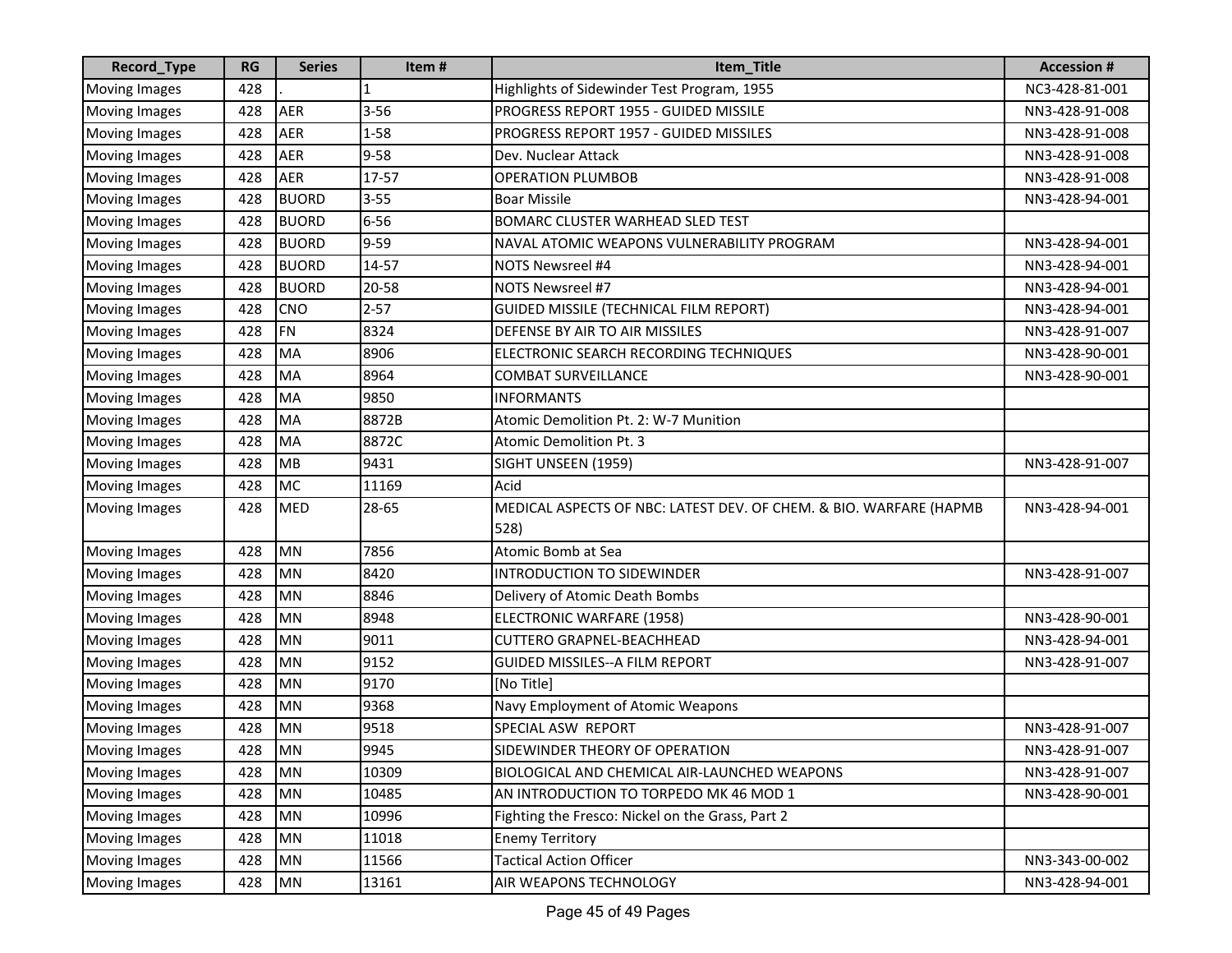| Record_Type          | <b>RG</b> | <b>Series</b> | Item#        | Item_Title                                                                   | <b>Accession#</b> |
|----------------------|-----------|---------------|--------------|------------------------------------------------------------------------------|-------------------|
| <b>Moving Images</b> | 428       | <b>MN</b>     | 10889B       | The Intelligence Cycle                                                       |                   |
| <b>Moving Images</b> | 428       | <b>MN</b>     | 11479A       | TACTICAL ELECTRONIC WARFARE OPERATIONS                                       | NN3-428-90-001    |
| <b>Moving Images</b> | 428       | MN            | 11479B       | TACTICAL ELECTRONIC WARFARE EQUIPMENT                                        | NN3-428-90-001    |
| <b>Moving Images</b> | 428       | <b>MN</b>     | 39Q          | MINESWEEPING - MAGNETIC GEAR FOR SWEEPING VERTICAL COMP. MINES               | NN3-428-90-001    |
| <b>Moving Images</b> | 428       | <b>MN</b>     | 6539C        | MINE WARFARE INSTRUCTION: PRINCIPLES OF MINESWEEPING                         | NN3-428-91-007    |
| <b>Moving Images</b> | 428       | <b>MN</b>     | 6539D        | MINE WARFARE INSTRUCTIONS: PRINCIPLES OF INFLUENCE MINING                    | NN3-428-91-007    |
| <b>Moving Images</b> | 428       | <b>MN</b>     | 6539E        | MINE WARFARE INSTRUCTIONS: MINELAYING                                        | NN3-428-91-007    |
| <b>Moving Images</b> | 428       | <b>MN</b>     | 6987C        | ELECTRONIC COUNTERMEASURES                                                   | NN3-428-90-001    |
| <b>Moving Images</b> | 428       | <b>MN</b>     | 8215B        | SPARROW III MISSILE - FLIGHT OPERATING PROCEDURES                            | NN3-428-91-007    |
| Moving Images        | 428       | <b>MN</b>     | 8322A        | THE ECHO- RANGING SONOBUOY- AN/SSZ-150 OPERATION                             | NN3-428-91-007    |
| <b>Moving Images</b> | 428       | <b>MN</b>     | 8413D        | THE F11 F-1 TIGER OPERATION                                                  | NN3-428-91-007    |
| <b>Moving Images</b> | 428       | <b>MN</b>     | 8487A        | SUBMARINE TACTICS - INDEPENDENT APPROACH AND ATTACK AGAINST                  | NN3-428-91-007    |
|                      |           |               |              | <b>SURFACE TARGETS</b>                                                       |                   |
| <b>Moving Images</b> | 428       | <b>MN</b>     | 8487B        | SUBMARINE TACTICS - APPROACH AND ATTACK PROCEDURES                           | NN3-428-91-007    |
| <b>Moving Images</b> | 428       | <b>MN</b>     | 8487G        | COORDINATED SUBMARINE - AIR ASW TACTICS                                      | NN3-428-91-007    |
| <b>Moving Images</b> | 428       | MN            | 8496A        | THE SIDEWINDER GUIDED MISSILE - OPERATIONAL USE                              | NN3-428-91-007    |
| <b>Moving Images</b> | 428       | <b>MN</b>     | 8551C        | <b>MINE SWEEPING</b>                                                         |                   |
| <b>Moving Images</b> | 428       | <b>MN</b>     | 8556A        | MINESWEEPING- THE MSO                                                        | NN3-428-91-007    |
| <b>Moving Images</b> | 428       | MN            | 855C (8556C) | Minesweeping the MSB                                                         | NN3-428-91-007    |
| <b>Moving Images</b> | 428       | <b>MN</b>     | 8593C        | <b>SONAR SYSTEM FOR SUBMARINES</b>                                           | NN3-428-90-001    |
| <b>Moving Images</b> | 428       | <b>MN</b>     | 8723A        | AIRBORNE COUNTERMEASURES                                                     | NN3-428-90-001    |
| <b>Moving Images</b> | 428       | <b>MN</b>     | 8736A        | THIS IS BULLPUP                                                              | NN3-428-91-007    |
| <b>Moving Images</b> | 428       | <b>MN</b>     | 8761A        | PROGRESS REPORT 1957, GUIDED MISSILES 2-57                                   | NN3-428-91-007    |
| <b>Moving Images</b> | 428       | <b>MN</b>     | 8815E        | <b>CARRIER STRIKE FORCE OPERATIONS</b>                                       | NN3-428-91-007    |
| <b>Moving Images</b> | 428       | <b>MN</b>     | 8866C        | Watch in the Sea: Project Caesar JUL 1978                                    |                   |
| <b>Moving Images</b> | 428       | <b>MN</b>     | 8967A        | <b>MK Bomb</b>                                                               |                   |
| <b>Moving Images</b> | 428       | MN            | 8967B        | MK BombSafe Procedures for Nuclear Weapons                                   |                   |
| <b>Moving Images</b> | 428       | <b>MN</b>     | 8998E        | JEZEBEL: AN AIRBORNE JEZEBEL MISSION                                         | NN3-428-91-007    |
| <b>Moving Images</b> | 428       | <b>MN</b>     | 9161C        | <b>GUIDED MISSILES OF THE ARMED FORCES</b>                                   | NN3-428-91-007    |
| <b>Moving Images</b> | 428       | <b>MN</b>     | 9170A        | <b>BIOLOGICAL AND CHEMICAL WARFARE</b>                                       | NN3-428-94-001    |
| <b>Moving Images</b> | 428       | MN            | 9179A        | DCNO-AIR-CLASSIFIED PROJECT SECRET-NAVY GUIDED MISSILE ANNUAL REPORT<br>1953 | NN3-428-91-007    |
| <b>Moving Images</b> | 428       | MN            | 9179B        | NAVY GUIDED MISSILE REPORT-REPORT NO. 2                                      | NN3-428-91-007    |
| <b>Moving Images</b> | 428       | <b>MN</b>     | 9364A        | Delivery of Atomic Weapons by Night Carrier                                  |                   |
| <b>Moving Images</b> | 428       | <b>MN</b>     | 9550E        | BULLPUP WEAPONS SYSTEM - FLYING BULLPUP WITH ADAPTIVE CONTROLS<br>(1967)     | NN3-428-91-007    |
| <b>Moving Images</b> | 428       | MN            | 9683A        | TACTICAL EMPLOYMENT OF AIR WEAPONS - THE F-4B WEAPON                         | NN3-428-91-007    |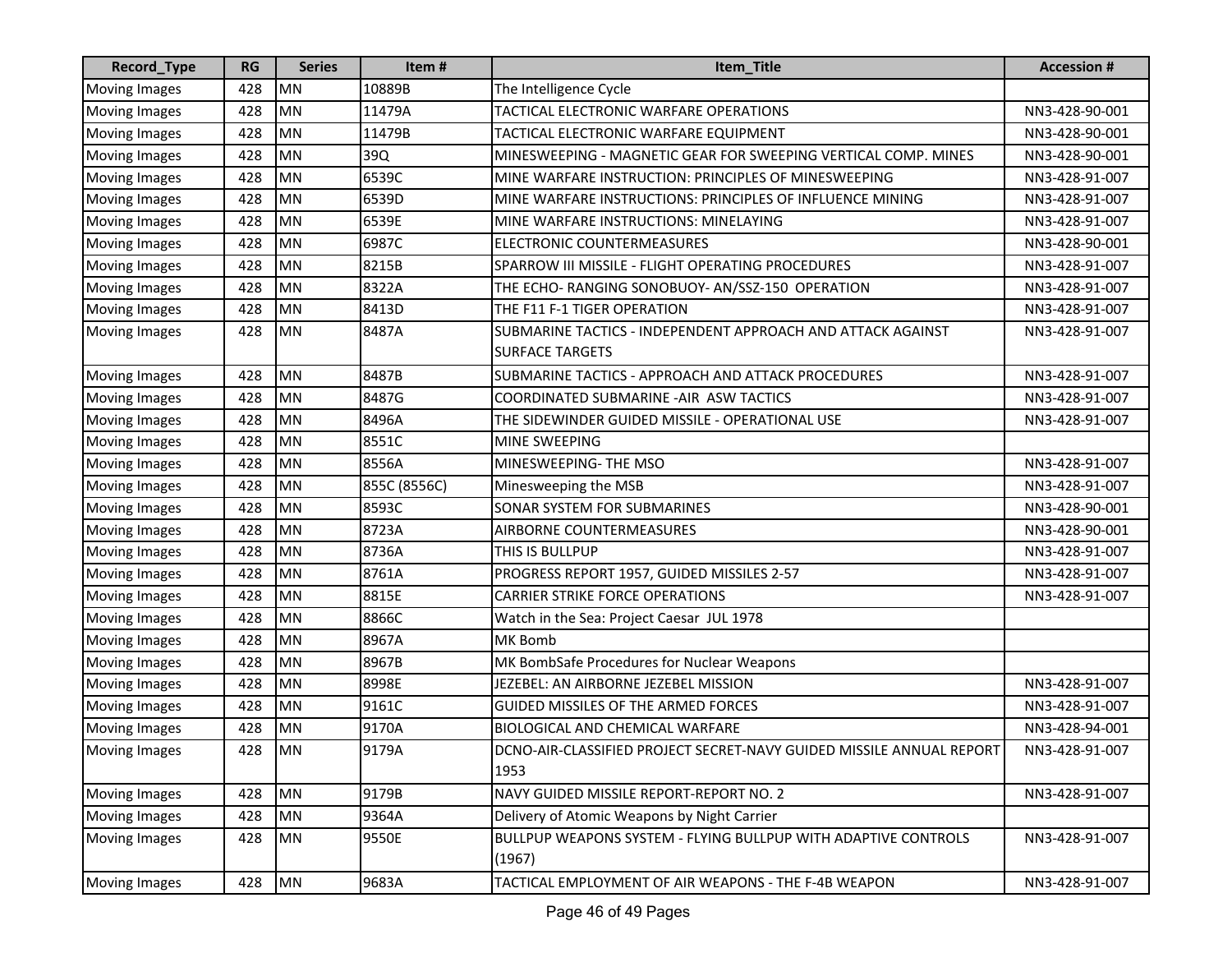| Record_Type          | <b>RG</b> | <b>Series</b> | Item#    | Item_Title                                                  | <b>Accession #</b> |
|----------------------|-----------|---------------|----------|-------------------------------------------------------------|--------------------|
| <b>Moving Images</b> | 428       | <b>MN</b>     | 9683C    | TACTICAL EMPLOYMENT OF AIR WEAPONS - THE A-5A, RA-5C ATTACK | NN3-428-91-007     |
| <b>Moving Images</b> | 428       | MN            | 9996A    | AIR INTERCEPT MISSILES - AIM 9C, AIM 9D-SIDEWINDER 1-C      | NN3-428-91-007     |
| <b>Moving Images</b> | 428       | <b>MN</b>     | 9996E    | AIM-9D - AIR INTERCEPT MISSILE                              | NN3-428-91-007     |
| <b>Moving Images</b> | 428       | <b>MV</b>     | 10634    | Throw a Nickel on the Grass and Have a Doughnut             | NN3-343-00-002     |
| <b>Moving Images</b> | 428       | <b>NARAD</b>  | $1 - 56$ | <b>Research and Development</b>                             |                    |
| <b>Moving Images</b> | 428       | <b>NARAD</b>  | $1 - 57$ | <b>RESEARCH &amp; DEVELOPMENT</b>                           | NN3-428-94-001     |
| <b>Moving Images</b> | 428       | <b>NARAD</b>  | $3 - 57$ | <b>RESEARCH &amp; DEVELOPMENT REPORT</b>                    | NN3-428-94-001     |
| <b>Moving Images</b> | 428       | <b>NARAD</b>  | $1 - 58$ | RESEARCH AND DEVELOPMENT REPORT                             | NN3-428-94-001     |
| <b>Moving Images</b> | 428       | <b>NARAD</b>  | $2 - 58$ | RESEARCH AND DEVELOPMENT REPORT                             | NN3-428-94-001     |
| <b>Moving Images</b> | 428       | <b>NARAD</b>  | $3 - 58$ | RESEARCH AND DEVELOPMENT REPORT                             | NN3-428-94-001     |
| <b>Moving Images</b> | 428       | <b>NARAD</b>  | $1 - 59$ | R & D BRIEFING REPORT                                       | NN3-428-94-001     |
| <b>Moving Images</b> | 428       | <b>NARAD</b>  | $2 - 59$ | R & D BRIEFING REPORT                                       | NN3-428-94-001     |
| <b>Moving Images</b> | 428       | <b>NARAD</b>  | $2 - 60$ | Research and Development Breifing Report                    | NN3-428-94-001     |
| <b>Moving Images</b> | 428       | <b>NARAD</b>  | $3 - 61$ | <b>R&amp;D BRIEFING REPORT</b>                              | NN3-428-91-006     |
| <b>Moving Images</b> | 428       | <b>NARAD</b>  | $2 - 62$ | NARAD BRIEFING REPORT 2-62                                  |                    |
| <b>Moving Images</b> | 428       | <b>NARAD</b>  | $1 - 63$ | R & D BRIEFING Report                                       | NN3-428-94-001     |
| Moving Images        | 428       | <b>NARAD</b>  | $2 - 63$ | <b>CNO NARAD (2-63)</b>                                     | NN3-428-94-001     |
| <b>Moving Images</b> | 428       | <b>NARAD</b>  | $1 - 64$ | R & D BRIEFING                                              | NN3-428-94-001     |
| <b>Moving Images</b> | 428       | <b>NARAD</b>  | $2 - 64$ | R & D BRIEFING REPORT (CNO NARAD)                           | NN3-428-94-001     |
| <b>Moving Images</b> | 428       | <b>NARAD</b>  | $1 - 65$ | <b>BRIEFING REPORT</b>                                      | NN3-428-94-001     |
| <b>Moving Images</b> | 428       | <b>NARAD</b>  | $4 - 67$ | <b>CNO BRIEFING REPORT</b>                                  | NN3-428-94-001     |
| <b>Moving Images</b> | 428       | <b>NARAD</b>  | $3 - 68$ | <b>NARAD BRIEFING REPORT</b>                                | NN3-428-94-001     |
| <b>Moving Images</b> | 428       | <b>NARAD</b>  | $4 - 70$ | <b>BRIEFING REPORT</b>                                      | NN3-428-94-001     |
| <b>Moving Images</b> | 428       | <b>NARAD</b>  | $1 - 72$ | <b>R &amp; D REPORT 1-72</b>                                | NN3-428-94-001     |
| <b>Moving Images</b> | 428       | <b>NARAD</b>  | $2 - 72$ | NARAD 2-72                                                  | NN3-428-94-001     |
| <b>Moving Images</b> | 428       | <b>NARAD</b>  | $1 - 73$ | NAVY R&D DEVELOPMENT BRIEFING REPORT (CNO NARAD)            | NN3-428-94-001     |
| <b>Moving Images</b> | 428       | <b>NARAD</b>  | $1 - 74$ | CNO - NARAD 1-74                                            | NN3-428-94-001     |
| <b>Moving Images</b> | 428       | <b>NARAD</b>  | $2 - 77$ | NARAD 2-77                                                  | NN3-428-94-001     |
| <b>Moving Images</b> | 428       | <b>NPC</b>    | 26004    | [No Title]                                                  | NN3-428-81-001     |
| Moving Images        | 428       | <b>NPC</b>    | 26005    | [No Title]                                                  | NN3-428-81-001     |
| Moving Images        | 428       | <b>NPC</b>    | 26007    | [No Title]                                                  | NN3-428-81-001     |
| <b>Moving Images</b> | 428       | <b>NPC</b>    | 26011    | [No Title]                                                  | NN3-428-81-001     |
| <b>Moving Images</b> | 428       | <b>NPC</b>    | 27852    | [No Title]                                                  |                    |
| Moving Images        | 428       | <b>NPC</b>    | 28053    | [No title]                                                  |                    |
| <b>Moving Images</b> | 428       | <b>NPC</b>    | 28055    | [No Title]                                                  | NN3-428-81-001     |
| <b>Moving Images</b> | 428       | <b>NPC</b>    | 28057    | [No Title]                                                  | NN3-428-81-001     |
| <b>Moving Images</b> | 428       | <b>NPC</b>    | 28058    | [No Title]                                                  |                    |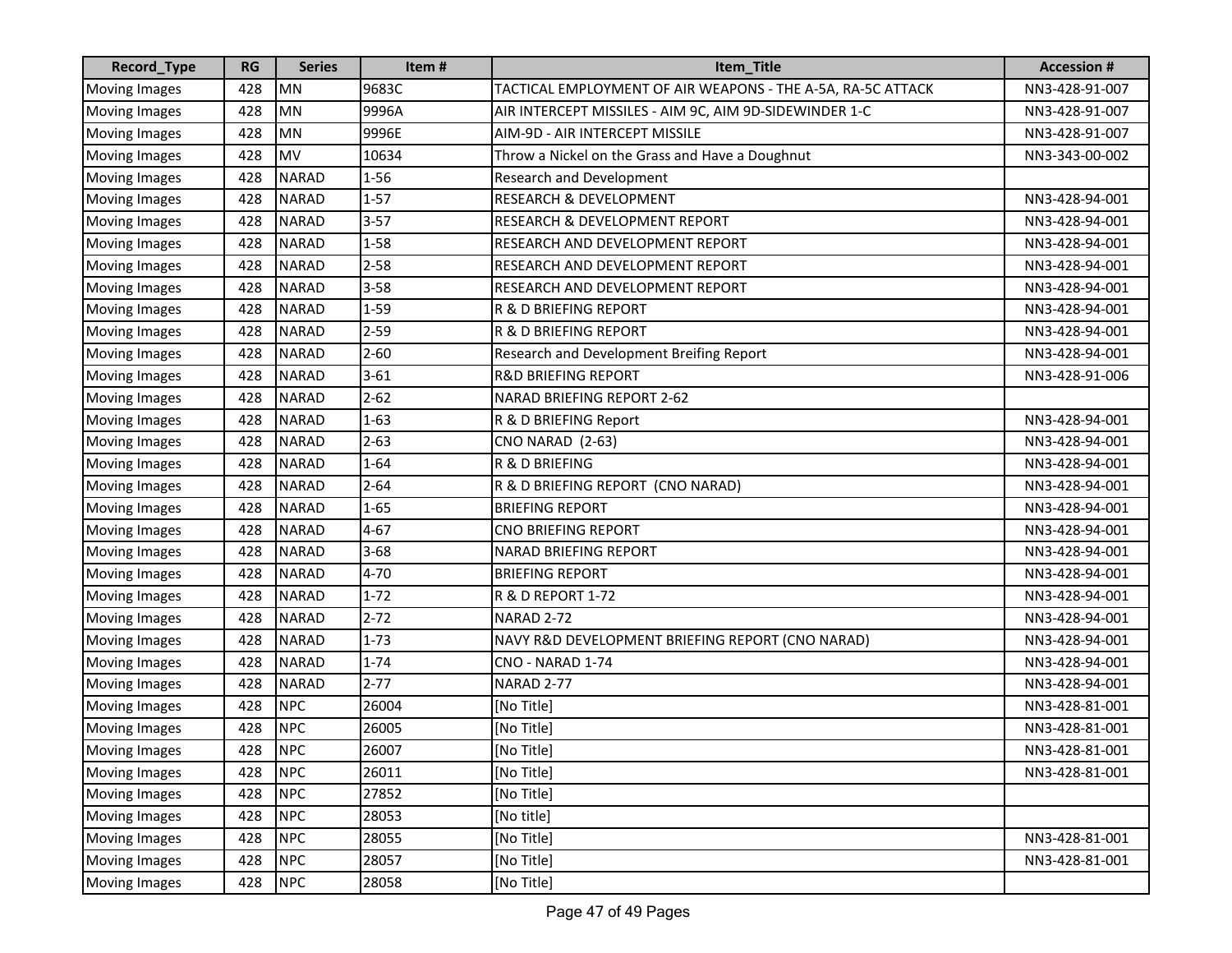| Record_Type          | <b>RG</b> | <b>Series</b> | Item#       | Item_Title                                          | <b>Accession #</b> |
|----------------------|-----------|---------------|-------------|-----------------------------------------------------|--------------------|
| <b>Moving Images</b> | 428       | <b>NPC</b>    | 28063       | [No Title]                                          | NN3-428-81-001     |
| <b>Moving Images</b> | 428       | <b>NPC</b>    | 28064       | [No Title]                                          | NN3-428-81-001     |
| <b>Moving Images</b> | 428       | <b>NPC</b>    | 35023       | SEA SPARROW LAUNCHING FROM USS NORTON SOUND (AVM-1) | NN3-428-94-001     |
| <b>Moving Images</b> | 428       | <b>NPC</b>    | 44226       | [No Title]                                          |                    |
| <b>Moving Images</b> | 428       | ONR           | $3 - 67$    | NOL FILM REPORT NO. 9: Swimmer Weapons System       | NN3-428-94-001     |
| <b>Moving Images</b> | 428       | <b>SHIPS</b>  | $1 - 59$    | <b>PROJECT MASKER</b>                               | NN3-428-94-001     |
| <b>Moving Images</b> | 428       | <b>SHIPS</b>  | $8 - 60$    | <b>PRAIRIE MARKER</b>                               | NN3-428-94-001     |
| <b>Moving Images</b> | 428       | <b>WEPS</b>   | $12 - 61$   | <b>BULLPUP B-DEVELOPMENT AND DEMONSTRATION</b>      | NN3-428-94-001     |
| <b>Moving Images</b> | 428       | <b>WEPS</b>   | $2 - 63$    | THE SHRIKE WEAPONS SYSTEM YASAM-N-10                | NN3-428-94-001     |
| <b>Moving Images</b> | 428       | <b>WEPS</b>   | $6 - 65$    | <b>WALLEYE WEAPONS SYSTEM</b>                       | NN3-428-94-001     |
| <b>Moving Images</b> | 428       | <b>WEPS</b>   | $4 - 67$    | NAVY LABORATORIES SERVE THE FLEET DA-LHL 67-4       | NN3-428-94-001     |
| <b>Moving Images</b> | 428       | <b>WEPS</b>   | $8 - 67$    | <b>BIGEYE (INFORMX VERSION)</b>                     | NN3-428-94-001     |
| <b>Moving Images</b> | 428       | <b>WEPS</b>   | $4 - 69$    | Intro to MK 82 Thermal Bomb                         |                    |
| <b>Moving Images</b> | 428       | <b>WEPS</b>   | $4 - 73$    | SEA SPARROW-THINGS TO COME (D-A-LHL-73-04)          | NN3-428-94-001     |
| <b>Moving Images</b> | 428       | <b>WEPS</b>   | $2 - 75$    | ALL WEATHER CHAPARRAL (D-A-LHL-75-02)               | NN3-428-94-001     |
| <b>Moving Images</b> | 428       | <b>WEPS</b>   | $4 - 75$    | HARPOON A YEAR IN REVIEW (DA-LAW-5-04)              | NN3-428-94-001     |
| <b>Moving Images</b> | 428       | <b>WEPS</b>   | 16-71       | CONDOR WEAPON SYSTEM (D-A-LHL 71-16)                | NN3-428-94-001     |
| <b>Moving Images</b> | 428       | <b>WEPS</b>   | 23-61       | TACTICAL AIR WEAPONS                                | NN3-428-94-001     |
| <b>Moving Images</b> | 428       | <b>WEPS</b>   | 23-71       | BULLDOG WEAPONS SYSTEM (D-A-LHL-071-23)             | NN3-428-94-001     |
| <b>Moving Images</b> | 428       | Χ             | 1029-X      | FLEET BALLISTIC MISSILE TECH FILM REPORT # 5        | NN3-428-94-001     |
| <b>Moving Images</b> | 428       | Χ             | 1173-X      | <b>HOME OF POLARIS</b>                              | NN3-428-94-001     |
| <b>Moving Images</b> | 428       | x             | $1210-X(A)$ | Phoenix Missile Progress Report                     | NN3-428-94-001     |
| <b>Moving Images</b> | 428       | Χ             | $1210-X(E)$ | PHOENIX REPORT #5                                   | NN3-428-94-001     |
| <b>Moving Images</b> | 428       | Χ             | $1210-X(F)$ | PHOENIX MISSILE REPORT #6                           | NN3-428-94-001     |
| <b>Moving Images</b> | 428       | X             | $1210-X(G)$ | <b>PHOENIX REPORT #7</b>                            | NN3-428-94-001     |
| <b>Moving Images</b> | 428       | Χ             | 1223-X      | <b>OPERATION DOMINIC STATUS REPORT #1</b>           | NN3-428-94-001     |
| <b>Moving Images</b> | 428       | Χ             | 1224-X      | <b>OPERATION DOMINIC STATUS REPORT #2</b>           | NN3-428-94-001     |
| <b>Moving Images</b> | 428       | Χ             | 1225-X      | 1962 PACIFIC NUCLEAR TEST                           | NN3-428-94-001     |
| <b>Moving Images</b> | 428       | Χ             | 1229-X      | NAV. OPER. IN JTF 8, NUCLEAR TEST PROGRAM           | NN3-428-91-008     |
| <b>Moving Images</b> | 428       | Χ             | 1813-X      | CAPTIVITY IN SEA 1964-1973 (1400-111-74)            | NN3-428-94-001     |
| Moving Images        | 428       | Ιx            | 1863-X      | <b>RETURN WITH HONOR (1410-101-75)</b>              | NN3-428-94-001     |
| <b>Moving Images</b> | 428       | $\mathsf{x}$  | 1865-X      | <b>RETURN WITH HONOR</b>                            | NN3-428-94-001     |
| <b>Moving Images</b> | 428       | ΙX            | 766-X       | THIS IS RUSSIA                                      | NN3-428-94-001     |
| <b>Moving Images</b> | 428       | X             | 945-X       | Inflatoplane -- Seaplane Version [1202-169]         | NN3-428-94-001     |
| <b>Moving Images</b> | 428       | X             | 990-X       | TARGET INTELLIGENCE IN ACTION                       | NN3-428-94-001     |
| <b>Moving Images</b> | 428       | X             | 991-X       | FBM Documentary #2                                  |                    |
| <b>Moving Images</b> | 472       |               | 4           | Pictures taken from Aircraft                        |                    |